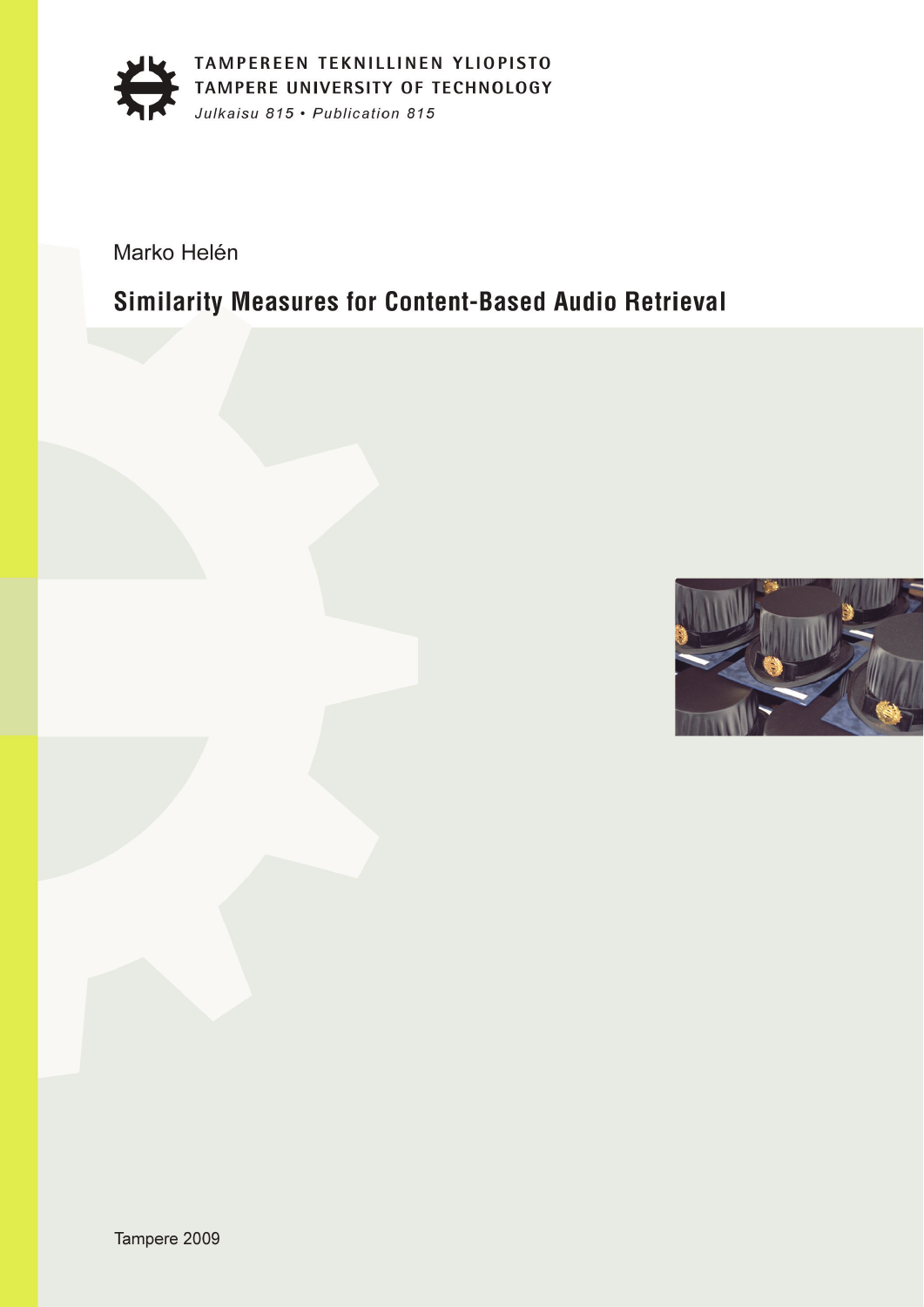Tampereen teknillinen yliopisto. Julkaisu 815 Tampere University of Technology. Publication 815

Marko Helén

#### **Similarity Measures for Content-Based Audio Retrieval**

Thesis for the degree of Doctor of Technology to be presented with due permission for public examination and criticism in Tietotalo Building, Auditorium TB103, at Tampere University of Technology, on the 11<sup>th</sup> of June 2009, at 12 noon.

Tampereen teknillinen yliopisto - Tampere University of Technology Tampere 2009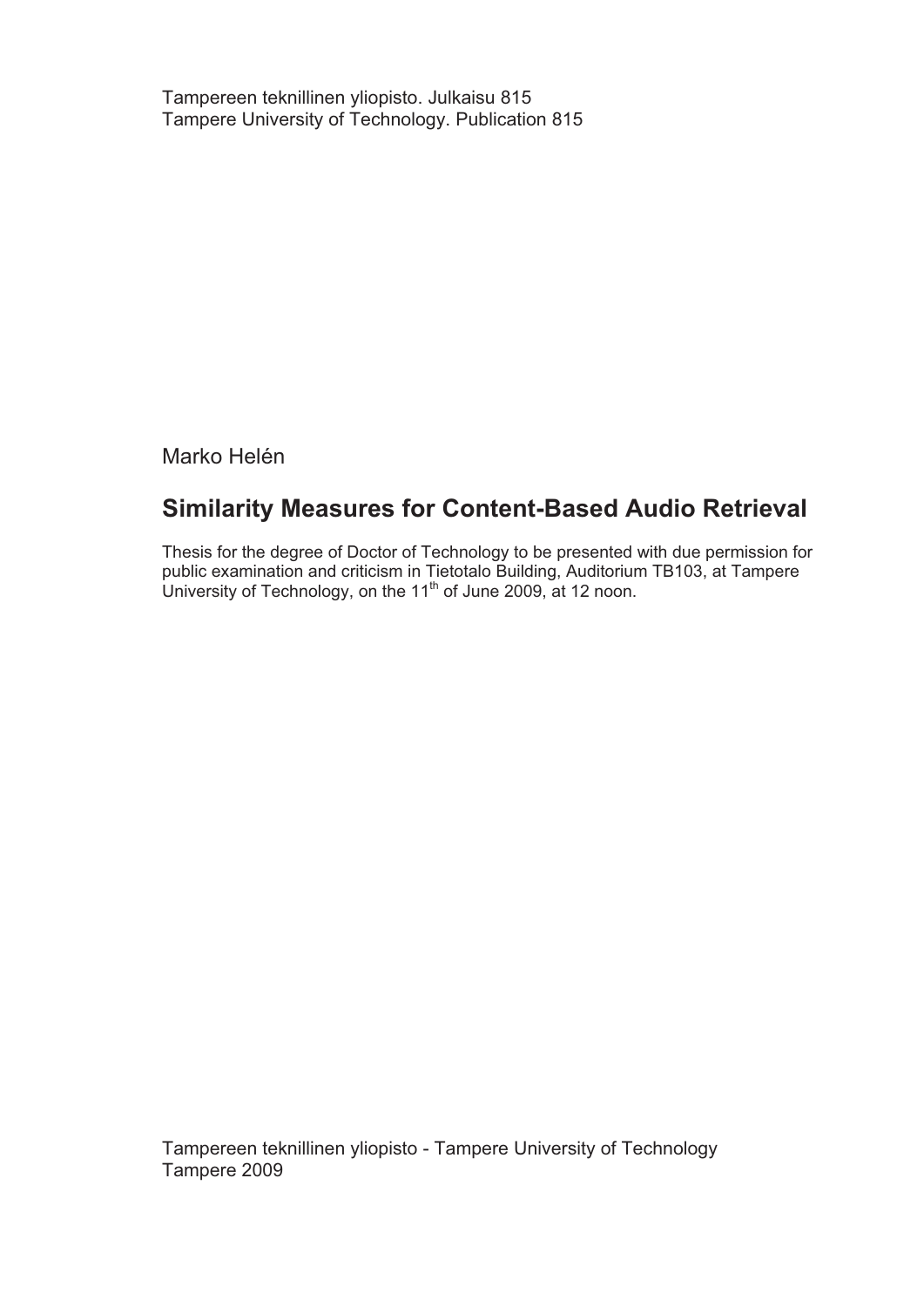ISBN 978-952-15-2168-3 (printed) ISBN 978-952-15-2356-4 (PDF) ISSN 1459-2045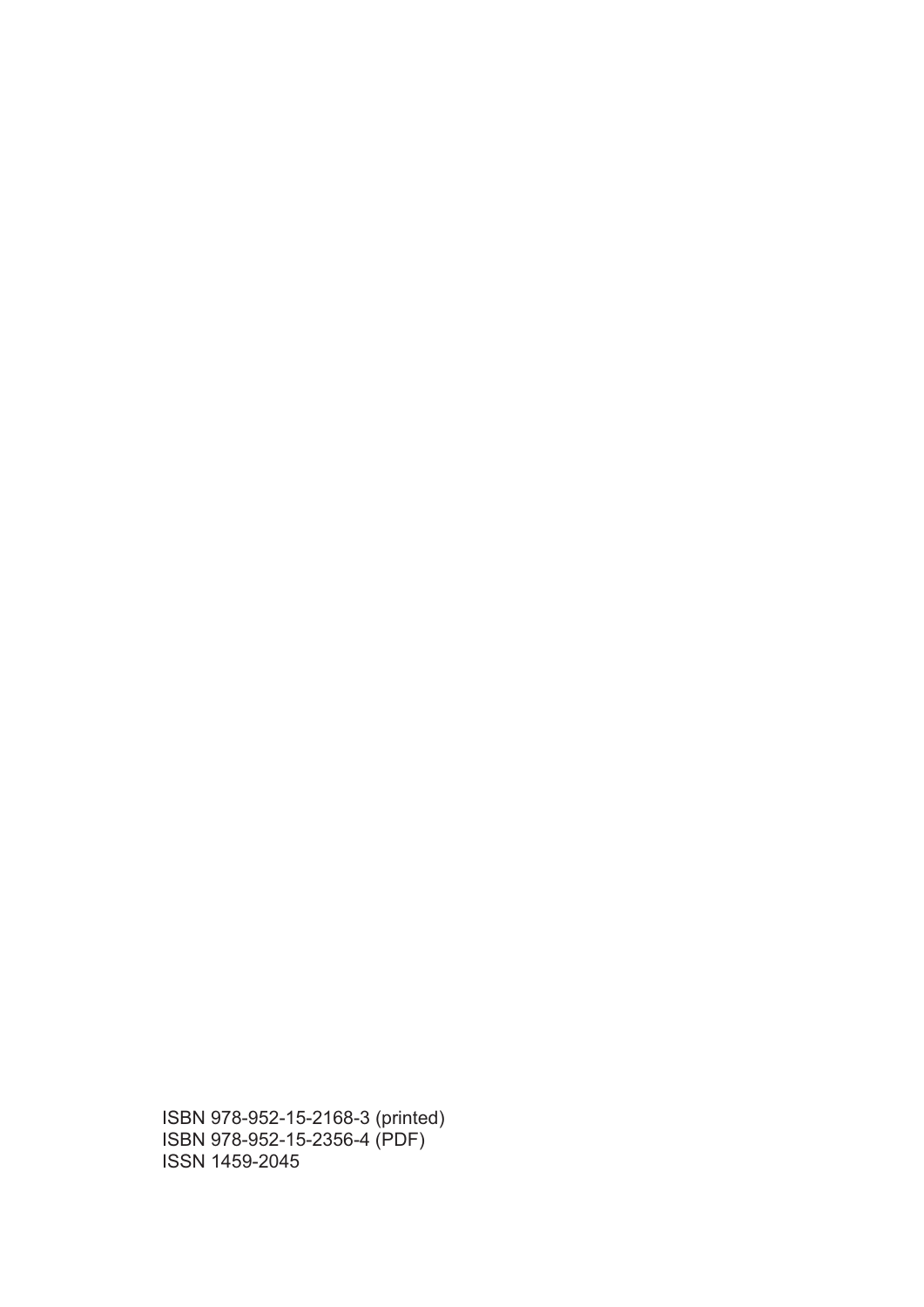### **Abstract**

Personal multimedia databases contain thousands of items and other databases on the Internet may contain even billions of items. Finding a particular item manually from such databases becomes overwhelming and thus automatic search engines are required to lighten the job. Query by example refers to automatically finding multimedia items from a database, which are similar to the example provided by the user. This is an important task in modern multimedia databases.

This thesis deals with automatic query by example of audio samples. The emphasis is on representation and distance measures between two audio signals, which are used to estimate the similarity between these two signals. The thesis also covers computational issues, which are highly important when it comes to practical implementation of the algorithms.

Two different audio signal representations are proposed. These representations are interconnected, since the first separates drums from a polyphonic music signal although the same approach could be used to separate other parts of the original signal as well, for example, harmonic instruments. The second representation models the harmonic sound using only a few parameters. The proposed method is based on Mel frequency cepstral coefficients, which are further modeled using attack-decay-sustain-release curves with temporal evolution of harmonic instruments.

Most distance measures, used in audio signal processing, are based on dividing a signal into frames, extracting perceptually motivated features from each frame, and calculating the distance between the features. Most of the proposed distance measures use Gaussian mixture models to estimate the probability density functions of the framewise features and calculate the distance between the Gaussian mixture models. However, the thesis also introduces a parameter free distance measurement. This is based on compression ratios of audio signals and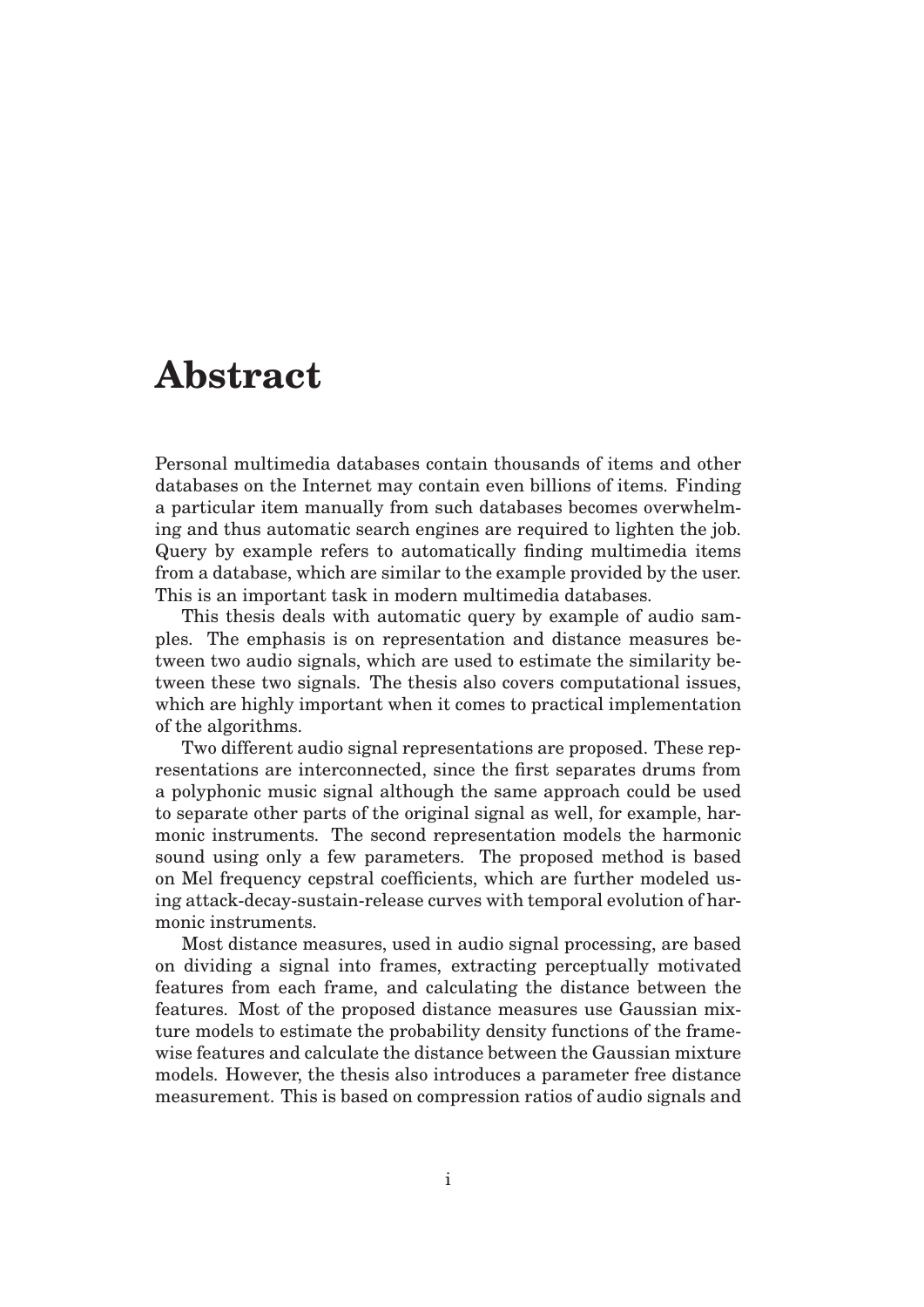hence it removes the user influence on the results, since no features or other parameters need to be set.

In a query by example application, the similarity between the example provided by the user and each database item need to be calculated in order to obtain a ranked list of database samples. However, in practical applications this operation is very time-consuming if the database contains millions of items. The proposed method applies keysample transformation to reduce the series of feature vectors, used to represent each signal, into a single feature vector. The database is then clustered and the search is restricted to only a few clusters, thus saving retrieval time with some loss of accuracy.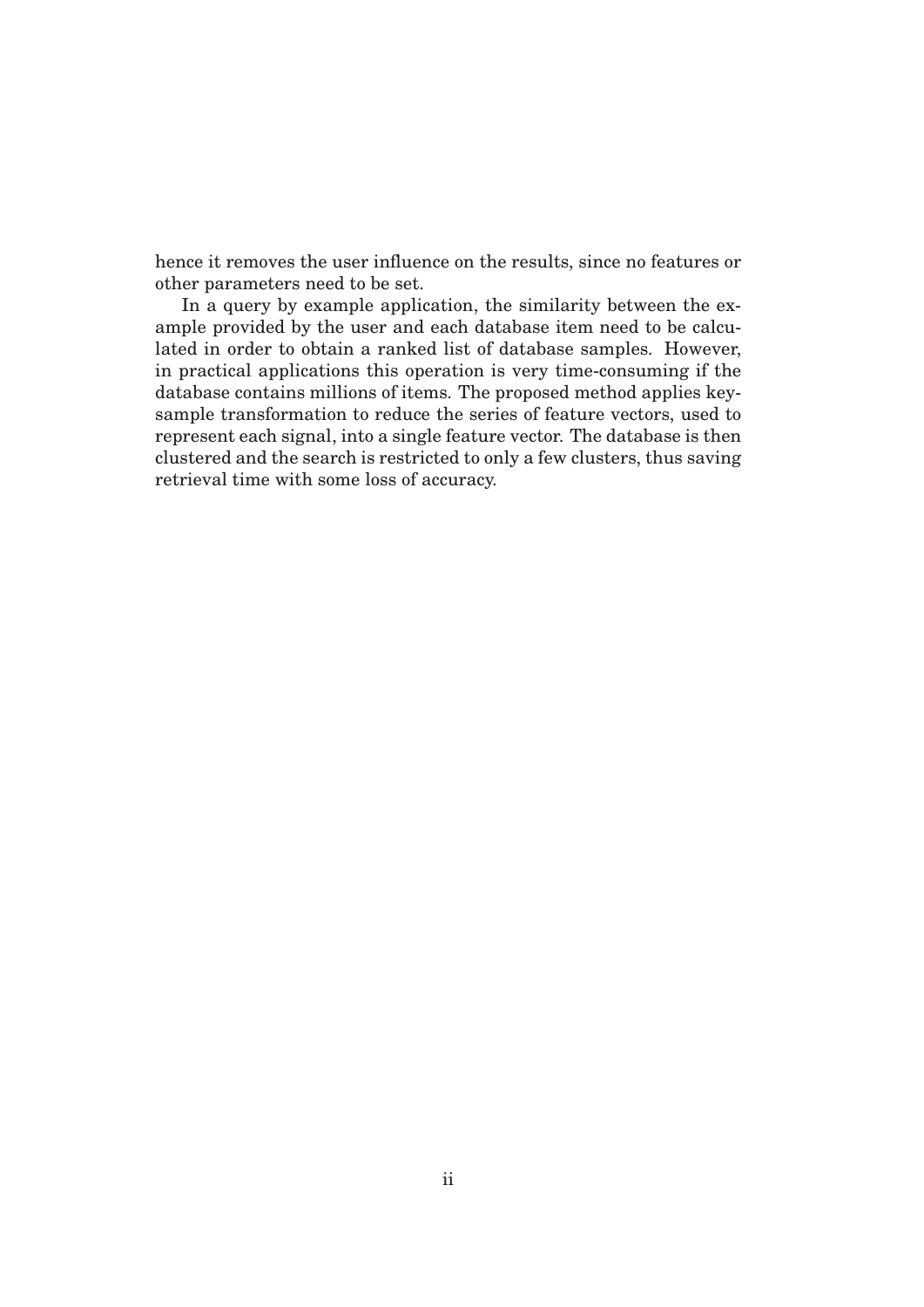### **Preface**

This work has been carried out at the Department of Signal Processing, Tampere University of Technology, during 2002–2009. I wish to express my deepest gratitude to my supervisor Professor Moncef Gabbouj for his guidance, and collaboration during my thesis work. I also wish to thank my former supervisor Professor Jarkko Niittylahti and the reviewers of the thesis Professor Jay Kuo and Professor Mircea Giurgiu.

I would like to thank the members of Audio Research Group for providing me the most professional and relaxed working environment during the past seven years. Especially I wish to thank the group leader Professor Anssi Klapuri for the opportunity to work in the group, Tuomas Virtanen who has guided me in my research, and my colleagues Jouni Paulus, Matti Ryynänen, Pasi Pertilä, Hanna Silén, and Elina Helander. At the Nokia Research Center I wish to thank Tommi Lahti for the co-operation in research projects.

I wish to thank my parents Marja and Olavi for their constant support. Finally, the warmest thanks go to my wife Suvi for all her love and understanding.

Marko Helén Tampere, 2009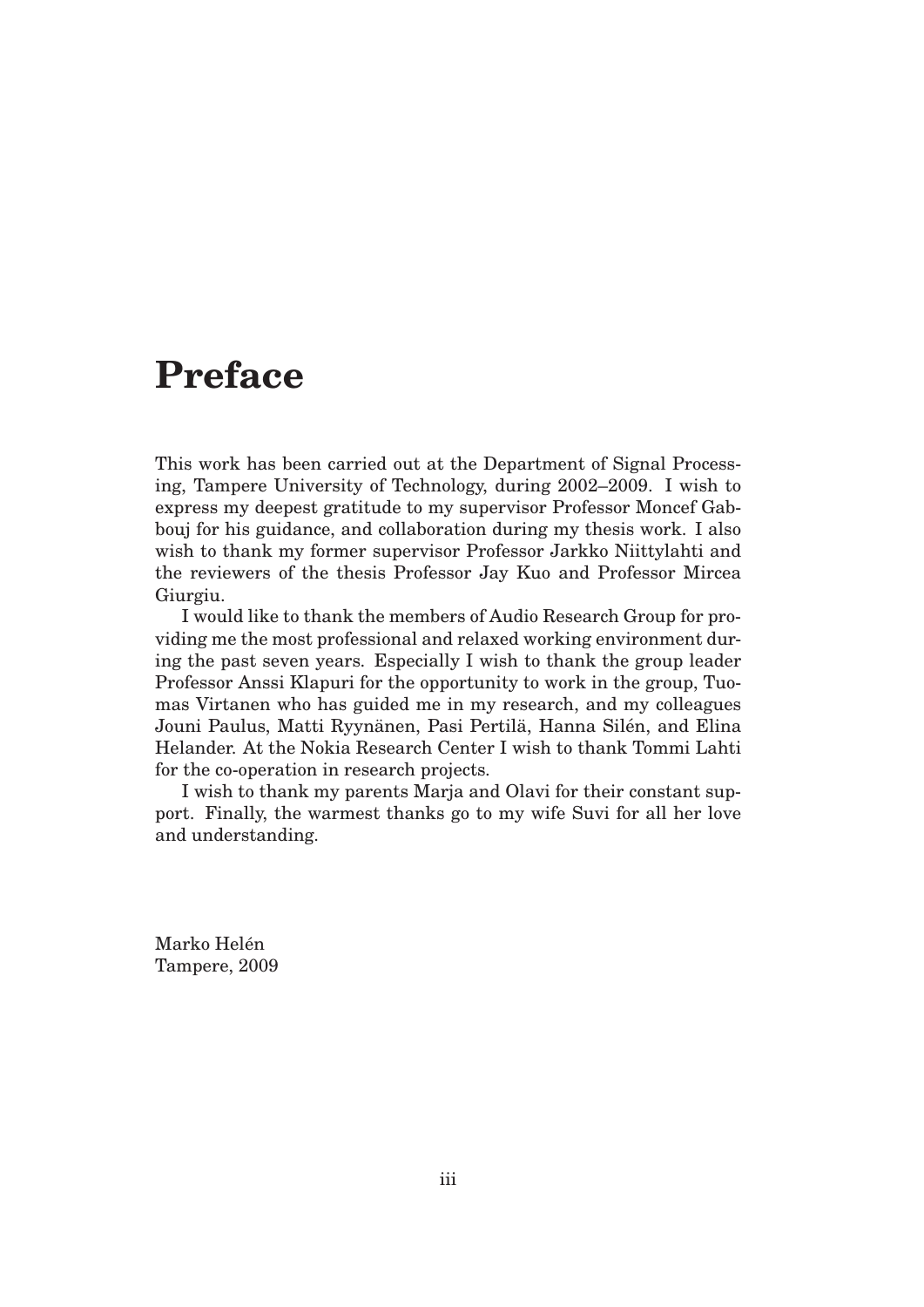## **Contents**

|          | Abstract                                  |                                                                                                                                                                               | $\mathbf{i}$                                                                     |
|----------|-------------------------------------------|-------------------------------------------------------------------------------------------------------------------------------------------------------------------------------|----------------------------------------------------------------------------------|
|          | <b>Preface</b>                            |                                                                                                                                                                               | iii                                                                              |
|          | <b>Contents</b>                           |                                                                                                                                                                               | vi                                                                               |
|          |                                           | <b>List of Abbreviations</b>                                                                                                                                                  | vii                                                                              |
|          |                                           | <b>List of Symbols</b>                                                                                                                                                        | ix                                                                               |
|          |                                           | <b>List of Publications</b>                                                                                                                                                   | xiii                                                                             |
| 1        | $1.1 -$<br>1.2<br>1.3 <sup>°</sup><br>1.4 | <b>Introduction</b><br>Overview of Audio Retrieval<br>Signal Representation<br>1.2.1<br>Similarity of Audio Samples<br>1.2.2<br>Author's Contributions to the Publications    | 1.<br>$\overline{2}$<br>3<br>3<br>$\overline{\mathbf{4}}$<br>$\overline{5}$<br>8 |
| $\bf{2}$ | 2.1<br>$2.2\phantom{0}$<br>2.3            | <b>Metadata Extraction</b><br>Metadata Types for Multimedia Content<br>Frequency Domain Features<br>2.2.1<br>Time Domain Features<br>2.2.2<br>Limitations in Audio Recordings | 9<br>9<br>10<br>11<br>13<br>15                                                   |
| $\bf{3}$ | 3.1<br>3.2                                | <b>Signal Modeling</b><br>Separation of Drums and Pitched Instruments<br>Non-Negative Matrix Factorization<br>3.2.1<br>Support Vector Machines<br>$3.2.2\,$                   | 17<br>17<br>18<br>19<br>20                                                       |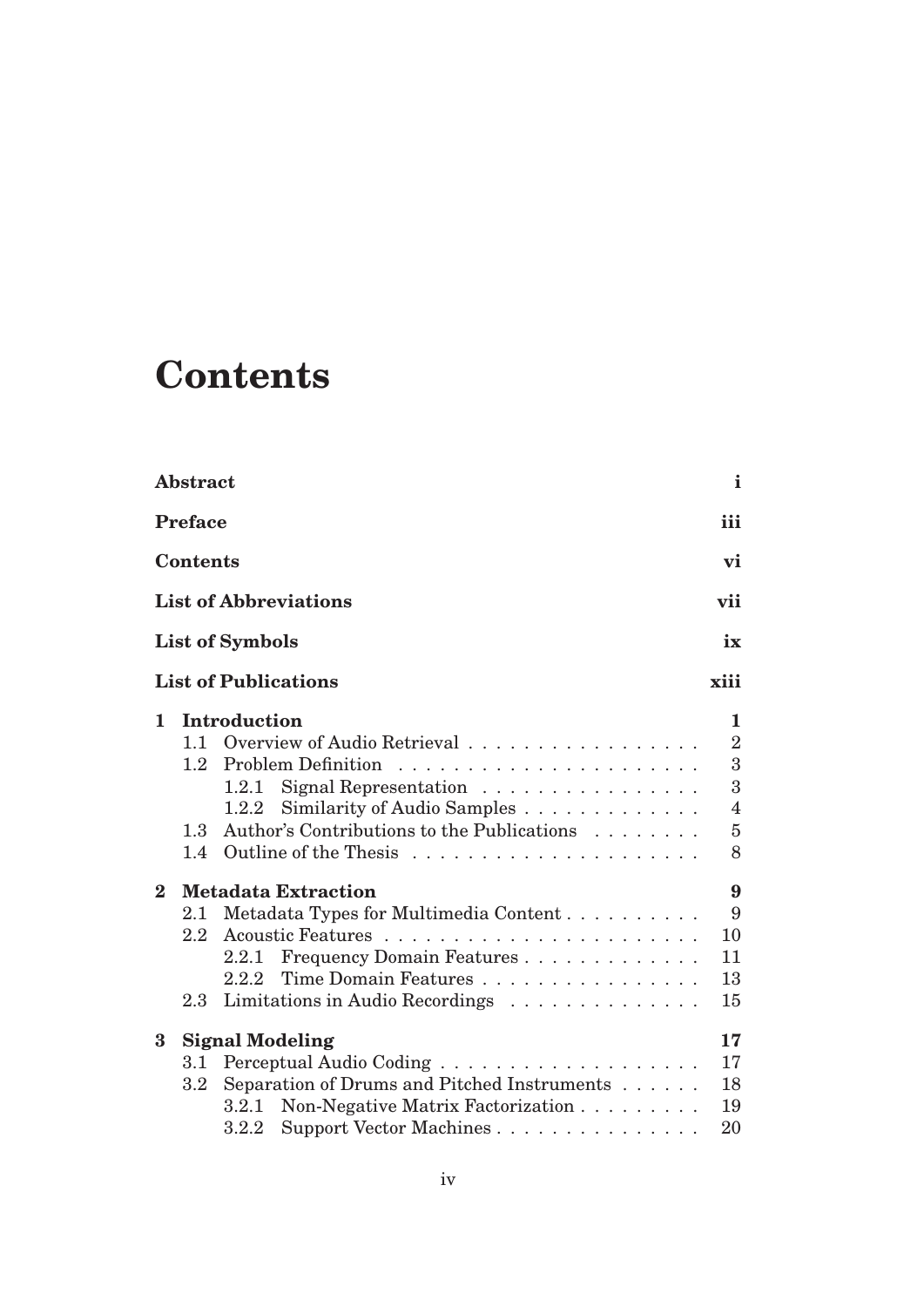|   |     | Experimental Results<br>3.2.3                                                                                   | 21 |
|---|-----|-----------------------------------------------------------------------------------------------------------------|----|
|   | 3.3 | Parametric Representation of Harmonic Instruments                                                               | 24 |
|   |     | MFCC Representation<br>3.3.1                                                                                    | 25 |
|   |     | ADSR Representation<br>3.3.2                                                                                    | 26 |
|   |     | Combining MFCC and ADSR<br>3.3.3                                                                                | 28 |
| 4 |     | <b>Similarity Measures</b>                                                                                      | 31 |
|   | 4.1 | Probability Distribution Based Similarity Measures                                                              | 32 |
|   |     | Gaussian Mixture Model<br>4.1.1                                                                                 | 33 |
|   |     | 4.1.2 Maximum Likelihood Estimation                                                                             | 34 |
|   |     | 4.1.3 Kullback-Leibler Divergence                                                                               | 34 |
|   |     | 4.1.4<br>Euclidean Distance                                                                                     | 37 |
|   |     | 4.1.5 Cross-Likelihood Ratio Test                                                                               | 38 |
|   | 4.2 | Non-Parametric Similarity Measure                                                                               | 38 |
|   |     | 4.2.1 Normalized Compression Distance                                                                           | 39 |
|   | 4.3 |                                                                                                                 | 41 |
| 5 |     | <b>Reducing Computational Cost via Clustering</b>                                                               | 43 |
|   | 5.1 |                                                                                                                 | 43 |
|   | 5.2 | Key-sample Distance Transformation                                                                              | 44 |
|   | 5.3 | Accelerating the Query via Offline Clustering                                                                   | 47 |
| 6 |     | <b>Experimental Retrieval Results</b>                                                                           | 50 |
|   | 6.1 |                                                                                                                 | 50 |
|   |     | 6.1.1                                                                                                           | 51 |
|   |     | Evaluation Measures<br>6.1.2                                                                                    | 51 |
|   | 6.2 |                                                                                                                 | 52 |
|   |     |                                                                                                                 | 56 |
| 7 |     | <b>Conclusions and Future Work</b>                                                                              | 61 |
|   | 7.1 | Conclusions                                                                                                     | 61 |
|   | 7.2 | Discussion and Future Work                                                                                      | 62 |
|   |     | <b>Bibliography</b>                                                                                             | 62 |
|   |     | <b>Errata and Clarifications for the Publications</b>                                                           | 72 |
|   |     | <b>Publications</b>                                                                                             | 73 |
|   |     | P1 Perceptually Motivated Parametric Representation for<br><b>Harmonic Sounds for Data Compression Purposes</b> | 75 |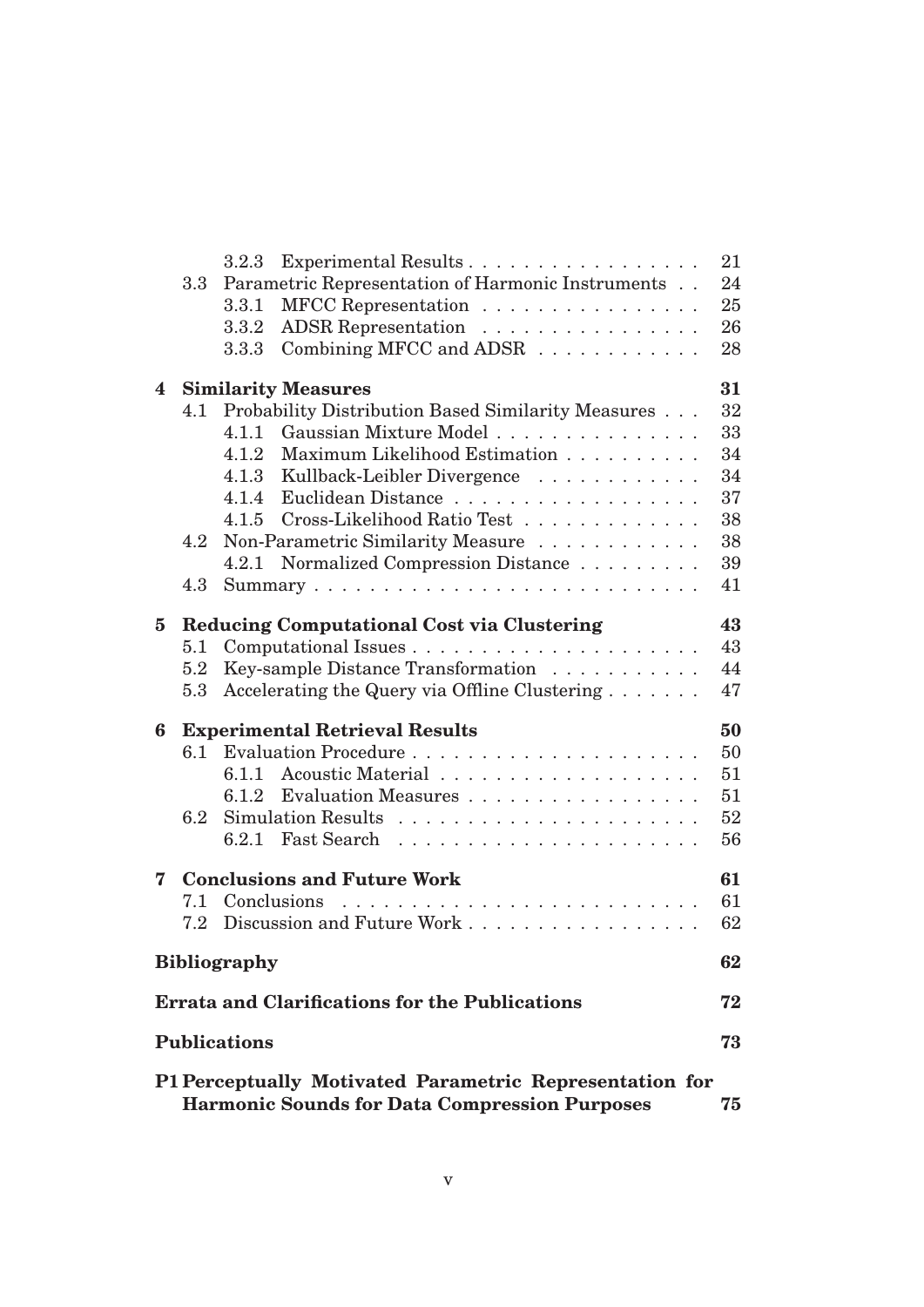| P2 Separation of Drums From Polyphonic Music Using Non-<br><b>Negative Matrix Factorization and Support Vector Ma-</b> |     |
|------------------------------------------------------------------------------------------------------------------------|-----|
| chine                                                                                                                  | 81  |
| P3 Query by Example Methods for Audio Signals                                                                          | 86  |
| <b>P4 Query by Example of Audio Signals Using Euclidean Dis-</b><br>tance Between Gaussian Mixture Models              | 91  |
| P5A Similarity Measure for Audio Query by Example Based<br>on Perceptual Coding and Compression                        | 96  |
| P6 Query by Example in Large Databases Using Key-sample<br><b>Distance Transformation and Clustering</b>               | 101 |
| P7 On Enabling Techniques for Personal Audio Content<br><b>Management</b>                                              | 108 |
| P8 Audio Query by Example Using Similarity Measures Be-                                                                |     |
| tween Probability Density Functions of Features                                                                        | 117 |
| <b>P9 Tools for Automatic Audio Management</b>                                                                         | 128 |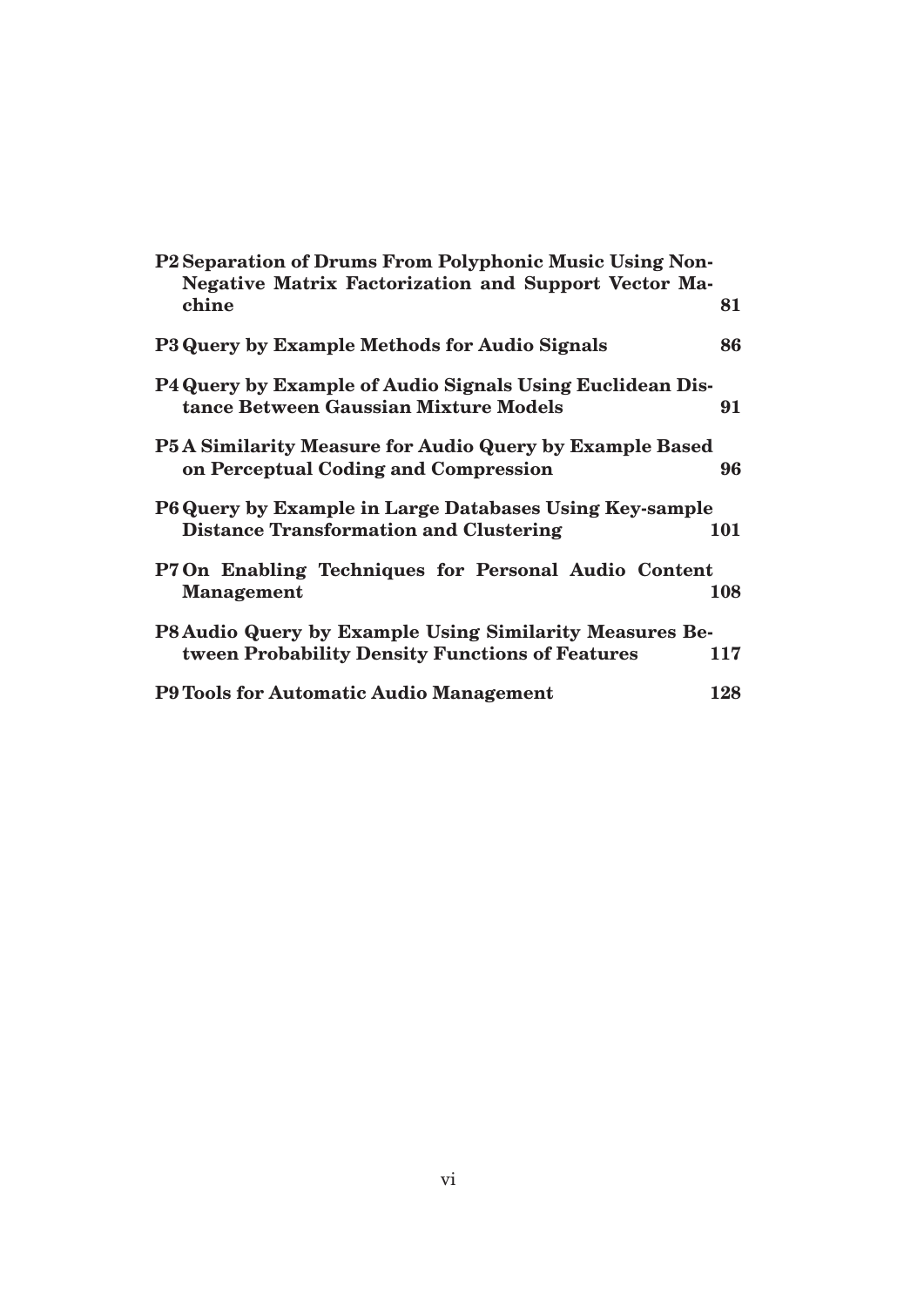# **List of Abbreviations**

| Advanced audio coding              |
|------------------------------------|
| Adaptive multi-rate                |
| Attack, decay, sustain, release    |
| Bayesian information criterion     |
| Compact disc                       |
| Discrete cosine transform          |
| Discrete Fourier transform         |
| Gaussian mixture model             |
| Expectation-maximization           |
| <b>Fundamental frequency</b>       |
| <b>Fast Fourier transform</b>      |
| <b>Hidden Markov model</b>         |
| Independent component analysis     |
| Inverse discrete Fourier transform |
| Independent subspace analysis      |
| Kullback-Leibler                   |
| Linear discriminant analysis       |
| Mel-frequency cepstral coefficient |
| Music information retrieval        |
| MPEG-1 audio layer 3               |
| Moving picture experts group       |
| Normalized compression distance    |
| Normalized information distance    |
| Non-negative matrix factorization  |
| Principal component analysis       |
| Probability density function       |
| Query by beatboxing                |
| Query by example                   |
| Query by humming                   |
| Root mean square                   |
| Signal-to-noise ratio              |
|                                    |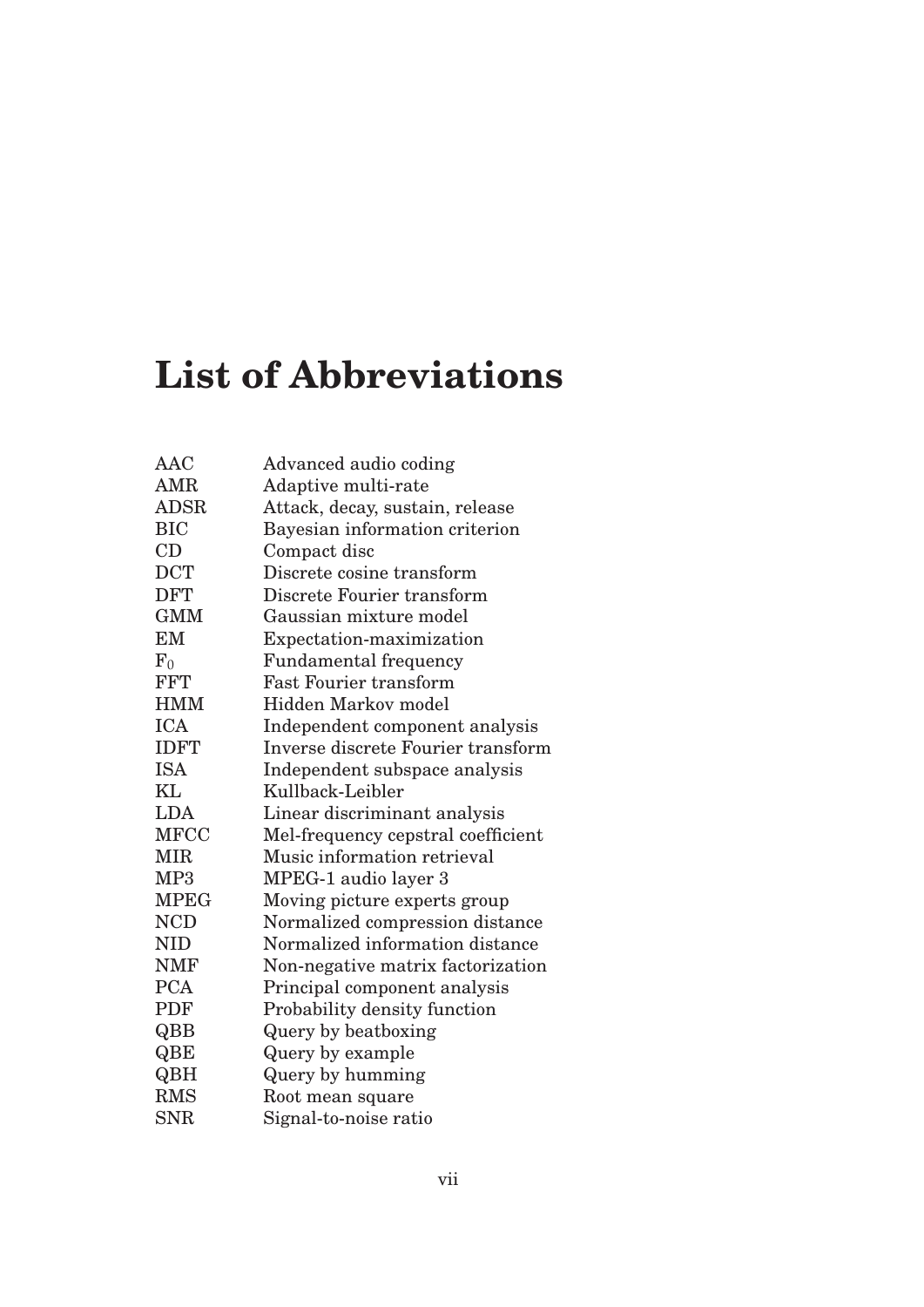SVM Support vector machine UBM Universal background model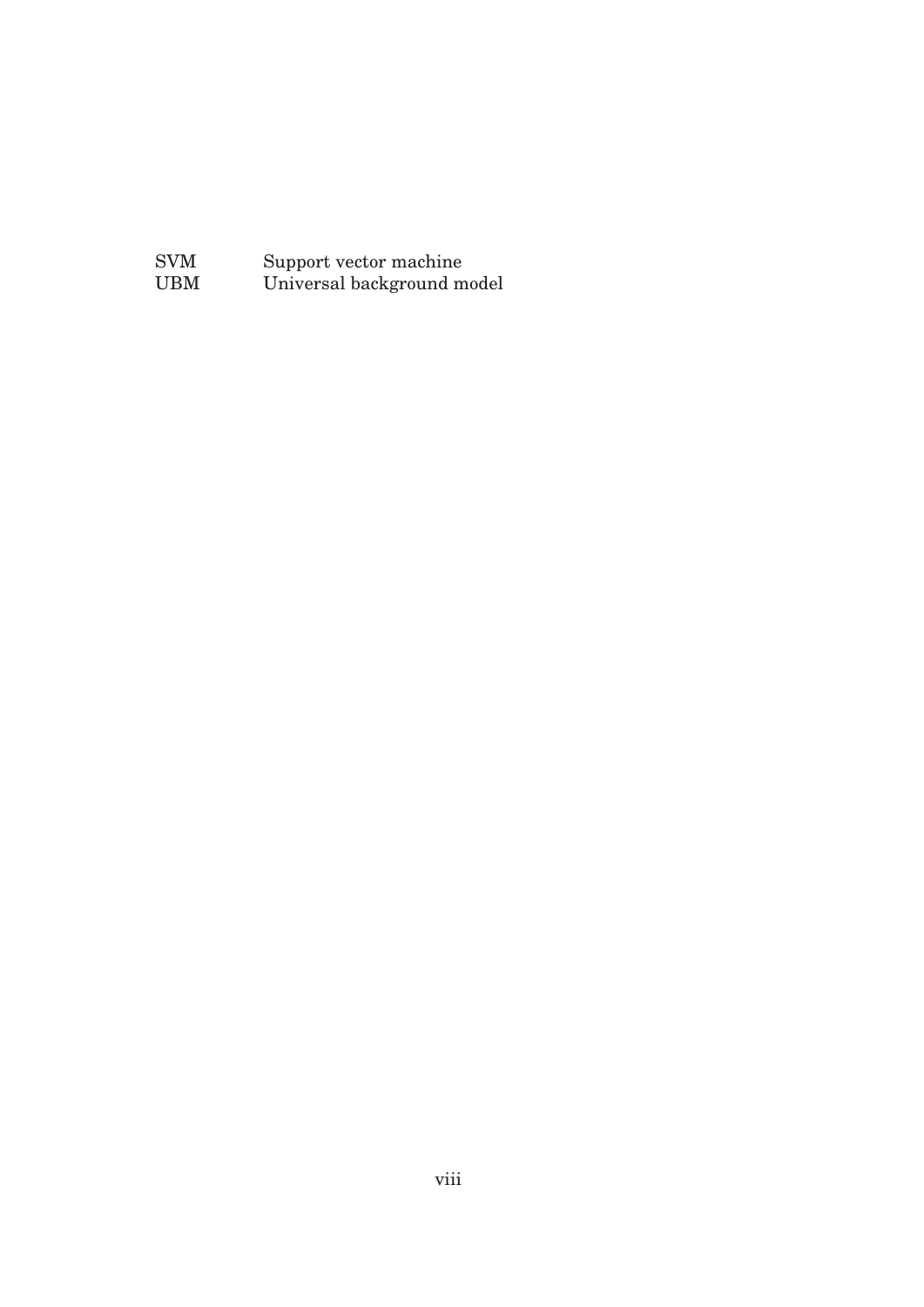# **List of Symbols**

| Amplitude of the $n^{th}$ FFT bin                                |
|------------------------------------------------------------------|
| Size of compressed s                                             |
| Bhattacharyya distance                                           |
| Mahalanobis distance                                             |
| Frequency                                                        |
| Frequency of the $n^{th}$ FFT bin                                |
| Frequency response of the $jth$ triangular filter at frequency f |
| Gaussian impulse                                                 |
| Number of components in GMM                                      |
| Kolmogorov complexity of string s                                |
| Lag index                                                        |
| Maximum lag                                                      |
| Magnitude of $jth$ mel-band                                      |
| Number of clusters                                               |
| Number of components in NMF                                      |
| Length of the feature vector                                     |
| Number of FFT bins                                               |
| Number of frames                                                 |
| Number of harmonics in a harmonic sound                          |
| Hop between consecutive frames                                   |
| Number of mel-bands                                              |
| Number of observations                                           |
| Number of required calculations                                  |
| Number of sinusoids                                              |
| Penalty factor                                                   |
| Phase                                                            |
| Time domain signal                                               |
| Sum of diagonal elements in $X$ (trace of $X$ )                  |
| Weight of the Gaussian component                                 |
| Frequency dependent weight                                       |
| $j^{th}$ element of x                                            |
|                                                                  |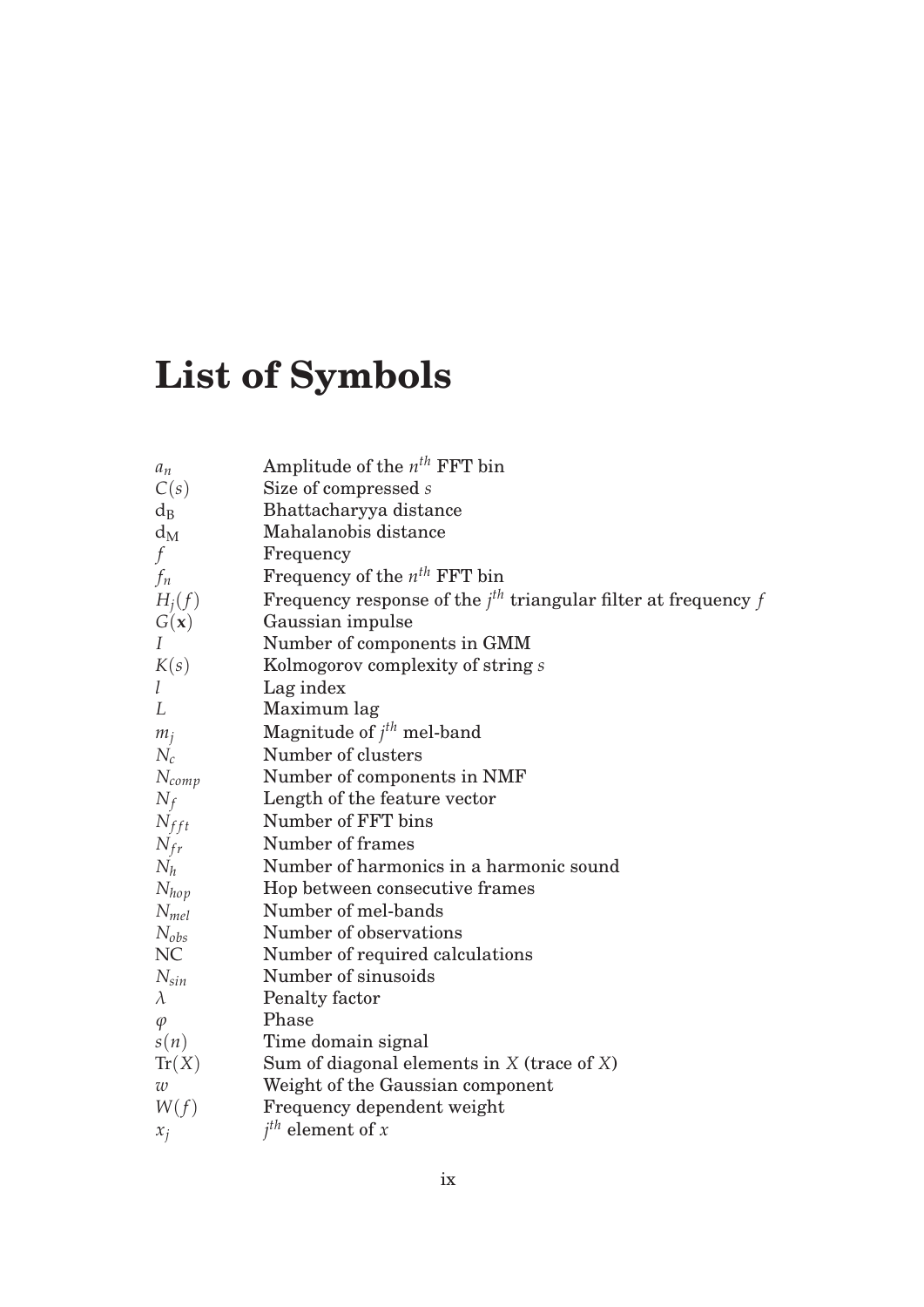| $\bar{x}$                                  | Mean of x                        |
|--------------------------------------------|----------------------------------|
|                                            | Autocorrelation function         |
|                                            | Standard deviation               |
| $\triangle BIC$                            | <b>BIC</b> difference            |
| $\mathcal{N}(\mathbf{x}; \mu_j, \Sigma_j)$ | Multivariate normal distribution |
| Σ                                          | Covariance matrix                |
| $\mu$                                      | Mean vector                      |
|                                            | Determinant of matrix A          |
|                                            |                                  |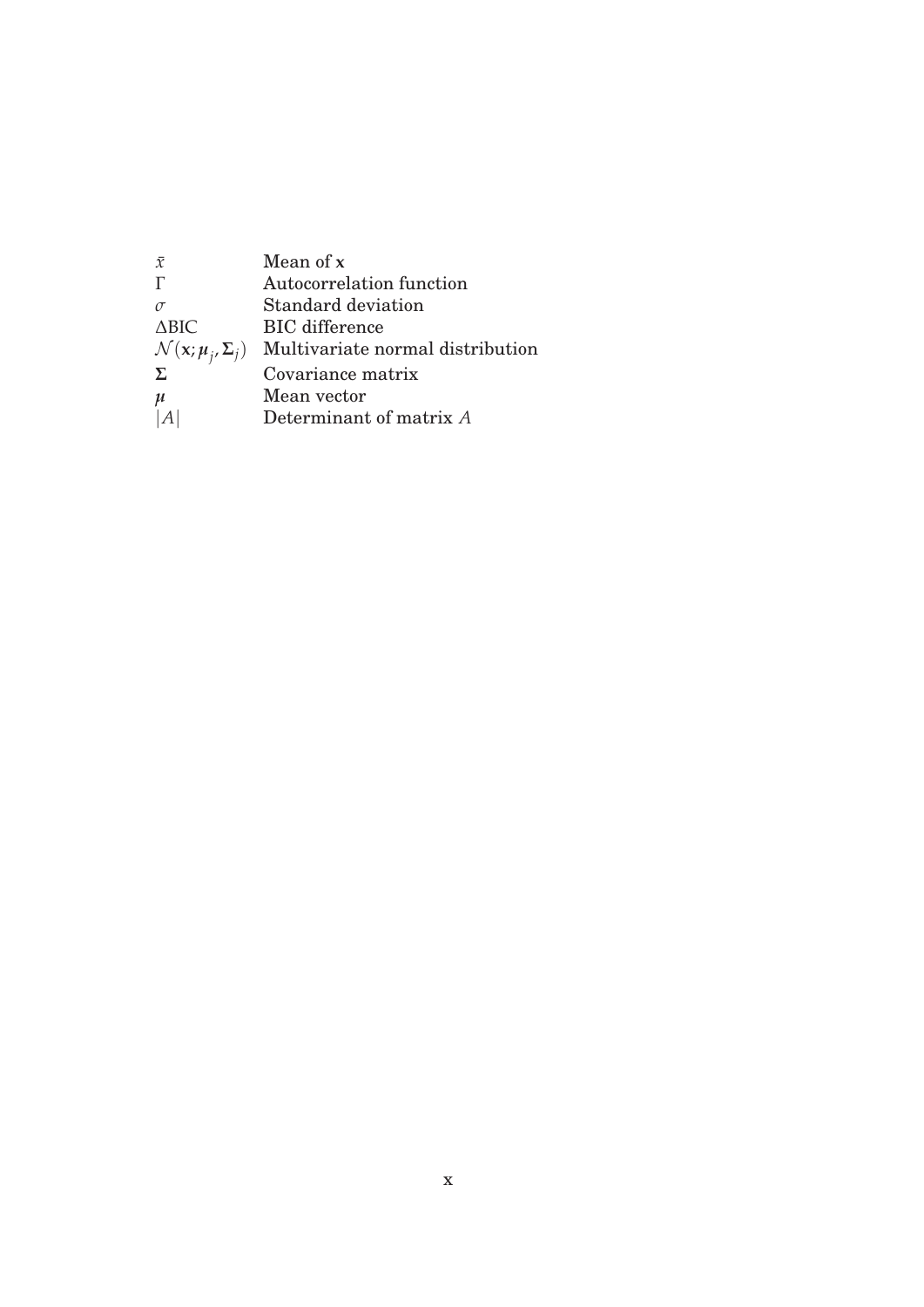# **List of Figures**

| 3.1        | A block diagram of the drum separation system. $\dots$ .                                                            | 19 |
|------------|---------------------------------------------------------------------------------------------------------------------|----|
| 3.2        | An example of linear classification task                                                                            | 21 |
| 3.3        | An example of harmonic sound.                                                                                       | 25 |
| 3.4        | Five first MFCCs of the bowed cello as a function of time.                                                          | 26 |
| $3.5\,$    | Amplitude slope of one harmonic component and the re-                                                               |    |
|            | sulting ADSR slope                                                                                                  | 27 |
| 3.6        | The effect of parameter $n$ on ADSR curve model. $\dots$ .                                                          | 28 |
| 3.7        | Block diagram of the harmonic sound representation al-                                                              |    |
|            |                                                                                                                     | 29 |
| 4.1        | An overview of HMM based QBE system.                                                                                | 35 |
| 4.2        | An overview of non-parametric audio similarity measure.                                                             | 41 |
|            |                                                                                                                     |    |
| 5.1        | Transformation based clustering method. $\ldots \ldots \ldots$                                                      | 46 |
| 5.2<br>5.3 | Speedup achieved via clustering the database. $\dots \dots$<br>Overview of the QBE system which uses clustering for | 48 |
|            |                                                                                                                     | 49 |
| 6.1        | $\epsilon$ -range query results when the value of $\epsilon$ is changed.                                            | 56 |
| 6.2        | Results for different similarity measures with k-NN                                                                 |    |
|            | queries. $k$ is varied between 1 and 35.                                                                            | 57 |
| 6.3        | Results for different similarity measures in k-NN query.                                                            |    |
|            | k is changed from 1 to 35. The query is made from the                                                               |    |
|            |                                                                                                                     | 58 |
| $6.4\,$    | Precision performance with different numbers of key-                                                                |    |
|            |                                                                                                                     | 59 |
| $6.5\,$    | The system performance with different numbers of clus-                                                              |    |
|            |                                                                                                                     | 60 |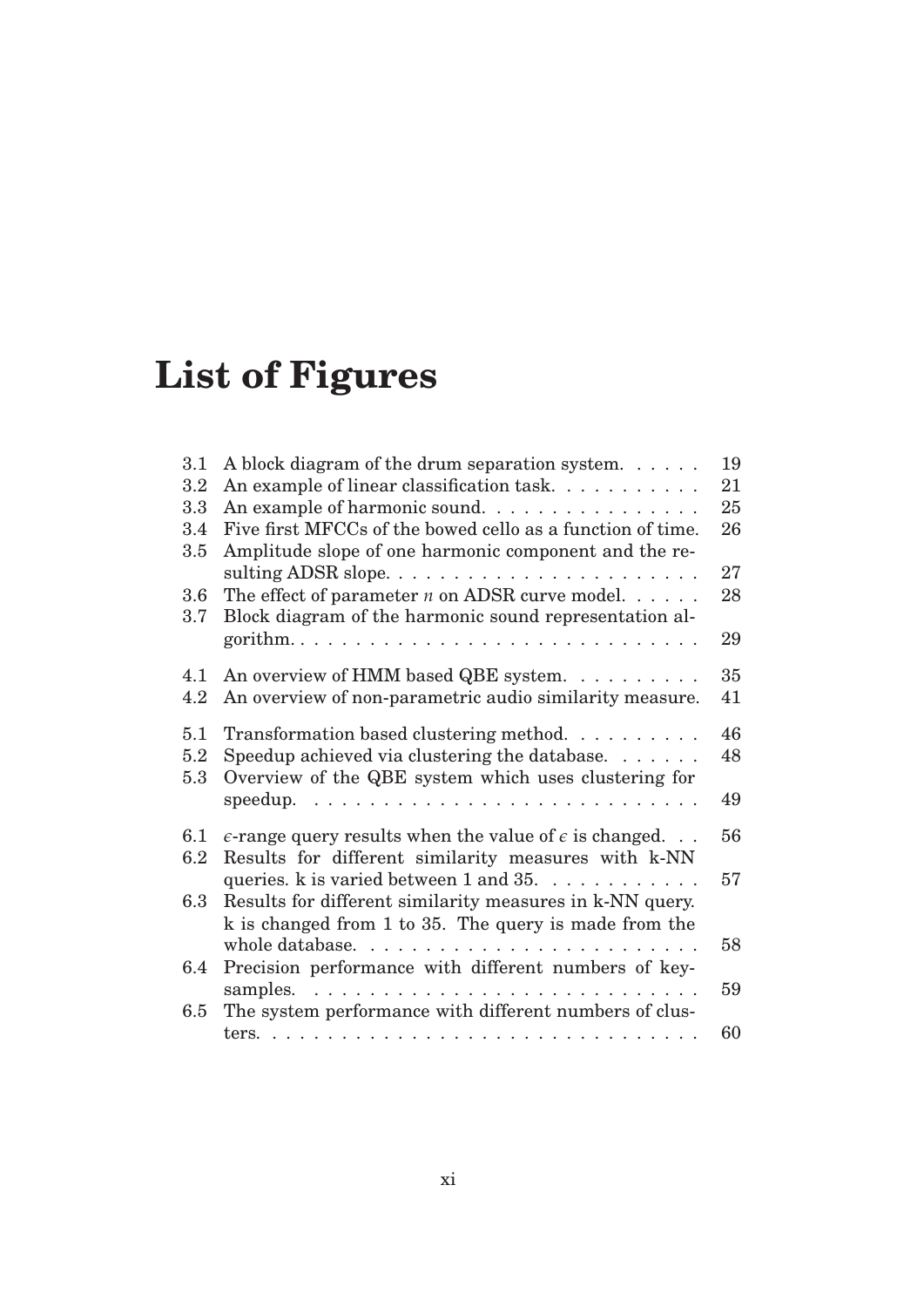### **List of Tables**

|     | 3.1 Average signal-to-noise ratios (SNR) obtained using dif-<br>ferent separation algorithms. | 22 |
|-----|-----------------------------------------------------------------------------------------------|----|
|     | 3.2 PAQM values (log(noise disturbance)) for monophonic                                       |    |
|     | sounds using different codings.                                                               | 30 |
|     | 4.1 The properties of different similarity measures.                                          | 42 |
|     | 6.1 Audio categories and the number of samples in the                                         |    |
|     |                                                                                               | 52 |
| 6.2 | The $P_e$ for k-NN queries for the main and sub categories.                                   |    |
|     | The number of retrieved samples was $10. \ldots \ldots \ldots$                                | 53 |
| 6.3 | Maximum F-measure and ANMRR values for different                                              |    |
|     |                                                                                               | 54 |
| 6.4 | Confusion matrix for Euclidean distance when 10 near-                                         |    |
|     | est neighbors were retrieved. The values in the matrix                                        |    |
|     | are the percentage of the signals retrieved from each cat-                                    |    |
|     | egory (rows) when the example was from the certain cat-                                       |    |
|     |                                                                                               | 55 |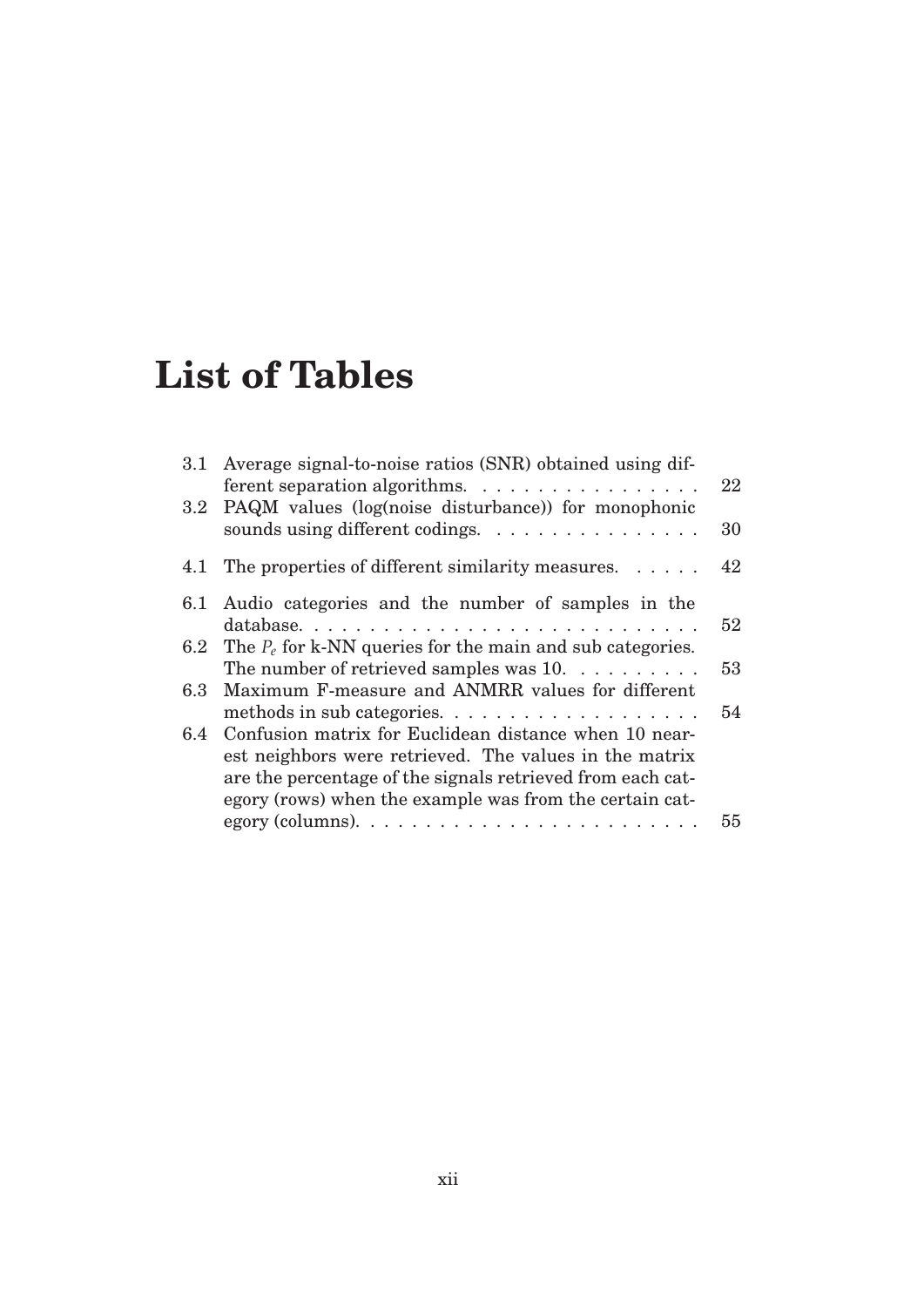### **List of Publications**

This thesis consists of the following publications, preceded by an introduction to the research field and a summary of the publications. Parts of this thesis have been previously published, and the original publications are reprinted, by permission, from the respective copyright holders. The publications are referred to in the text as [P1], [P2], and so forth.

- [P1] M. Helén and T. Virtanen, "Perceptually Motivated Parametric Representation for Harmonic Sounds for Data Compression Purposes," in *Proceedings of the 6th International Conference on Digital Audio Effects (DAFx-03)*, pages 249-253, London, United Kingdom, September 8-11, 2003.
- [P2] M. Helén and T. Virtanen, "Separation of Drums from Polyphonic Music Using Non-Negative Matrix Factorization and Support Vector Machine," in *Proceedings of the 13th European Signal Processing Conference (EUSIPCO 2005)*, Antalya, Turkey, September 4-8, 2005.
- [P3] M. Helén and T. Lahti, "Query by Example Methods for Audio Signals," in *Proceedings of the 7th Nordic Signal Processing Symposium (NORSIG 2006)*, pages 302-305, Reykjavik, Iceland, June 7-9, 2006.
- [P4] M. Helén and T. Virtanen, "Query by Example of Audio Signals" Using Euclidean Distance Between Gaussian Mixture Models," in *Proceedings of the 2007 IEEE International Conference on Acoustics, Speech, and Signal Processing (ICASSP 2007)*, vol. 1, pages 225-228, Honolulu, Hawaii, USA, April 15-20, 2007.
- [P5] M. Helén and T. Virtanen, "A Similarity Measure for Audio Query by Example Based on Perceptual Coding and Compression," in *Proceedings of the 10th International Conference on Digital Audio*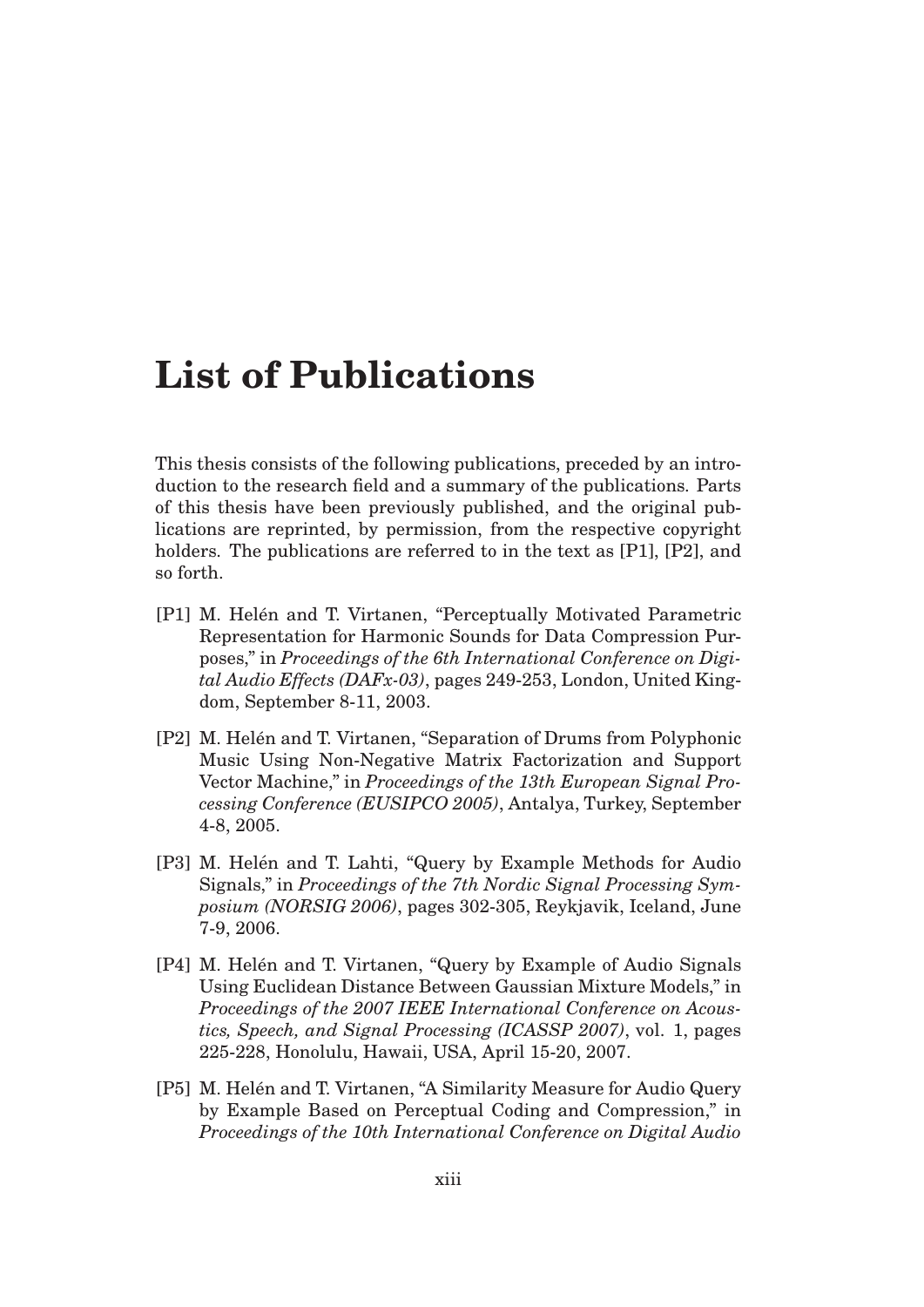*Effects (DAFx-07)*, pages 173-176, Bordeaux, France, September 10-15, 2007.

- [P6] M. Helén and T. Lahti, "Query by Example in Large Databases Using Key-sample Distance Transformation and Clustering," in *Proceedings of the Third IEEE International Workshop on Multimedia Information Processing and Retrieval (IEEE-MIPR 2007)*, pages 303-308, Taichung, Taiwan, December 10-12, 2007.
- [P7] T. Lahti, M. Helén, O. Vuorinen, E. Väyrynen, J. Partala, J. Peltola, and S.-M. Mäkelä, "On Enabling Techniques for Personal Audio Content Management," in *Proceedings of the ACM International Conference on Multimedia Information Retrieval (MIR 2008)*, pages 113-120, Vancouver, Canada, October 30-31, 2008.
- [P8] M. Helén and T. Virtanen, "Audio Query by Example Using Similarity Measures Between Probability Density Functions of Features," submitted to *EURASIP Journal on Audio, Speech, and Music Processing*.
- [P9] M. Helén, T. Lahti, and A. Klapuri, "Tools for Automatic Audio Management," *Open Information Management: Applications of Interconnectivity and Collaboration* (S. Niiranen, J. Yli-Hietanen, and A. Lugmayr, Eds.), pp. 251–273, IGI Global, May, 2009.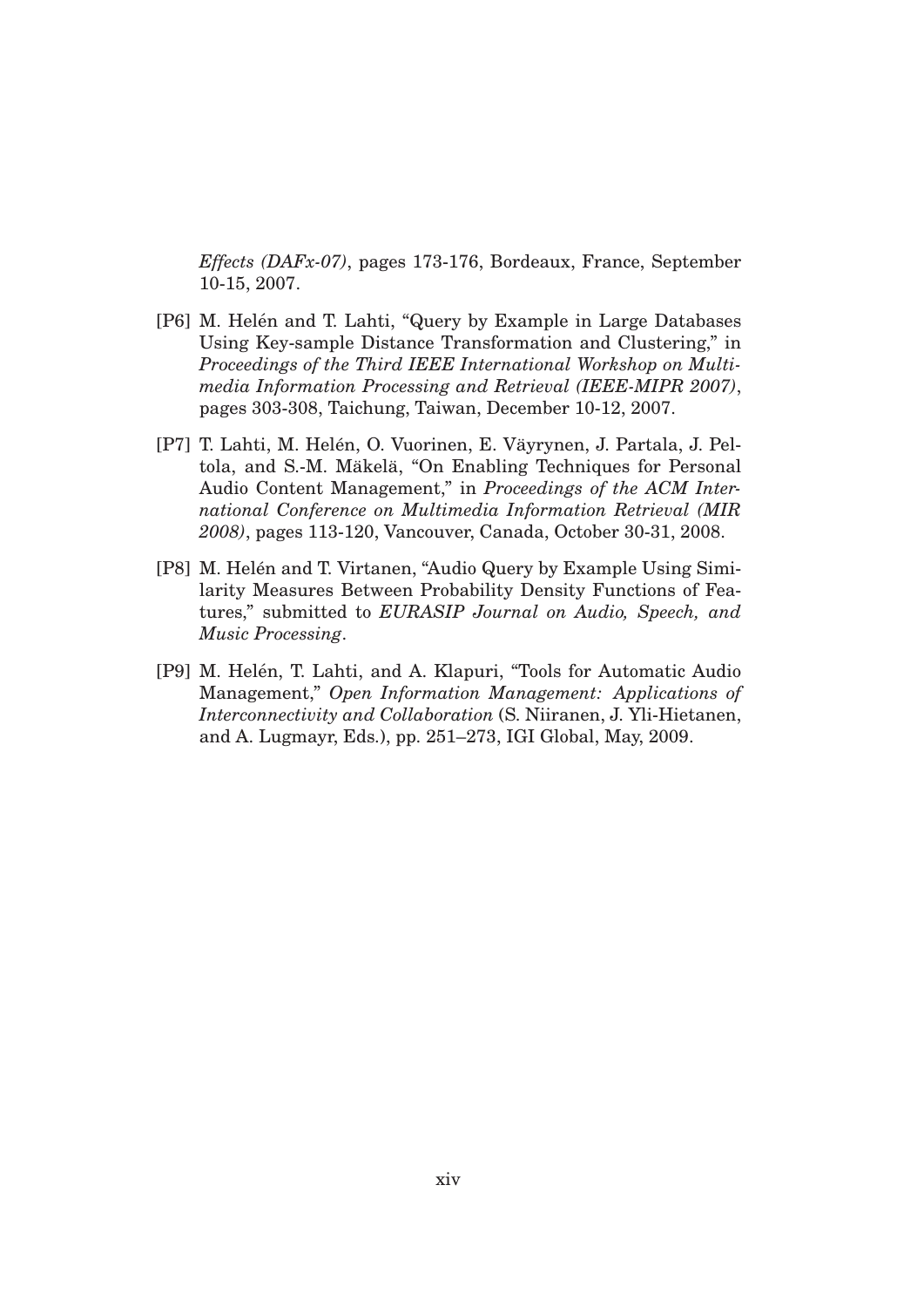### **Chapter 1**

### **Introduction**

The explosive growth of digital multimedia information has generated the need for automatic content analysis tools to manage the huge amounts of data. Multimedia data used to be designed mostly for professional use but during this decade the Internet and mobile devices have rapidly increased the amount of personal and on-line digital information. As a consequence, managing all the data manually has become an overwhelming task.

Traditionally, the emphasis on multimedia management has been in image and video analysis, but lately the importance of audio content has become apparent. In addition to pure audio signals, video analysis can also benefit from inclusion of the audio content [85]. For example, in a soccer game it can be difficult from the video to detect a goal, but it is easy to track the crowd cheering from the audio content. There are also cases when a certain event occurring in the background is impossible to detect without the audio. For example, a car approaching from behind which can not be observed visually, but auditory clues are obvious. For example, Li *et al.* used both audio and visual clues for video skimming [48].

Nowadays, audio management has also gained increasing commercial value. A good example is music information retrieval which is used in many ways in commercial applications such as Musipedia [58], Midomi [54], and Last.fm [44]. These applications retrieve music pieces based on a user profile or a given query.

This thesis deals with general audio retrieval and especially with query by example (QBE) applications. Probably the single most important aspect of such applications is the similarity estimation between audio samples. Thus, the focus of this thesis is on similarity measures,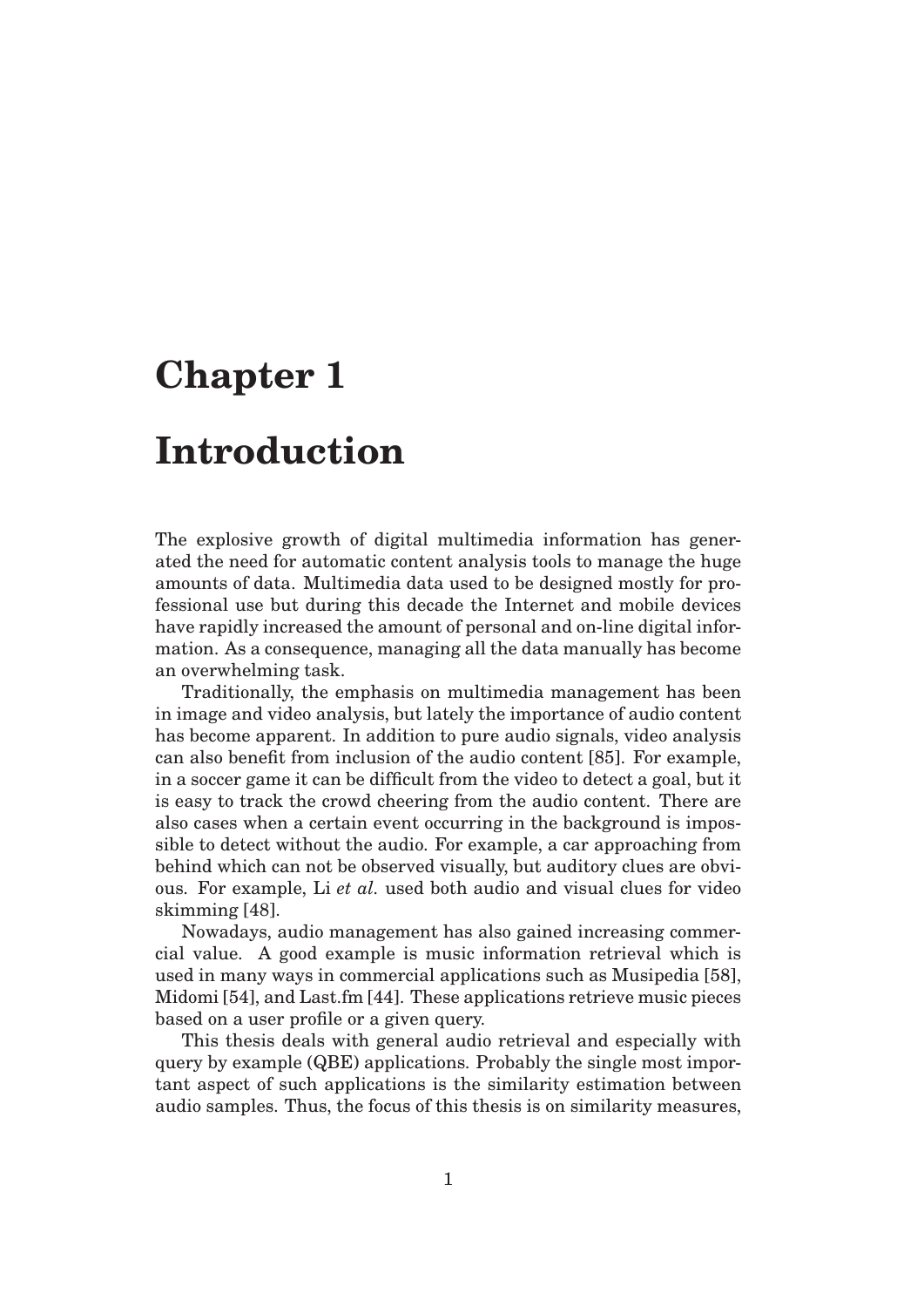which are the crucial part in, for example, classification, segmentation, highlight extraction, and QBE tasks.

#### **1.1 Overview of Audio Retrieval**

Expectations with respect to audio retrieval applications are enormous, since people hope for a system that can perform the same operations as human being. However, the human ability to process information from the environment is astonishingly well developed. In addition to hearing and recognizing sounds, a human can also find semantic meaning in them and he/she has decades of experience on how to process different kinds of information. A human can, for example, select from a mixture of several sound sources the interesting one and follow it. Automatic systems often try to mimic the properties of human hearing but are still far behind. A comprehensive study in content based retrieval was made in the MUVIS framework [21, 38, 59], which proposed an overall system performing both audio and visual segmentation, classification, indexing, and retrieval. Kiranyaz *et al.* have also proposed progressive query [39] and database indexing [40] to achieve faster retrieval results.

The typical problem in audio retrieval applications is how the user can define the kind of audio clips, referred here as samples, that he/she is searching for. For a normal user, it might be difficult to verbally describe the properties of an audio sample. For this reason the query by example (QBE) method has attracted increasing interest lately. In QBE a user can give an example of the audio sample he/she is searching for. The example could be, for example, humming [50], clapping [34], [74], or a real audio sample [35]. An innovative method for audio collection navigation was proposed by Stewart *et al.* [74]. In their system, a user can navigate through a music collection in two or three dimensional space using ambisonics and binaural technology.

One challenge nowadays in multimedia retrieval is that significant amounts of recordings and processing are made using mobile devices. These devices are limited in processing power, memory, storage space, and battery duration. These limitations have to be considered when designing applications for mobile devices. Iftikhar and Gabbouj [31] proposed a client-server approach, where the user can make an audio or a visual query through the client which is a mobile device but the database is stored on the server which performs the actual query operations.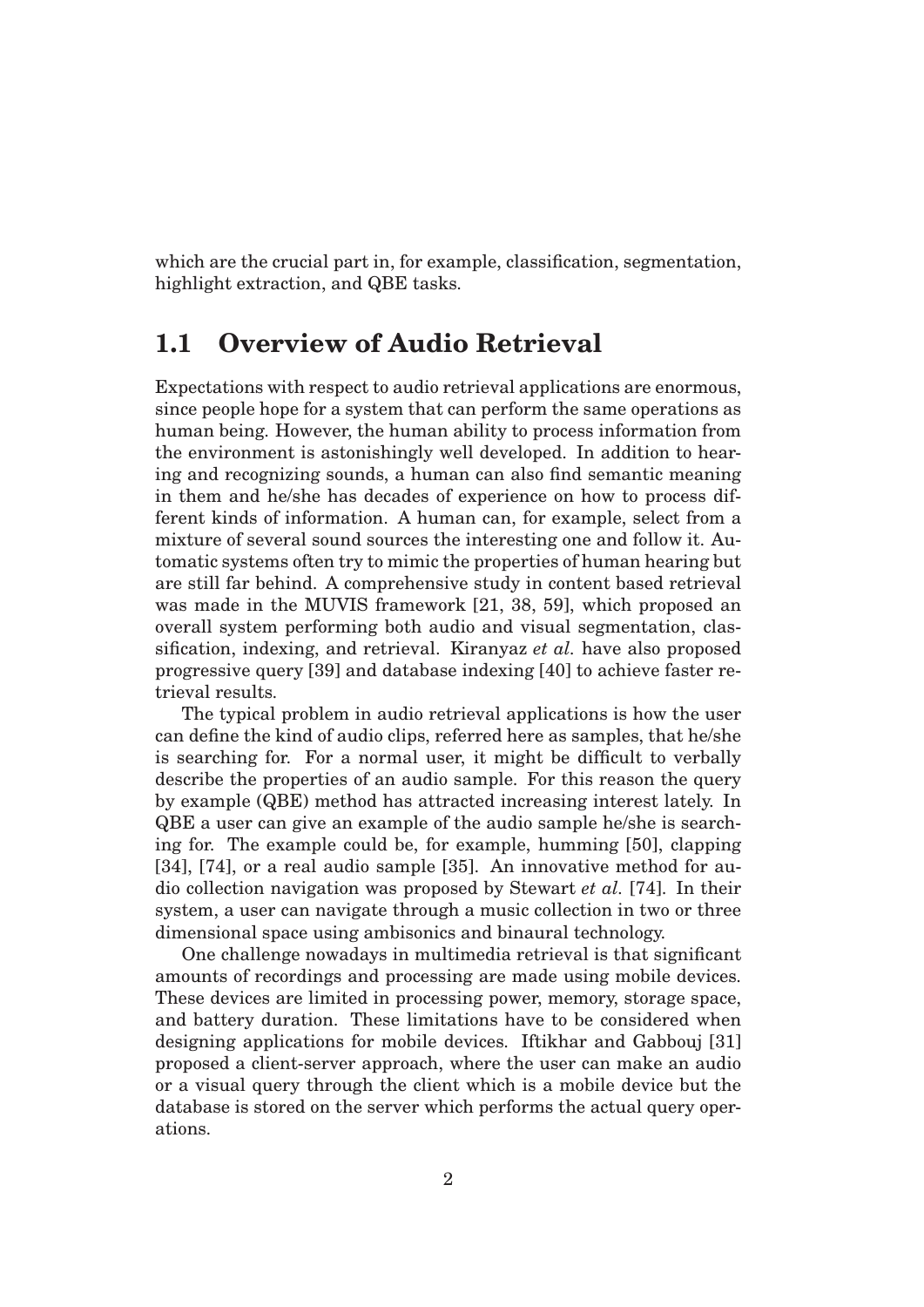#### **1.2 Problem Definition**

Audio retrieval is a wide research area and can be approached from several different directions. In this section the approach used in this thesis and the sub problems are introduced and the focus is aimed at certain areas.

#### **1.2.1 Signal Representation**

Prior to analysis, an audio signal must be represented in an appropriate form. The purpose of the representation is to express the original signal in a more compact form and the aim is to minimize the perceptual quality loss in the process. Typical representations used nowadays in everyday data storage are, for example, wave format (.wav) in CDs, MP3 is used in mobile audio devices and computer environments, and AMR format is used for speech signals on mobile devices.

One goal for audio signal representation is to separate the original signal into sound objects and find representations for these different sound sources. One such method is introduced in this thesis. A music signal can be separated into a harmonic part and a transient part. A very efficient representation for the harmonic part of the signal, in terms of compression, is also introduced here.

Signal representations can also be used to assist the query by example applications. In Chapter 4 a similarity measure is introduces which uses modern audio codecs as a preprocessing step for the similarity measure. The other possibility is to take advantage of the sound source separation. For example, if trying to find similar rhythmic patterns from the music it would be beneficial to first separate drums and then compare only the drum parts of the original signals. This way the non-rhythmic content does not disturb the process.

For audio analysis purposes, the signal is normally represented using frame-wise acoustic features. The signal is divided into short, typically 10-60 ms frames and a set of features is extracted from each frame. The features usually aim at representing the most important perceptual characteristics of the original signals. Then, based on these features the properties of the signal can be compared to the properties of other signals. The signal representations will be discussed more thoroughly in Chapter 3.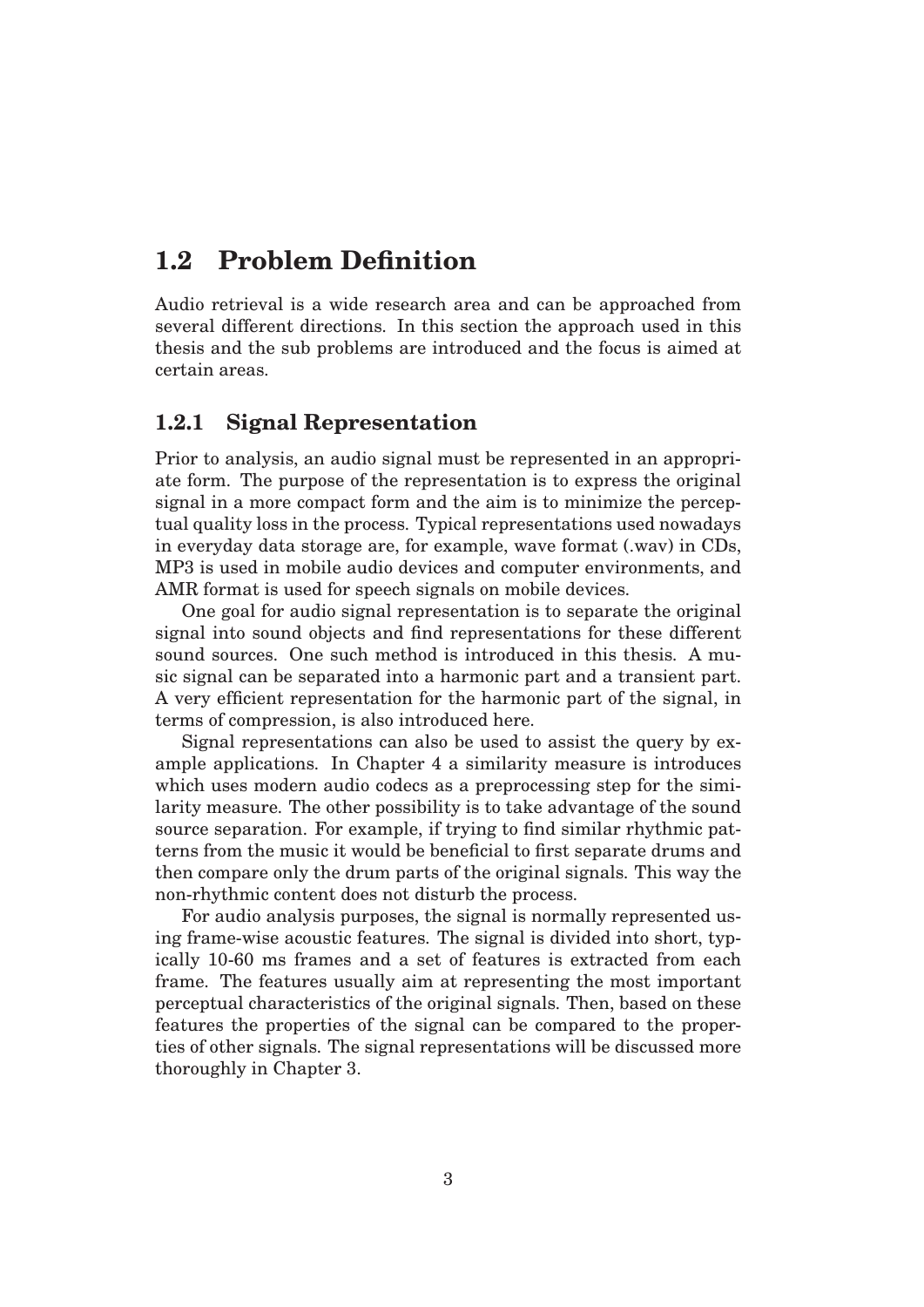#### **1.2.2 Similarity of Audio Samples**

Similarity between two audio samples as such is an ill-defined problem. It is impossible to know which properties of the sample the user is emphasizing. For example, if the query signal contains both music and speech, should the similarity be measured relative to speech, music, or both. Another question is whether the temporal sequence should be observed. For example, is it important that speakers in the sample are speaking in the certain order.

In music information retrieval (MIR), two approaches have been suggested in the literature to solve this problem. One approach is query by humming (QBH) [72]. This is applied in a situation when the user does not remember the name of the song he/she is searching for. The user can hum, sing, or whistle the song to the QBH application as an input. Then the system extracts the melody from the input humming and retrieves pieces having a similar melody from the database.

The second approach is query by beatboxing (QBB) [34]. In such an application, the user can beatbox or just tap the music piece. The system extracts the rhythm from the input and retrieves pieces having a similar rhythm. The problem in QBH and QBB applications is that the user may not be able, naturally, to hum the melody or tap the rhythm perfectly, so the system tries to retrieve the pieces which are most similar to the query.

Another alternative is QBE [P3] [P4] [P5]. This is especially applicable in a music recommendation system or in a situation when the user has a certain song and he/she wants to find other music pieces that have similar properties. In QBE applications, the user provides an example signal to the system. The properties of the input signal are analyzed and signals having similar properties are retrieved from the database. The results from such an application could be, for example, retrieving music from the same band or speech samples from the same speaker.

In addition to MIR, QBE is also useful with a general audio database when there is no way of anticipating the content of the database. The only restriction is the set of features used in the application since the similarity is defined according to these features. Obviously the features can be more specialized if there is some information on the contents of the database. However, audio databases collected with mobile phones, for example, can contain any kind of audio samples. In such cases features which describe general properties of audio samples must be used.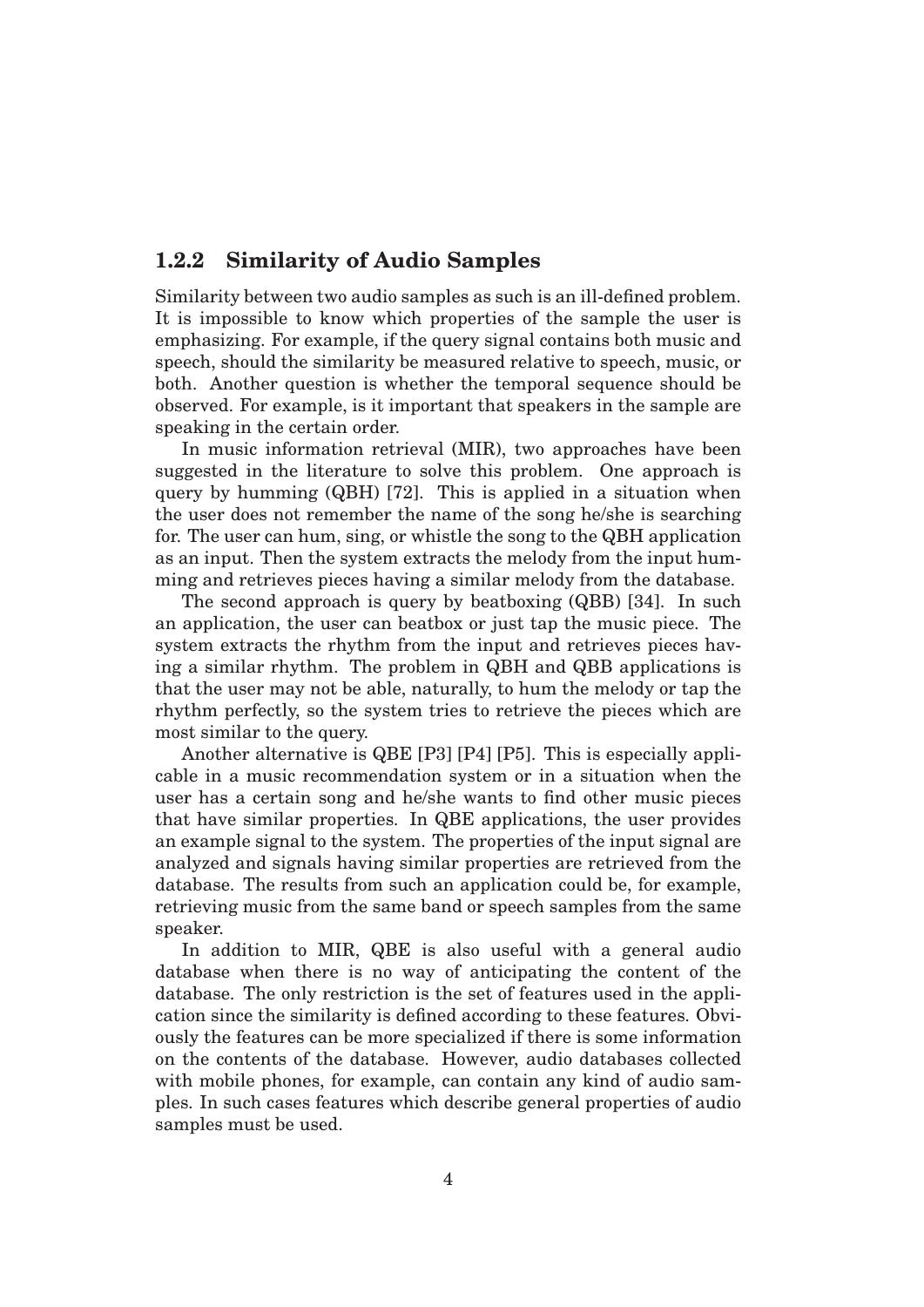#### **1.3 Author's Contributions to the Publications**

The main results of the thesis are the following.

- Separating pitched instruments and drums from a music signal and representing harmonic sounds effectively [P1] [P2]
- Developing several novel similarity measures for audio signals based mostly on the PDFs of the feature vectors [P3] [P4] [P5] [P8]
- Developing a practical QBE application for a general audio database in which the proposed similarity measures are tested and proven to outperform previous measures [P7]
- Developing a transformation which enables the use of clustering methods to accelerate QBE in large audio databases [P6] [P9].

The publications used in this thesis are summarized below and the author's contributions are identified.

#### **[P1] Parametric representation for harmonic sounds**

The publication proposes a representation of harmonic sounds for data compression purposes. The representation significantly reduces the number of parameters while preserving the most important perceptual features of sounds. The proposed representation is used as part of an object-based audio coding system. The implementation, evaluation, and most of the writing work was done by the author.

#### **[P2] Drum separation from music**

The publication introduces a novel algorithm for the separation of pitched musical instruments and drums from a music signal. This is based on two-stage processing in which the signal is first separated into time-frequency components and then these components are organized into sound sources. Here we used the method for drum separation, but it can also be applied to other types of sound sources. The idea of the system and the implementation of non-negative matrix factorization came from Tuomas Virtanen.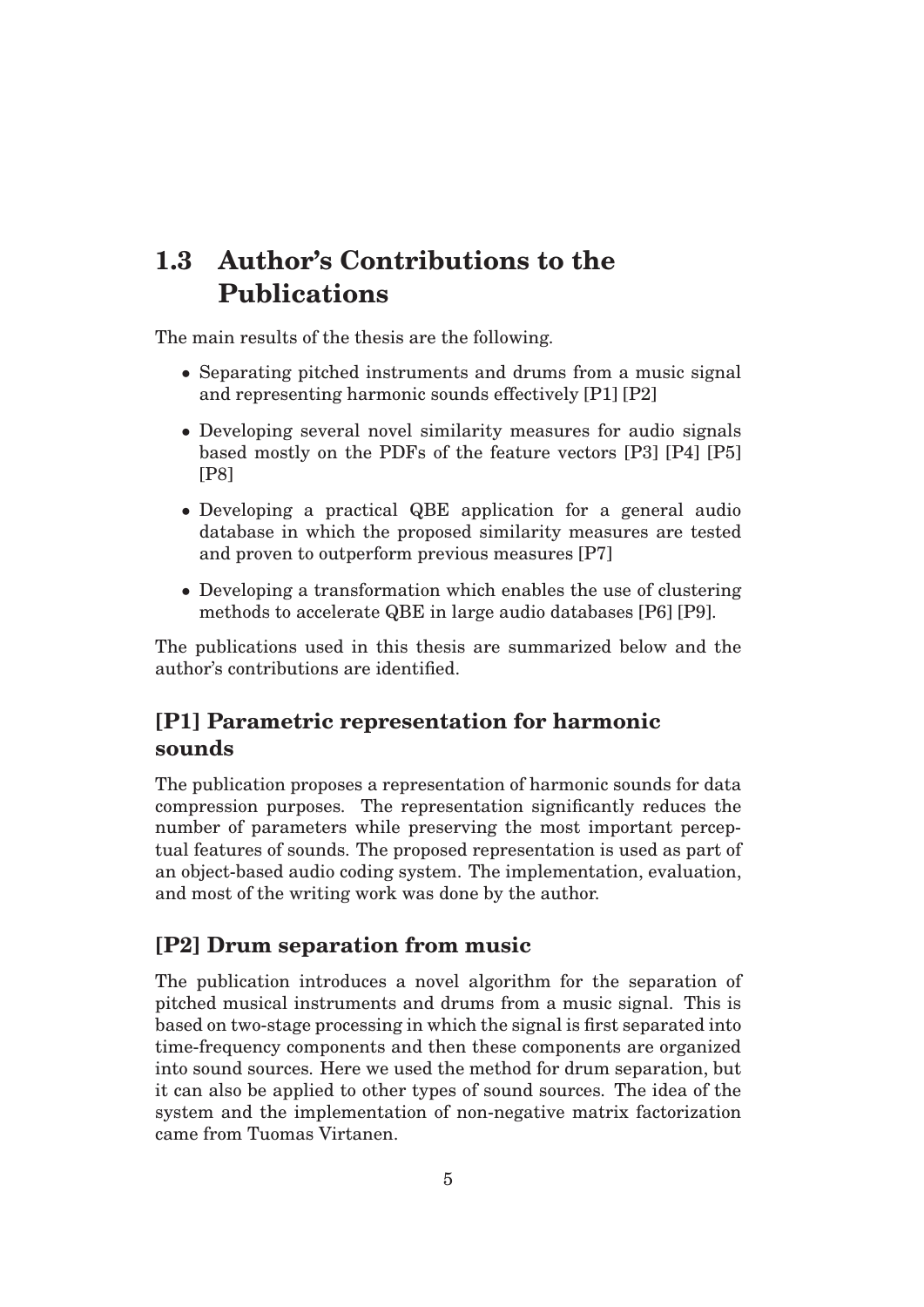#### **[P3] Methods for query by example**

This publication introduces three methods for QBE. The first method is based on hidden Markov models (HMMs). There is a model for the example signal and a universal background model (UBM). First, the likelihood for each database signal belonging to these two models is estimated. The second method is likelihood ratio test. The example and the database signal are concatenated and then *n*-component and 2*n*-component Gaussian mixture models (GMMs) are generated. If the *n*-component model gives a higher likelihood for the concatenation, the signals are considered similar. The idea behind likelihood ratio test came from Tommi Lahti. The third method is called the histogram method in which feature histograms are estimated from each sample and the distances between these histograms are used as a similarity measure.

#### **[P4] Euclidean distance between Gaussian mixture models**

The publication introduces an improvement to the histogram method [P3] in which feature vectors were quantized before distance calculation. Here we model the continuous PDFs of the samples using Gaussian mixture models and derive a closed form solution for Euclidean distance between GMMs. The distance measure is applied to the QBE application. The derivation and implementation of closed-form Euclidean distance was made by Tuomas Virtanen.

#### **[P5] Similarity measure based on compression ratios**

The publication proposes a novel similarity measure for audio files which is based on their compression ratios. The main advantage of this method is that it is practically parameter free, thus it can easily be applied to a wide range of tasks and the user cannot affect the results as much as in parameter-laden algorithms. The method is compared with parameter-laden algorithms and considering the simplicity of the method, it gives very good results. The idea of using compression ratios for audio similarity came from Tuomas Virtanen. Implementation, evaluation, and most of the writing work was done by the author.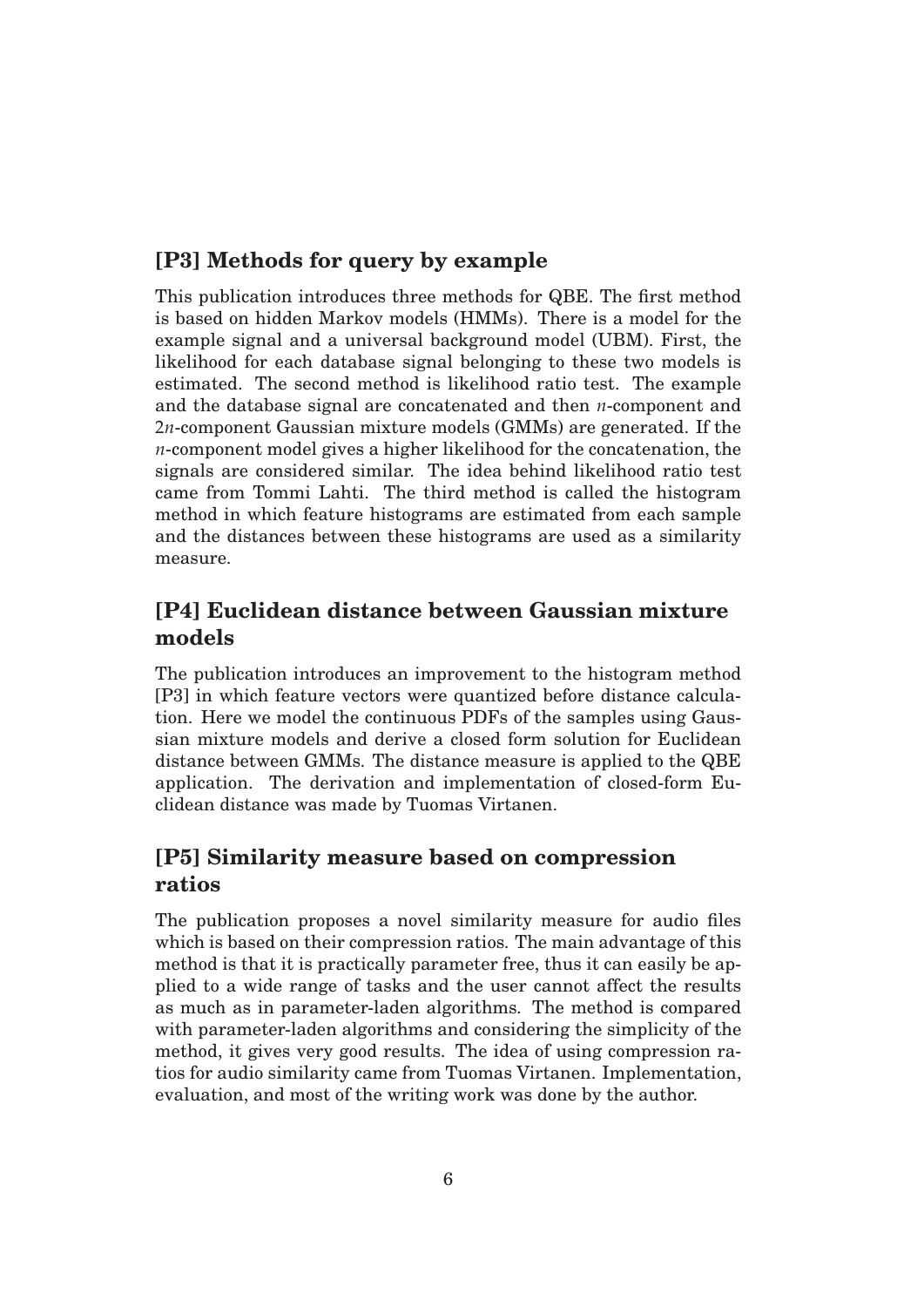#### **[P6] Accelerating the query by example via clustering**

The publication proposes a novel transformation which enables the use of traditional clustering algorithms with samples which are modeled using a series of feature vectors. QBE becomes an exhausting task in large databases if the distance from the example signal to all database signals is calculated. Here we propose that the database could be clustered offline, thus in the query only the distances between the example and the samples in the nearest clusters are calculated. We accomplish major savings in computational costs with only a minor decrease in accuracy. Most of the research and writing work was performed by the author.

#### **[P7] Techniques for Personal Audio Content Management**

The publication introduces an audio management system, which has several co-operating management tools. The audio samples are first classified into four classes (silence, speech, music, and noise). Then, analysis tools are applied inside these classes. The tools include speaker change detection, gender and emotion recognition, and similarity estimation. The main contribution of this publication is to generate a system where different analysis tools can benefit from each other. The author's contribution was with the QBE algorithm and finding proper similarity measures for the task.

#### **[P8] Audio Similarity Measures**

The publication introduces the distance measures for audio signals, focus being on probability distribution based measures. The Euclidean distance between PDFs is derived for the full covariance matrix GMMs, and cross-likelihood ratio test and approximations of Kullback-Leibler (KL) divergence between GMMs are applied to audio similarity. The idea and implementation of Euclidean distance and idea of applying cross-likelihood ratio test came from Tuomas Virtanen.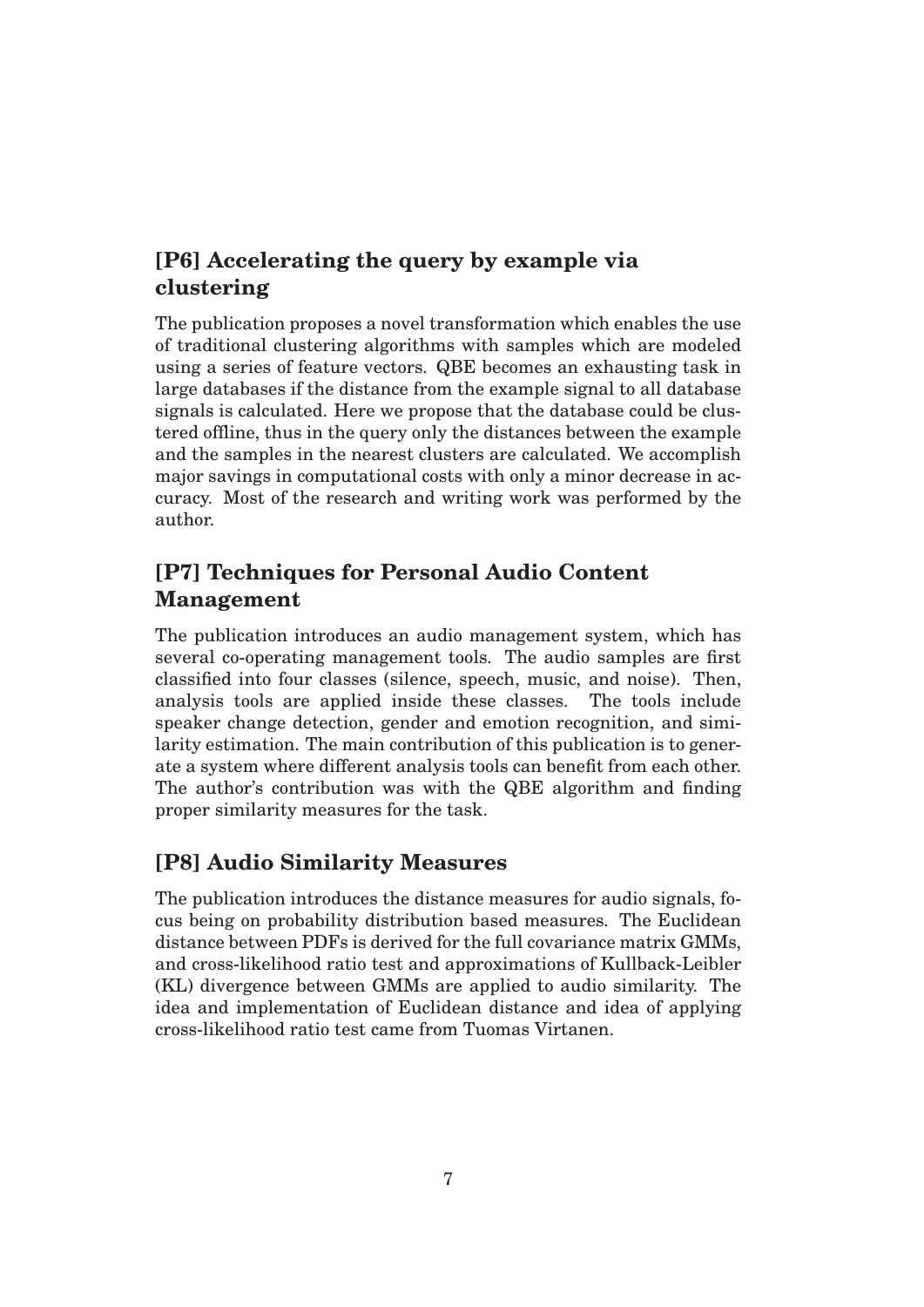#### **[P9] Automatic Audio Management Tools**

The publication introduces the concept of metadata and how this data is used in applications for automatic audio content management. The publication includes an introduction to audio classification and segmentation, query-by-example, music retrieval and recommendation, and computational issues. The main contribution is the idea that metadata is first extracted from the original data and then the metadata is used in applications. Tommi Lahti wrote the section 'Automatic information management for speech' and assisted on 'background'. Anssi Klapuri contributed in sections 'Music retrieval and recommendation' and 'Locality sensitive hashing'. The rest of the work was undertaken by the author.

#### **1.4 Outline of the Thesis**

This thesis is organized as follows. Chapter 2 gives an overview of the metadata extraction process and Chapter 3 introduces methods for acoustic signal modeling. These operations are preprocessing stages for further audio analysis and processing. Chapter 4 discusses the novel distance measures, which are used to estimate the similarity between audio samples. The similarity estimates are tested here in query by example tasks. This becomes overly time-consuming if the distance between all samples in the database is calculated. Chapter 5 briefly introduces the clustering method to lower the computational cost of such an application. Chapter 6 presents the evaluation criteria, databases, simulation results, and refers to comparative evaluations of the methods in literature. Chapter 7 summarizes the main conclusions of the thesis and outlines future directions for the development and the applications.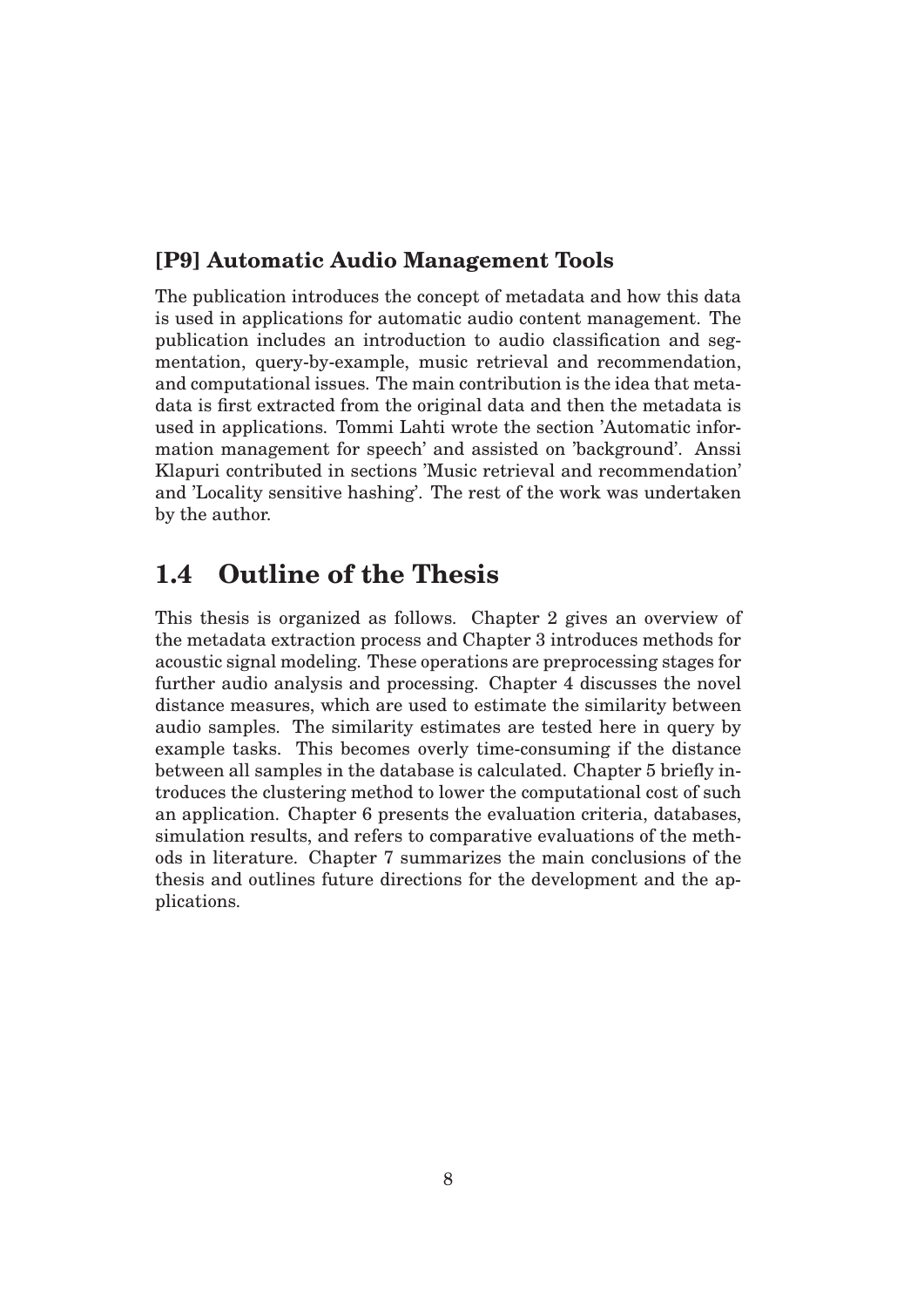### **Chapter 2**

### **Metadata Extraction**

Prior to any multimedia signal analysis, there is a need to have information about the samples which can then be further processed. Such "data about data" is referred as metadata. Metadata can be derived for different aspects; for example, metadata concerning the content of the samples or metadata about the relationships between different samples. Multimedia analysis applications can then benefit from the extracted metadata and operate even without the original samples, which decreases the need for large storage capacity or fast file transfer.

#### **2.1 Metadata Types for Multimedia Content**

Basically there are five different types of metadata (for further information, see [46]):

- **Content metadata** describes the media content and it is deduced from the original data without any information from outside. For example, acoustic features like tempo or loudness can be directly analyzed from the musical content. Multimedia files also often hold tags, which are simple attributes that are included in the files. MP3 files, for example, have an ID3 container in conjunction with the content file, in which the user can insert the information about the artist, title of the song, and the name of the album. Also, the name of the file can contain information about the file.
- **Context metadata** is data about the situation where the multimedia sample is recorded or where it is consumed. For example,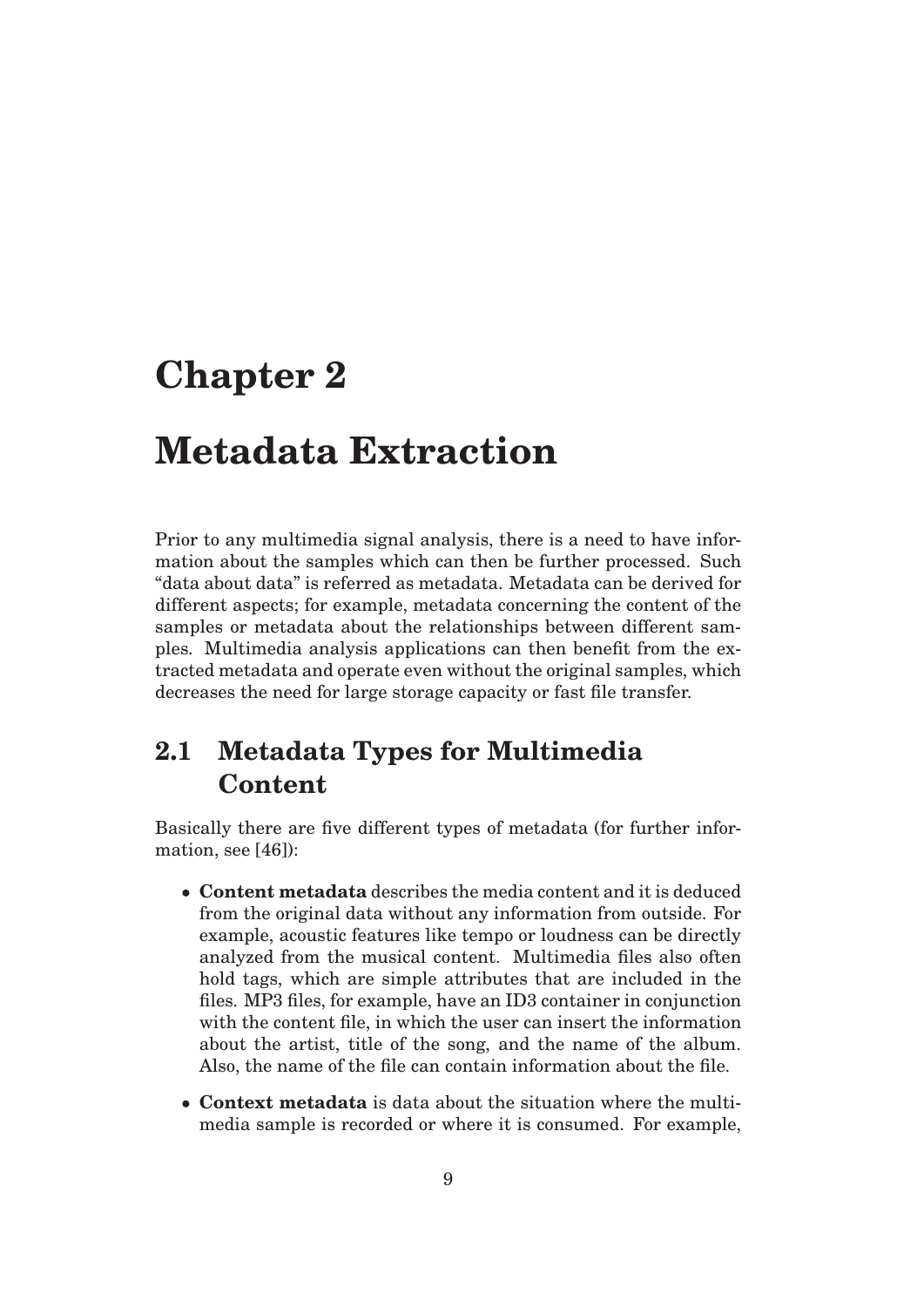when taking a picture, the matters that are not captured on the film are context metadata. This might be the location where the picture is taken or the persons who are nearby. Contextual data would be especially important when organizing or grouping the media samples.

Also, the information about the situation in which the user is consuming the media is considered as context metadata. For example, when, where, or what mood, does the user usually listen to a certain song.

- **Relationship metadata** describes the connections between a single media sample and other media samples. For example, all images taken by the same person have a relationship and if such a relationship is stored as a metadata it allows accessing the object with the help of other objects. If you have one such sample it is easy to access the others. All relationships are two-way relations, implying that if the sample A is used with sample B, it automatically implies that sample B uses sample A. The relationship can also exist between samples from different media types. For example, an audio clip may be related to an image.
- **Usage history metadata** describes how often the user accesses the content and how the content is used. Based on, for example, how often a certain song is played by the user, we can estimate how valuable this song is for the user. Usage history information also provides the possibility of creating a dynamically adapted playlist, based on which songs are most often played.
- **Community metadata** describes the relationships between the users. Using the community metadata, it is possible, for example, to recommend songs based on playlists by other people with similar taste.

In this thesis, content and relationship metadata are of most interest, since in a QBE task, the first step is to extract certain features from the content and then find which samples have the closest relationships based on these features.

#### **2.2 Acoustic Features**

Prior to any audio content analysis, there is a need to extract features from raw data signals. Features represent different properties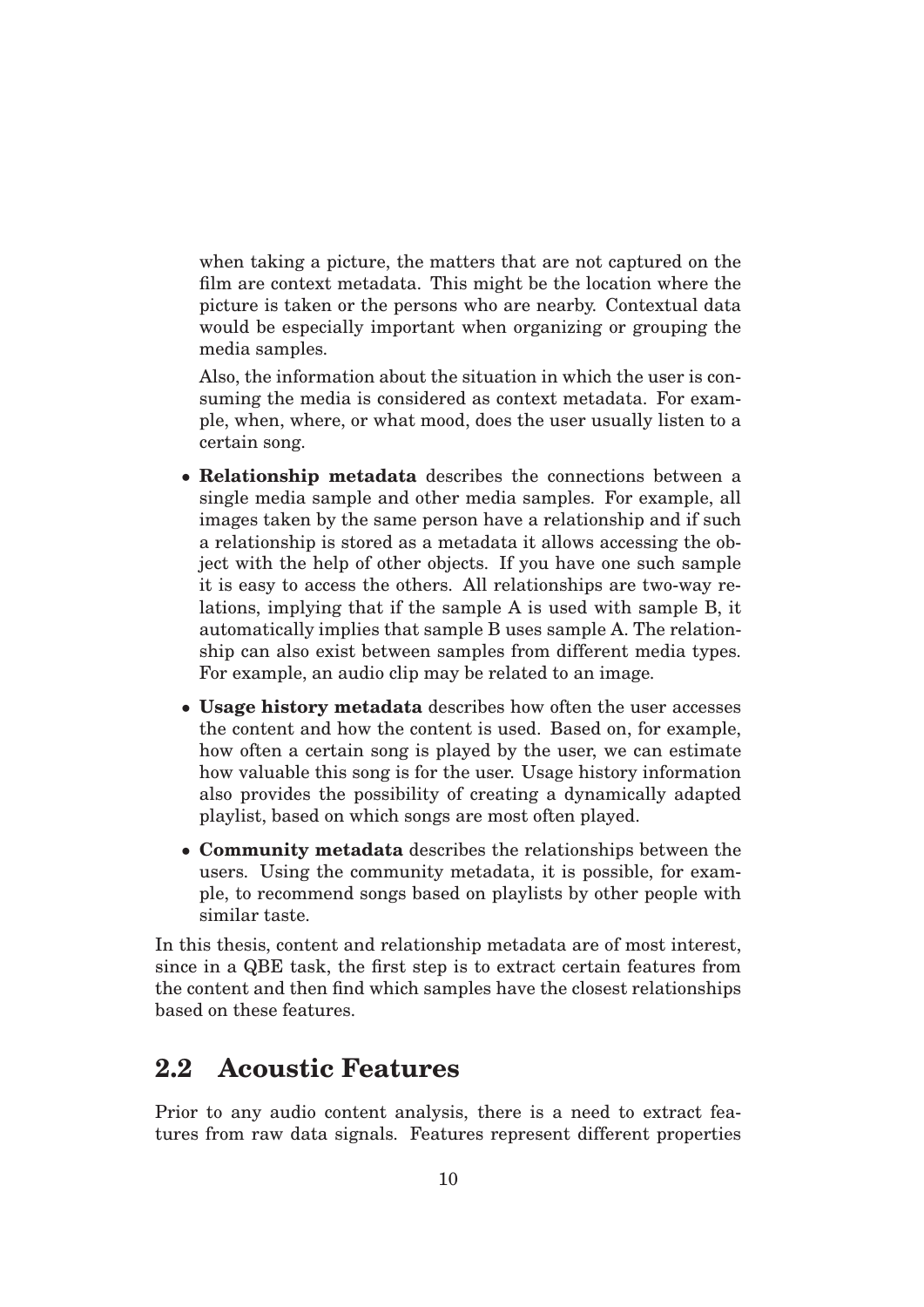of the content and thus, the choice of features depends on the task. In MIR, the musical features like rhythm or tempo should be emphasized whereas, in speech recognition the Mel-frequency cepstral coefficients are important.

When talking about feature extraction, the question arises: which features should be used? To answer this question, several feature selection methods have been developed. These can be used to reduce the dimensionality of the original feature space, because there might be features which are not relevant for the task or features which represent the same property of the signal. The most popular of these methods are principal component analysis (PCA) [77] and linear discriminant analysis (LDA) [6]. Both of these algorithms reduce the dimensionality through linear transformations. PCA assumes that most of the information is contained in the feature dimensions having the largest variation. Thus, it optimizes the transformation matrix to maximize the variance in the projected space. LDA, on the other hand, optimizes the ratio of between-class variation and within-class variation for the best discrimination of the classes

Below is a short introduction to the features used in this thesis.

#### **2.2.1 Frequency Domain Features**

• **Mel-frequency cepstral coefficients** (MFCCs) (used in [P1]- [P9]) are probably the most popular feature used in audio signal processing. They represent the most important properties of the audio sample, based on human sound perception. MFCCs were originally applied to speech analysis [15]. They are calculated using the following procedure. First, the input signal is filtered using frequency-dependent weights, which simulate the response of the human auditory system. Then, the spectrum is emphasized using a filterbank, which consists of triangular filters spaced uniformly in the Mel-frequency scale and with the heights scaled to unity. The Mel-scale is defined as

$$
Mel(f) = 2595 \log_{10}(1 + \frac{f}{700}),
$$
\n(2.1)

where *f* is the original frequency in Hertz. The energies in each filterbank channel are summed and a logarithm is used to compress the dynamic range.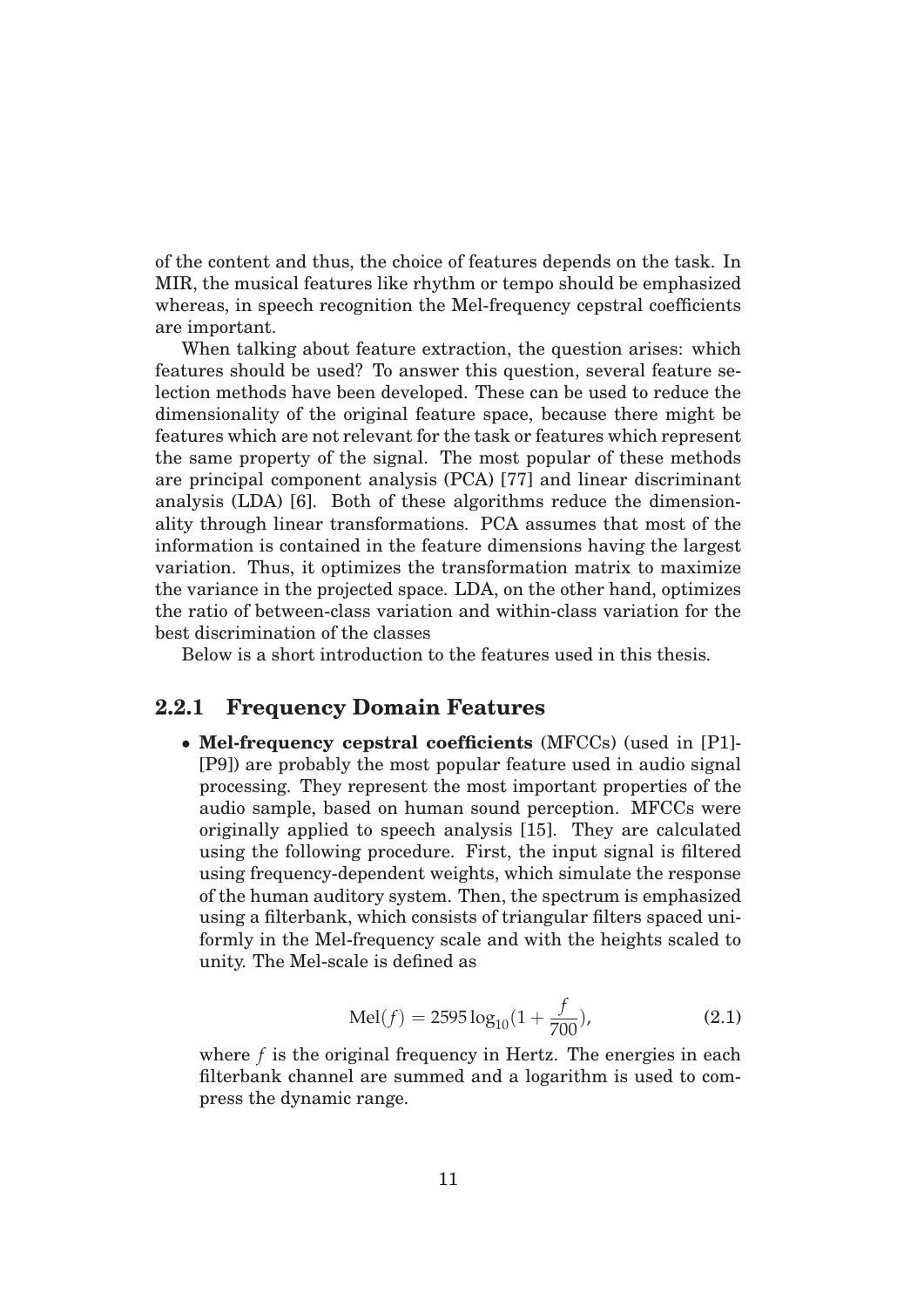$$
m_j = \log_{10} \sum_{n=1}^{N_{fft}} W(f_n) H_j(f_n) a_n^2,
$$
\n(2.2)

where  $N_{fft}$  is the number of FFT bins,  $W(f)$  is the frequency dependent weight at  $f$ ,  $H_j(f)$  is the frequency response of the  $j<sup>th</sup>$ triangular filter at frequency *f*, and  $a_n$  is the amplitude of  $n^{th}$  fast Fourier transform (FFT) bin. Finally, the discrete cosine transform (DCT) is taken from channel magnitudes to obtain cepstral coefficients

$$
c_{mel}(i) = \sum_{j=1}^{N_{mel}} m_j \cos(\frac{\pi}{N_{mel}}(j-\frac{1}{2})i),
$$
 (2.3)

where *Nmel* is the number of bands. [15]

• **Spectral centroid** (used in [P2]-[P9]) defines where the center of mass of the spectrum resides [62]

$$
SC = \frac{\sum_{n=1}^{N_{ff}} n \cdot a_n}{\sum_{n=1}^{N_{ff}} a_n}.
$$
 (2.4)

• **Spectral spread** (used in [P3]-[P9]) is the variance of spectral centroid [62]

$$
SS = \frac{\sum_{n=1}^{N_{fft}} (n - SC)^2 a_n}{\sum_{n=1}^{N_{fft}} a_n}.
$$
 (2.5)

The feature measures how concentrated the energy is around the centroid of the spectrum. It separates tone-like signals from noise signals.

- **Spectral flux** (used in [P3]-[P9]) is an average variation between two consecutive frames in a 1-s window. It measures how quickly the spectrum of the signal is changing. It is measured as the Euclidean distance between the normalized spectra of two consecutive frames [51, 70].
- **Noise likeness** (used in [P2]-[P9]) is the correlation coefficient between the spectrum of the original signal, and the convolution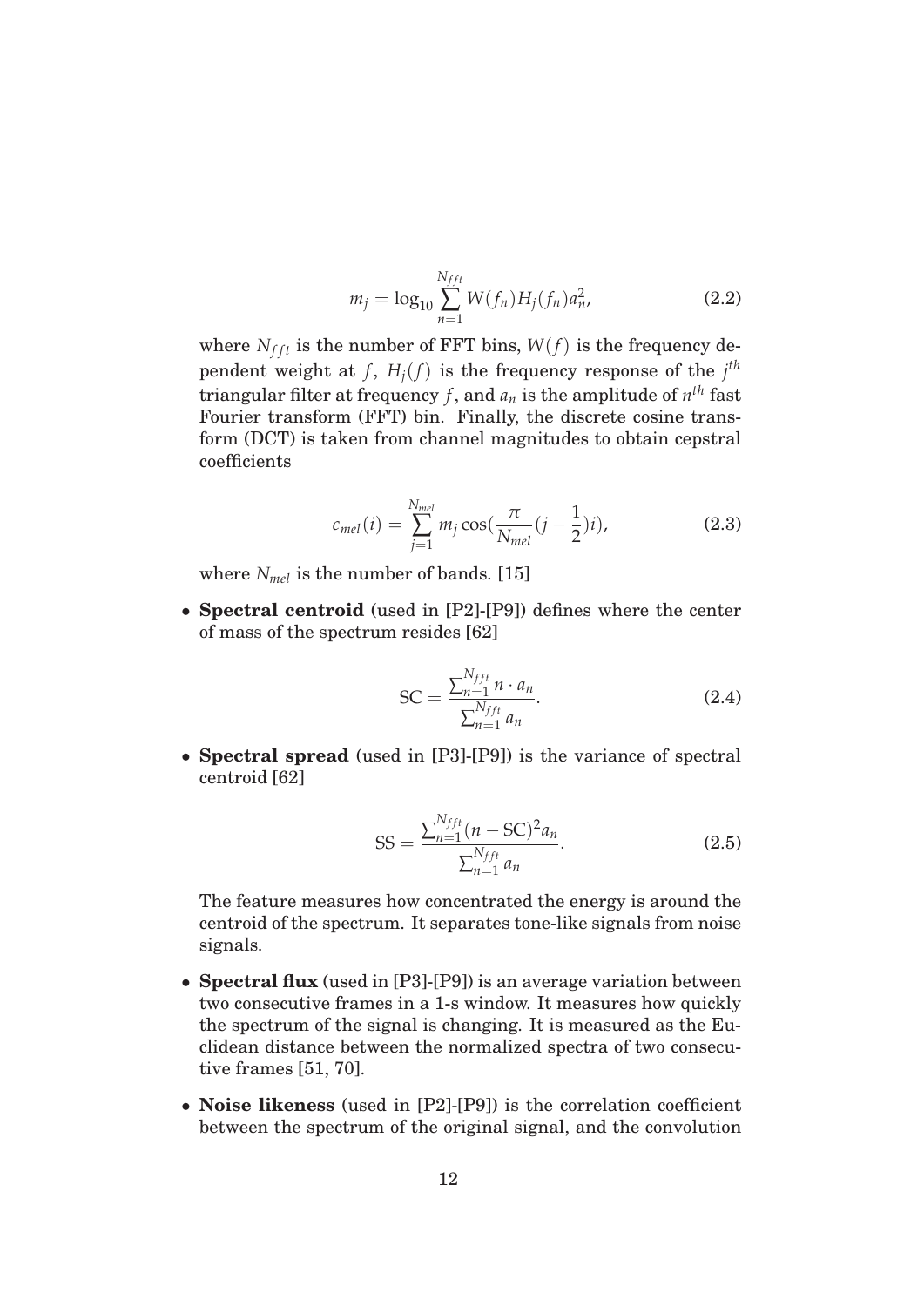between the local maxima of a spectrum and a Gaussian impulse with zero mean. The Gaussian impulse is given by

$$
G(x) = \exp(-\frac{x^2}{2\sigma^2}).
$$
 (2.6)

The feature represents the noisiness of the signal, which is intended to describe percussive sounds. [78]

• **Roll off point 85%** (ROP) (used in [P2]) is the frequency below which 85 % of the spectrum energy resides [62]

ROP  
\n
$$
\sum_{n=1}^{ROP} a_n^2 = 0.85 \sum_{n=1}^{N_{fft}} a_n^2.
$$
\n(2.7)

#### **2.2.2 Time Domain Features**

- **Peak time** (used in [P2]) is an average length of peaks in a time domain gain curve. Peak is defined as an area where the signal value is at least 0.2 times the maximum value.
- **Peak fluctuation** (used in [P2]) means the standard deviation in peak times.
- **Harmonic ratio** (used in [P3]-[P9]) is used to separate music from noise. It estimates the ratio between harmonic and nonharmonic components in the signal. It is calculated as a maximum of the normalized autocorrelation function of the signal, defined as:

$$
\Gamma_j(l) = \frac{\sum_{n=0}^{N_s-1} s_j(n) s_j(n-l)}{\sqrt{\sum_{n=0}^{N_s-1} s_j(n)^2 \sum_{n=0}^{N_s-1} s_j(n-l)^2}} (j \le l \le L; 0 \le j \le N_{fr} - 1),
$$
\n(2.8)

where  $j$  is the frame index,  $N_s$  is the number of sample frames in original signal  $s(n)$ , *l* is the lag index,  $s<sub>i</sub>(n)$  is defined as  $s(j \cdot$  $N_{hop} + n$ ,  $N_{hop}$  is the hop between consecutive frames, *L* is the maximum fundamental period and the total number of frames in  $s(n)$  is  $N_{fr}$ .

Harmonic ratio is defined as the maximum autocorrelation within frame.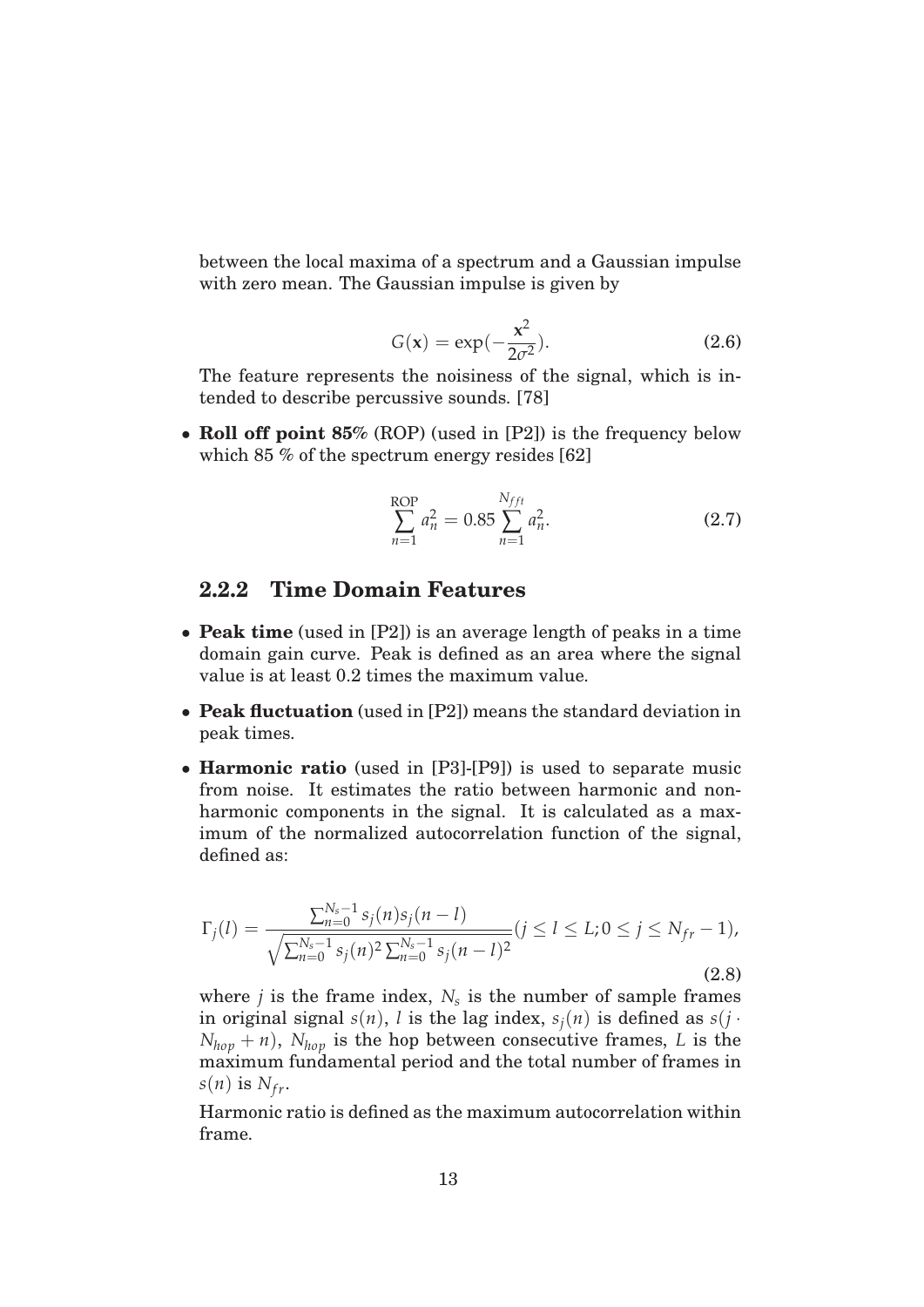- **Maximum autocorrelation lag** (used in [P3]-[P9]) is the index where autocorrelation reaches the maximum value. It estimates the fundamental period of the signal [37, pp. 34-35]. For periodic signals the maximum autocorrelation lag corresponds to multiples of fundamental period. This feature is especially useful in detecting drum patterns which are periodic by nature.
- **Crest factor** (used in [P3]-[P6] and [P8], [P9]) describes the magnitude of percussions occurring in the waveform of the frame [62]. It is defined as:

$$
CrestFactor = \frac{Peak}{RMS}, \qquad (2.9)
$$

where *Peak* is the maximum absolute amplitude and *RMS* is the root mean square value of the waveform.

• **Standard deviation** (used in [P2]) describes how far the observations are on average, from the mean value. It is defined as

$$
\sigma = \sqrt{\frac{1}{N_{obs} - 1} \sum_{n=1}^{N_{obs}} (x_n - \bar{x})^2},
$$
\n(2.10)

where  $\bar{x}$  is the mean of observations  $x_n$  and  $N_{obs}$  is the number of observations in a frame.

• **Total energy** (used in [P3]-[P9]) is the average power of all observations in a frame [62]

$$
TE = \frac{\sum_{n=1}^{N_{obs}} x_n^2}{N_{obs}}.
$$
 (2.11)

- **Variance of instantaneous power** (used in [P3]-[P9]) is the variance from the average total energy calculated in a one-second window.
- **Zero crossing rate** (used in [P3]-[P9]) defines how often the signal changes from positive to negative or back [62].
- **Pause rate** (used in [P3]) measures the amount of pauses in the signal. It is defined as the ratio between silent frames and the total number of frames. Pause rate is typically used to distinguish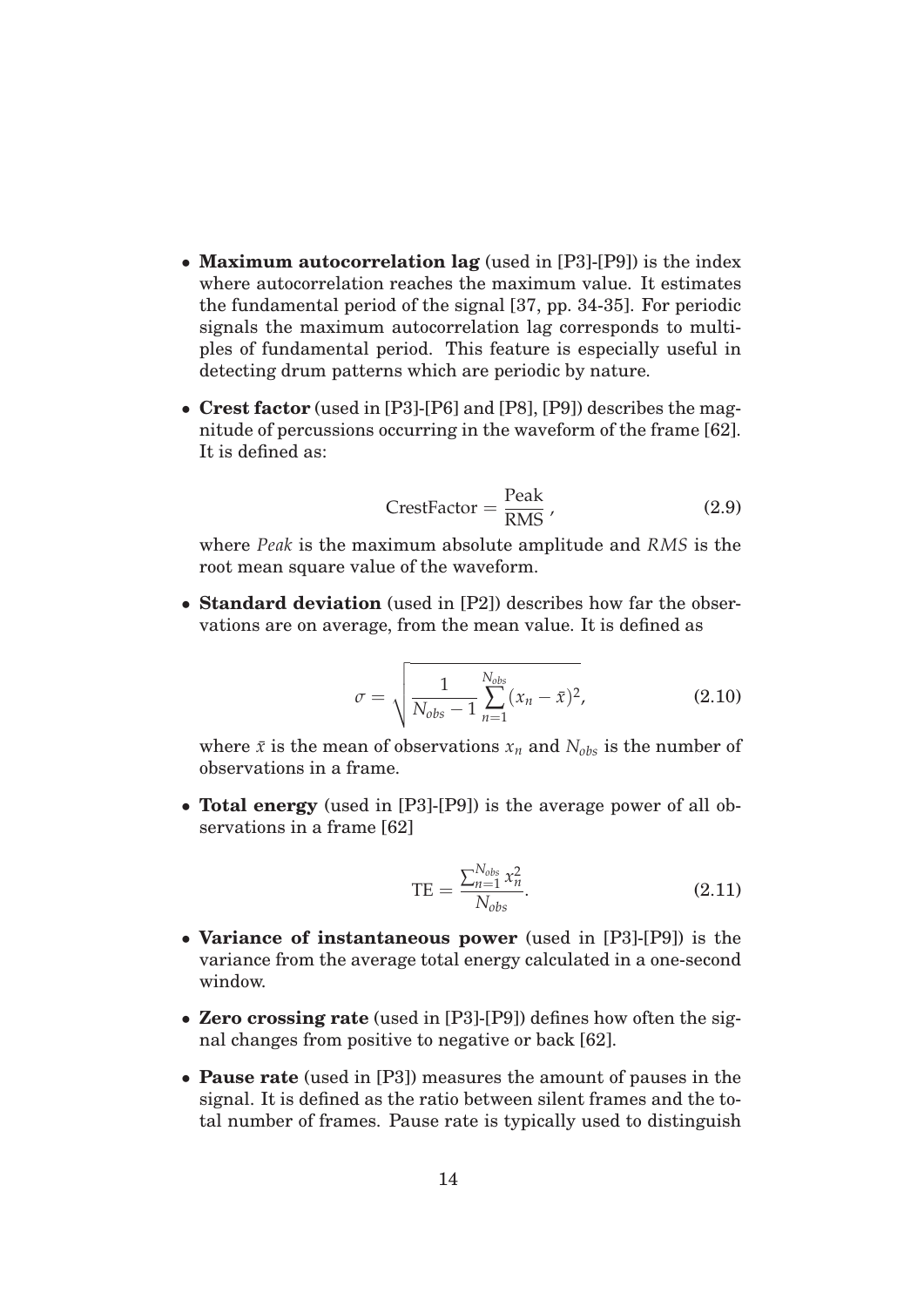a speech signal from a music signal. In speech there are a lot of short breaks whereas typically in music the number of breaks is close to zero [41]. A closely related feature, called the transition rate, measures the frequency of transition between silent and non-silent segments [41].

Further discussion and detail on audio features can be found in [62].

#### **2.3 Limitations in Audio Recordings**

Previously most of the multimedia content was created by professionals using professional equipment. Nowadays, more and more of the multimedia is recorded by amateurs using mobile phones or other personal devices. This has decreased the quality of the recordings which should be taken into account when designing multimedia retrieval applications. Here are some shortcomings which appear in audio recordings:

- The manufacturers of mobile devices aim at low production costs and thus acoustic components are not capable of capturing high quality audio. Frequency response is typically highly irregular and the dynamic range is very narrow. The microphones, especially in mobile phones, are very directional. They are designed to capture speech and are optimized for very short distances between source and microphone.
- Recordings are often made by complete amateurs and thus the recording conditions are not well set up. Recordings are also often made without any planning which leads to poor quality. There is often traffic or wind noise or other background voices in the recordings. Variation in the volume level is also high. All these factors together lead to poor signal-to-noise ratio.
- Mobile phones are focused on capturing speech signals at the expense of other audio information. Typically, there are audio enhancements made to the input signal, in order to maximize the quality of recorded speech in terms of pleasantness and intelligibility. Such enhancement is, for example, achieved by concentrating only on speech frequency bands and removing everything outside that. Also, dynamic compression and discontinuous transmission algorithms fade out the properties which would have been valuable for some audio content.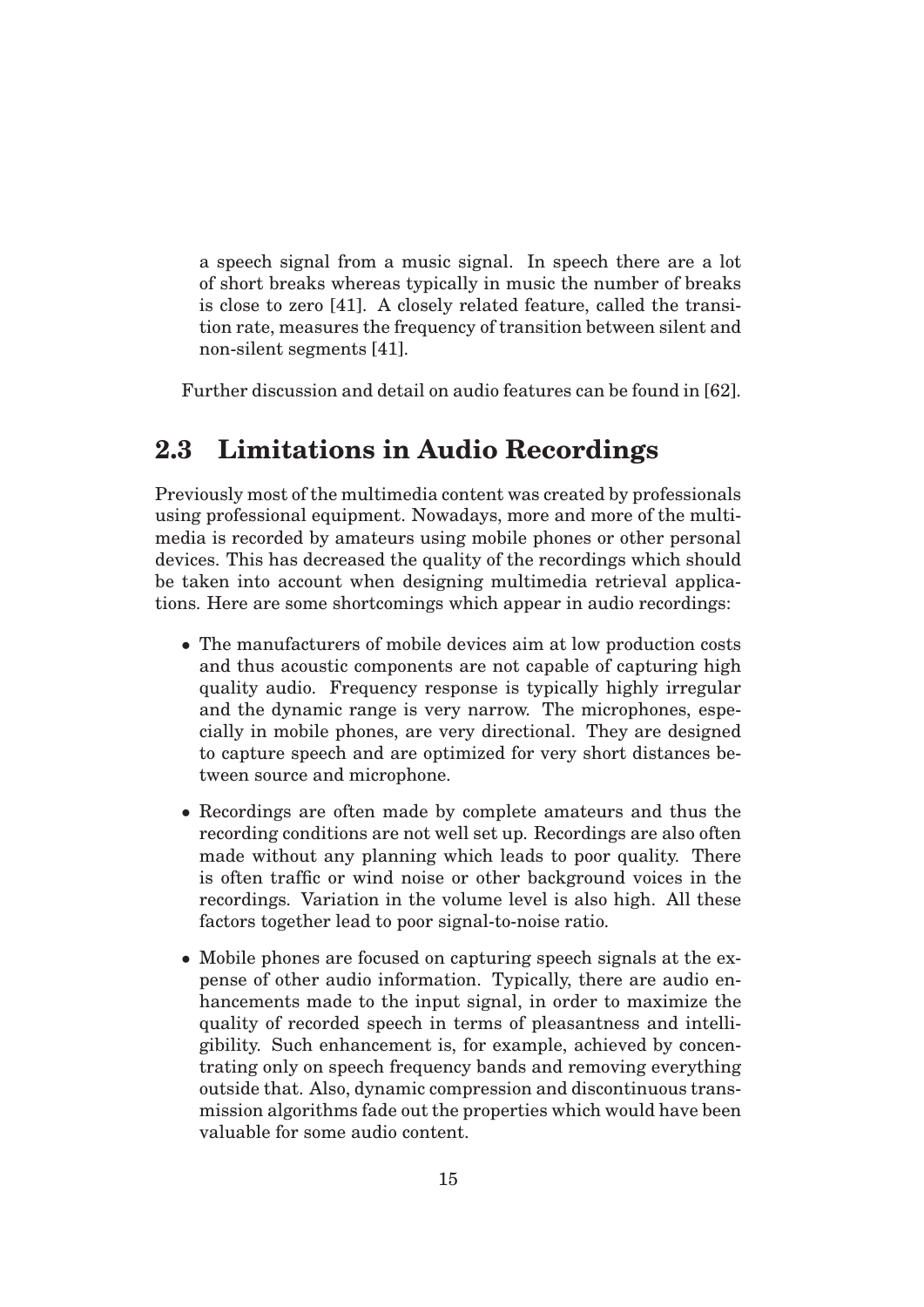- Nowadays, there are several widely used audio codecs which are not compatible with each other. It would be preferable for audio processing tools to be able to operate independently of the representation format.
- Volume levels and sampling rates differ between the recordings. Hence normalization and resampling are required.

This thesis concentrates on similarity measures which are applied to a query by example task. The measures are applicable to all audio recordings. However, the shortcomings mentioned above reduce the accuracy of the methods. The representation of the signal is irrelevant as long as acoustic features can be extracted from the signal. Furthermore, despite the noisy or otherwise poor recording conditions, the query by example application retrieves the most similar samples from the database, based on the acoustic features.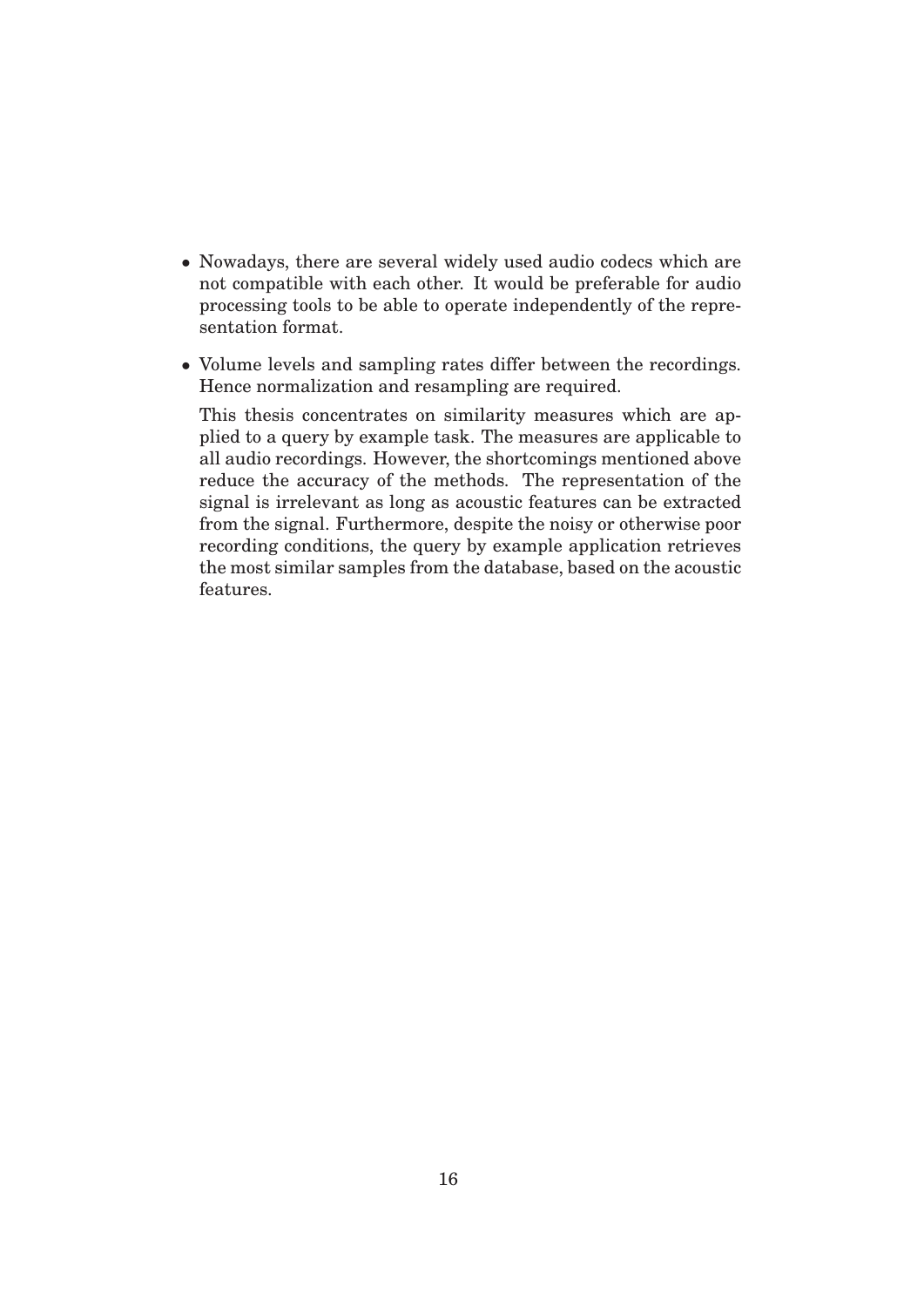# **Chapter 3**

### **Signal Modeling**

Signal modeling, for the purpose of audio storage, aims at representing the original signal in a way that minimizes the number of parameters required but preserves the most important perceptual properties of the signal. This is an important factor in all practical audio analysis applications. Storage capacity is always limited and efficient methods for representing the original signals are required. For example, in query by example application, typically, the whole database has to be queried. Thus, it would be beneficial to represent the signals in efficient manner instead of storing all the original data. The query by example application can also use the acoustic features calculated in the signal modeling phase instead of calculating everything by itself. Next, audio modeling methods are introduced, some of which are used for audio similarity calculation in Chap. 4.

#### **3.1 Perceptual Audio Coding**

Perceptual audio codecs are commonly used in a wide range of commercial applications. Practically, all audio on the internet, on portable devices, or on digital television is perceptually coded. The most familiar codecs are MP3 [56] and AAC [10] which are optimized for music signals, but there are also specialized codecs for other audio, for example, AMR [68] is optimized for speech signals.

Audio codecs aim at compressing the original audio file without losing the perceptual quality of the signal [60]. The above mentioned codecs are lossy algorithms thus they lose information from the source signal. However, they utilize the properties of the human auditory system to achieve compression without audible changes. An especially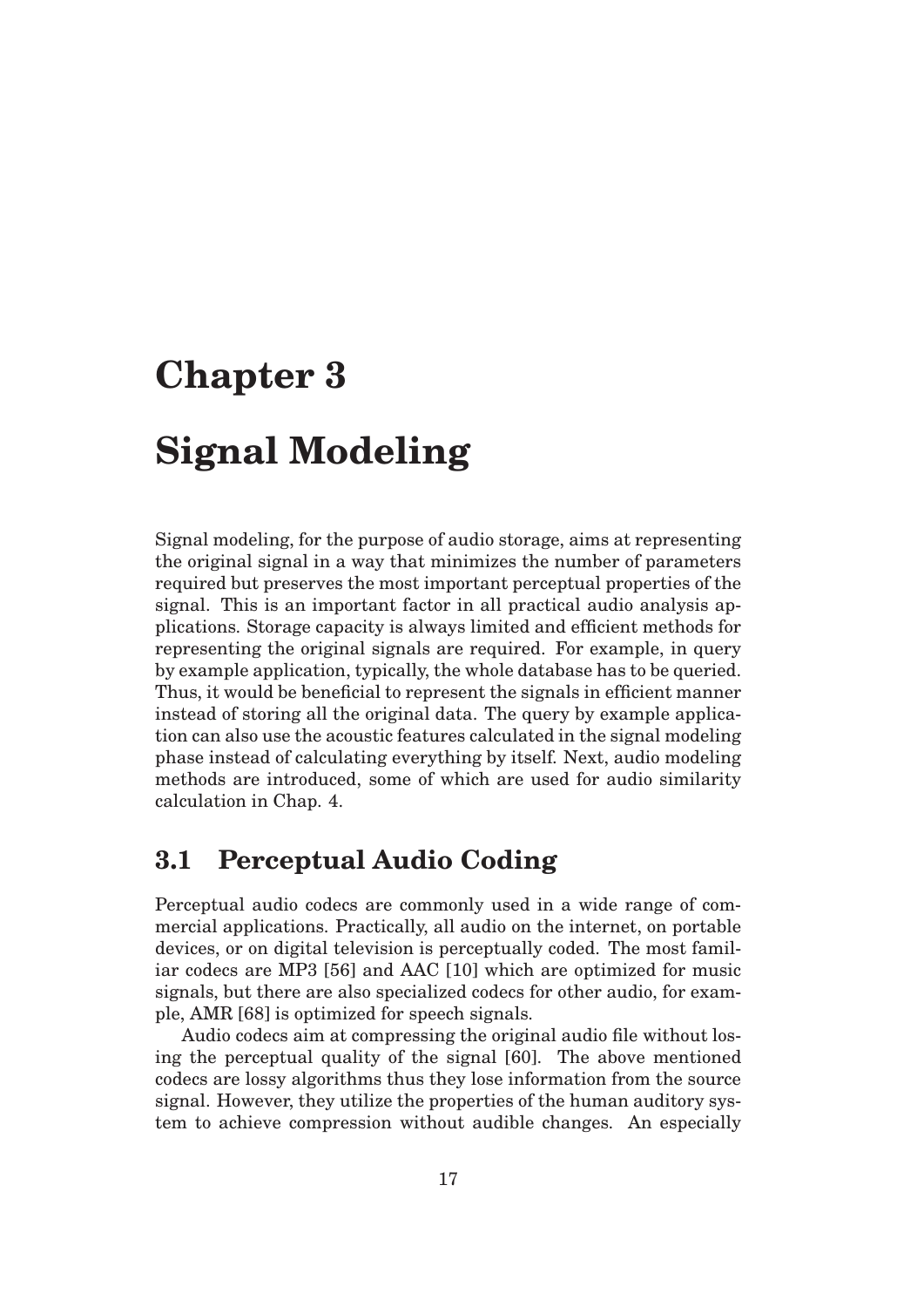useful property is the masking phenomenon. It means that when the sounds which are close to each other in the frequency domain occur simultaneously, the louder sound masks the other sound making it inaudible. Thus, the silent sound can be ignored without losing perceptual quality. In practice, codecs achieve compression via quantization of the files. First, a filter bank or a short-time frequency transform is used to form a time-frequency representation. Second, an auditory model estimates how coarse quantization can be applied without affecting audibility. More bits are allocated to the parts which are perceptually the most important. Furthermore, after quantization, redundancy in codewords can be reduced by entropy coding [83].

These audio codecs will be applied to compression based similarity measures in Chap. 4, where they are used in combination with entropy coding to estimate similarity.

#### **3.2 Separation of Drums and Pitched Instruments**

One possible signal modeling method is to represent the audio as sound objects. This is a challenging operation, but it also paves the way for several audio processing tools. For example, song separation from a polyphonic music signal can be used in karaoke applications [67] and instrument separation can be used for automatic transcription [55]. Next a method to separate drums and pitched instruments from a music signal is introduced. A similar approach could be applied for other instruments as well. This algorithm was proposed in [P2].

Fig. 3.1 illustrates a drum separation system. The input signal is first separated into components using non-negative matrix factorization (NMF) [45]. Second, several features are extracted from the components. Features used here are MFCCs, spectral centroid, standard deviation, roll off point, noise likeness, maximum autocorrelation lag, peak time, and peak fluctuation. Third, the components are classified into either pitched or drums using support vector machine (SVM) which was trained using examples from both classes. Finally, the components within both classes are synthesized and summed to obtain drum part and pitched part from the original signal.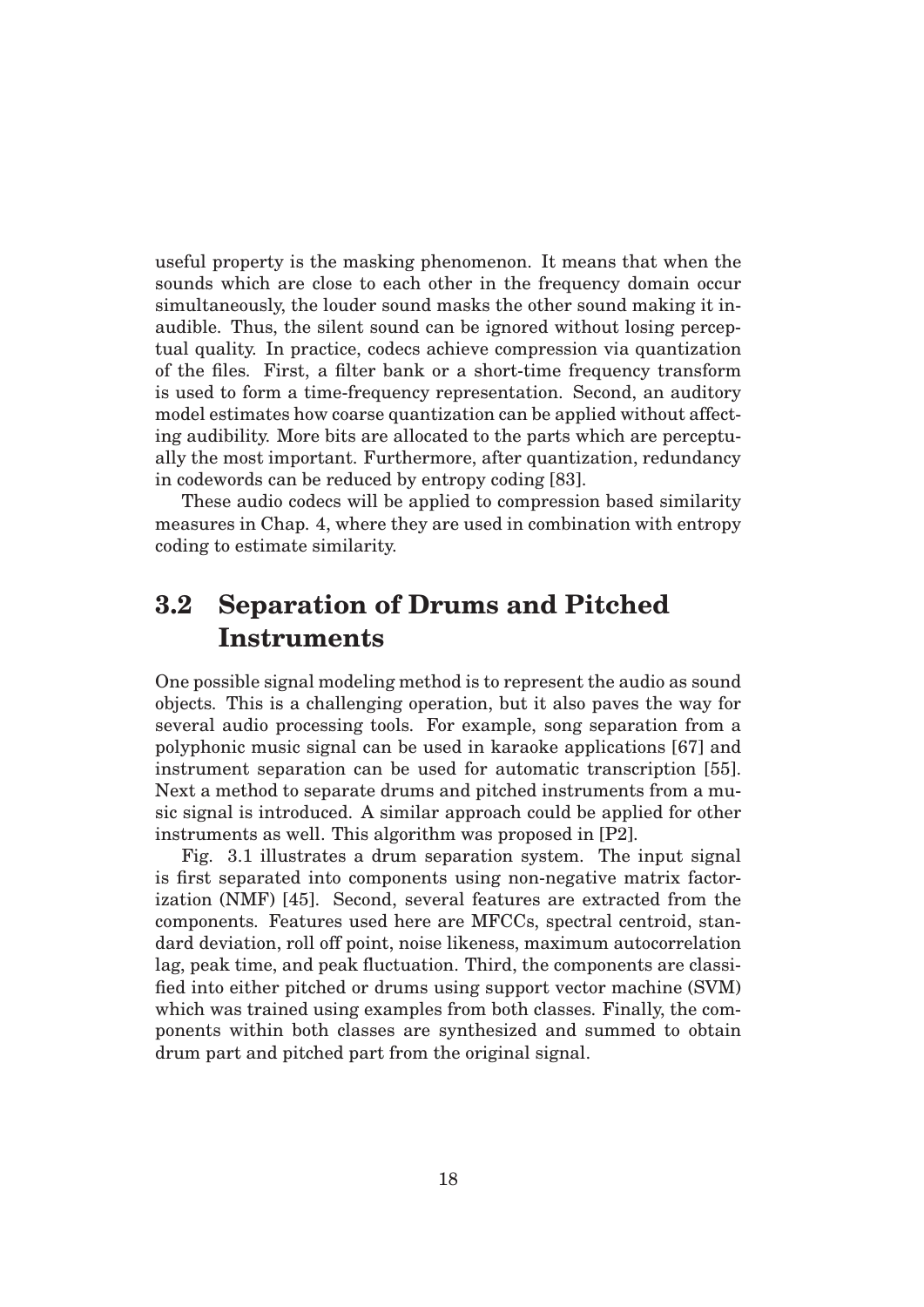

Figure 3.1: A block diagram of the drum separation system.

#### **3.2.1 Non-Negative Matrix Factorization**

Audio signals in the real world, for example music, are usually mixtures of several sound sources. The operation, which divides the mixture into sources, is referred as sound source separation. Such a process has several applications in audio data analysis and manipulation. NMF is a signal separation method, which learns structures from the data without prior information. Such algorithms are referred as datadriven methods and they have been applied to music signal separation and analysis [1, 12, 78, 80, 81]. NMF models the input signal **X** as

$$
X \approx AS,\tag{3.1}
$$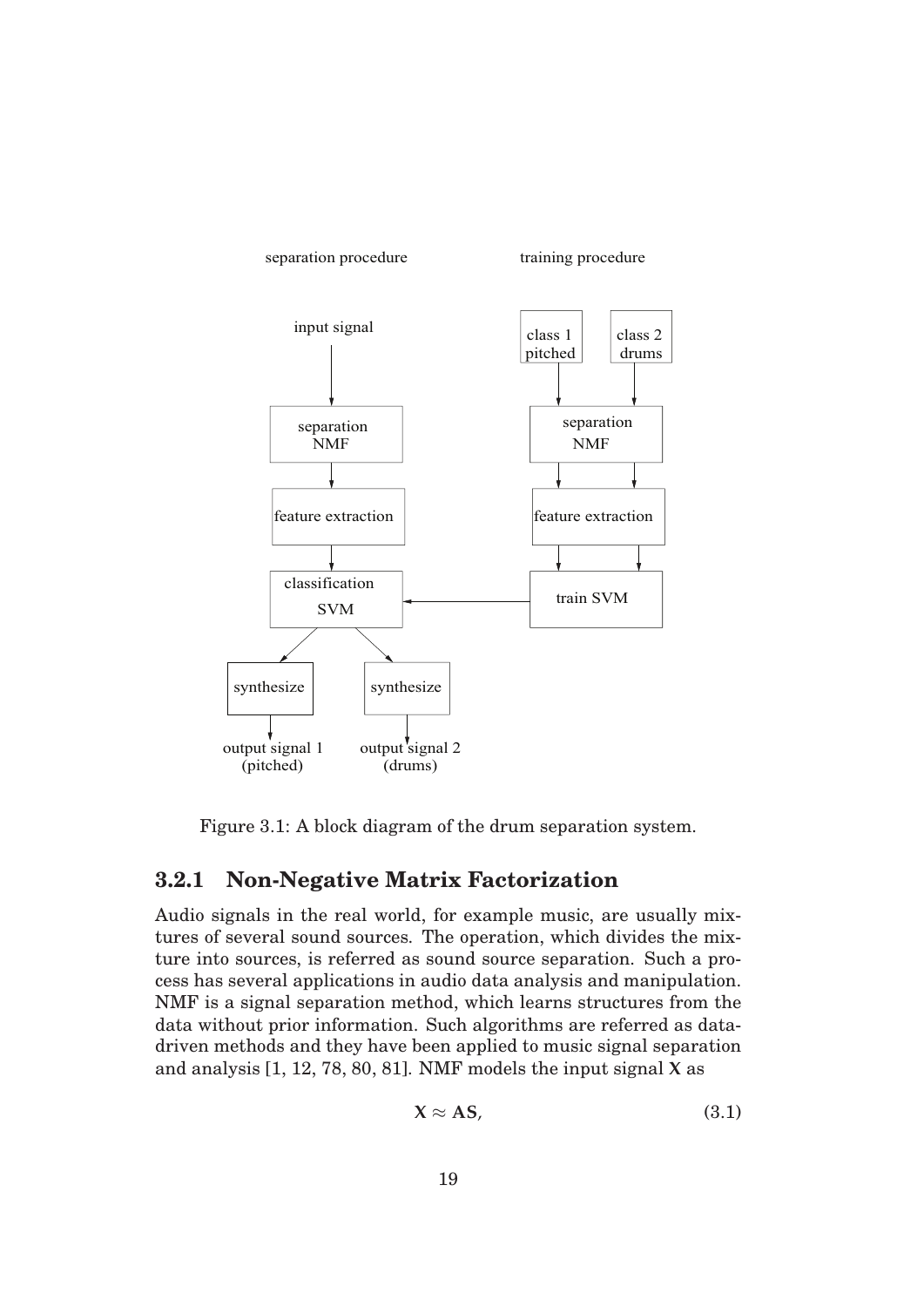where  $\mathbf{X} = \begin{bmatrix} \mathbf{x}_1, \dots, \mathbf{x}_{N_{fr}} \end{bmatrix}$ ,  $\mathbf{x}_i$  is the short-time spectrum in frame  $i$ ,  $N_{fr}$ is the number of frames,  $\mathbf{S} = [\mathbf{s}_1, \dots, \mathbf{s}_{N_{comp}}], \mathbf{s}_j$  is the spectrum of component *j*,  $N_{comp}$  is the number of components, and  $A_{j,i} = a_{j,i}$  is the gain of *j* th component in frame *i*.

The components of NMF are estimated by minimizing the divergence between **X** and **AS** denoted as:

$$
D(\mathbf{X}||\mathbf{AS}) = \sum_{i=1}^{N_f} \sum_{j=1}^{N_{fr}} (\mathbf{X}_{i,j} \log(\frac{\mathbf{X}_{i,j}}{[\mathbf{AS}]_{i,j}}) - \mathbf{X}_{i,j} + [\mathbf{AS}]_{i,j}).
$$
 (3.2)

The minimization is done using the update rules given in [45] and [P2]. The measure is always non-negative and it reduces to Kullback-Leibler  $\sum_{i=1}^{N_f}\sum_{j=1}^{N_{fr}}\mathbf{X}_{i,j} = \sum_{i=1}^{N_f}\sum_{j=1}^{N_{fr}}[\mathbf{AS}]_{i,j} = 1.$ 

The other data-driven method, which we tested for separating the signal into components, was independent component analysis (ICA) [30]. However, in our simulations NMF outperformed ICA and thus the former was chosen for further studies. It was observed, when listening to the separated components, that the separation quality of ICA in our task was poor.

#### **3.2.2 Support Vector Machines**

Classification of data is an important operation in many data mining applications. Having an unknown dataset, we would often like to classify the items into categories. In our case NMF separates a source signal into  $n = 20$  components and we would like to know which of these components belong to drums. Since we have prior information about the categories of the components, we can use a supervised classifier, meaning that example items from categories are provided for the algorithm and when a new item is presented, the algorithm can decide in which category it belongs. For this pattern recognition task we applied SVMs [26].

SVM is first trained with feature vectors from both classes. From the training procedure, the SVM learns the characteristics of the data sets and finds a hyperplane in the feature space which separates the two classes. This is an optimization problem, which is described more thoroughly in [26]. The shape of the hyperplane depends on the kernel function used in the algorithm. The common kernels are, for example, polynomial, sigmoid, and radial basis function. The most suitable kernel depends on the task. In our task the polynomial kernel provided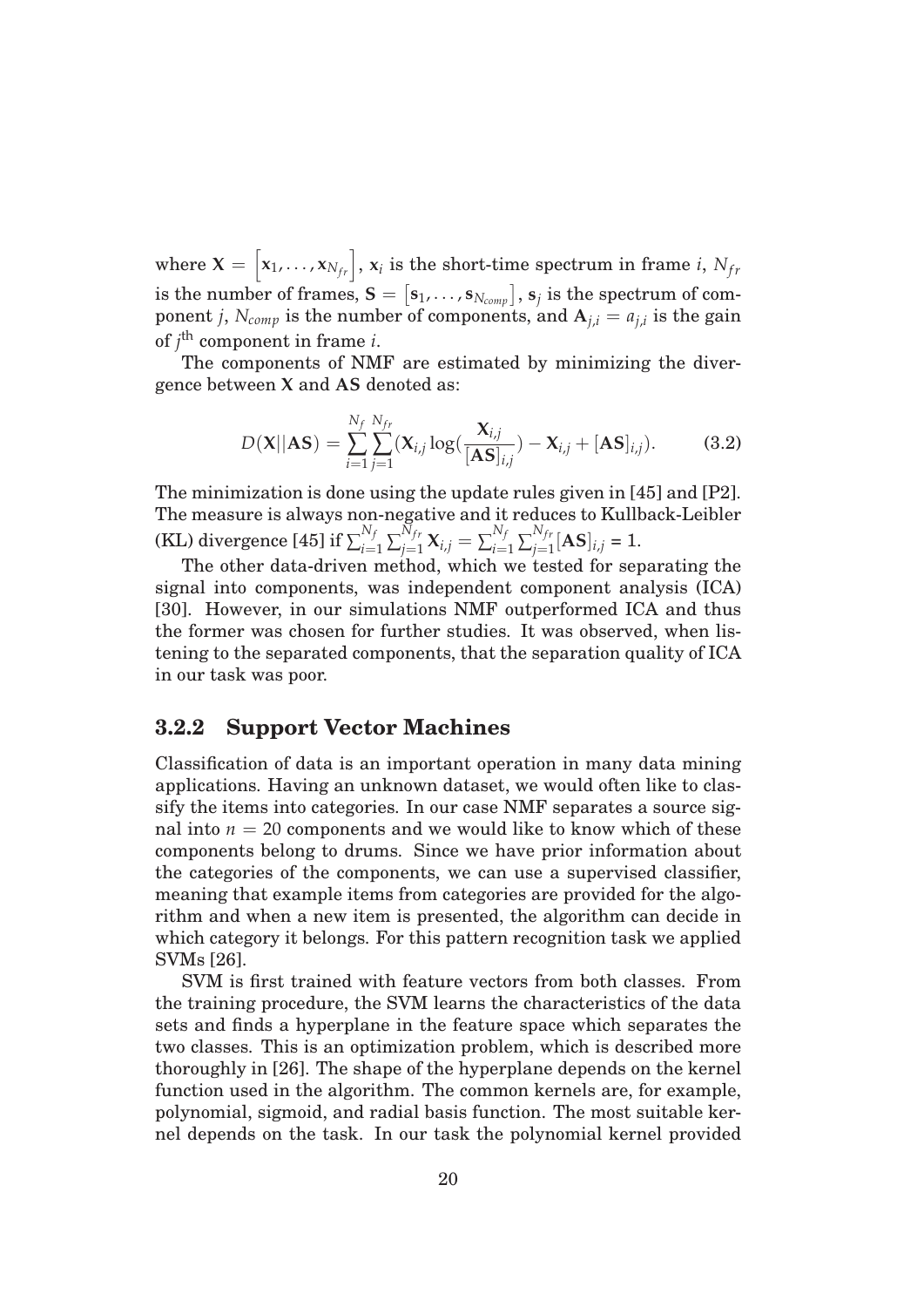

Figure 3.2: An example of linear classification task.

the best separability. An example of linear separability is illustrated in Fig. 3.2.

Finally, the component spectrograms are summed within both classes. Phases are obtained from the original mixture spectrogram and the transformation back to the time-domain is performed using inverse Fourier transform. To reduce discontinuities, the frames are windowed using a Hanning window and overlap-add.

#### **3.2.3 Experimental Results**

The performance of the proposed method was simulated and compared to alternative preprocessing methods. Quantitative evaluation of the separation performance would have required reference signals. We did not have access to any material from which the pitched instruments and drums could be obtained separately. Therefore, test signals were generated by mixing harmonic signals and drums from various sources. The detailed explanation of the experimental setup is in [P2].

100 samples were used for the testing. The samples were generated by mixing harmonic and drum signals at equal energy levels. The samples were different in the training and testing. The original samples were stored as references before mixing to allow the evaluation of the separation quality. Each test sample was separated into components using the NMF, and classified using the SVM. The components within both classes were summed and synthesized. The separation quality of harmonic and drum signals was measured using the signal-to-noise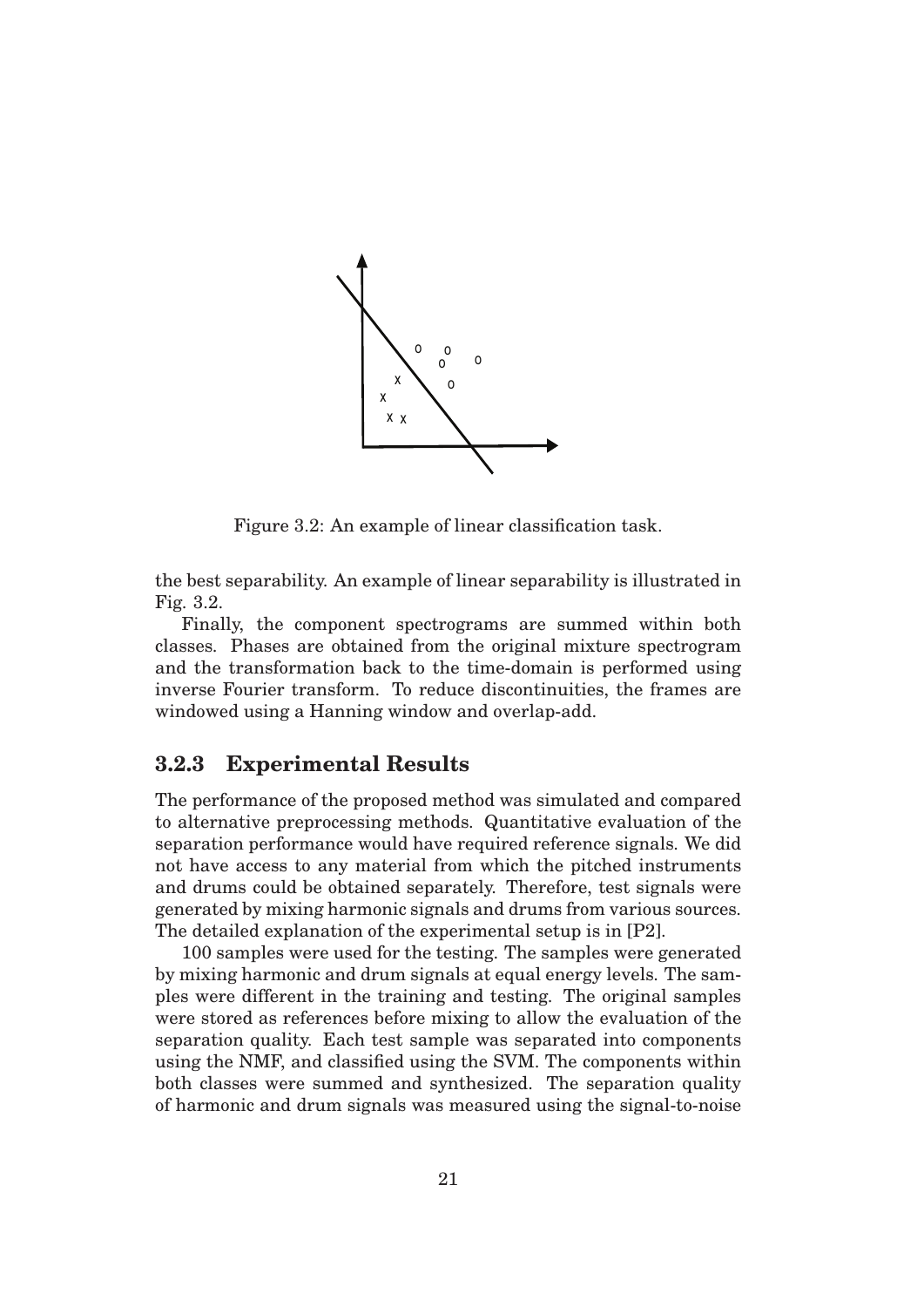| method                   | SNR / dB |
|--------------------------|----------|
| sinusoidal model (drums) | 1.35     |
| onset detection (drums)  | 3.05     |
| $NMF + GMM$ (drums)      | 7.0      |
| $NMF + SVM$ (drums)      | 7.33     |
| NMF + SVM (harmonic)     | 2.46     |

Table 3.1: Average signal-to-noise ratios (SNR) obtained using different separation algorithms.

ratio (SNR) of a separated signal defined as

$$
SNR = 10 \log_{10} \frac{\sum_{n} s(n)^2}{\sum_{n} (s(n) - \hat{s}(n))^2},
$$
\n(3.3)

where  $s(n)$  is the original signal and  $\hat{s}(n)$  is the separated signal. The SNR is calculated for all separated harmonic and drum signals.

The proposed method was compared against other approaches. Table 3.1 presents the average SNRs obtained with different methods. Sinusoidal modeling was done using an algorithm which detects the prominent peaks in the spectrum using the sinusoidal likeness measure [65]. The analysis and synthesis of the sinusoids was done without continuation between frames. The harmonic part of the signal was analyzed with a sinusoidal model, and the estimate of the drum part was obtained by subtracting the synthesized sinusoids from the original signal. The threshold value for the detection of the sinusoids was tuned to maximize the SNR of the separated parts.

The other method tested is based on the onset detection algorithm proposed by Klapuri [43]. The onsets were estimated by finding sharp increases of the signal energy within 21 frequency bands. A shortduration segment of the signal after each onset was judged to belong to the drum signal. The harmonic part was obtained by removing the estimated onset segments from the original signal. The threshold for the onset detection and the duration of the segments were tuned to maximize the SNR of the separated signals. The optimal segment duration was found to be 66 ms.

For the drum part, the average SNR obtained using the proposed method is clearly higher than others. However, the SNR of the harmonic part is not as high. This can be explained by the signal model, which suits drum signals better. However, by calculating the harmonic part by subtracting the synthesized drums from the original signal, the SNR for the harmonic part becomes equal to the SNR of the drum part.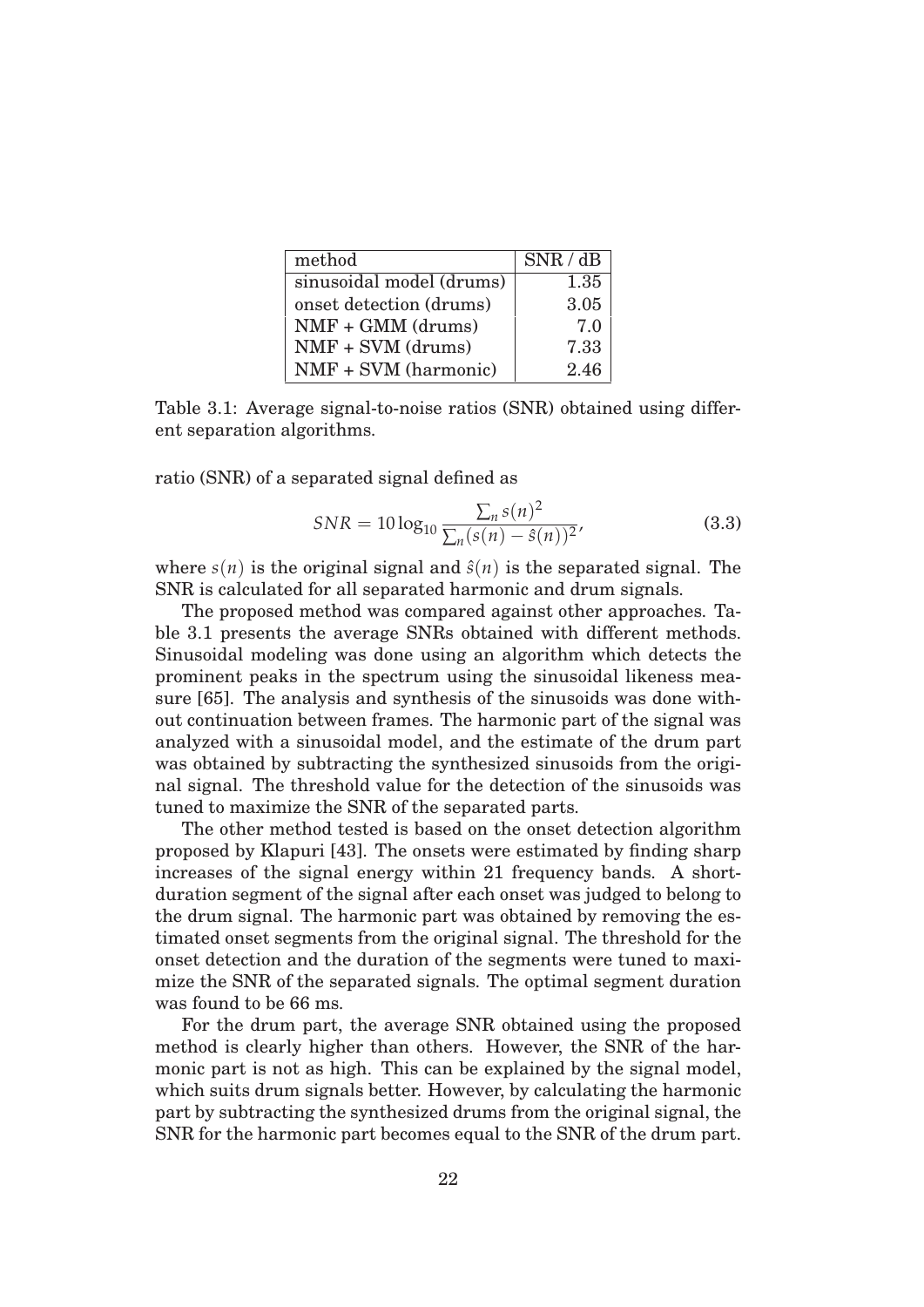In order to measure the classification performance, each separated component in the test data was labeled as harmonic instruments or drums. Since a component may have both harmonic and drum content, it was put in the class, where it most resembles the reference signal. For each component, the residuals between the synthesized component and original signals of pitched instruments and drums were calculated. The energy ratios between the residuals and the original signals were calculated and the one with the smaller residual-to-signal ratio was chosen. That is, the component was labeled as drums if

$$
\frac{\sum_{n} (d(n) - \hat{s}(n))^2}{\sum_{n} d(n)^2} \le \frac{\sum_{n} (h(n) - \hat{s}(n))^2}{\sum_{n} h(n)^2},
$$
\n(3.4)

where  $h(n)$  and  $d(n)$  are the original pitched-instrument and drum signals respectively, and  $\hat{s}(n)$  is the separated component. This labeling was used as a reference in the classification.

The percent of correct classifications was used to measure the quality of the classification. The measure is an average of all the test samples. When testing different feature sets, the features calculated from the spectrum seem to work better than the ones calculated from gain. The best combination of features in our simulations included MFCCs, noise-likeness, centroid, roll off point, standard deviation, periodicity, peak time, and peak fluctuation. With this feature set, the percent of correct classifications using SVM was up to 93 percent and using GMMs 92 percent. However, almost equally good results (80-90 percent) were achieved with several different feature sets. Other features with good classification capability were percussiveness and crest factor. Even MFCCs alone gave the classification percent of 82. Furthermore, the components clustered in the wrong class usually had a considerable amount of content from both classes. For these components, it is hard even for a human to decide which class they belong in.

Gillet and Richard [22] tested the drum separation algorithm in [P2] against other state of the art drum separation approaches. They stated that our method "obtained a high signal-to-interference ratio illustrating the ability of this algorithm to strongly discriminate drum components". Furthermore, Moreau and Flexer [55] extended our work making drum transcription from separated drum sources.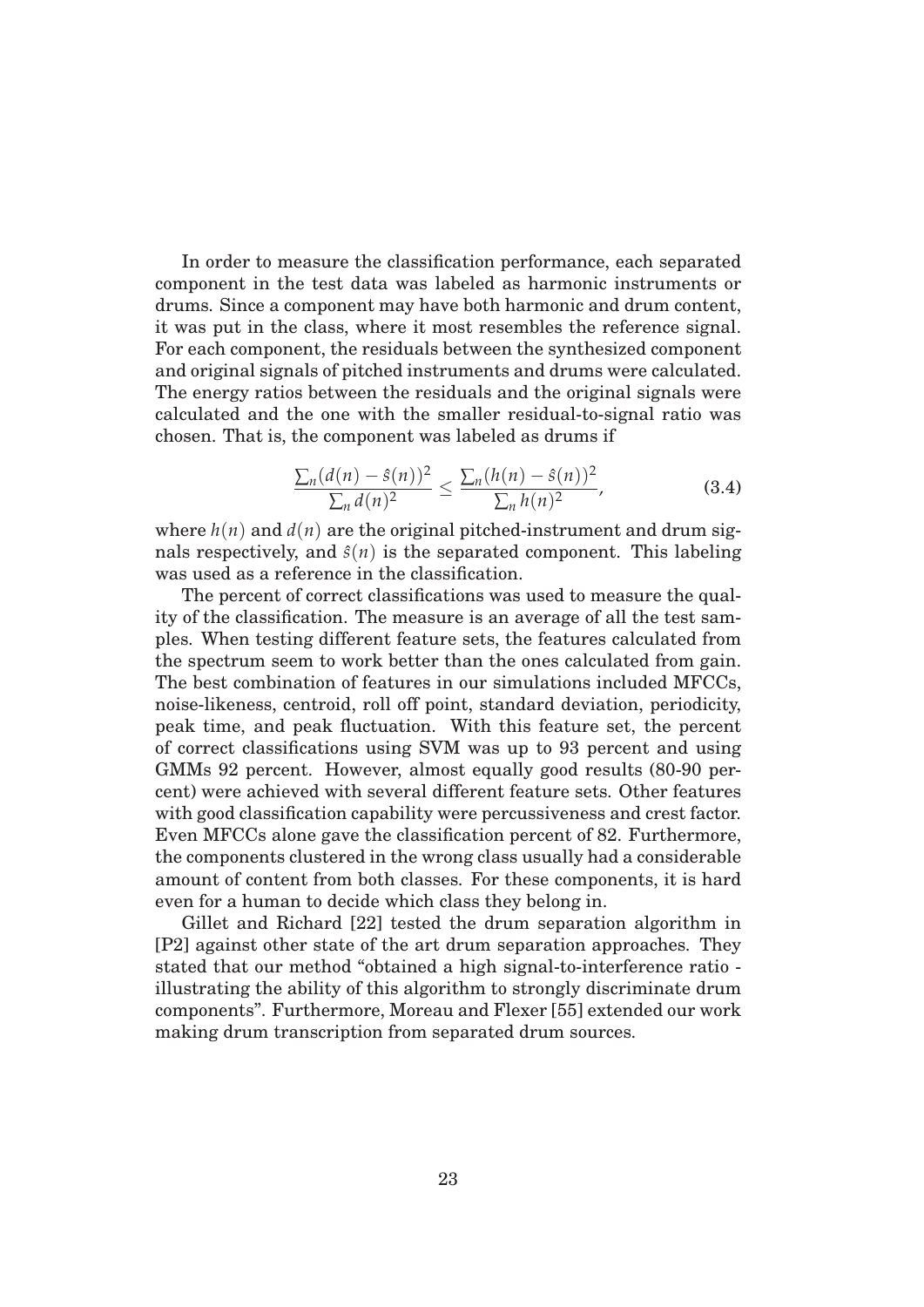## **3.3 Parametric Representation of Harmonic Instruments**

The separation of instruments in a polyphonic music signal enables the representation of each instrument using their special characteristics. In [P1] we propose one such representation for harmonic sounds. In the case of harmonic sounds, the characteristic properties are:

- Perfectly harmonic sound contains the fundamental frequency component  $(F_0)$  and overtones which are integral multiples of  $F_0$ .
- the phases are not perceptually important and thus random phases could be used in synthesis.
- The time-frequency spectrum is smooth, hence resulting in slowlyvarying amplitudes of harmonic sounds.

An example of an amplitude slope of a harmonic component is illustrated in Fig. 3.3.

The harmonic part of the sound of the *j th* frame can be expressed as a sum of sinusoids

$$
s_j(t) = \sum_{i=1}^{N_{sin}} a_i \cos(2\pi f_i t + \varphi_i),
$$
 (3.5)

where *t* is the time index,  $N_{sin}$  is the number of sinusoids,  $a_i$ ,  $f_i$ , and  $\varphi_i$ are the amplitude, frequency, and phase of the *i th* sinusoid, respectively. A single harmonic sound can similarly be represented in frame *j* as a sum of the harmonic partials

$$
h_j(t) = \sum_{n=1}^{N_h} a_n \cos(2\pi n F_0 t + \varphi_n), \qquad (3.6)
$$

where  $N_h$  is the number of harmonics including the fundamental frequency *F*<sub>0</sub>.

In this thesis, a representation for the amplitude spectrum of harmonic sounds is proposed. The rough shape of the spectrum is modeled using MFCCs and the temporal evolution of MFCCs is further modeled using the attack-decay-sustain-release (ADSR) representation [32, pp. 51-66].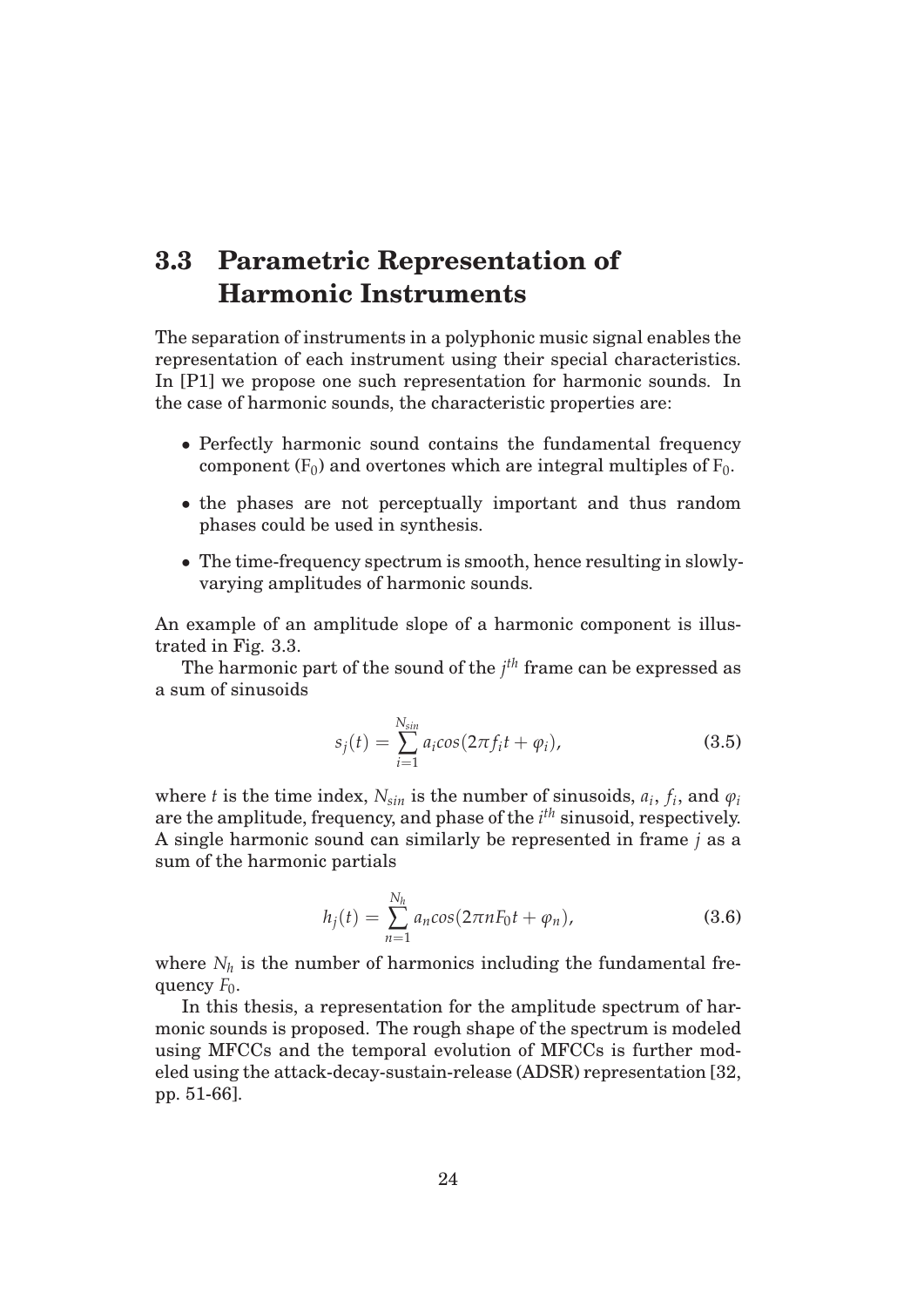

Figure 3.3: An example of harmonic sound.

#### **3.3.1 MFCC Representation**

MFCCs can be used to represent the rough shape of the amplitude spectrum [P1] and they are explained in Section 2.2. Fig. 3.4 illustrates the shape of the MFCC slope as a function of time for a harmonic sound.

When MFCCs are transformed back to amplitudes, the operations are performed backwards. First inverse discrete cosine transform (IDCT) is taken from the MFCCs to retrieve the energies in each frequency band. Then the energies within each band are divided uniformly inside the band. Details from the original signal are lost, but the rough shape of the amplitude spectrum is retained. The compression is achieved by removing the highest MFCCs.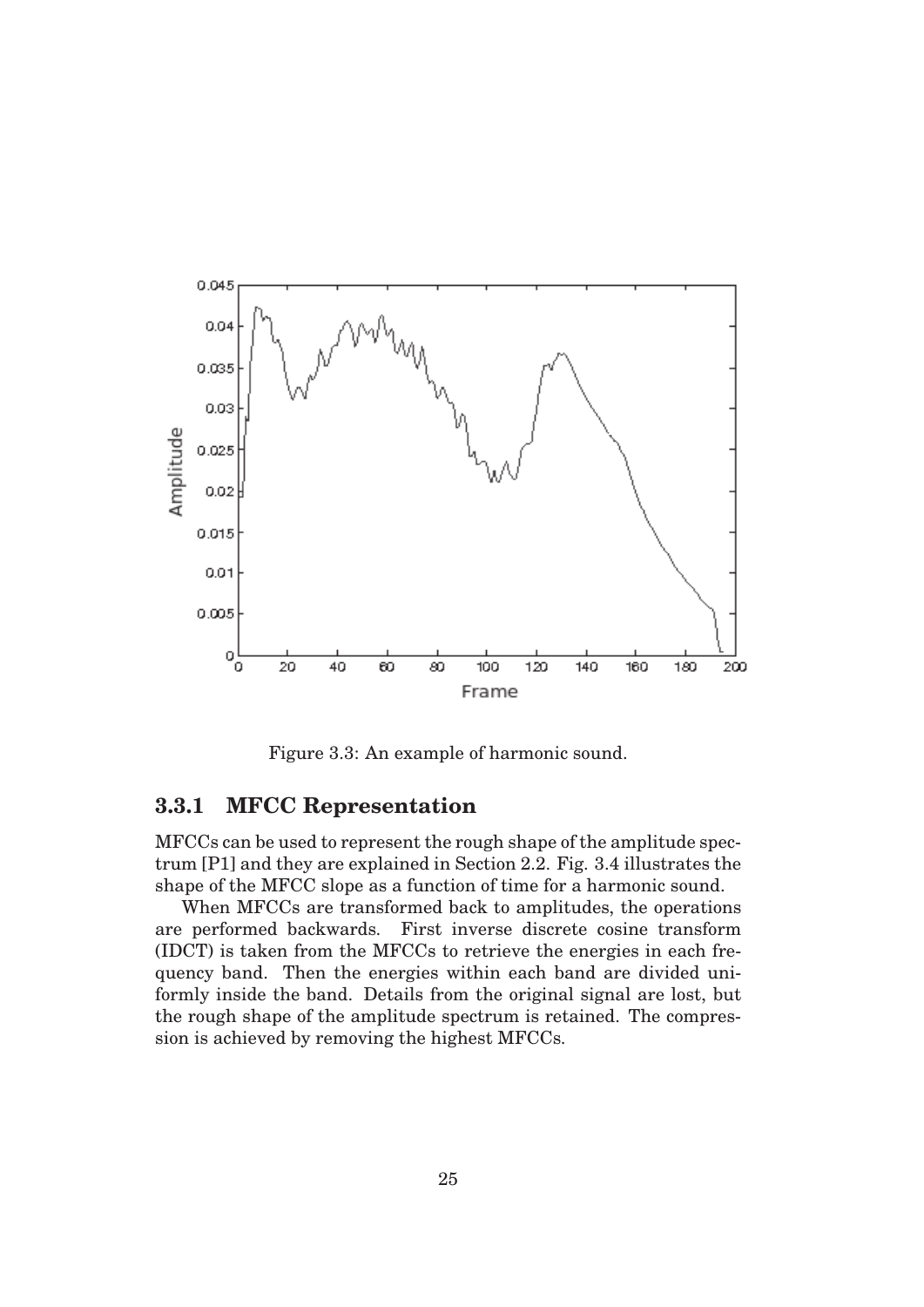

Figure 3.4: Five first MFCCs of the bowed cello as a function of time.

#### **3.3.2 ADSR Representation**

ADSR is often used in synthesizers to modulate the loudness of sound over time. In [P1] we propose using a similar approach to model the temporal evolution of the amplitude slope. The justification for such modeling is that the natural sounds usually have a smooth timefrequency spectrum resulting in slowly varying amplitudes of harmonic components. The shape of the amplitude slope depends on the instrument being played. However, this slope can roughly be represented with amplitude values in four instants of time, which define four stages. These are attack, decay, sustain, and release. First the amplitude rises to its highest value which is the attack time. Then, at the decay stage the amplitude drops to the sustain level. Sustain level continues until the note is released. Finally, the release time describes how fast the sound fades after the note ends. An example of ADSR curve is illustrated in Fig. 3.5.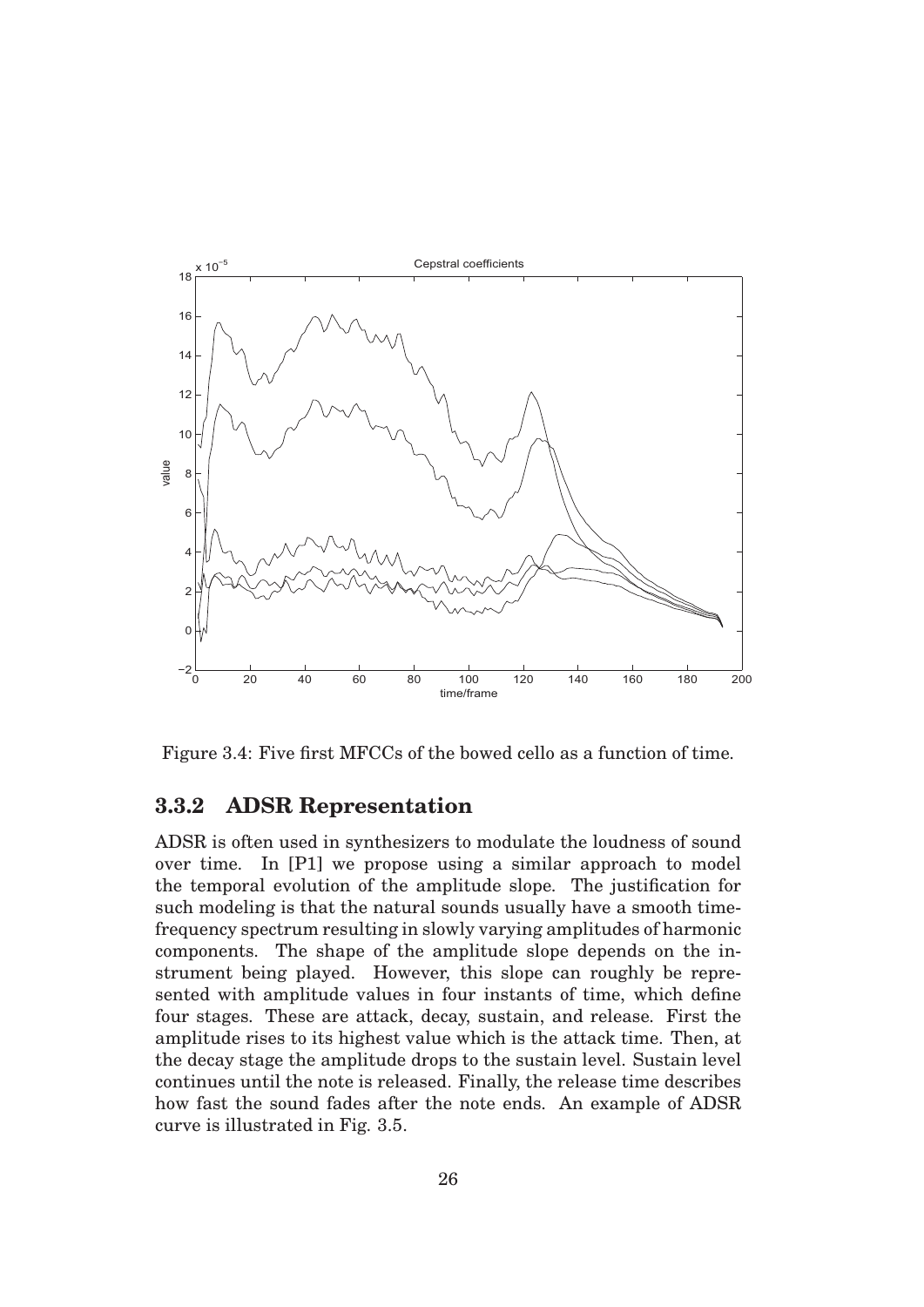

Figure 3.5: Amplitude slope of one harmonic component and the resulting ADSR slope.

The problem with the ADSR method is, how to estimate the time intervals for each stage. We applied the method which finds the maximum amplitude and the stages are defined with predetermined percent values of the maximum [32, pp. 54-55]. The attack starts when the value first rises above 10% of the maximum and ends at the maximum value where the decay starts. The sustain starts when the amplitude drops below 90% of the maximum and lasts until the amplitude is below 70% of the maximum. Finally, the release ends when amplitude drops below 10% of the maximum.

The ADSR model was improved by replacing linear lines in the original model with exponential curves. The curves are defined as

$$
f(x) = v_0 + (v_1 - v_0)(1 - (1 - x)^n)^{\frac{1}{n}},
$$
\n(3.7)

where  $v_0$  and  $v_1$  are start and end points, respectively. *x* is the time parameter which is normalized between [0, 1] and *n* is the parameter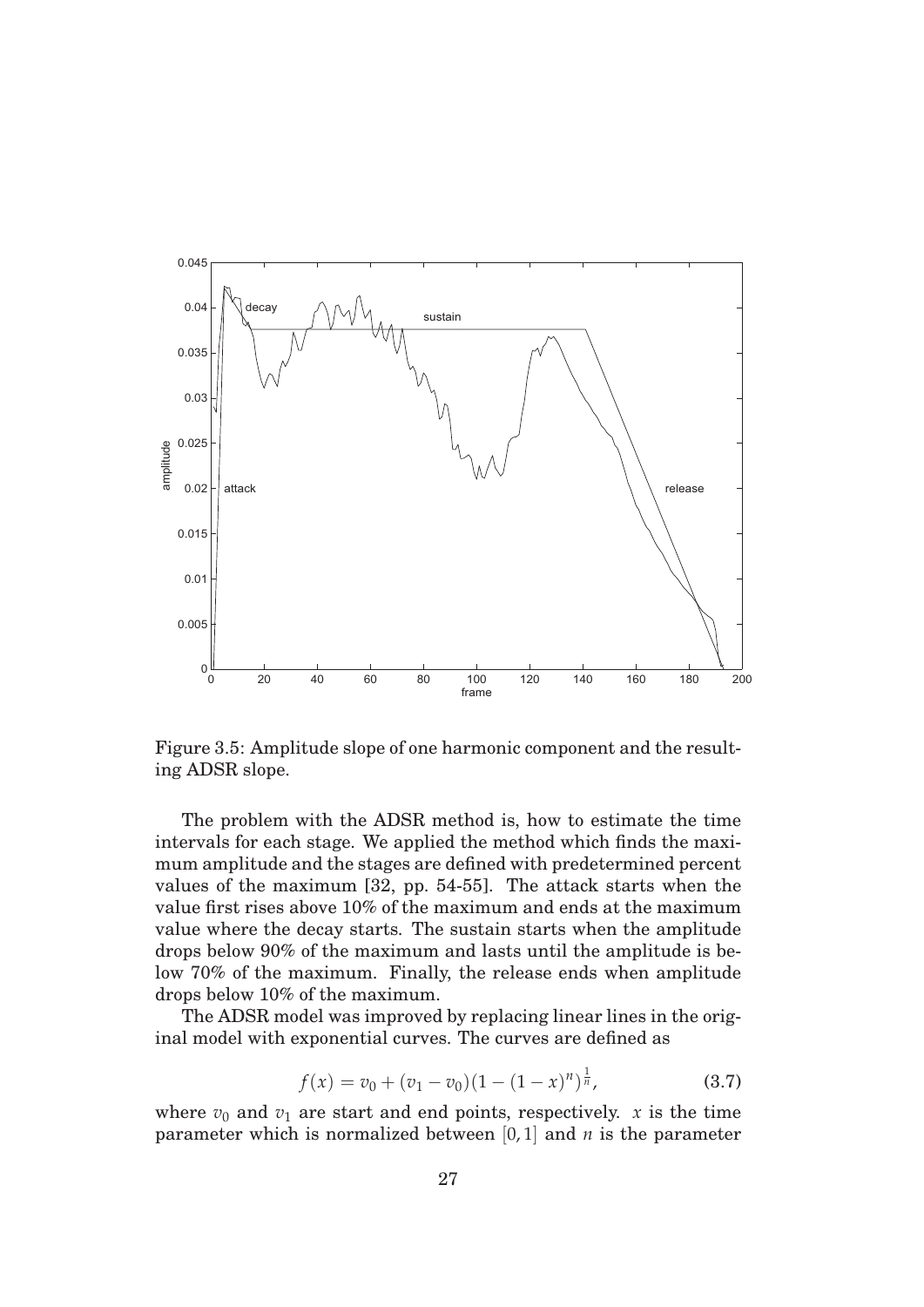

Figure 3.6: The effect of parameter *n* on ADSR curve model.

which defines the shape of the curve. If  $0 \le n < 1$  the curve is exponential, if  $n = 1$  the curve is linear, and if  $n > 1$  the curve is logarithmic. Fig. 3.6 clarifies the shapes.

We also further developed the state model. In [42] we proposed an interpolating state model for time-varying spectra modeling. The sequence of the acoustic feature vectors is represented by interpolating between states. The states are estimated by iteratively merging and deleting states from the state model. Details can be found in [42]. The algorithm provided approximately two times better accuracy compared to the vector quantization approach used as a reference method.

### **3.3.3 Combining MFCC and ADSR**

In [P1] we propose a combined use of MFCC and ADSR representations for modeling the time-varying amplitude slope of harmonic sound. The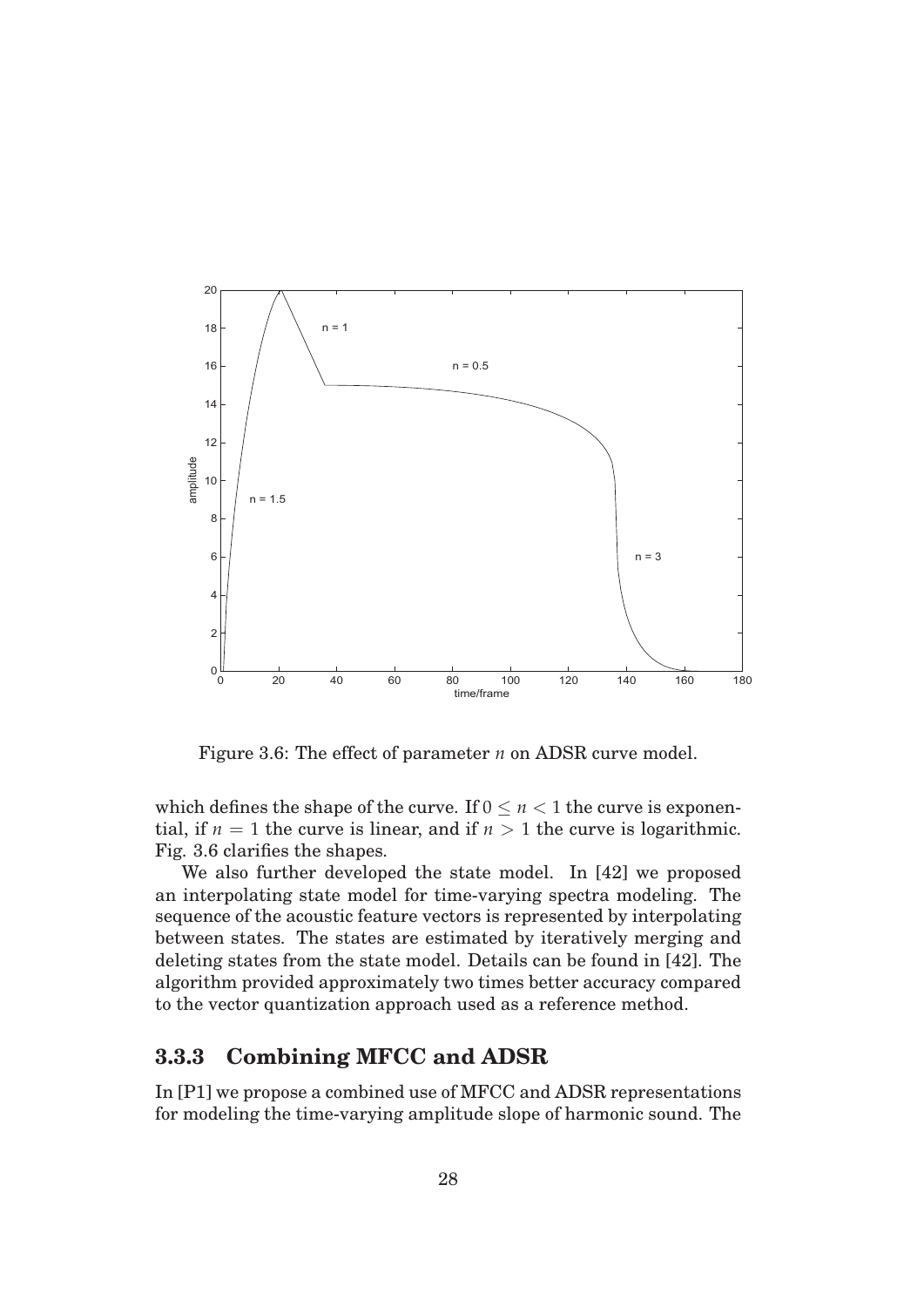

Figure 3.7: Block diagram of the harmonic sound representation algorithm.

block diagram of the method is illustrated in Fig. 3.7. First, the fundamental frequencies  $(F_0)$  of harmonic sounds were identified in the original signal with the multipitch estimator of Tolonen and Karjalainen [76]. The method calculates the enhanced summary autocorrelation function (ESACF) and the frequency of the  $F_0$  is assumed to be the highest peak in the ESACF. Second, the amplitudes and phases of the harmonic components are estimated from the signal spectrum. Since the input is expected to be a clean harmonic sound the lower harmonics are found from integer multiples of the  $F_0$  component. Third, if the same fundamental frequencies are found from consecutive frames, these are combined to one sound object. Finally, the MFCC-ADSR modeling is applied to the sound objects to obtain the final parametric representation. The harmonic components are synthesized from the parameters and summed to generate the resulting time domain signal.

The quality of the proposed method was measured using Perceptual Audio Quality Measure (PAQM) [5] and informal listening tests. Table 3.2 presents quality evaluations of some monophonic sounds. The values are logarithms of noise disturbance thus the smaller the value the better quality. It is observed that each stage of the processing usually degrades the quality of the sound. However, by listening to the results the difference is quite small and there are also cases in the table where the sound quality actually improves in terms of PAQM. For example, in violin sample the ADSR processed sample is better quality than unprocessed sample, but in this case already the unprocessed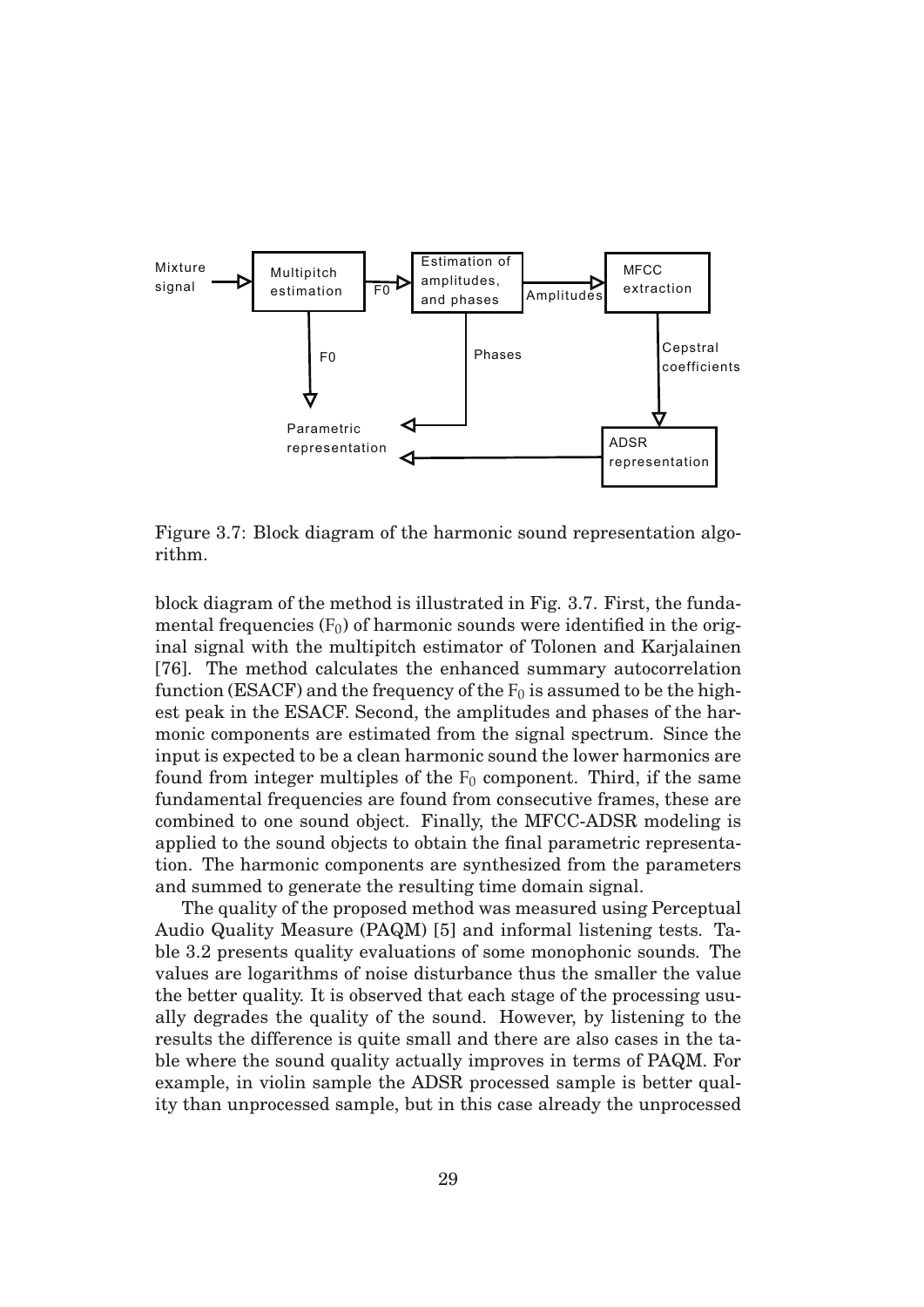|               | Unprocessed | MFCC     | ADSR   | MFCC+ADSR |
|---------------|-------------|----------|--------|-----------|
| <b>CELLO</b>  | $-3.2$      | $-2.0$   | $-2.9$ | $-1.9$    |
| <b>GUITAR</b> | $-5.1$      | $-3.6$   | $-4.5$ | $-3.6$    |
| VIOLIN        | $-1.0$      | $-()$ .4 | $-1.1$ | $-()A$    |
| <b>BASS</b>   | $-3.3$      | $-2.7$   | $-3.3$ | $-3.0$    |

Table 3.2: PAQM values (log(noise disturbance)) for monophonic sounds using different codings.

sample was rather low quality. The demonstrations of monophonic signals are available at http://www.cs.tut.fi/˜heln/demopage.html.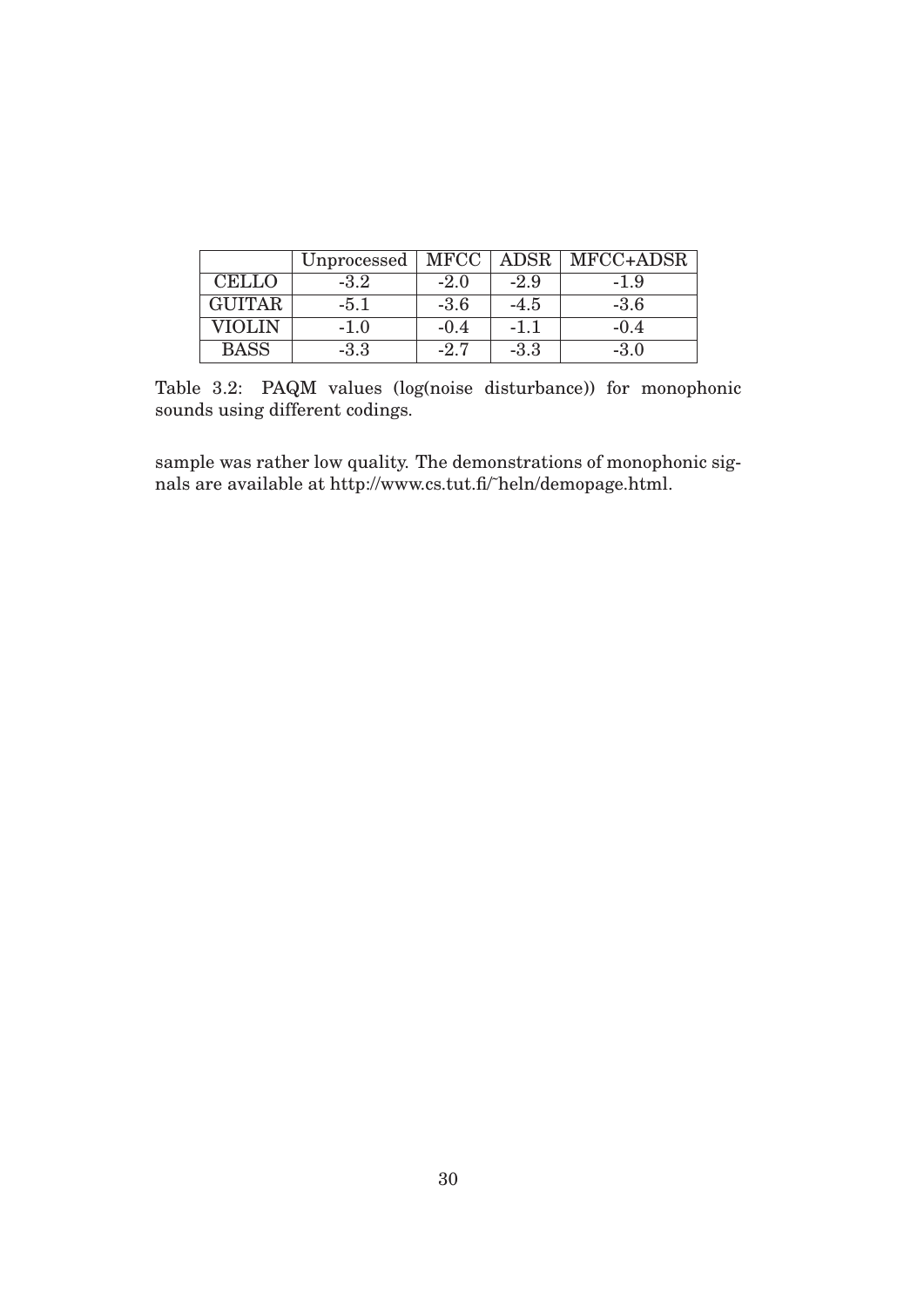## **Chapter 4**

## **Similarity Measures**

This chapter introduces the measures which are used in the thesis to estimate the similarity between two audio samples. An important factor that has to be considered when estimating similarity between samples is that similarity and distance are two different things. Distance is an objective measure. On the other hand, similarity is subjective. It depends on the application at hand and also on personal preferences. For example, which one is more similar, the same song played by a different band or a different song played by the same band? Distance measures are, however, used to approximate the similarity of the samples.

One possibility for solving this "similarity" problem, which is left for future studies, would be asking for feedback from the user or the taking of several samples, instead of only one, as an example. Such approaches have been followed in image retrieval [75, 87], but not yet in content based audio retrieval. An application to audio would also require a large amount of work with user interfaces. On the other hand, there is software on the Internet such as Last.fm [44], which compares the playlists of users and can recommend songs for people having similar playlists and thus, similar musical taste. Such applications, however, do not base their search on the actual content of the signals, but only on usage history.

Traditional distance measures use simple statistics (mean, covariance, etc) of the features. For example, Mandel and Ellis [52] used the Mahalanobis distance for supervised music classification

$$
\mathbf{d}_{\mathbf{M}}(f,g) = (\boldsymbol{\mu}_f - \boldsymbol{\mu}_g)^{\mathrm{T}} \boldsymbol{\Sigma}^{-1} (\boldsymbol{\mu}_f - \boldsymbol{\mu}_g), \tag{4.1}
$$

where *f* and *g* are feature distributions characterized with means  $\mu_f \in \mathbb{R}^n$  and  $\mu_g \in \mathbb{R}^n$ , respectively.  $\Sigma \in \mathbb{R}^{n \times n}$  is the covariance matrix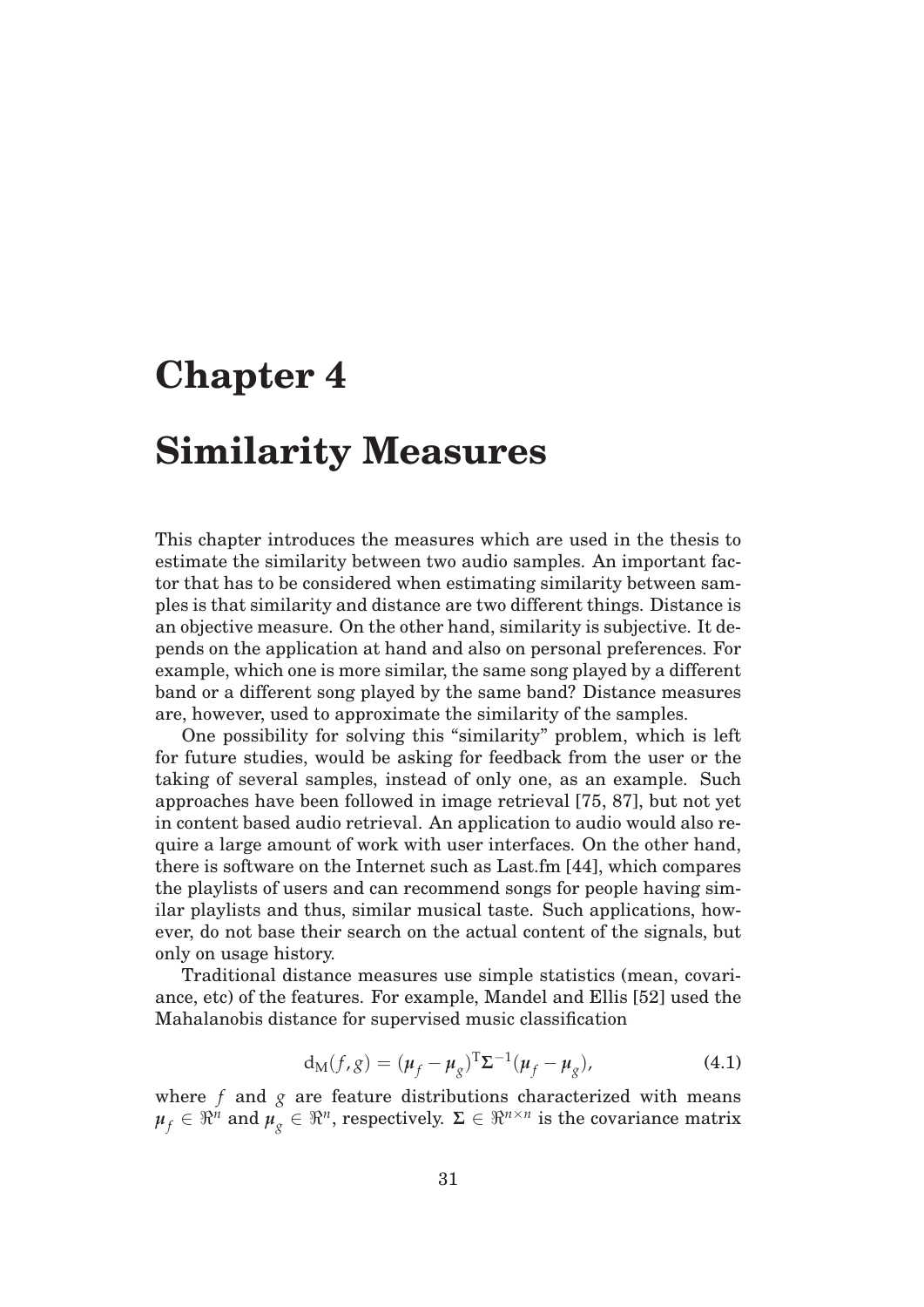of the features across all samples in the database. The Mahalanobis distance is independent of the scale of the features since it uses the variances of feature dimensions. If **Σ** is an identity matrix, the Mahalanobis distance reduces to the Euclidean distance.

The distance measure, which also considers the covariances of individual samples, is called the Bhattacharyya distance [9] and is defined as

$$
d_{B}(f,g) = \frac{1}{4}(\mu_f - \mu_g)^{T}(\Sigma_f + \Sigma_g)^{-1}(\mu_f - \mu_g) + \frac{1}{2}\ln\frac{|\frac{\Sigma_f + \Sigma_g}{2}|}{\sqrt{|\Sigma_f||\Sigma_g|}},
$$
 (4.2)

where  $\Sigma_f$  and  $\Sigma_g$  are the covariances of multivariate feature distributions  $f$  and  $g$ , respectively. In is the natural logarithm. It should be noted that the Bhattacharyya distance reduces to the Mahalanobis distance (up to a constant summation term) if  $\Sigma_f = \Sigma_g$ .

Especially in speech segmentation and clustering, the Bayesian information criterion (BIC) has been used as a distance measure [86]. The BIC difference is defined as

$$
\Delta BIC = (N_{fr}^{A} + N_{fr}^{B}) \log_{10}(|\Sigma_{AB}| - N_{fr}^{A} \log_{10}(|\Sigma_{A}|) - N_{fr}^{B} \log_{10}(|\Sigma_{B}|) - \frac{1}{2} \lambda (N_{f} + \frac{1}{2} N_{f}(N_{f} + 1)) \log_{10}(N_{fr}^{A} + N_{fr}^{B}),
$$
\n(4.3)

where  $N_{fr}^A$  and  $N_{fr}^B$  are the numbers of observations in sample *A* and *B*, respectively.  $\Sigma_A$ ,  $\Sigma_B$ , and  $\Sigma_{AB}$  are the covariances of sample *A*, sample *B*, and the concatenation of these samples, respectively.  $N_f$  is the length of the feature vector and  $\lambda$  is a penalty factor to compensate for small sample sizes.

The similarity of two samples is estimated here using distances. That is, the smaller the distances, the more similar the samples are. Features define the perspective sense in which the samples are similar.

## **4.1 Probability Distribution Based Similarity Measures**

In [P4] and [P8], we proposed similarity measures based on PDFs of the frame-wise acoustic features. The problem when using PDFs is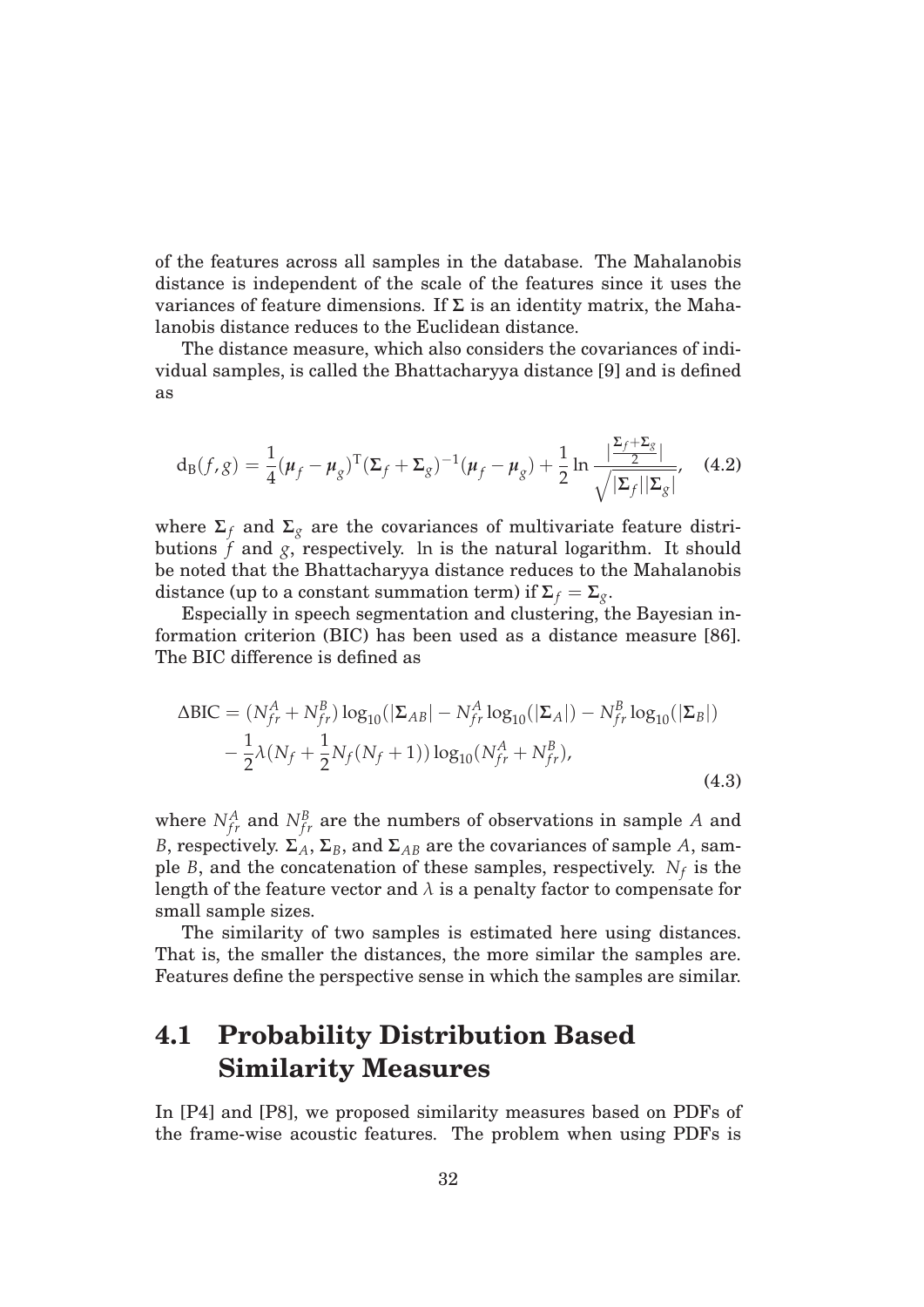that values of audio features are normally continuous and thus their PDF cannot be calculated exactly from a finite number of observations.

One possibility to overcome this is to quantize the frame-wise feature-vectors and generate feature histograms. Kashino *et al.* [35] proposed such an approach to detect specific audio events within a long input signal. In [P3] we applied a similar approach to the QBE task. First, the Linde-Buzo-Gray vector quantization algorithm [49] was applied to find the centers of the quantization levels. Second, the amount of frame-wise features falling into each level was calculated resulting in feature histograms for each sample. Finally, the distance between histograms can be calculated using, for example,  $\mathcal{L}_1$ - or  $\mathcal{L}_2$ -norm.

However, based on simulations presented in [P8] and summarized in Chap. 6, more accurate results were obtained when the PDF was modeled using GMMs or HMMs and the distance measures between these models are found.

#### **4.1.1 Gaussian Mixture Model**

GMM is a weighted sum of Gaussian components which is used to model the distribution  $p(x)$  of the features of the sample. It is defined as

$$
p(\mathbf{x}) = \sum_{i=1}^{I} w_i \mathcal{N}(\mathbf{x}; \boldsymbol{\mu}_i, \boldsymbol{\Sigma}_i),
$$
 (4.4)

where  $w_i$  is the non-negative weight of the  $i^{\text{th}}$  Gaussian component. The sum of the weights  $i = 1, \ldots, I$  is 1. *I* is the number of components, and

$$
\mathcal{N}(\mathbf{x}; \boldsymbol{\mu}_i, \boldsymbol{\Sigma}_i) = \frac{1}{(2\pi)^{N_f/2} \sqrt{|\boldsymbol{\Sigma}_i|}} \exp\left[-\frac{1}{2}(\mathbf{x} - \boldsymbol{\mu}_i)^{\mathrm{T}} \boldsymbol{\Sigma}_i^{-1}(\mathbf{x} - \boldsymbol{\mu}_i)\right]
$$
(4.5)

is the multivariate normal distribution with mean vector  $\mu_i$  and covariance matrix  $\Sigma_i$ . The parameters of GMMs can be estimated using, for example, the expectation maximization (EM) [16] algorithm or the Parzen window [18, pp. 164-174] approach which assigns a GMM component with a fixed variance for each observation. As a result, *I* is the number of frames,  $\mu_i$  is the feature vector of frame *i*, and  $w_i = 1/I$  (for ∀*i*).

Hidden Markov Models (HMMs) [63] can also be used to consider temporal evolution of the signal. HMMs are widely used, for example,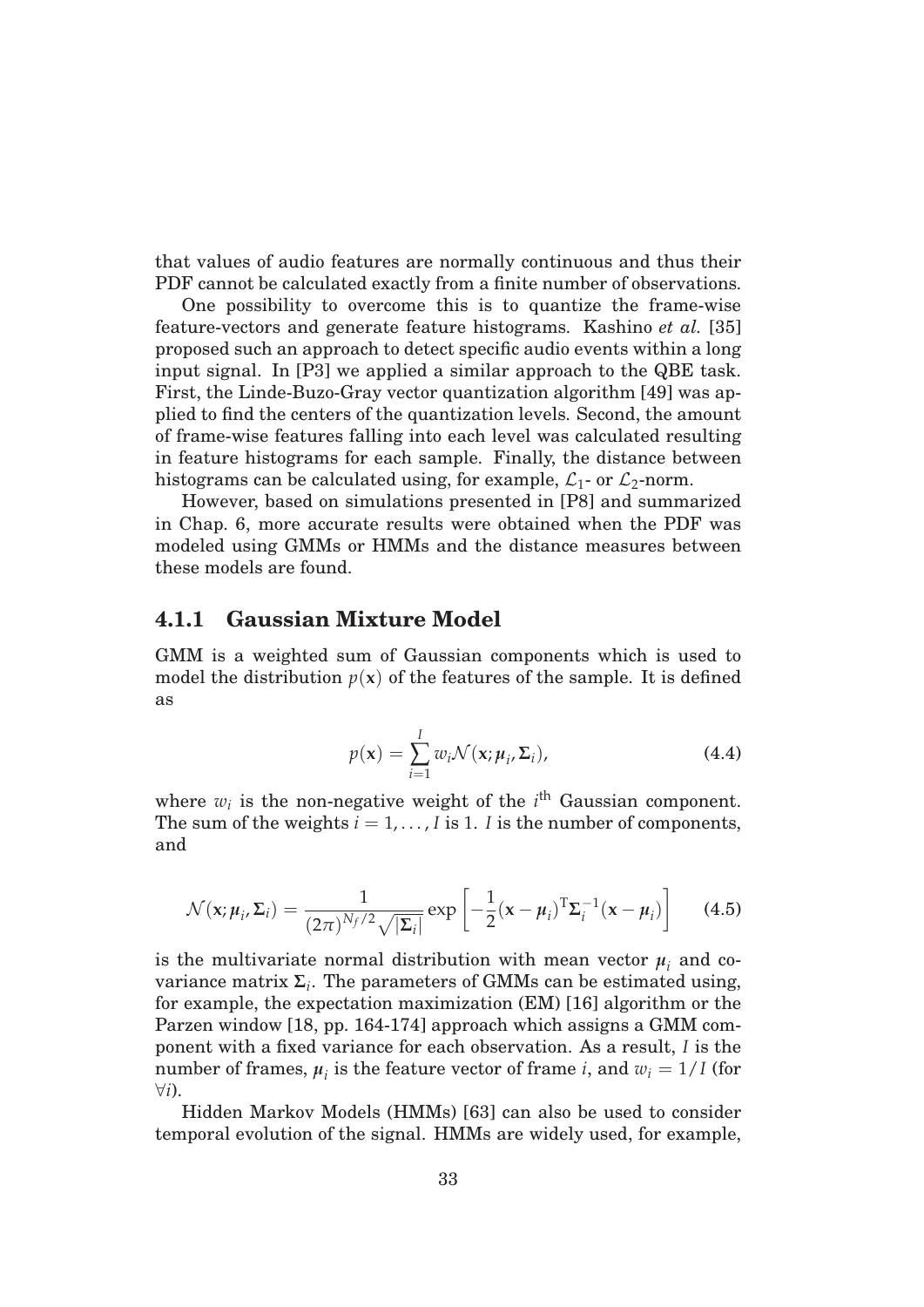in speech recognition systems for modeling the units [23]. The HMM can move from one state to another between frames. Emission probabilities of the states are modeled with GMMs and the state transitions are controlled by state transition probabilities. The Baum-Welch algorithm [4], which is a special version of the EM algorithm, can be used to estimate the HMM parameters. For solving the most likely state sequence, we used the Viterbi algorithm [20].

#### **4.1.2 Maximum Likelihood Estimation**

The most traditional method for estimating the similarity of samples, when operating with continuous PDFs , is to generate a model (e.g., GMM) and calculate the likelihood that the database sample is generated by this model [61]. We developed a modification of this algorithm in [P3], which is illustrated in Fig. 4.1. First we generated a universal background model using the whole database and another model for the example signal, which represents the general audio sample. Then, the likelihood for each database sample to be generated by these two models is estimated through the Viterbi algorithm. If the likelihood for a sample being generated by the example model is higher than the likelihood for the general model, these samples are considered to be similar.

The computational cost of the universal background model is very high depending, of course, about the size of the database. However, the model can be generated offline and it has to be generated only once for a certain database. On the other hand, generating the model for a single sample is rather fast: for 10 second sample, with 4 states and 8 components in each state, took about 2 second. The likelihood estimation with Viterbi algorithm takes about 20 ms per sample.

The results are reported in [P3] and they are rather similar to those obtained by the histogram based method [P3]. A somewhat similar approach was applied also in audio segmentation by Velivelli *et al.* [79].

#### **4.1.3 Kullback-Leibler Divergence**

KL divergence is a distance measure between two probability distributions defined as

$$
KL(p_A(\mathbf{x})||p_B(\mathbf{x})) = \int_{-\infty}^{\infty} \dots \int_{-\infty}^{\infty} p_A(\mathbf{x}) \log \frac{p_A(\mathbf{x})}{p_B(\mathbf{x})} dx_1 \dots dx_N,
$$
 (4.6)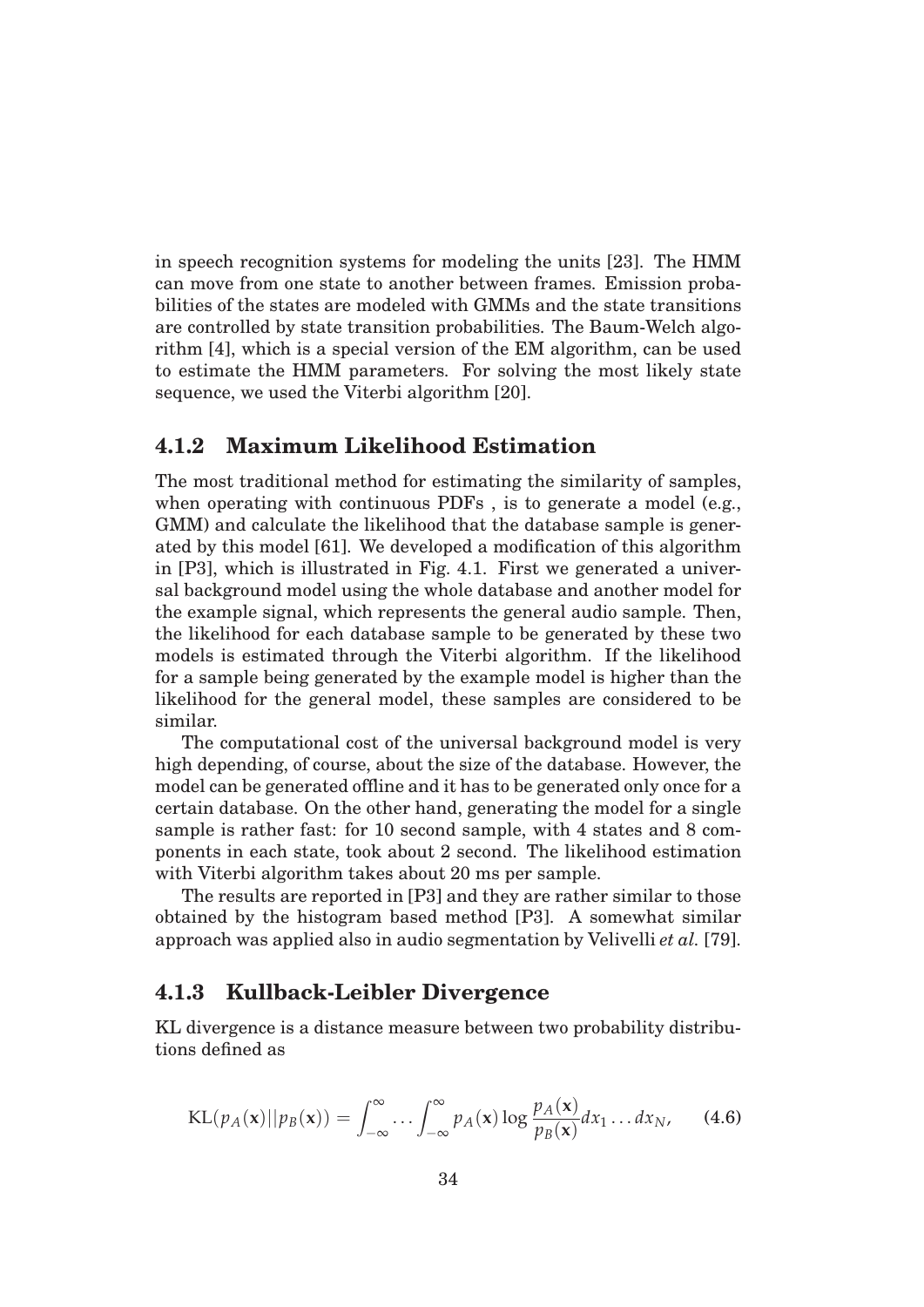

Figure 4.1: An overview of HMM based QBE system.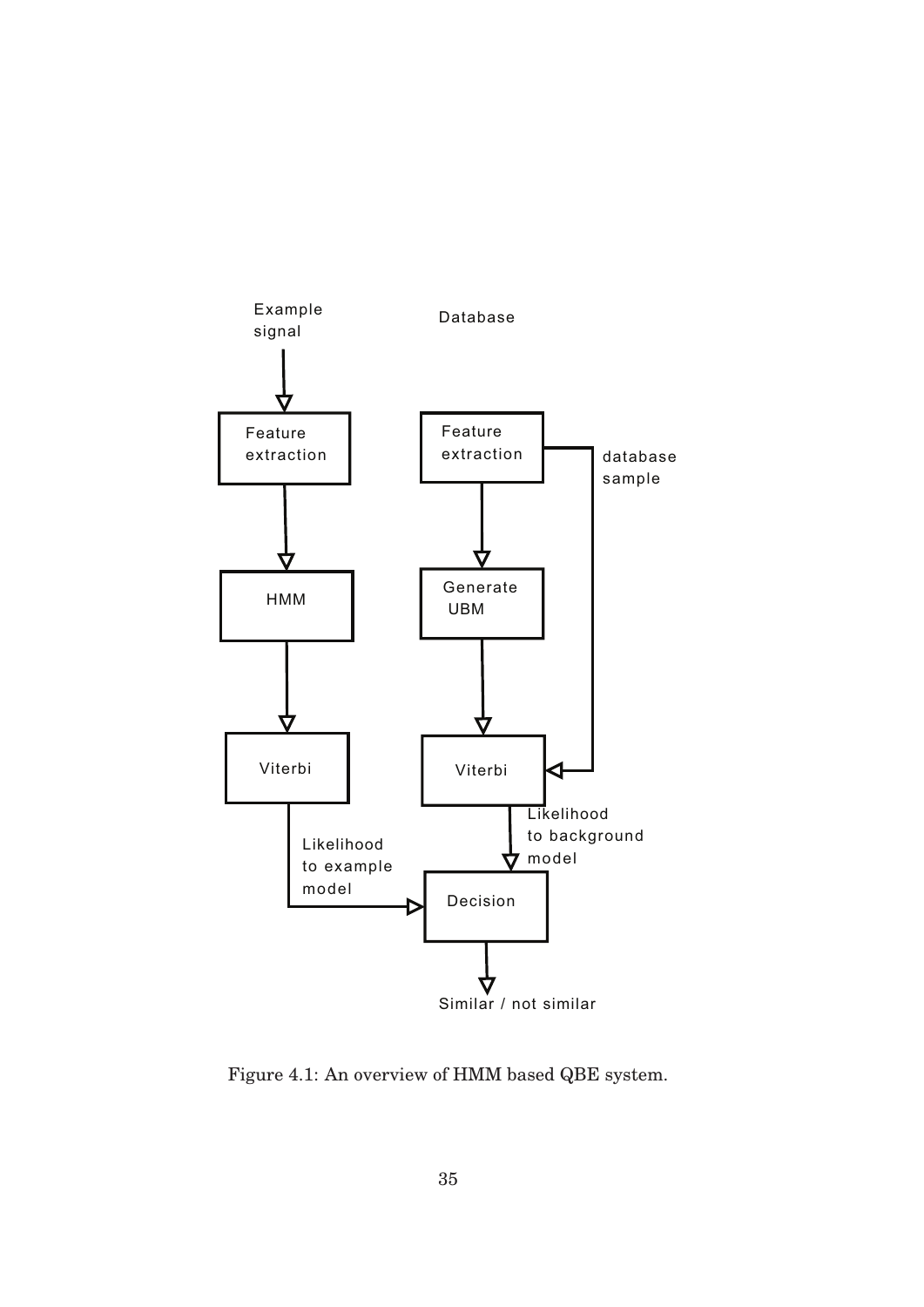where  $p_A(x)$  and  $p_B(x)$  are the distributions of **A** and **B**, respectively. The measure is non-symmetric, but it can easily be made symmetric by adding the term  $KL(p_B(x)||p_A(x))$ .

Furthermore, the KL divergence between two Gaussian distributions is defined as [24]

$$
KL(p_A(\mathbf{x})||p_B(\mathbf{x})) = \frac{1}{2}[\log \frac{|\Sigma_B|}{|\Sigma_A|} + \text{Tr}(\Sigma_B^{-1}\Sigma_A) + (\mu_A - \mu_B)^T \Sigma_B^{-1}(\mu_A - \mu_B) - N_f],
$$
\n(4.7)

where  $Tr(X)$  is the trace of *X*. |*A*| denotes the determinant of matrix *A*. The problem arises when dealing with GMMs, which have several Gaussian components. There is no closed-form solution for such a case. However, there are approximations which can be used to estimate the KL divergence between GMMs.

#### **Approximations of KL-divergence**

Goldberger *et al.* [24] achieved good results on image retrieval application using the approximations for KL-divergence between GMMs. One of them was defined as

$$
\text{KL}_{\text{Goldberger}}(p_A(\mathbf{x})||p_B(\mathbf{x})) = \sum_{i=1}^{I_A} w_i^A(\text{KL}(p_A^i(\mathbf{x})||p_B^{m(i)}(\mathbf{x})) + \log \frac{w_i^A}{w_{m(i)}^B}),
$$
\n(4.8)

where  $I_A$  is the number of components in GMM *A*,  $w_i^A$  and  $p_A^i(\mathbf{x})$  are the weight and the distribution of the *i th* component in GMM *A*, respectively, and

$$
m(i) = \underset{j=1,\dots,I_B}{\arg \min} \{ \text{KL}(p_A^i(\mathbf{x}) || p_B^j(\mathbf{x})) - \log(w_j^B) \}.
$$
 (4.9)

Hershey and Olsen [28] tested several approximations for KL-divergence. They observed that the Monte Carlo approximation is the most accurate, but computationally too expensive for practical applications. They concluded that from the computationally feasible approximations the variational approximation is the most accurate: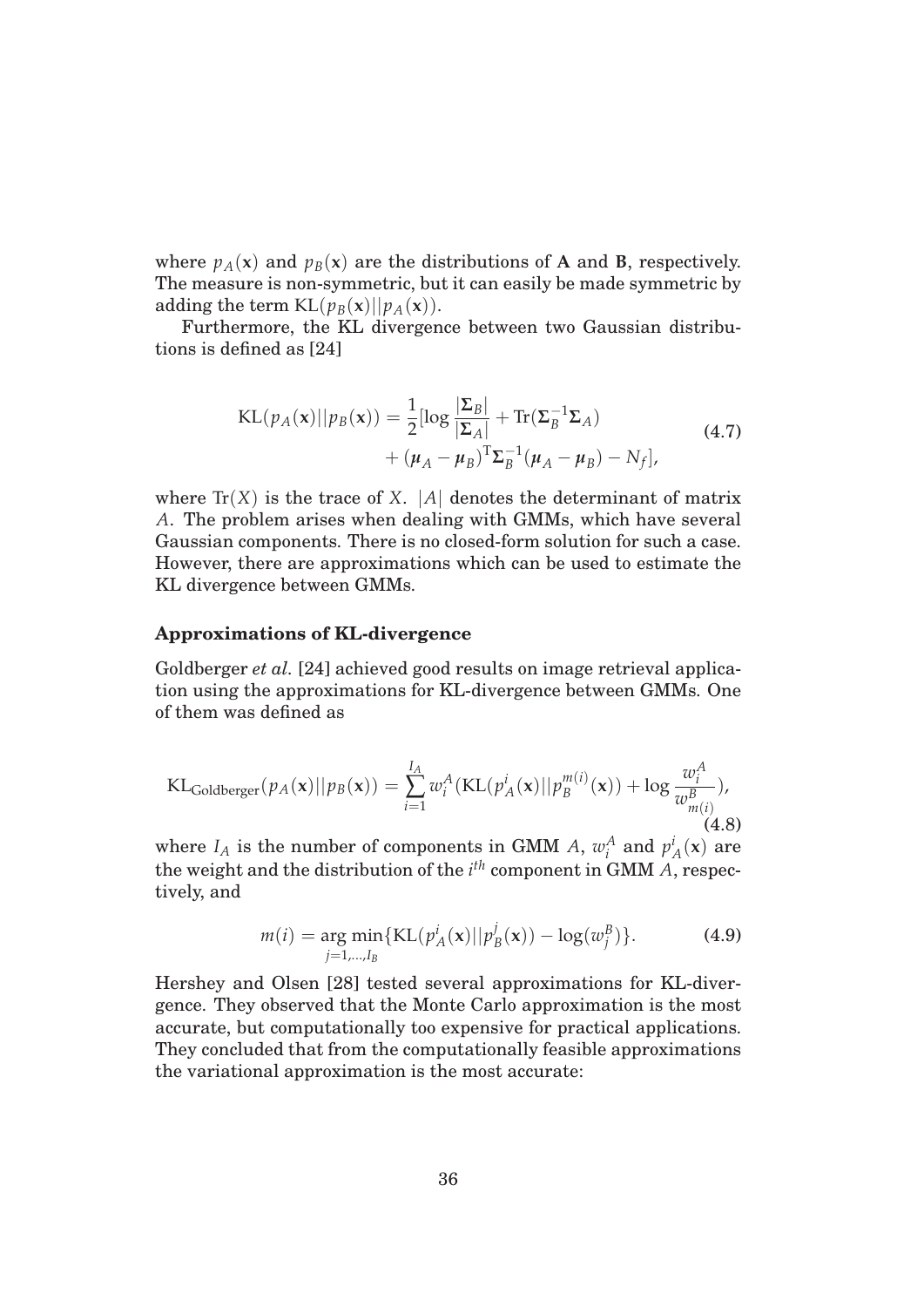$$
\begin{array}{ll}\n\text{KL}_{\text{variational}}(p_A(\mathbf{x})||p_B(\mathbf{x})) = \\
\sum_{i=1}^{I_A} w_i^A \log \frac{\sum_{n=1}^{I_A} w_n^A \exp(-\text{KL}(p_A(\mathbf{x})_i||p_A(\mathbf{x})_n))}{\sum_{j=1}^{I_B} w_j^B \exp(-\text{KL}(p_A(\mathbf{x})_i||p_B(\mathbf{x})_j))}.\n\end{array} \tag{4.10}
$$

We applied Goldberger's approximation and variational approximation to audio QBE. The results were reported in [P8] and are summarized in Chap. 6.

#### **4.1.4 Euclidean Distance**

In [P4] we derived a closed-form solution for the Euclidean distance between two GMMs having diagonal-covariance matrices. [P8] extended the measure to full covariance GMMs.

The squared Euclidean distance  $e^2$  between two GMMs is calculated by integrating the squared difference of these GMMs over the whole feature space:

$$
e^{2} = \int_{-\infty}^{\infty} \cdots \int_{-\infty}^{\infty} \left[ \sum_{i=1}^{I_{A}} w_{i}^{A} p_{A}(\mathbf{x})_{i} - \sum_{j=1}^{I_{B}} w_{j}^{B} p_{B}(\mathbf{x})_{j} \right]^{2} dx_{1} \dots dx_{N}, \quad (4.11)
$$

where  $x_n$  denotes the  $n^{th}$  feature.

The derivations are given in [P8] but finally the Euclidean distance is

$$
e = \sqrt{\sum_{i=1}^{I_A} \sum_{j=1}^{I_A} w_i^A w_j^A Q_{i,j,A,A} + \sum_{i=1}^{I_B} \sum_{j=1}^{I_B} w_i^B w_j^B Q_{i,j,B,B} - 2 \sum_{i=1}^{I_A} \sum_{j=1}^{I_B} w_i^A w_j^B Q_{i,j,A,B}},
$$
\n(4.12)

where

$$
Q_{i,j,k,n} = \int_{-\infty}^{\infty} \dots \int_{-\infty}^{\infty} p_k(\mathbf{x})_i p_n(\mathbf{x})_j dx_1 \dots dx_N.
$$
 (4.13)

Chapter 6 presents the experimental results, where the Euclidean distance between two GMMs is used as a distance measure in a QBE system. When measuring the retrieval accuracy, the Euclidean distance is among the top measures. Furthermore, it is a rather low complexity measure, especially when compared with likelihood ratio tests which gave slightly higher accuracy. This is the reason why this measure was chosen for use as a part of our audio managements application [P7].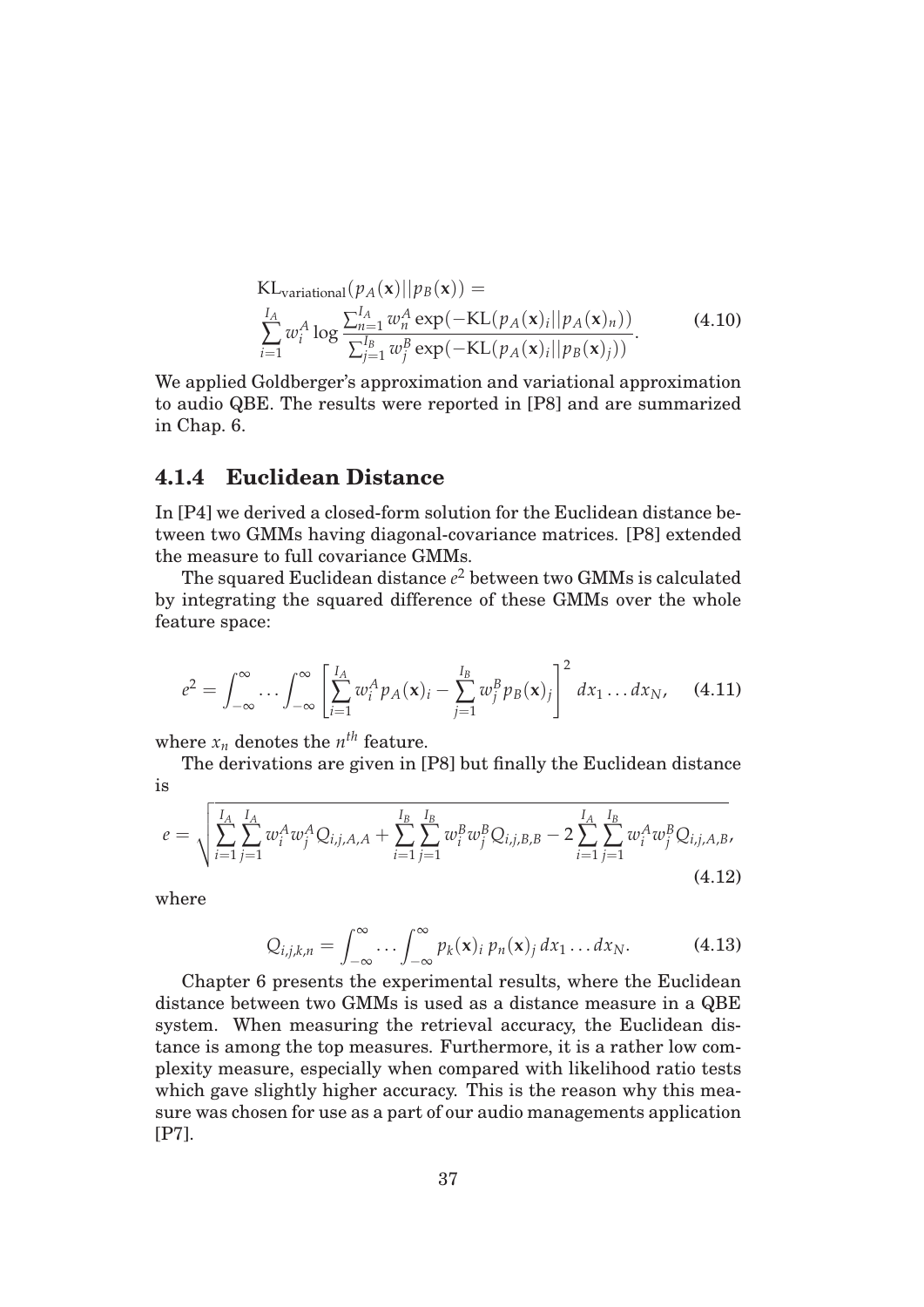#### **4.1.5 Cross-Likelihood Ratio Test**

In [P8] and [82] we proposed the cross-likelihood ratio test for QBE applications. A likelihood ratio test has previously been used in speech clustering and segmentation tasks [73, 64]. It is defined as the ratio between two hypothesis. First, the feature sequences are generated by two separate models and second, the sequences are generated by the same model:

$$
LRT(\mathbf{A}, \mathbf{B}) = \frac{p_A(\mathbf{A})p_B(\mathbf{B})}{p_{AB}(\mathbf{A})p_{AB}(\mathbf{B})},
$$
(4.14)

where  $p_{AB}$  is a model trained using both feature sequences **A** and **B**.

The problem with the above measure in the QBE task is that in the query phase, the model  $p_{AB}$  has to be generated on line for each database sample, resulting in prohibitive computational complexity. Thus, we used a modification of this measure referred to as crosslikelihood ratio test, which is given as

$$
CLRT(\mathbf{A}, \mathbf{B}) = \frac{p_A(\mathbf{A})p_B(\mathbf{B})}{p_B(\mathbf{A})p_A(\mathbf{B})}.
$$
 (4.15)

This measure is computationally less expensive since it does not require models for signal combinations. Furthermore, this measure resulted in better retrieval results compared to traditional likelihood ratio test in our studies. This measure has also been used in many clustering applications because of its computational benefits [73, 84].

### **4.2 Non-Parametric Similarity Measure**

In most data mining applications, it would be preferable to have as little user influence and interference as possible. Typically, in parameterladen algorithms either the end-user or the algorithm developer has to choose several parameters. Such parameters are, for example, which features are being used, how the features are calculated, and which similarity measure is used. Consequently, human expectations and presumptions may have an effect on the results. This may lead to over emphasis of some properties or incorrect adjustment of parameters, which may cause the retrieval task to fail. Thus, it would be better to let the data speak for itself.

In parameter-free methods the number of user-determined parameters is ideally zero. As a consequence, data mining results are com-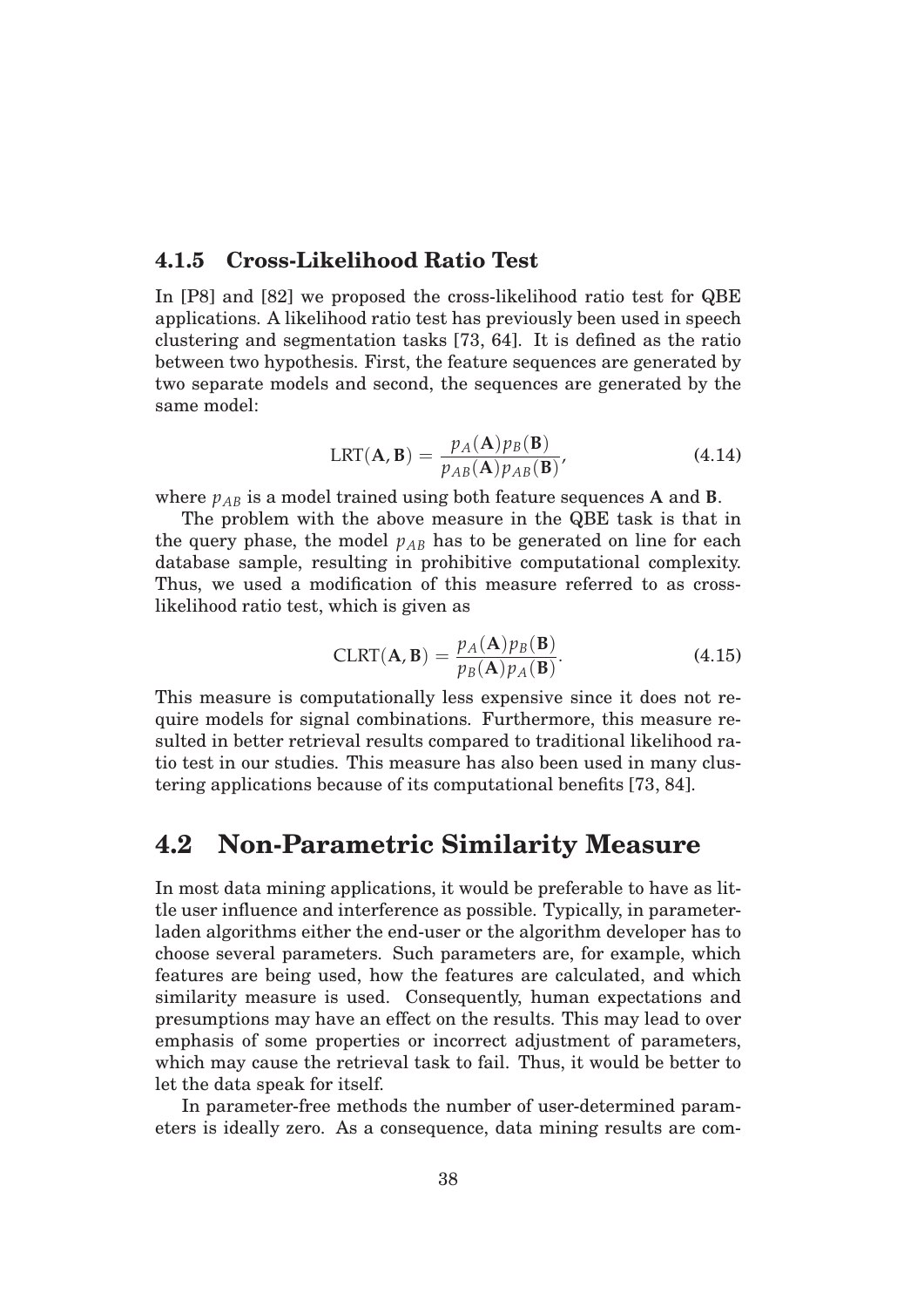pletely dependent on the data but independent of the user. Despite the seemingly simple algorithm, parameter-free methods have proven to give very good results in various different tasks, including book classification by the author [13], optical character recognition [13], building an evolutionary tree based on mitochondrial genomes [13], and in fetal heart rate tracing [14]. Keogh [36] showed that parameter-free or parameter-light algorithms are able to outperform or at least give competitive results in many tasks compared with traditional methods. However, the most advantageous aspect of parameter-free algorithms is that they do not require any specific knowledge from the user about the problem at hand and can be applied, as such, in a wide range of tasks.

Next, a non-parametric similarity measure, based on compression ratios, will be discussed. Then this similarity measure is modified to make it applicable to audio similarity [P5].

### **4.2.1 Normalized Compression Distance**

The concept of normalized compression distance (NCD) was introduced by Cilibrasi and Vitányi [13]. The measure is based on Kolmogorov complexity  $K(s)$  which is the minimal amount of information required to represent a string *s*. Furthermore, conditional Kolmogorov complexity  $K(s_1|s_2)$  is defined as the shortest binary program to compute  $s_1$  if *s*<sup>2</sup> is given as an auxiliary input. As a consequence, we can define the concept of information distance [7]:

$$
ID(s_1, s_2) = \max\{K(s_1|s_2), K(s_2|s_1)\}.
$$
 (4.16)

However, this measure does not take into account the lengths of the samples and therefore, normalization is required. The normalized information distance (NID) [47] is given as:

$$
NID(s_1, s_2) = \frac{\max\{K(s_1|s_2), K(s_2|s_1)\}}{\max\{K(s_1), K(s_2)\}}.
$$
\n(4.17)

The drawback using NID is that Kolmogorov complexities are non-computable. However, they can be approximated using lossless compressors, which aim at finding the minimum amount of data to represent a given sample. Instead of NID, we can apply NCD [47]

NCD(s<sub>1</sub>, s<sub>2</sub>) = 
$$
\frac{C(s_1 s_2) - \min\{C(s_1), C(s_2)\}}{\max\{C(s_1), C(s_2)\}},
$$
(4.18)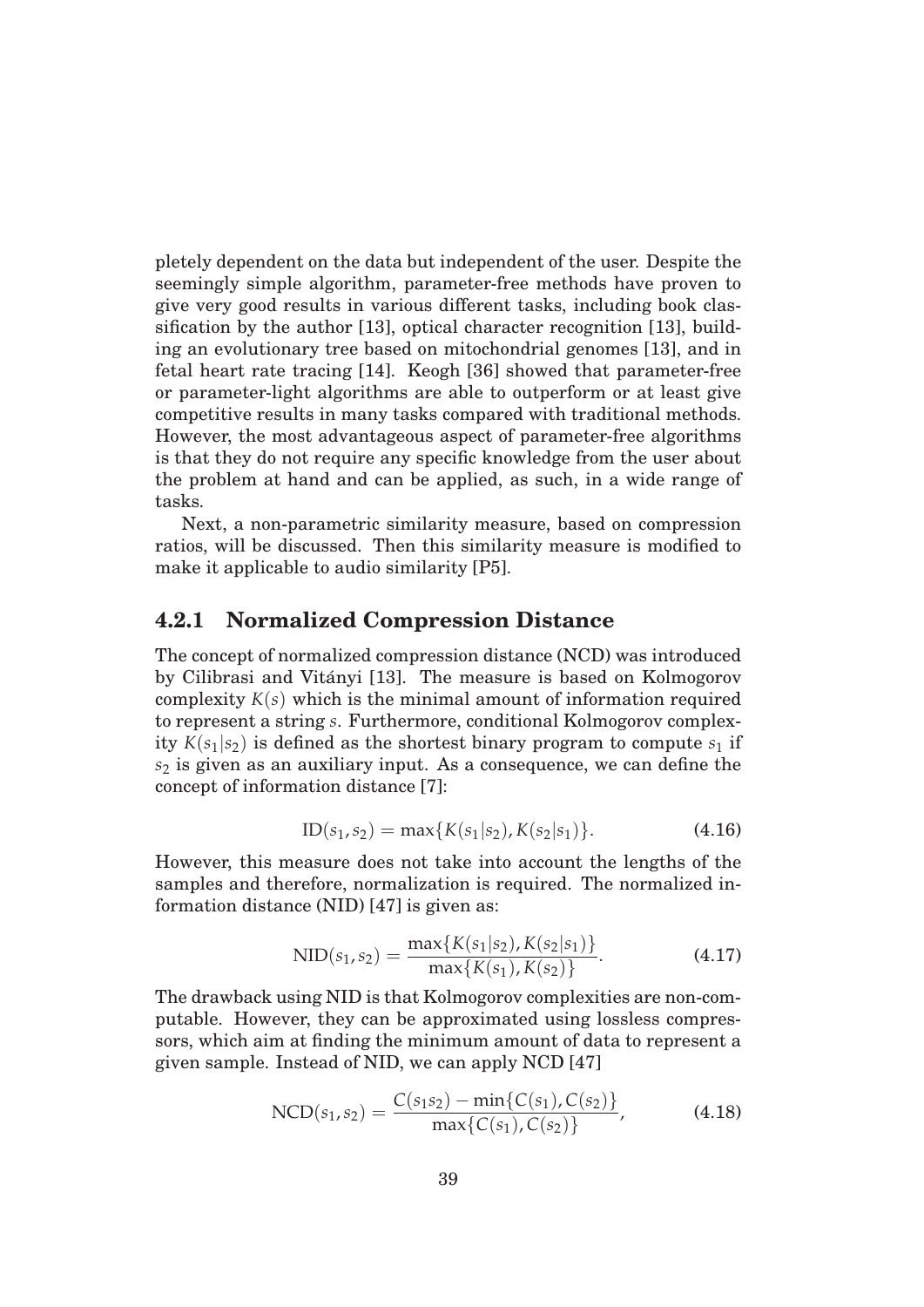where  $C(s_1)$  and  $C(s_2)$ , are the sizes of compressed  $s_1$  and  $s_2$ , respectively, and  $C(s_1 s_2)$  is the compressed size of concatenated  $s_1$  and  $s_2$ .

However, there are some parameters that need to be set even when using NCD. Firstly, when dealing with audio signals, there is a need to choose a signal representation format which would, preferably, retain the perceptual quality of the signal but also quantize the signal to produce identical codewords in two signals. This will be discussed in the next section. Secondly, a compression algorithm has to be chosen. The aim, however, is to approximate the Kolmogorov complexity and the algorithm having the best compression ratio gives the best approximation.

A rather similar idea is behind the earth mover's distance [66] which has also been used successfully in several areas. The earth mover's distance calculates the minimal cost of transforming the feature distribution of one sample to the feature distribution of the other sample.

#### **Application to Audio Similarity**

When applying the compression based similarity measure to audio signals, the signal presentation is an essential factor. The presentation should be such that near similar samples generate similar codewords but at the same time it should preserve the perceptual properties of the sound. Frequency components in the sound which are below or above the threshold of hearing can be removed without audible effect. Also masking phenomena are usually employed in the codecs. In simultaneous masking a louder sound hides a weaker sound which is occurring simultaneously. Forward and backward masking happens when a louder sound masks a weaker one even though the latter occurs either before or after the louder sound [60]. In [P5] we tested different signal representations for this purpose. We found that the low-bitrate audio codecs (AAC, AMR, and MP3) gave the best results in our test environment. For the second phase of the algorithm, a few different lossless codecs, including gzip (Lempel Ziv [88] and Huffman [29] coding), bzip (Burrows-Wheeler [11] transform and Huffman coding), were tested but the difference between them was negligible.

In the simulations, we noticed that higher bitrates gave worse results. This is due to the fact that, in order for lossless compression algorithms to compress the files, identical codewords are required in the two signals. When the bit rate is high there are more quantization steps, which means that the original frames need to be more similar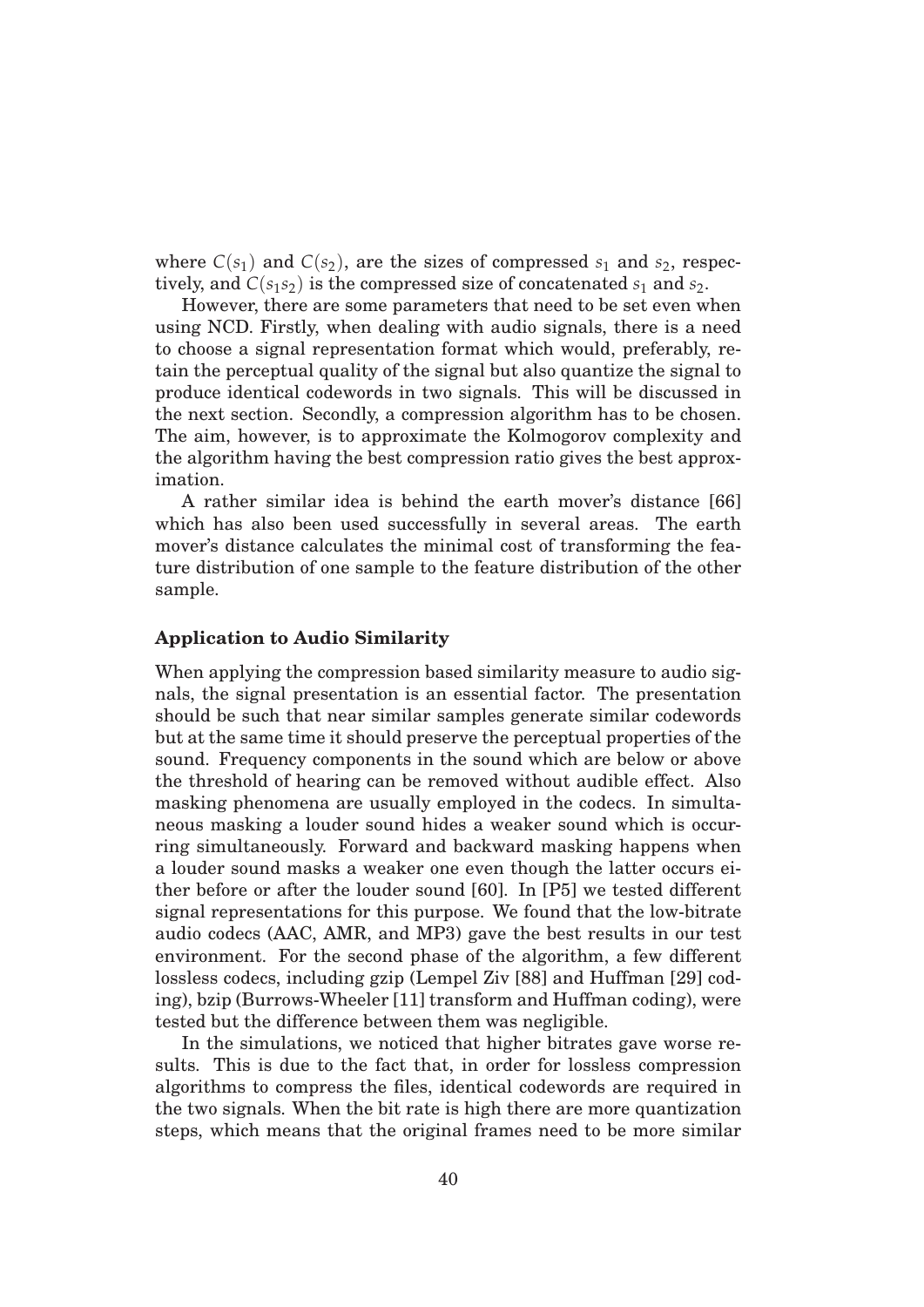

Figure 4.2: An overview of non-parametric audio similarity measure.

to each other to produce the same codeword than when lower bitrates, and thus fewer quantization levels, are used. An extreme case was to compress the audio files (wave format) without the lossy coding, which did not work at all, since there is no quantization, aside the one in wave format.

Fig. 4.2 illustrates the structure of the normalized compression distance (NCD) based similarity evaluation for audio signals.

### **4.3 Summary**

In this chapter, several similarity measures for audio signals were reviewed. Similarity is typically calculated from the frame-wise features extracted from the original signals. The most traditional methods are based on simple statistics, but more complex measures between feature distributions were also discussed. These PDF based similarity measures preserve more information from the original signal and therefore provide more accurate results than measures from simple statistics [P4][P8]. In addition, parameter-free NCD was introduced, which gives competitive results and this is especially useful since it does not require the user to set any parameters. As a consequence, the user does not need to be a specialist and the user's expectations do not have an effect on the results.

Table 4.1 summarizes the distance measures. Second column of the table shows the computational time of a single distance calculation. It should be noted, that different distance measures require varying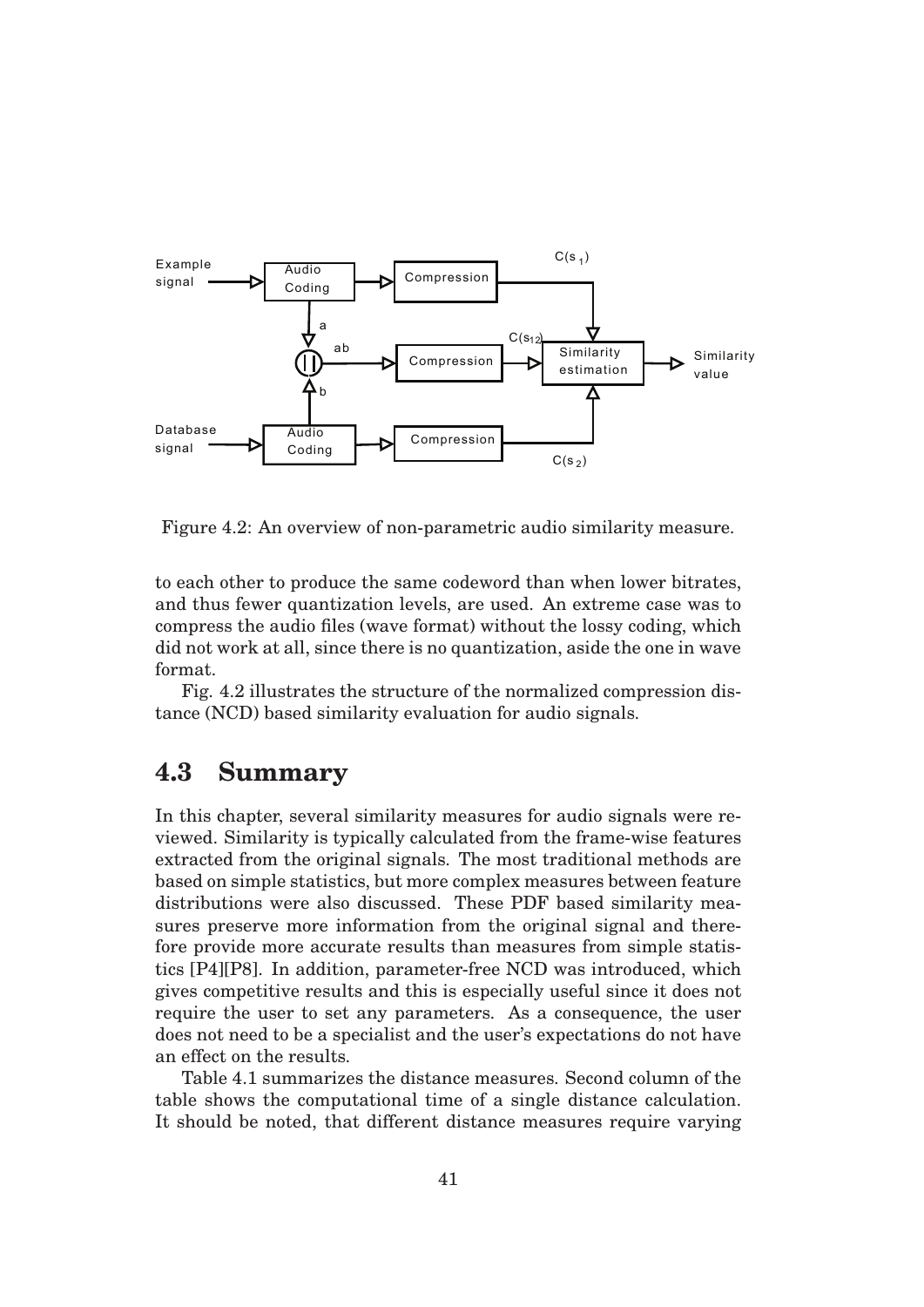| Method                                    | Comp. time         | Parameters                                                           |
|-------------------------------------------|--------------------|----------------------------------------------------------------------|
| GMM cross-likelihood ratio test (8 comp.) | 16.6 <sub>ms</sub> | $p_A(\mathbf{A}), p_B(\mathbf{B}), p_A(\mathbf{B}), p_B(\mathbf{A})$ |
| HMM cross-likelihood ratio test (8 comp.) | $39.3 \text{ ms}$  | $p_A(\mathbf{A}), p_B(\mathbf{B}), p_A(\mathbf{B}), p_B(\mathbf{A})$ |
| KL-Goldberger, GMM (8 comp.)              | $9.30$ ms          | $p_A(\mathbf{x}), p_B(\mathbf{x})$                                   |
| Euclidean distance, GMM (8 comp.)         | $0.87$ ms          | $p_A(\mathbf{x}), p_B(\mathbf{x})$                                   |
| KL-variational, GMM (8 comp.)             | $20.2$ ms          | $p_A(\mathbf{x}), p_B(\mathbf{x})$                                   |
| KL-Gaussian, GMM (1 comp.)                | $0.19$ ms          | $p_A(\mathbf{x}), p_B(\mathbf{x})$                                   |
| Compression distance (AAC)                | $22.9$ ms          | $C(s_1s_2), C(s_1), C(s_2)$                                          |
| Compression distance (AMR)                | $23.1 \text{ ms}$  | $C(s_1s_2), C(s_1), C(s_2)$                                          |
| Bhattacharyya                             | $6.5 \text{ ms}$   | $\mu_f, \mu_g, \Sigma_f, \Sigma_g$                                   |
| Mahalanobis                               | $0.013$ ms         | $\mu_f, \mu_g, \Sigma$                                               |
|                                           |                    |                                                                      |

Table 4.1: The properties of different similarity measures.

amount of preprocessing. However, the preprocessing can be done offline. Third column summarizes the parameters which each measure uses for distance calculation.

Every distance measure has it's pros and cons. Mahalanobis distance is really simple and thus the computational complexity is very low. Bhattacharyya is an extension to Mahalanobis distance. Instead of using the covariance calculated over the whole database, it considers the covariances calculated from the individual samples. This is advantageous in audio query, since the feature distribution can vary a lot between different samples. The GMM and HMM based measures provide even more accurate modeling of feature distributions. KL divergence has information theoretical justifications but it is slower to compute than Euclidean distance. Furthermore, Euclidean distance has a closed form solution for multiple component GMMs when KL divergence has to be approximated if the number of GMM components is more than one. Cross-likelihood ratio tests are computationally complex, but they gave the highest accuracy in the evaluations. Likelihood ratio test has previously been used, especially, in speech segmentation tasks. The compression based distance measures are aimed for the applications which should operate without setting any parameters. The proposed method takes advantage of audio codecs, which makes it suitable for audio query tasks. However, the computational complexity is quite high.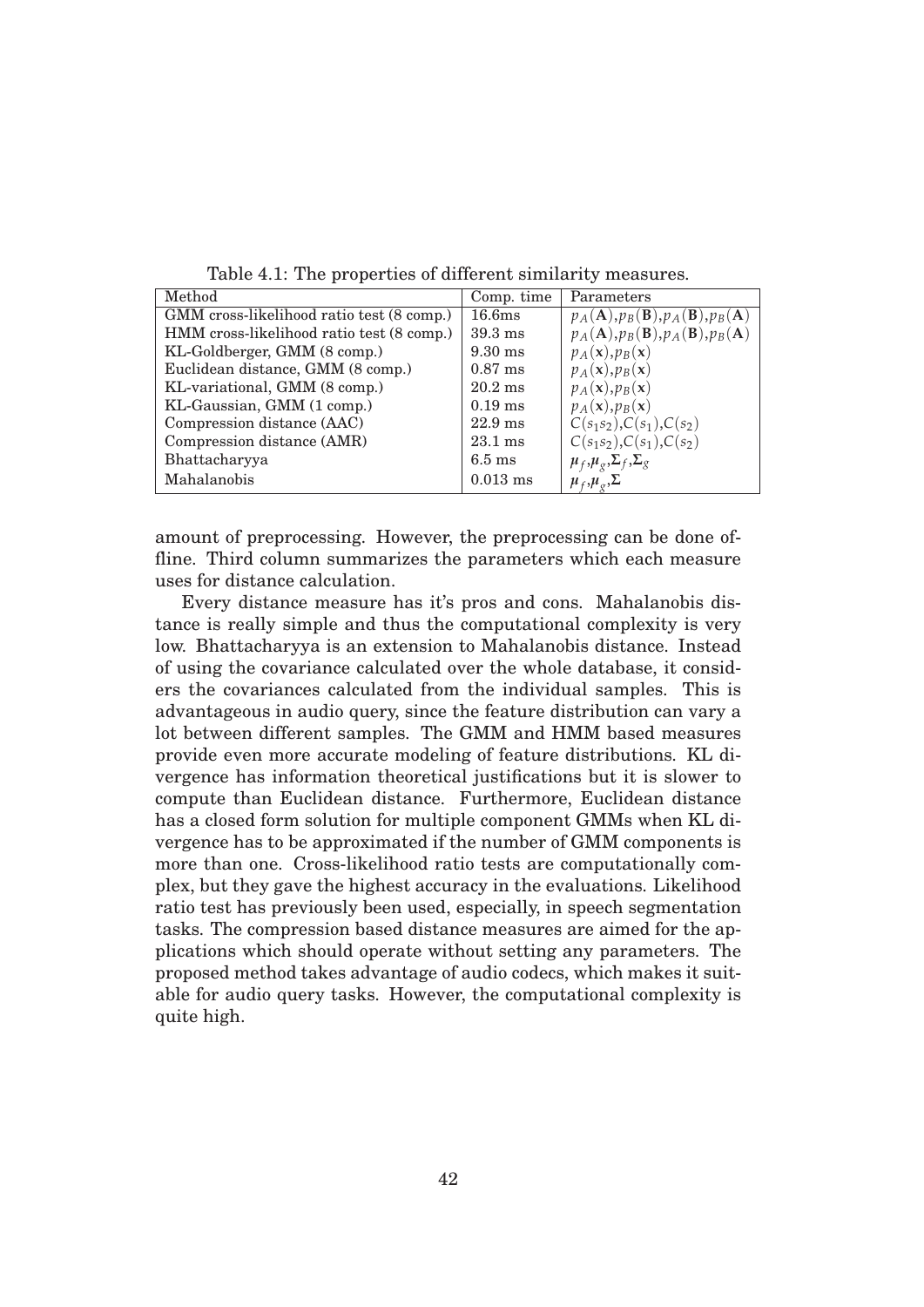## **Chapter 5**

# **Reducing Computational Cost via Clustering**

The aim of this chapter is to make the QBE application more computationally feasible. If the database is large, searching through the whole database becomes a time consuming task but the users expect results almost immediately. Nowadays, the usability of software and devices has a high priority and thus speed is an essential factor when designing a practical application.

Several methods exist in the literature to alleviate this computational burden. For example, progressive query [39], which partitions the search space into sub-sets, searches one sub-set at a time and fuses the results of the sub-set query with the previous overall retrieval results. Resulting samples can be retrieved after each sub-set query is complete. Database indexing is another method where the database is organized in a certain order as a preprocessing step in which case the database is not queried in random order. An example of the effective indexing technique is a hierarchical cellular tree [40], which is a self-organized tree and the items in the tree are partitioned offline, based on their relative distances. Here a novel method for accelerating the query is proposed [P6]. It utilizes clustering techniques in order to narrow the query to include only the most relevant clusters.

## **5.1 Computational Issues**

In a QBE application, if optimal search accuracy is needed, the requirement is to go through the entire database and compare the example to all the database samples. Optimal accuracy means here that in all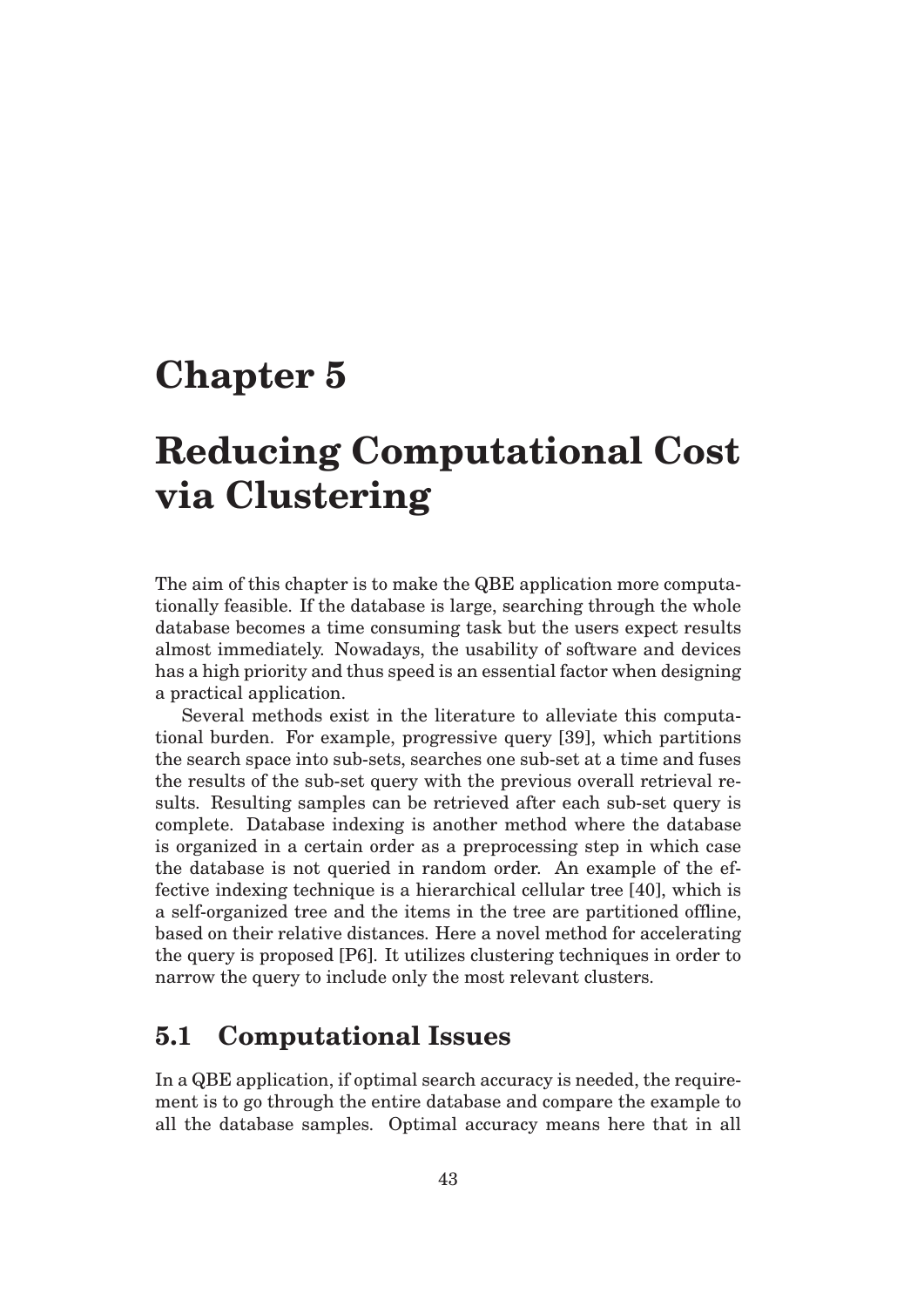cases the database samples which have the shortest distance to the example are retrieved. This operation requires excessive computing capacity especially when it is done using mobile devices. Although, mobile devices often work as a client in such operations and the server performs the heavy calculations, the databases used nowadays may contain millions of samples and the query then becomes time-consuming even for high-performance processors. However, in practical applications users usually require fast response times even if it is at the expense of accuracy.

Fundamentally, there are two different approaches to reduce the computational complexity in multimedia retrieval [19]. The first possibility is to decrease the number of comparisons, which are made during the operation. The second is to make the single comparison faster. This is typically done by reducing the size of the feature vectors. Kanth et al. [33] achieved this by reducing the dimensionality of the feature space. Guldogan and Gabbouj [25] reduced the size of feature vectors by choosing the most relevant features from the larger feature set.

This chapter concentrates on reducing the number of comparisons during the query. The reduction is accomplished through clustering the database prior to the search. The clustering itself is a time consuming operation but the advantage is that it can be done offline and it has to be done only once for a particular database. Although, when the items are inserted into or removed from the database, the clusters will also need updating. [P6] proposes the use of transformation which reduces the dimensionality of the data in the clustering phase. This enables the use of less complex similarity measures and therefore, makes clustering faster.

### **5.2 Key-sample Distance Transformation**

Clustering is an operation where the samples are organized into groups of samples which have similar properties. One of the most typical methods for clustering is k-means clustering [27]. The k-means algorithm iteratively explores the centroid for each cluster, such that the sum of distances between the samples and their representative cluster centroids is minimized. The clustering of database can also be considered as an unsupervised audio classification task. In classification, there are predefined classes which are used to learn the features associated with these classes in the data. Based on these associations, the algorithm generates rules which are used to define the class of new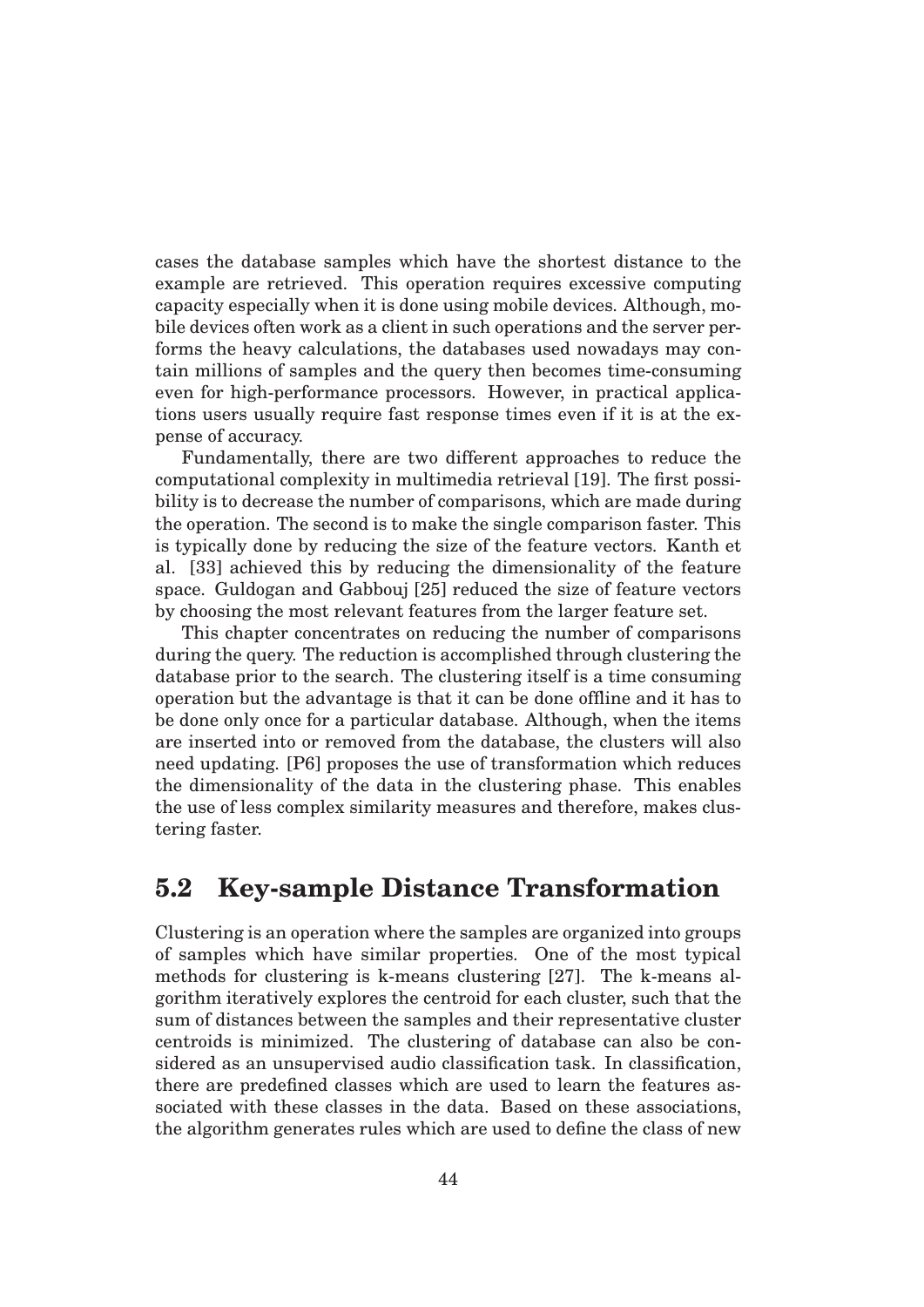samples. In clustering task, there are no predefined classes, but instead the algorithm uses only the given data to group the samples into clusters. Samples inside each cluster has similar properties. For example, in [53] k-means clustering algorithm is used in co-operation with support vector machines for unlabeled data classification.

The k-means algorithm has previously been used also in nearest neighbor searching [19]. The samples were represented as feature vectors which were clustered. The cluster centroid having the smallest distance to query sample was then found and the search was restricted to the representative cluster. The problem, however, is that in our case each sample is represented by a series of feature vectors. As a result the k-means algorithm is not applicable as such, since the representation can not be inserted in any dimensional feature space and thus finding the centroid becomes impossible.

One solution for handling the problem would be to use some statistical measure like mean or median to reduce the input into a single feature vector. This would, however, loose a lot of information from the original sample. The other solution would be to concatenate the feature vectors. This could work if the samples have the same length, but here we are dealing with varying-length samples. The third solution is the use of a clustering algorithm which does not require the calculation of the centroids, but instead finds existing samples from the database which are then used as a cluster centers. The drawback of this approach is that the distance measures which operate on series of feature vectors tend to be complex [P8] which then leads to very long clustering time.

The other type of solution would be to make a transformation of the original sample to convert a series of feature vectors into a single feature vector. One possibility is to select *k* samples and calculate the distance from each database sample to these key-samples. Then the distances can be used as a *k*-dimensional feature vector. The question is how to choose the key-samples which are to be used as a base for the transform space? Shapiro [71] reported that the best choice of keysamples (Shapiro referred them as reference points) is to select them so that they are as far from each other as possible. In a practical situation this is difficult to accomplish as there is no information about where in the feature space, the database sample are located. Berenzweig et al. [8] used key-samples (which they referred to as anchors) for music mapping purposes. They chose key-samples from different musical genres and from different artists and the similarity between samples was estimated based on the distances to these samples. Barrington et al. used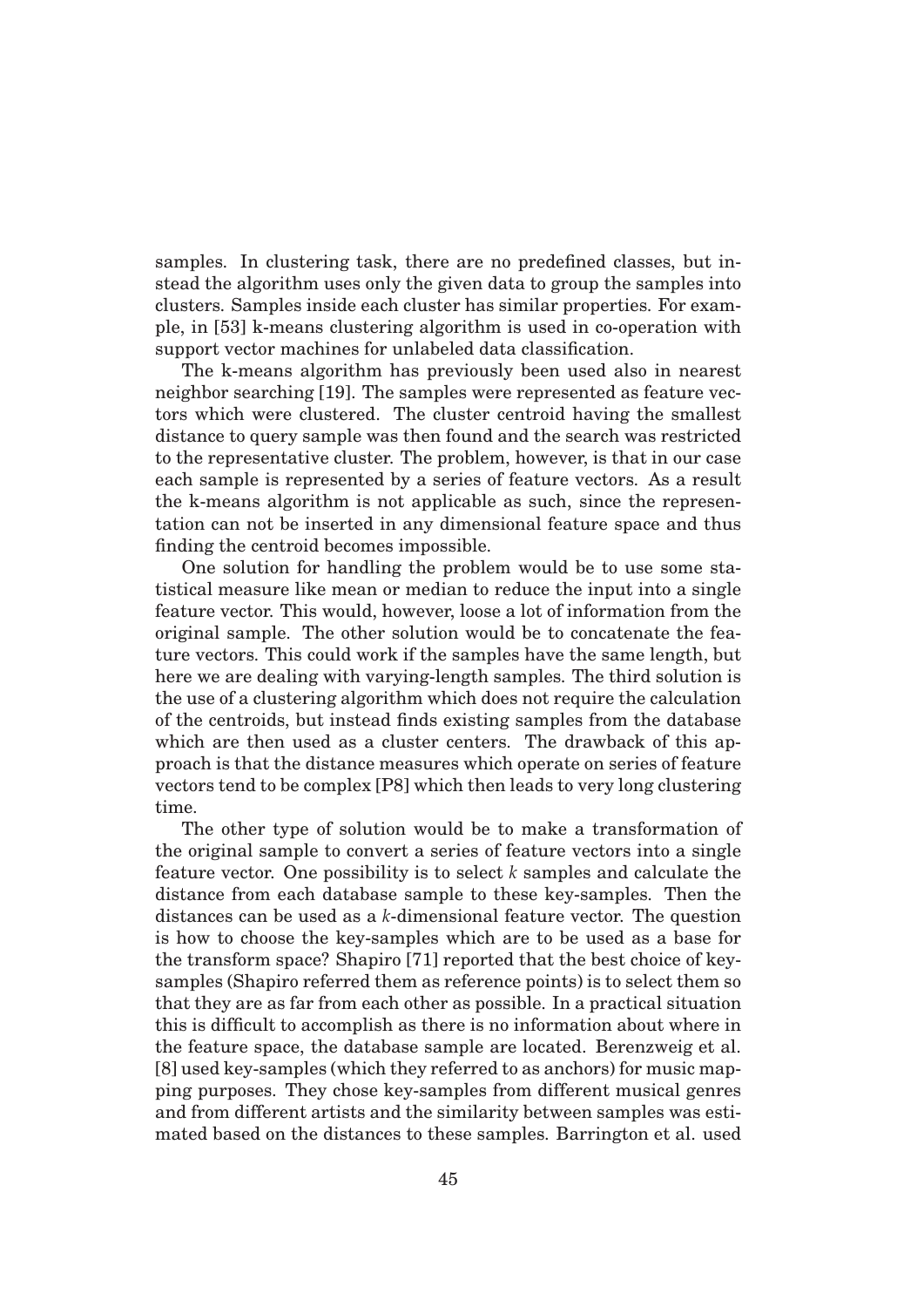

Figure 5.1: Transformation based clustering method.

a similar approach for general audio [3]. They chose key-samples from several different audio classes. Again, in a general audio database it is not always possible to choose samples that are in different parts of the space, because the database may contain only speech samples, only music samples or any other samples. This is why we decided to use random samples from the database as the key-samples. This also is not an optimal solution, but it is probable that the key-sample set includes samples from different parts of the feature space.

In [P6] we proposed using key-sample transformation as a preprocessing step to clustering based query by example. The algorithm is illustrated in Fig. 5.1. First, *k* samples are chosen randomly from the database to serve as a key-sample set. Then the distance from each sample in the database to these key-samples is calculated and the length *k* distance vector is used as a feature vector in clustering. Only *k* distance calculations have to be done for each sample and thus an accurate PDF based distance measure can be used. The number of key-samples determines the accuracy of the algorithm but also the computational complexity. In our simulations,  $k = 10$  turned out to be a good compromise. In the clustering phase, we used k-means clustering but any other algorithm could be used instead. The transformation is formally expressed as

$$
T(\mathbf{x}, \mathcal{O}, d) = \mathcal{F} \to \Re^k, \tag{5.1}
$$

where **x** is the original series of feature vectors,  $\mathcal{O}$  is the set of *k* keysamples,  $d$  is the distance measure,  $\mathcal F$  is the original feature space, and  $\mathbb{R}^k$  is the *k*-dimensional feature space in which  $i^{th}$  element is the distance from **x** to  $i^{th}$  key-sample ( $i = 1, ..., k$ ).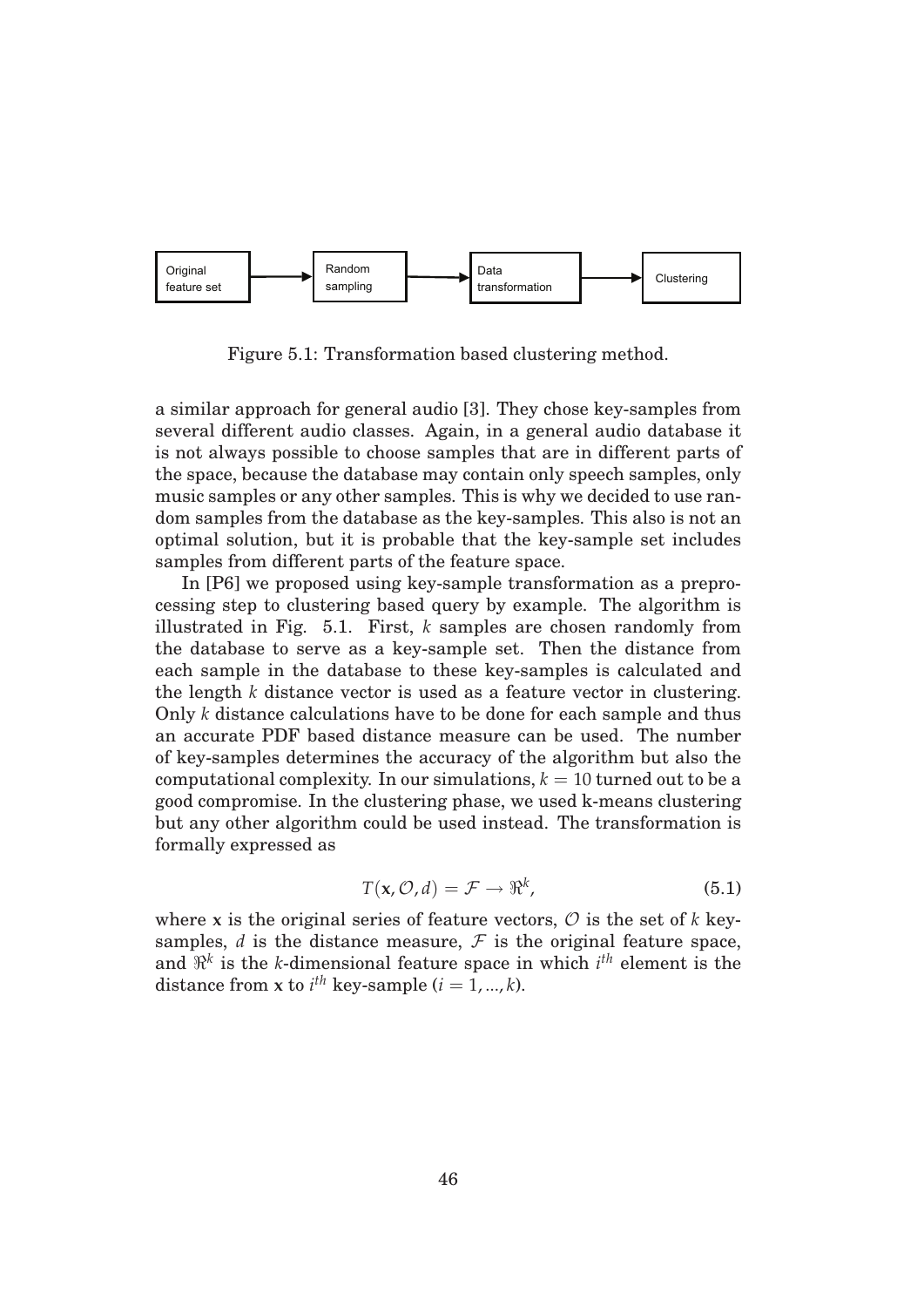## **5.3 Accelerating the Query via Offline Clustering**

The overall QBE system is illustrated in Fig. 5.3. In the offline phase, the features are first extracted from the database samples and the feature distribution is modeled using, for example, GMMs. Next the keysamples are chosen from the database files and distances between each sample and key-samples are calculated. Finally, the database is clustered using the k-means algorithm. When the query sample is inputted into the system, the same operations are completed. Features are extracted, the GMM is generated, and distances to key-samples are calculated. Then the resulting distance vector is compared to cluster centroids using the Euclidean distance. After this, the actual query can be restricted only to nearest cluster. The distances inside the cluster are calculated using the PDF based distance measures between the original feature distributions. The samples having the shortest distance to the example are outputted to the user.

Significant acceleration can be achieved via the clustering approach without serious accuracy loss as demonstrated in [P6]. If the clustering is completed offline, the computational time of the query is inversely proportional to the number of clusters. If the clusters are of equal size, the number of required distance calculations is

$$
NC_{fast} = \frac{1}{N_c} NC_{full} + N_c,
$$
\n(5.2)

where  $N_c$  is the number of clusters and  $NC_{full}$  is the number of distance calculations in full search. The last term is required since the nearest cluster has to be searched although it should be noted that the sizes of clusters are not usually the same, since samples are added and removed. To overcome this, in [P7] we used an update method which splits over-sized clusters and merges the small ones [19]. Figure 5.2 illustrates the speedup which is achieved in the experimental setup via the offline clustering of the database. The speedup is significant within the first ten clusters, but above that the benefit, in terms of computational time, is quite low.

The accuracy of the system can be controlled by the number of clusters into which the database is separated. Less clusters results in larger size of clusters and thus more accurate results but also longer query times. Accuracy can also be increased by expanding the search from the nearest cluster to *n* nearest clusters. More accurate results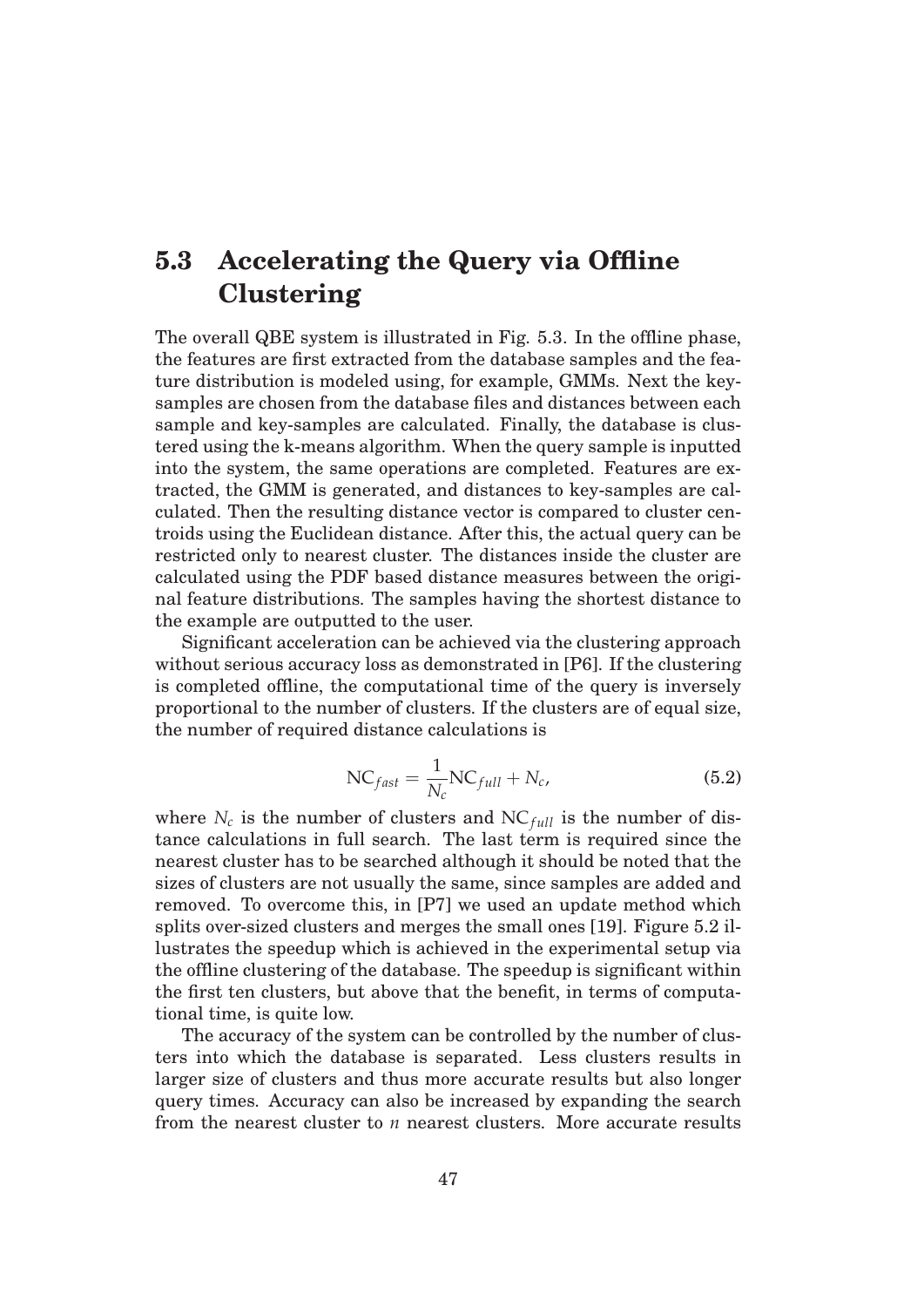

Figure 5.2: Speedup achieved via clustering the database.

are achieved but the computational cost is increased. This approach also makes it possible, in a practical application, to retrieve samples from the nearest cluster first and then to widen the search to more distant clusters. In this way the application can offer first results quickly and then make the search more accurate and complete.

The issue that is not covered in this study is the choice of how many clusters should be used. We used a fixed number of clusters but it might be advantageous to use some algorithm to choose the proper amount of clusters. In the literature there are several methods of achieving this. Aghagolzadeh *et al.* applied a top-down hierarchical clustering algorithm which begins with a large number of clusters and during iterations, removes some of the clusters [2]. They measured the information potential to define the final number of clusters. Salvador and Chan used an evaluation graph, where the x-axis is the number of clusters and the y-axis is the clustering error to search for a "knee" point in the curve [69]. Ding and He explored several methods for cluster merging and splitting in hierarchical algorithms [17].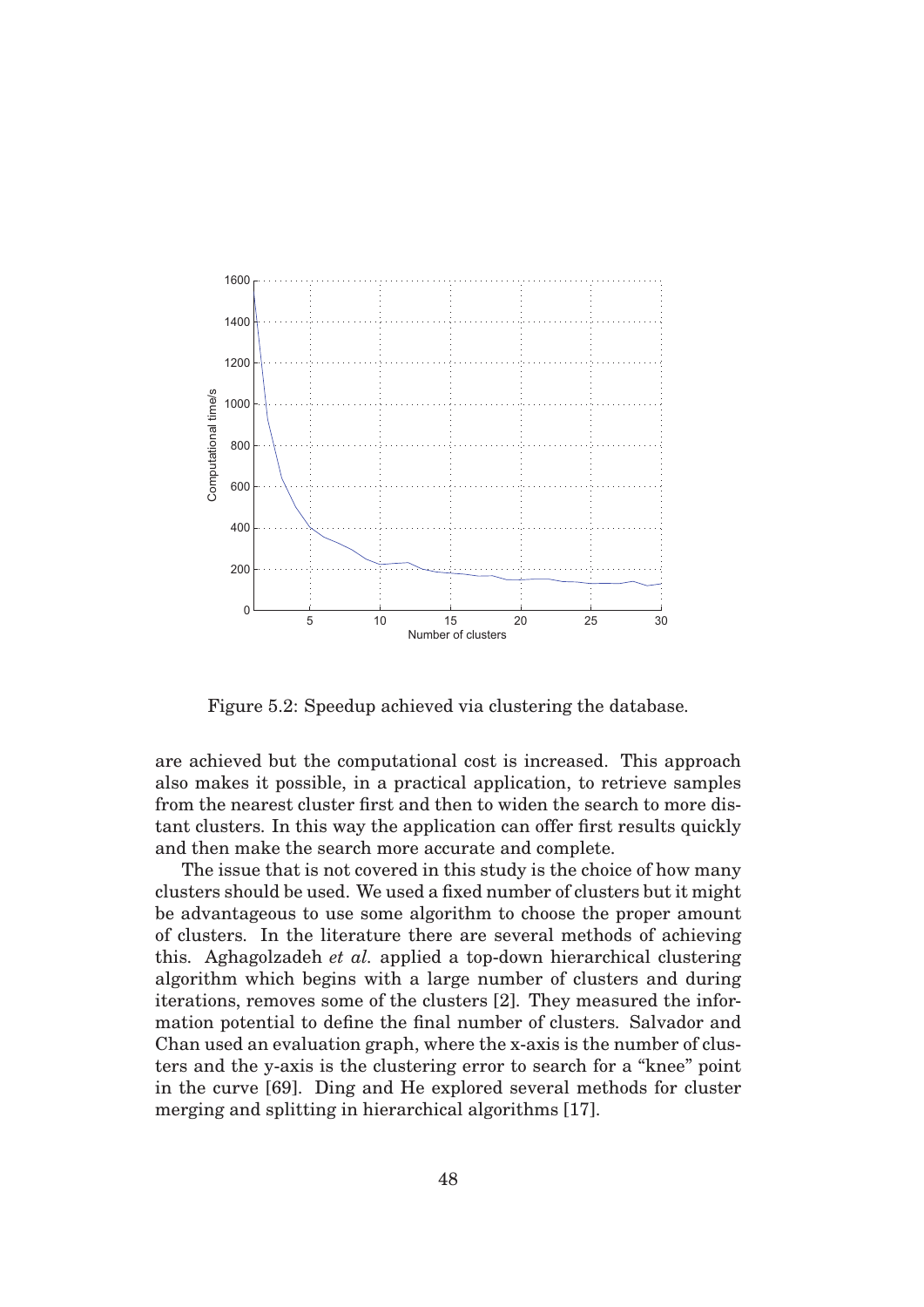

Figure 5.3: Overview of the QBE system which uses clustering for speedup.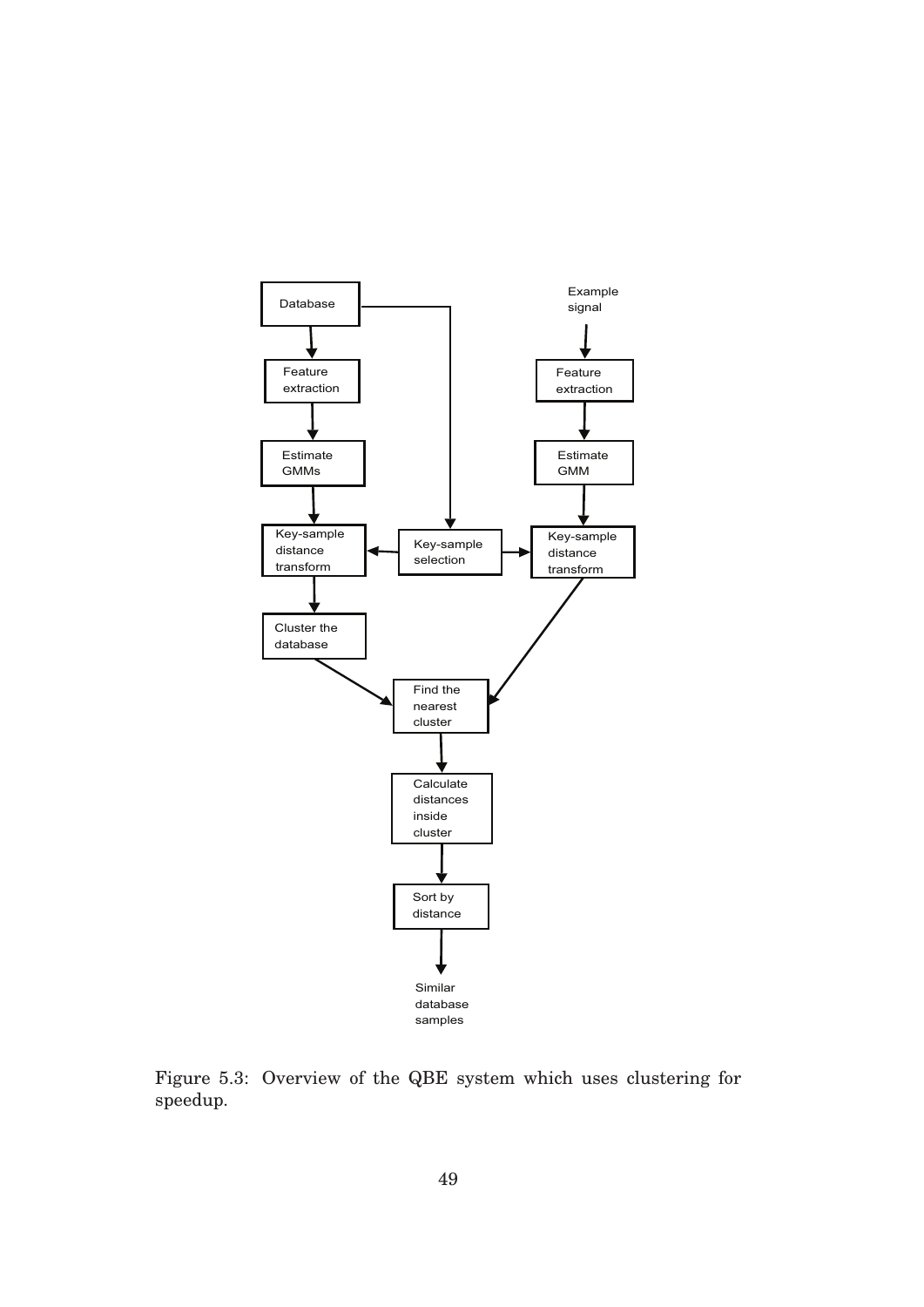## **Chapter 6**

# **Experimental Retrieval Results**

This chapter summarizes the main experimental retrieval results in the thesis. Performance is compared with other similarity measures from the literature. Firstly the evaluation procedure, the dataset, and evaluation measures are explained.

## **6.1 Evaluation Procedure**

In the evaluation of similarity measures we used a query by example (QBE) application and "leave one out" testing. One database sample at a time was used as an example query for the rest of the database. The distance between the query and each database sample was calculated and the samples having the shortest distance were retrieved as the most similar ones. The decision between correct and false retrieval was made based on the annotations of the samples (annotation procedure is explained in [P6]). If the query and the retrieved sample were annotated into the same category, the sample was considered to be correctly retrieved, otherwise it was considered to be a false retrieval.

Two separate query methods were used: k-nearest neighbor (k-NN) query and  $\epsilon$ -range query. In a k-NN query a fixed number of the most similar samples were retrieved to the user, whereas in  $\epsilon$ -range query all the samples having a distance to the example shorter than a fixed threshold were retrieved. Typically a k-NN query is more practical since no matter what the example query is, it always retrieves the same number of samples. On the other hand,  $\epsilon$ -range query can retrieve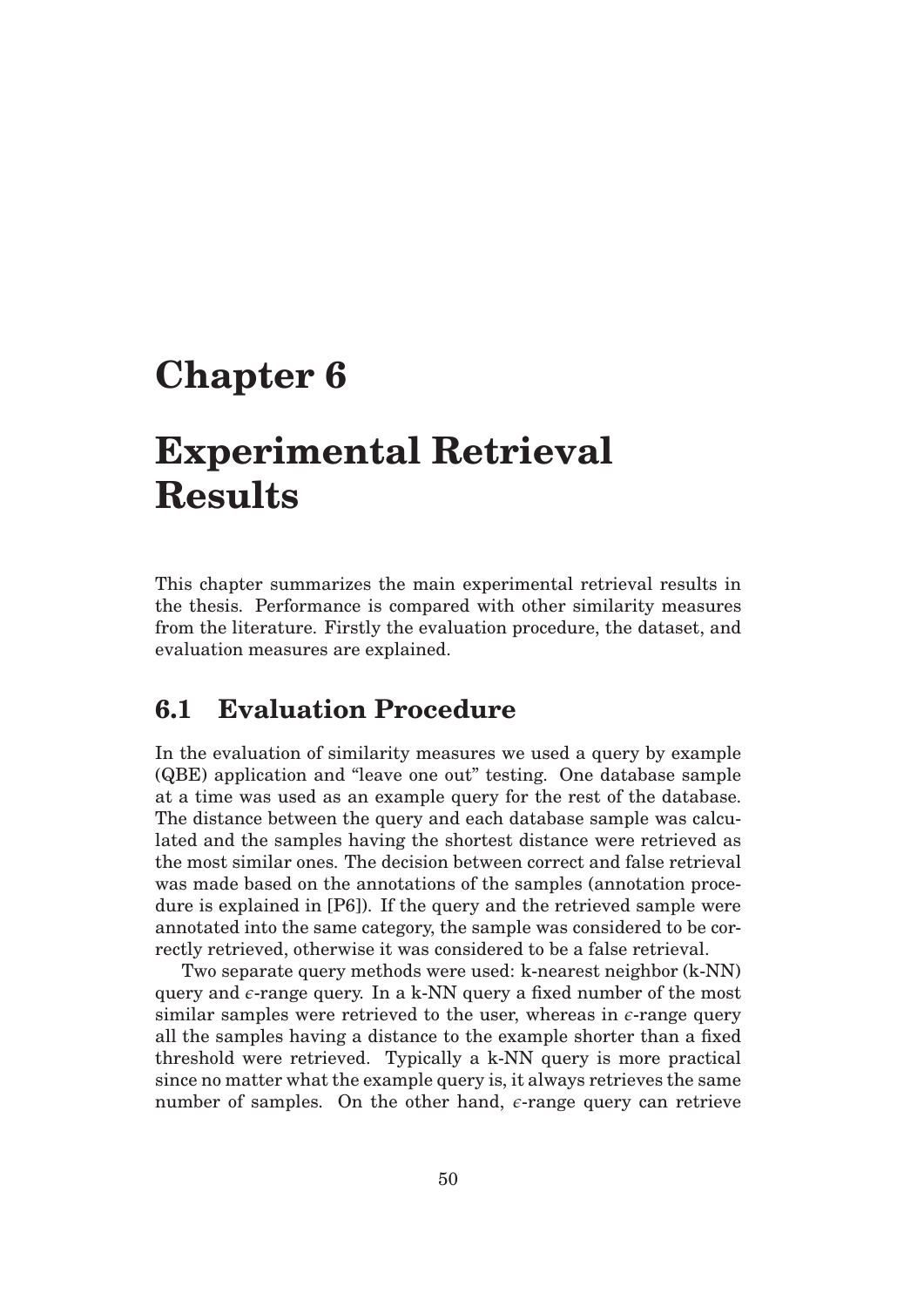samples for the user as soon as similar samples are found at any time during the query process.

Features were extracted in 46 ms frames and the feature set used in the following evaluations were MFCCs (the first three coefficients), spectral spread, spectral flux, harmonic ratio, maximum autocorrelation lag, crest factor, noise likeness, total energy, and variance of instantaneous power.

#### **6.1.1 Acoustic Material**

The dataset used in QBE simulations contained 1332 samples with a 16 kHz sampling rate. The samples were from 4 main categories and 17 sub categories. The samples in the database were 10 seconds long. The categories are listed in Table 6.1.

This thesis aims at query by example application, which could be applied in any kind of audio. Thus, the database aims at being as general as possible. It contains samples from different music styles, environmental sounds, speech samples from several speakers, etc. More detailed explanation regarding the database can be found in [P5] and [P6].

#### **6.1.2 Evaluation Measures**

The performance of query by example application was measured using precision *P*, recall *R*, precision error *Pe*, the combination of these referred to as F-measure *F*, and average normalized modified retrieval rank (ANMRR) [57]. These are defined as:

$$
P = \frac{number\ of\ relevant\ items\ retrieved}{total\ number\ of\ retrieved\ items},
$$
 (6.1)

$$
R = \frac{number\ of\ relevant\ items\ retrieved}{total\ number\ of\ relevant\ items},\tag{6.2}
$$

$$
P_e = 1 - P,\tag{6.3}
$$

$$
F = 2RP/(R+P),\tag{6.4}
$$

$$
ANMRR = \frac{1}{Q} \sum_{j=1}^{Q} \frac{\sum_{i=1}^{G(j)} \frac{r(i)}{G(j)} - \frac{1}{2}(G(j) + 1)}{\min(4G(j), 2max(G(j))) + 0.5 - \frac{1}{2}G(j)},
$$
(6.5)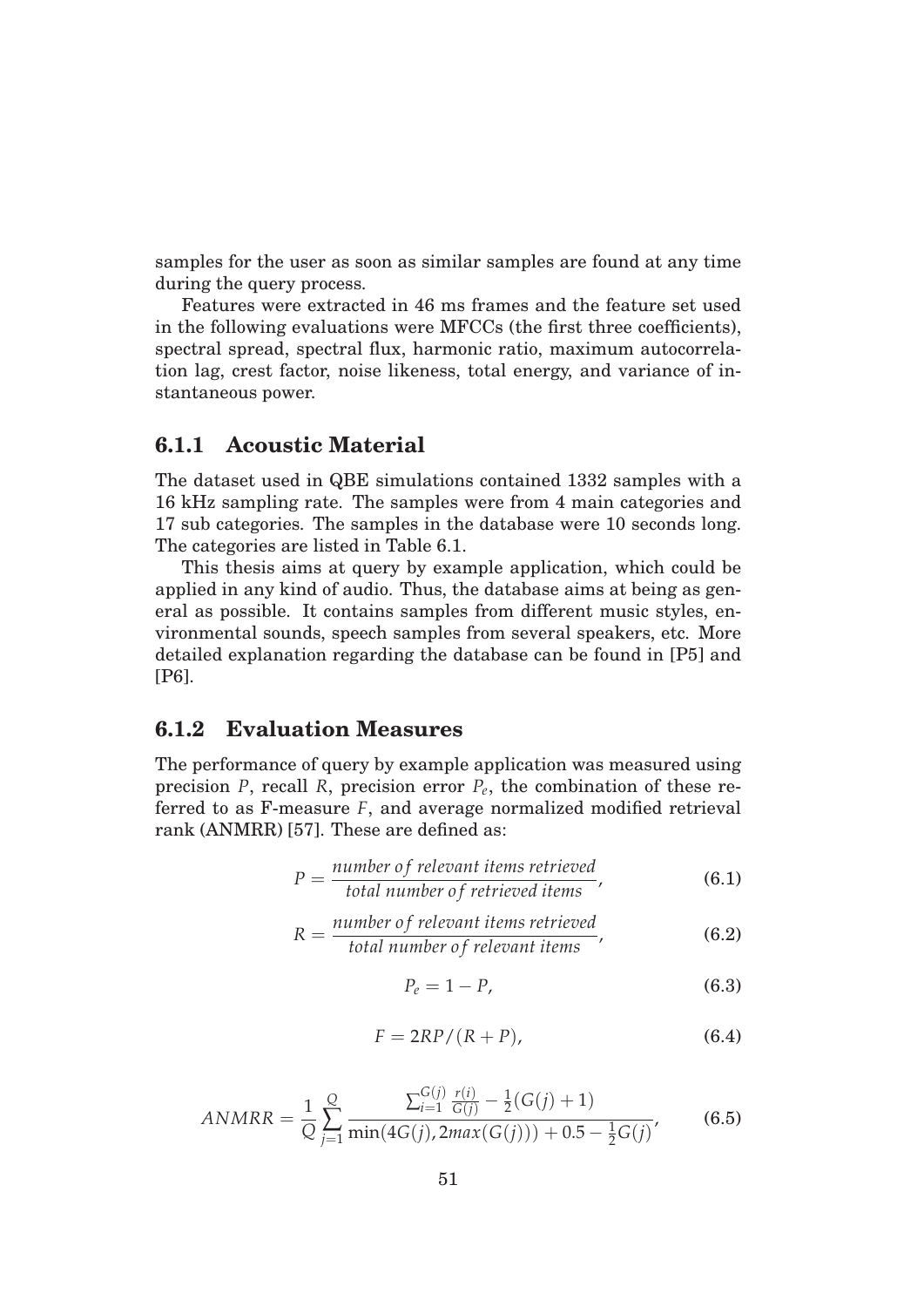| Main category       | Sub category              |  |  |  |  |  |  |
|---------------------|---------------------------|--|--|--|--|--|--|
| Environmental (231) | Inside a car $(151)$      |  |  |  |  |  |  |
|                     | In a restaurant $(42)$    |  |  |  |  |  |  |
|                     | Road (38)                 |  |  |  |  |  |  |
| Music $(620)$       | Jazz (264)                |  |  |  |  |  |  |
|                     | Drums $(56)$              |  |  |  |  |  |  |
|                     | Popular (249)             |  |  |  |  |  |  |
|                     | Classical (51)            |  |  |  |  |  |  |
| Singing $(165)$     | Humming $(52)$            |  |  |  |  |  |  |
|                     | Singing $(60)$            |  |  |  |  |  |  |
|                     | Whistling (53)            |  |  |  |  |  |  |
| Speech $(316)$      | Speaker1 (50)             |  |  |  |  |  |  |
|                     | Speaker2 (47)             |  |  |  |  |  |  |
|                     | Speaker3 (44)             |  |  |  |  |  |  |
|                     | Speaker4 (40)             |  |  |  |  |  |  |
|                     | Speaker <sub>5</sub> (47) |  |  |  |  |  |  |
|                     | Speaker <sub>6</sub> (38) |  |  |  |  |  |  |
|                     | Speaker7 (50)             |  |  |  |  |  |  |

Table 6.1: Audio categories and the number of samples in the database.

where *relevant item* means sample from the same category as the example,  $G(i)$  is the number of retrieved samples from query *j*,  $Q$  is the number of queries, and  $r(i)$ ,  $i = 1, 2, \ldots, G(i)$  is the ranking of relevant samples retrieved (lower number indicating more similar sample) and for relevant samples missed  $r(i) = min(4G(i), 2max(G(i))) + 1$ .

## **6.2 Simulation Results**

The values in the following simulations are mean values from the results of each category, unless otherwise stated. Table 6.2 demonstrates the performance of different similarity measures in k-NN query. From the table we can observe that the distribution based similarity measures which use multiple GMM components provide low precision errors. The cross likelihood ratio test between HMMs and the Goldberger's approximation of KL divergence give the lowest precision error with a small margin relative to the others. The Mahalanobis distance is also competitive, especially since it is the quickest to calculate. The histogram method, which is actually a quantized version of a single component distribution, is the most inaccurate.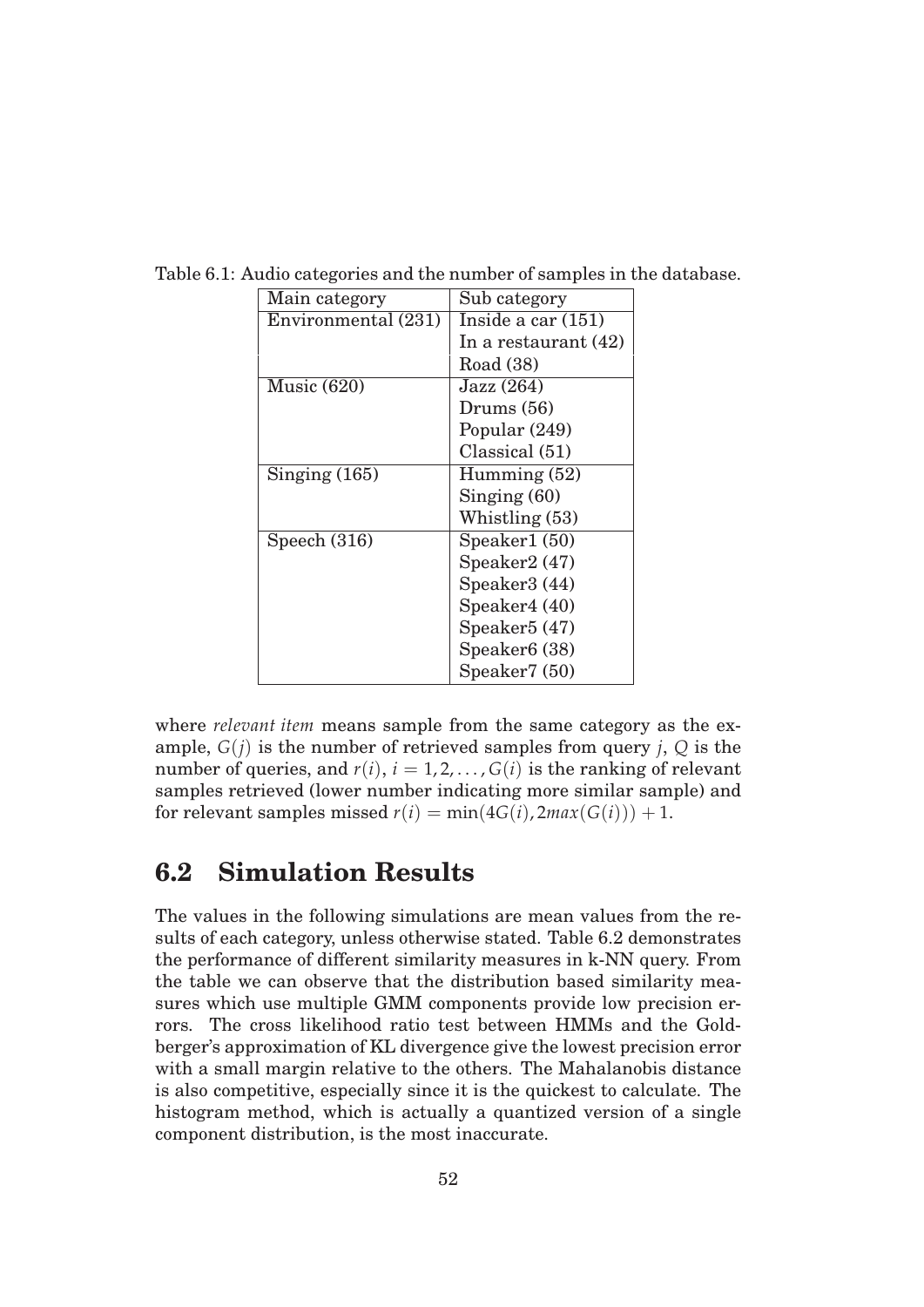Table 6.2: The *Pe* for k-NN queries for the main and sub categories. The number of retrieved samples was 10.

| Method                                    | Main     | Sub      |
|-------------------------------------------|----------|----------|
| Histogram                                 | $7.7\%$  | $24.3\%$ |
| Mahalanobis                               | $1.2\%$  | 6.8 $%$  |
| Compression distance (AMR)                | $2.2\%$  | 14.6 $%$ |
|                                           |          |          |
| Compression distance (AAC)                | $1.0\%$  | $9.6 \%$ |
|                                           |          |          |
| KL-Gaussian, GMM (1 comp.)                | $2.3\%$  | 14.0 $%$ |
|                                           |          |          |
| KL-Goldberger, GMM (8 comp.)              | $0.8 \%$ | 4.8 $%$  |
|                                           |          |          |
| KL-variational, GMM (8 comp.)             | $1.2\%$  | 6.0 $%$  |
| Euclidean distance, GMM (8 comp.)         | $0.8 \%$ | 5.9%     |
|                                           |          |          |
| GMM cross-likelihood ratio test (8 comp.) | $0.8 \%$ | $5.3\%$  |
|                                           |          |          |
| HMM cross-likelihood ratio test (8 comp.) | $0.7\%$  | 4.8%     |

Table 6.3 presents F-measure and ANMRR values for each method. F-measure was calculated from the  $\epsilon$ -range query with different values of  $\epsilon$ . The maximum value is reported in the table. The ANMRR value was calculated from k-NN query with k=10. Both quality measures provide rather similar rank for the distance measures. In F-measure the higher value corresponds to a better quality, whereas in ANMRR, a lower value corresponds to a higher quality. The exception are the compression based distance measures which give high F-measure and low ANMRR compared to other measures.

Fig. 6.1 presents the precision and recall in  $\epsilon$ -range queries with different values of  $\epsilon$ . In most parts of the figure, the cross-likelihood ratio test between GMMs produced the highest accuracy. However, in low recall rates, which refers to small  $\epsilon$ , the cross-likelihood ratio test using HMMs, the Euclidean distance, and the Mahalanobis distance had the highest precision.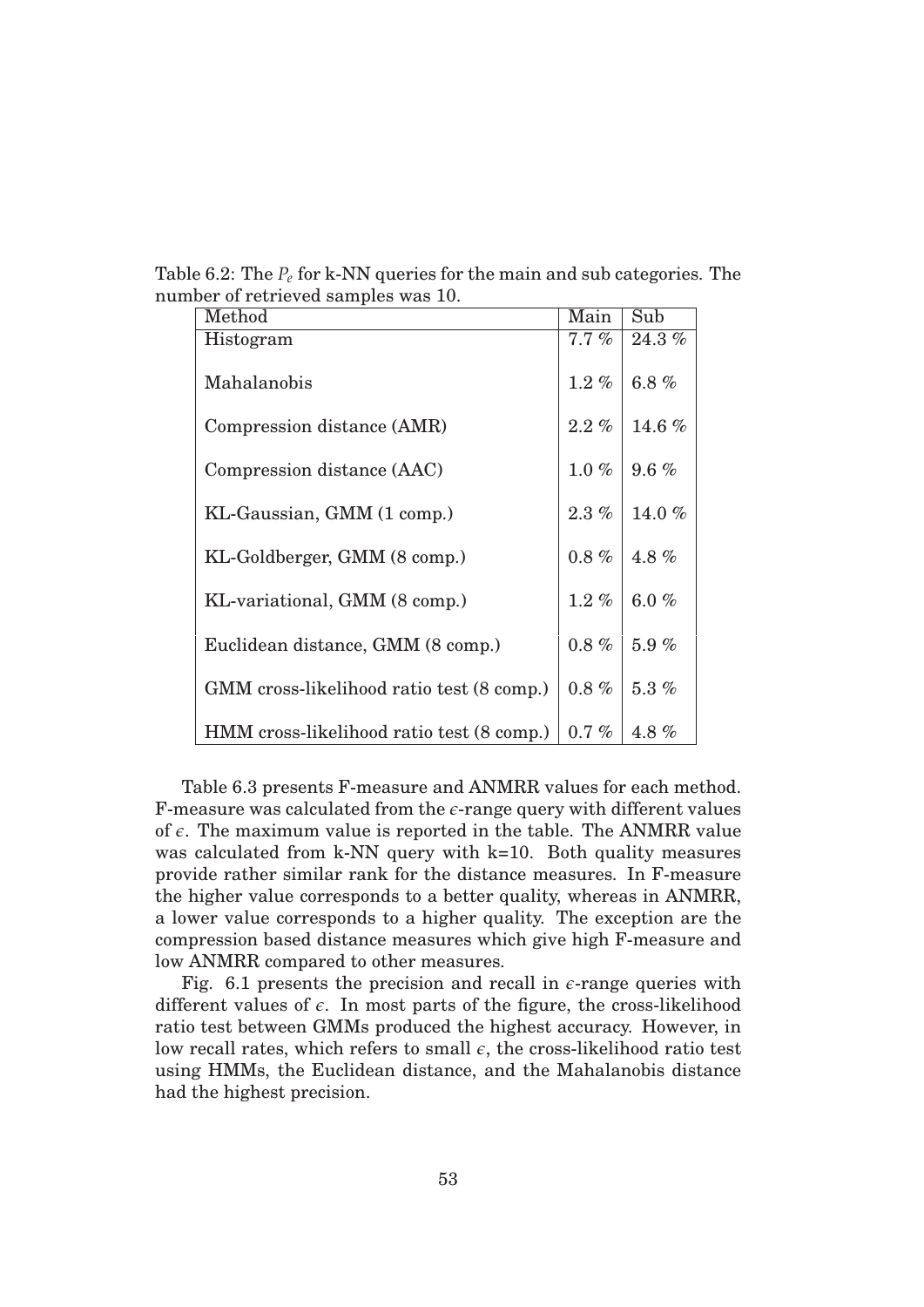Table 6.3: Maximum F-measure and ANMRR values for different methods in sub categories.

| Method                                    | F-measure | <b>ANMRR</b> |
|-------------------------------------------|-----------|--------------|
| GMM cross-likelihood ratio test (8 comp.) | 58.3      | 0.049        |
| HMM cross-likelihood ratio test (8 comp.) | 52.1      | 0.044        |
| KL-Goldberger, GMM (8 comp.)              | 49.3      | 0.045        |
| Euclidean distance, GMM (8 comp.)         | 47.7      | 0.055        |
| Mahalanobis                               | 53.3      | 0.065        |
| KL-variational, GMM (8 comp.)             | 45.7      | 0.056        |
| KL-Gaussian, GMM (1 comp.)                | 40.1      | 0.133        |
| Compression distance (AAC)                | 59.1      | 0.090        |
| Compression distance (AMR)                | 50.1      | 0.141        |
| Histogram                                 | 35.4      | 0.236        |

Fig. 6.2 illustrates the precision of k-NN queries when k was varied from 1 to 35. Here we can observe, that when k was large  $(k>28)$ the Euclidean distance was the most accurate measure. When the k was small  $(k<10)$  the likelihood ratio using HMMs gives highest precision and in the mid section  $(10< k < 20)$  Goldberger's approximation of the KL divergence and likelihood-ratio test using HMMs are the best in terms of precision. Thus, it can be stated that none of the similarity measures is clearly the most accurate. The most suitable measure depends, instead, about the task.

We can also observe that PDF based measures, generally, give higher precision compared to compression based measures. However, the results of compression based measure using AAC as a signal representation gives promising results considering that this measure does not require any feature extraction or other parameters.

Similar results, for the PDF based and reference measures, from the simulations, where the query is made to the whole database instead of "leave one out", is illustrated in Fig. 6.3. The natural consequence is that the results are slightly better, since the query sample is now included to the database.

Table 6.4 demonstrates the confusion matrix of the proposed query by example algorithm. Here the Euclidean distance was used as a distance measure and 10 nearest samples were retrieved from the database. The values in the matrix are the percentage of the signals retrieved from each category (rows) when the example was from the certain category (columns). The most confusion was between the music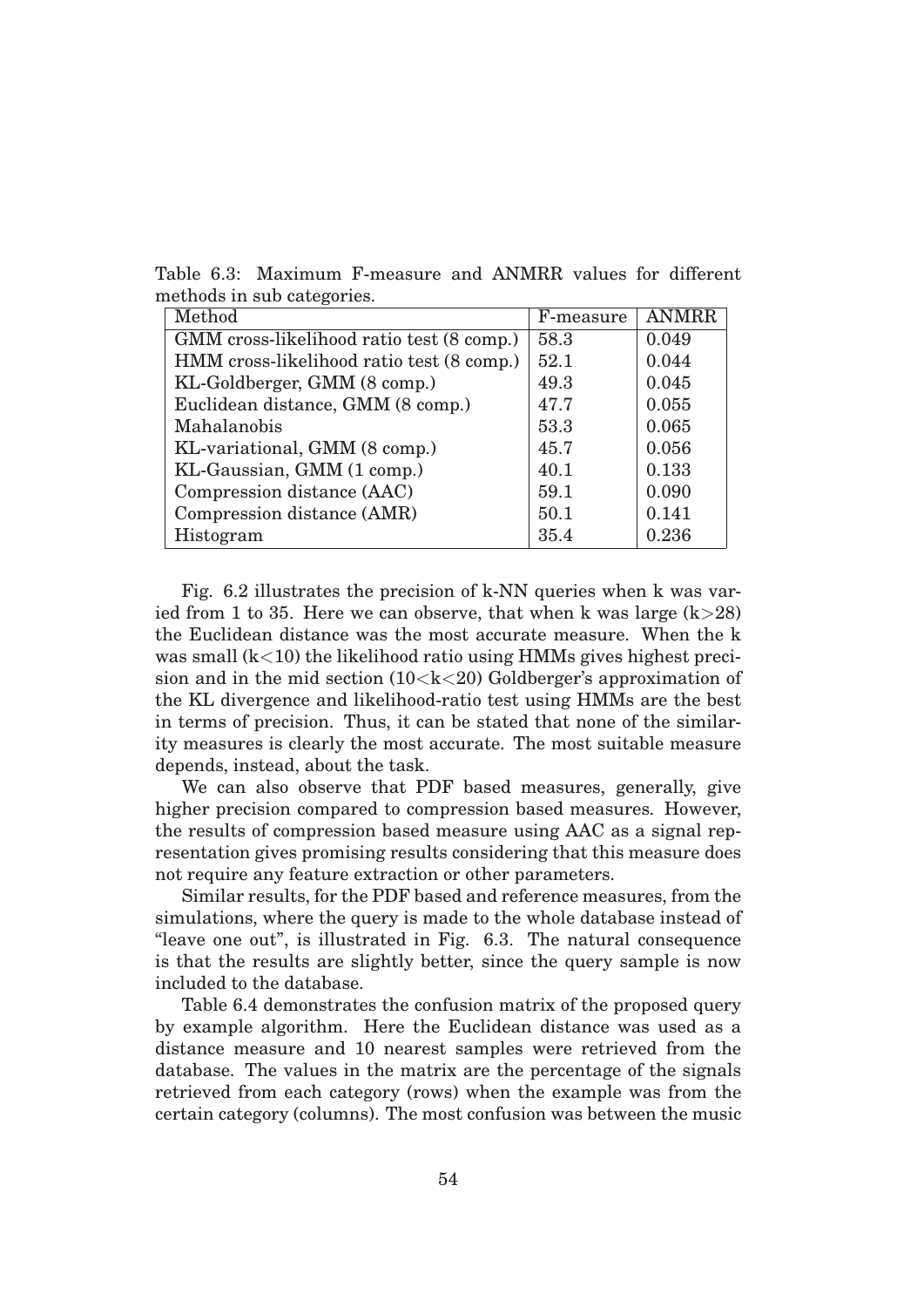| atrix for Euclidean distance when 10 nearest neighbors were retrieved. The values<br>Table 6.4: Confusion m. | in the matrix are the percentage of the signals retrieved from each category (rows) when the example was | from the certain category (columns) |
|--------------------------------------------------------------------------------------------------------------|----------------------------------------------------------------------------------------------------------|-------------------------------------|

|                                                  | Speaker7          | $\circ$      | $\circ$         | $\circ$          | $\circ$          | $\circ$ | $\circ$ | $\circ$   | $\circ$ | $\circ$          | $\circ$          | $\circ$        | $\circ$              | $\circ$       | $\circ$          | $\circ$          | $\circ$              | $\overline{100}$ |
|--------------------------------------------------|-------------------|--------------|-----------------|------------------|------------------|---------|---------|-----------|---------|------------------|------------------|----------------|----------------------|---------------|------------------|------------------|----------------------|------------------|
|                                                  | Speaker6          | $\circ$      | $\circ$         | $\circ$          | $\circ$          | $\circ$ | $\circ$ | $\circ$   | $\circ$ | $\circ$          | $\circ$          | $\circ$        | $\circ$              | $0.5^{\circ}$ | $\circ$          | $\circ$          | 9.5                  | $\circ$          |
|                                                  | $_{\rm{GupyedS}}$ | $\circ$      | $\circ$         | $\circ$          | $\circ$          | $\circ$ | $\circ$ | $\circ$   | $\circ$ | $\circ$          | $\circ$          | $\circ$        | $\circ$              | $\circ$       | $\circ$          | $\overline{100}$ | $\circ$              | $\circ$          |
|                                                  | Speaker4          | $\circ$      | $\circ$         | $\circ$          | $\circ$          | $\circ$ | $\circ$ | $\circ$   | $\circ$ | $\circ$          | $\circ$          | $\circ$        | $\circ$              | $\circ$       | $\overline{100}$ | $\circ$          | $\circ$              | $\circ$          |
|                                                  | Speaker3          | $\circ$      | $\circ$         | $\circ$          | $\circ$          | $\circ$ | $\circ$ | $\circ$   | $\circ$ | $\circ$          | $\circ$          | $\circ$        | 2.5                  | 97.1          | $\circ$          | $\circ$          | 0.4                  | $\circ$          |
|                                                  | Speaker2          | $\circ$      | $\circ$         | $\circ$          | $\circ$          | $\circ$ | $\circ$ | $\circ$   | $\circ$ | $\circ$          | $\circ$          | $\circ$        | 9.8                  | 0.2           | $\circ$          | $\circ$          | $\circ$              | $\circ$          |
|                                                  | Speaker1          | $\circ$      | $\circ$         | $\circ$          | $\circ$          | $\circ$ | $\circ$ | $\circ$   | $\circ$ | $\circ$          | $\circ$          | $\frac{8}{10}$ | $\circ$              | $\circ$       | $\circ$          | $\circ$          | $\circ$              | $\circ$          |
|                                                  | gniliaidW         | $\circ$      | $\circ$         | $\circ$          | 0.4              | $\circ$ | 0.9     | 0.4       | 0.5     | 0.4              | 95.3             | $\circ$        | $\circ$              | $\circ$       | $\circ$          | $\circ$          | $\circ$              | 2.1              |
|                                                  | Suiguig           | $\circ$      | $\circ$         | $\circ$          | 4.2              | $\circ$ | 0.2     | $\circ$   | 3.8     | 91.8             | $\circ$          | $\circ$        | $\circ$              | $\circ$       | $\circ$          | $\circ$          | $\circ$              | $\circ$          |
|                                                  | Humming           | $\circ$      | $\circ$         | $\circ$          | 5.7              | $\circ$ | $\circ$ | $\circ$   | 90.8    | 3.3              | $\circ$          | $\circ$        | $\circ$              | $\circ$       | $\circ$          | 0.2              | $\circ$              | $\circ$          |
|                                                  | <b>Classical</b>  | $\circ$      | $\circ$         | $\circ$          | 11.2             | $\circ$ | 5.7     | 82.8      | 0.4     | $\circ$          | $\circ$          | $\circ$        | $\circ$              | $\circ$       | $\circ$          | $\circ$          | $\circ$              | $\circ$          |
|                                                  | Popular           | $\circ$      | $\circ$         | $\circ$          | 11.5             | $\circ$ | 88.4    | $\circ$   | $\circ$ | $\overline{C}$   | $\circ$          | $\circ$        | $\circ$              | $\circ$       | $\circ$          | $\circ$          | $\circ$              | $\circ$          |
|                                                  | sumu              | $\circ$      | $\circ$         | $\circ$          | $\circ$          | 99.5    | 0.2     | $\circ$   | $\circ$ | $\circ$          | $0.\overline{3}$ | $\circ$        | $\circ$              | $\circ$       | $\circ$          | $\circ$          | $\circ$              | $\circ$          |
|                                                  | Jazz              | $\circ$      | $\Xi$           | $\circ$          | 91.3             | $\circ$ | 7.3     | 0.5       | 0.4     | $\overline{0.4}$ | $\circ$          | $\circ$        | $\circ$              | $\circ$       | $\circ$          | $\circ$          | $\circ$              | $\circ$          |
|                                                  | $_{\rm{beoH}}$    | 7.1          | $\Xi$           | 91.8             | $\circ$          | $\circ$ | $\circ$ | $\circ$   | $\circ$ | $\circ$          | $\circ$          | $\circ$        | $\circ$              | $\circ$       | $\circ$          | 0                | $\circ$              | $\circ$          |
|                                                  | ln a restaurant   | 0.1          | 97.9            | $\circ$          | 0.2              | $\circ$ | $\circ$ | $\circ$   | $\circ$ | 0                | $\circ$          | $\circ$        | 0                    | $\circ$       | ○                | 0                | $\circ$              | $\circ$          |
| Q                                                | Inside a car      | 7.66         | $\circ$         | $\overline{0.2}$ | $\overline{0}$ . | $\circ$ | $\circ$ | $\circ$   | $\circ$ | $\circ$          | $\circ$          | $\circ$        | $\circ$              | $\circ$       | $\circ$          | $\circ$          | $\circ$              | $\circ$          |
| $\sim$ $\sim$ $\sim$ $\sim$ $\sim$ $\sim$ $\sim$ |                   | Inside a car | In a restaurant | Road             | Jazz             | Drums   | Popular | Classical | Humming | Singing          | Whistling        | Speaker1       | Speaker <sub>2</sub> | Speaker3      | Speaker4         | Speaker5         | Speaker <sub>6</sub> | Speaker7         |

55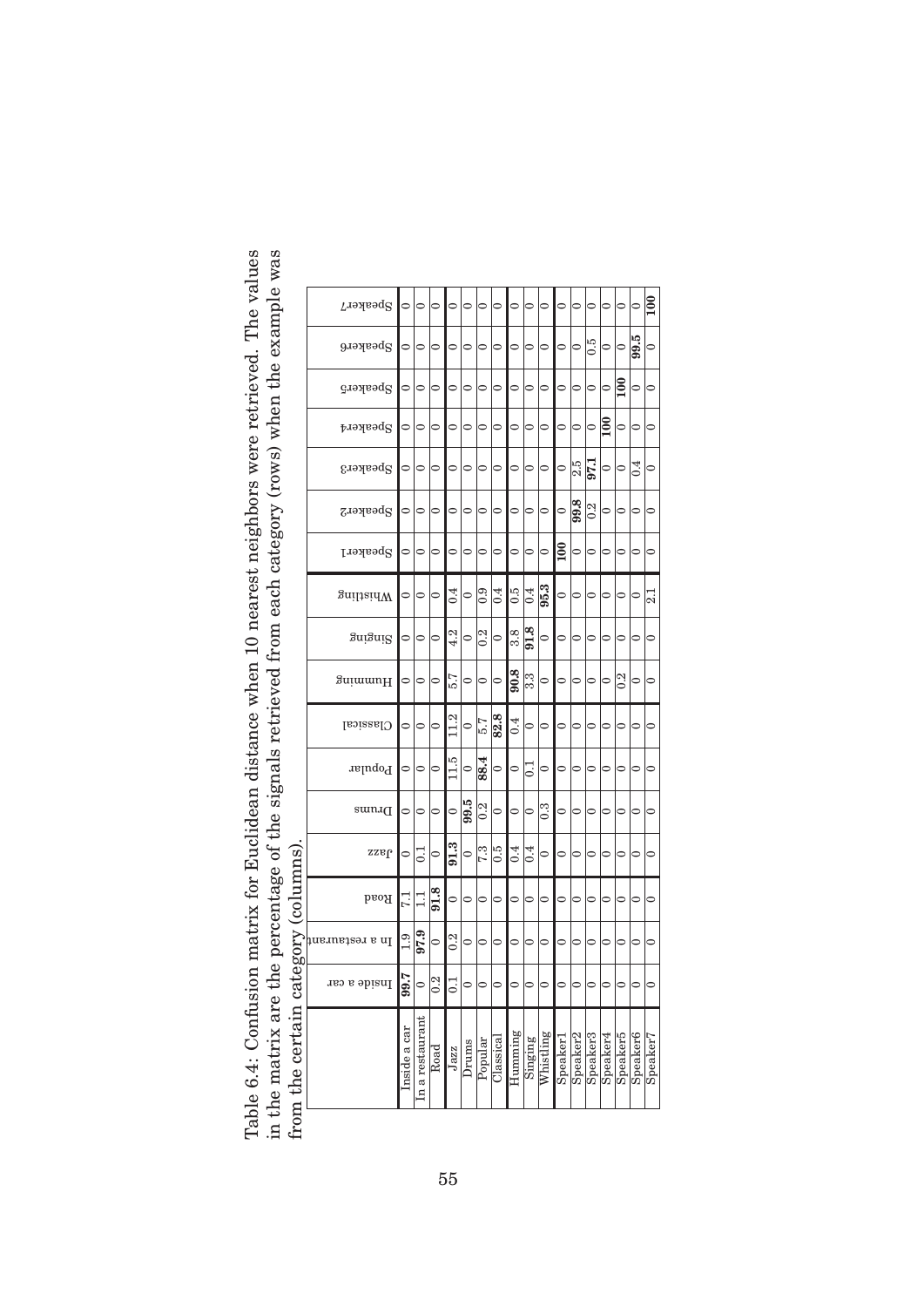

Figure 6.1:  $\epsilon$ -range query results when the value of  $\epsilon$  is changed.

sub categories, especially with jazz, popular, and classical music. However, these categories contain samples which were close to each other also from the human perspective. On the other hand, the speakers were separated from each other almost perfectly.

#### **6.2.1 Fast Search**

Chapter 5 introduced a clustering method to improve the speed of the QBE. The drawback of the method is that the accuracy is reduced since the query example is not compared with all the samples in the database. However, simulations reveal that the accuracy loss is only few percentage units compared to full search. Euclidean distance between PDFs was used here as distance measure when searching inside the clusters.

Fig. 6.4 illustrates the effect of changing the number of keysamples. The number of clusters in this test was 17 and the 5 nearest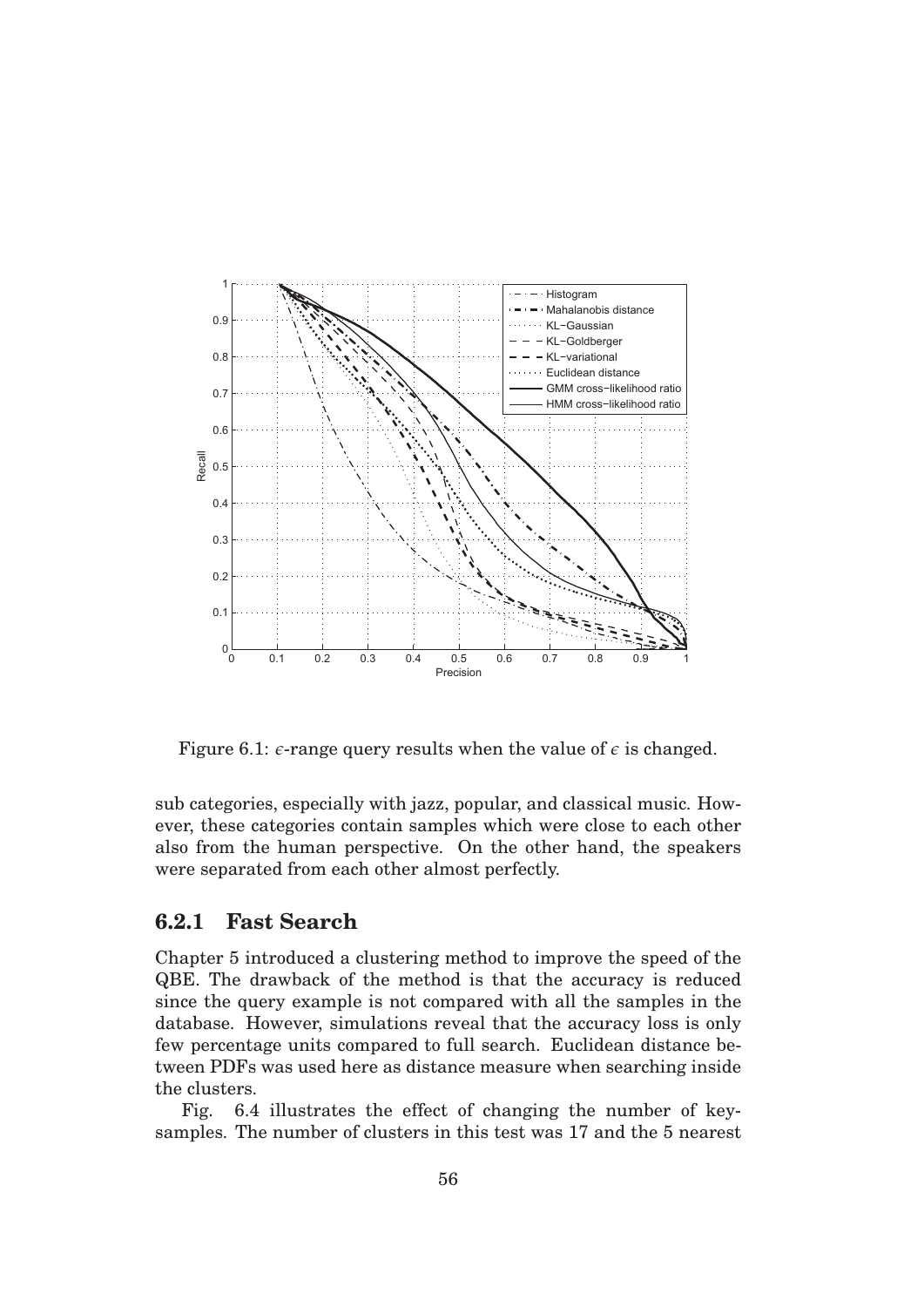

Figure 6.2: Results for different similarity measures with k-NN queries. k is varied between 1 and 35.

neighbors were retrieved. It can be seen that the higher key-sample number gives higher precision. However, the improvement in precision above 10 key-samples is quite small and thus, in the other simulations we used 10 as the number of key-samples since the number of key samples should be as low as possible as the extra samples make the search and especially the clustering take more time. As can be seen from the figure, even when using all the samples as key-samples the algorithm does not reach the same precision as the full search. This is due to the fact that the clustering is still being made using less accurate similarity measure, as discussed in Chapter 5. In the following simulations the Euclidean distance between the PDFs is used as a similarity measure, when searching inside the nearest cluster.

In Fig. 6.5 the effect of changing the number of overall clusters and the effect of searching similar samples from several nearest clusters, was tested. 10 key-samples were used and the 5 nearest neighbors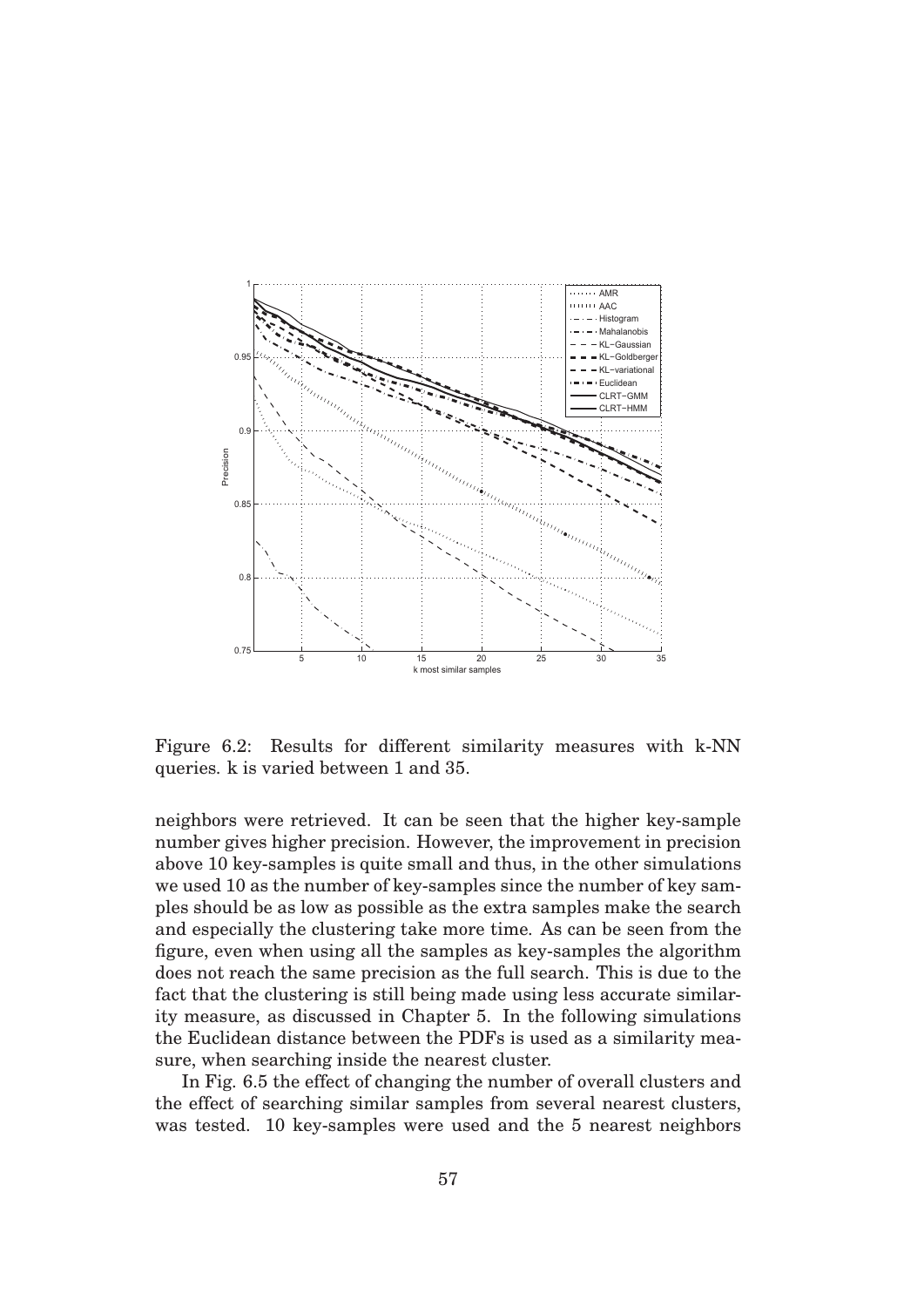

Figure 6.3: Results for different similarity measures in k-NN query. k is changed from 1 to 35. The query is made from the whole database.

were retrieved. The query precision degrades more or less linearly as the number of overall clusters increases. However, the query speed accelerates at the same time, thus the number of clusters is again a compromise between accuracy and speed. If the number of clusters in the original dataset is known beforehand, then this would be a good choice. However, usually this information is not available. In our database there were samples from 17 clusters, which explains the rapid drop in precision after 17 clusters, when the search is done only in the nearest cluster.

Different curves in Fig. 6.5 illustrate the effect of widening the query to the two or three nearest clusters. The top curve is the full search, which corresponds to the situation where the query is run over the whole database, i.e. using all the clusters. The next is searching the three nearest clusters, then searching from the two nearest clusters, and finally searching only from the nearest cluster. Expanding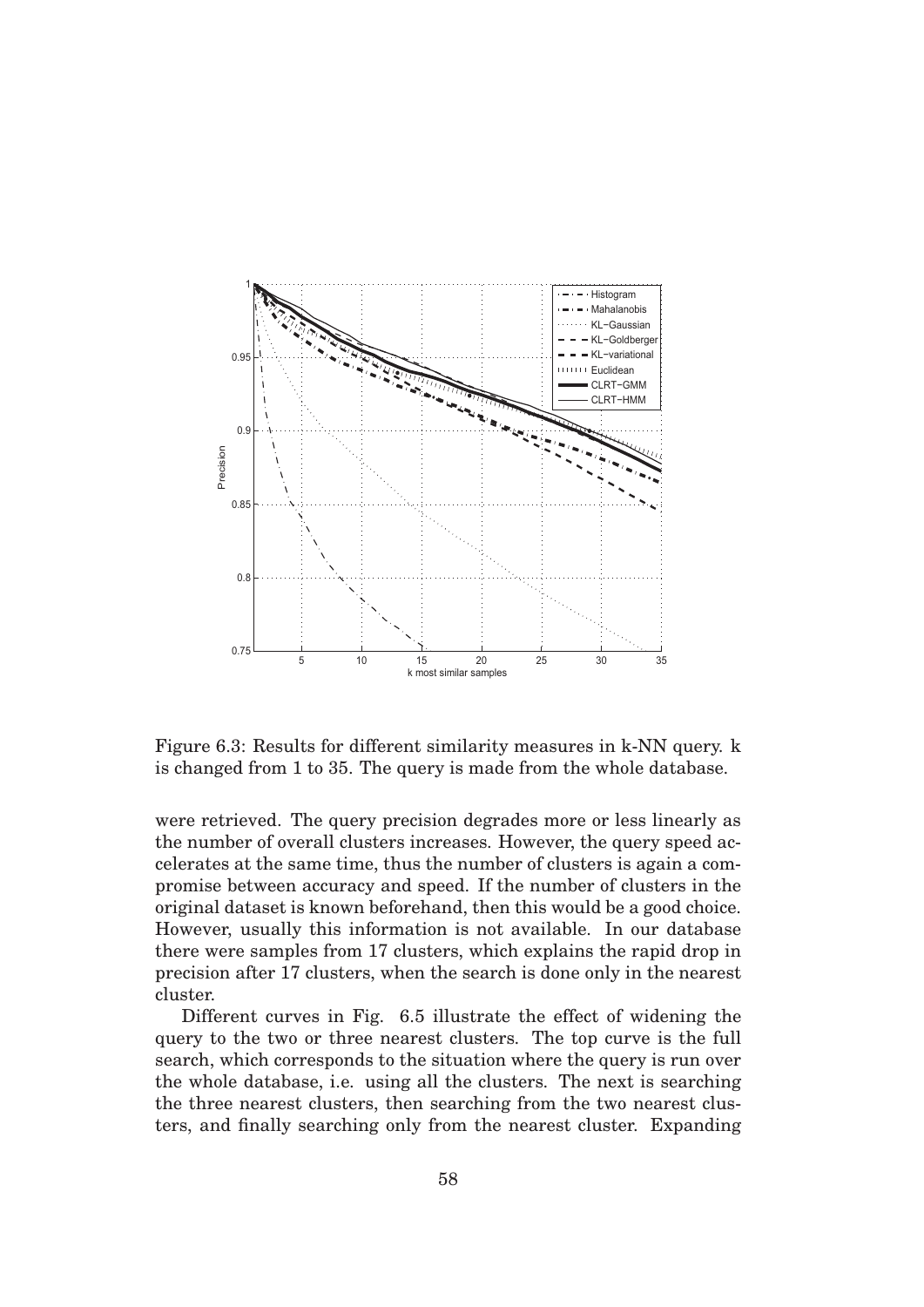

Figure 6.4: Precision performance with different numbers of keysamples.

the search into a few of the nearest clusters turned out to be very effective way of increasing the accuracy of the query. When searching three nearest clusters, the precision is very close to that of a full search even when the number of clusters is as high as 50. It can be seen that searching in the two nearest clusters instead of only one is more effective than decreasing the overall number of clusters.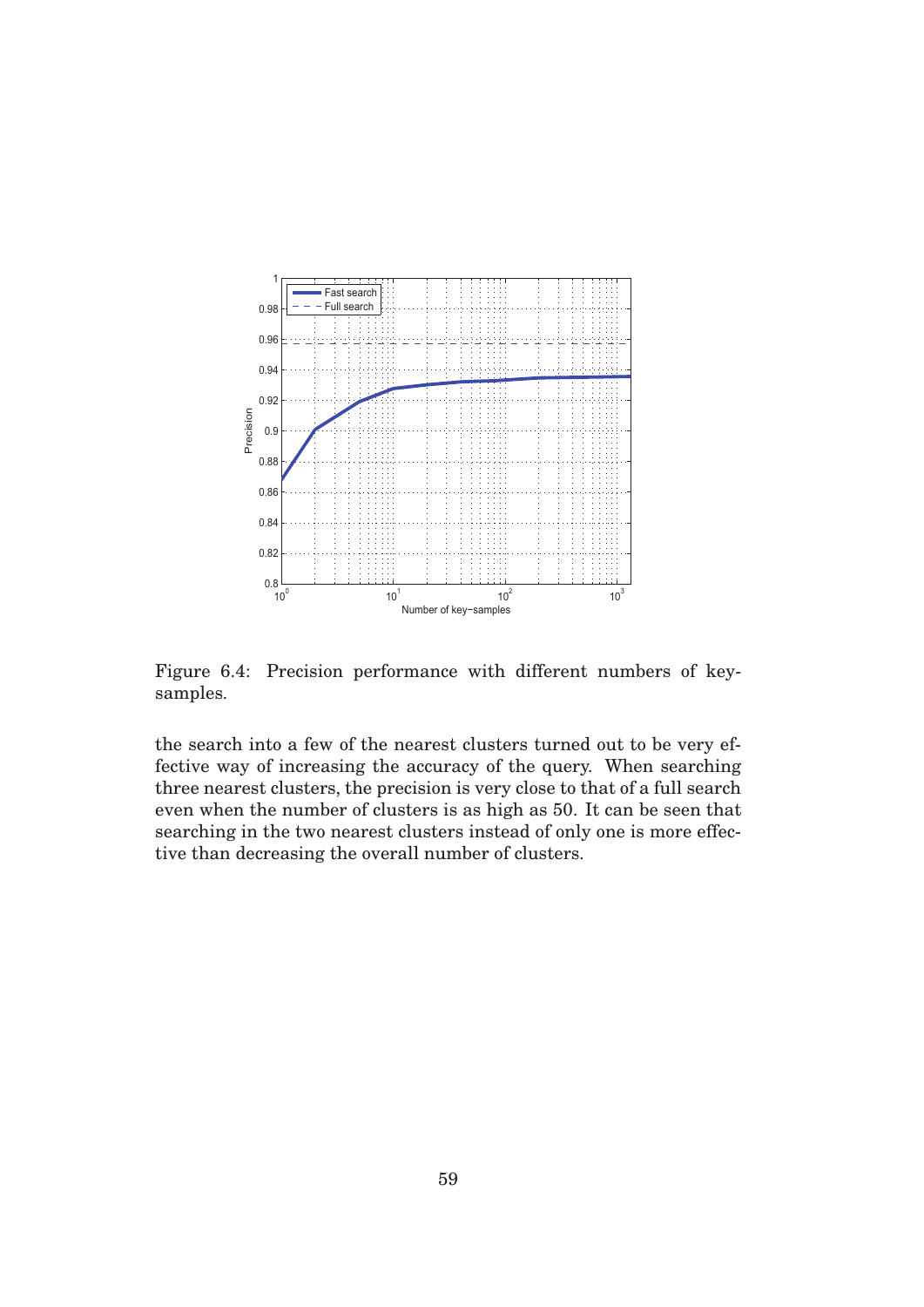

Figure 6.5: The system performance with different numbers of clusters.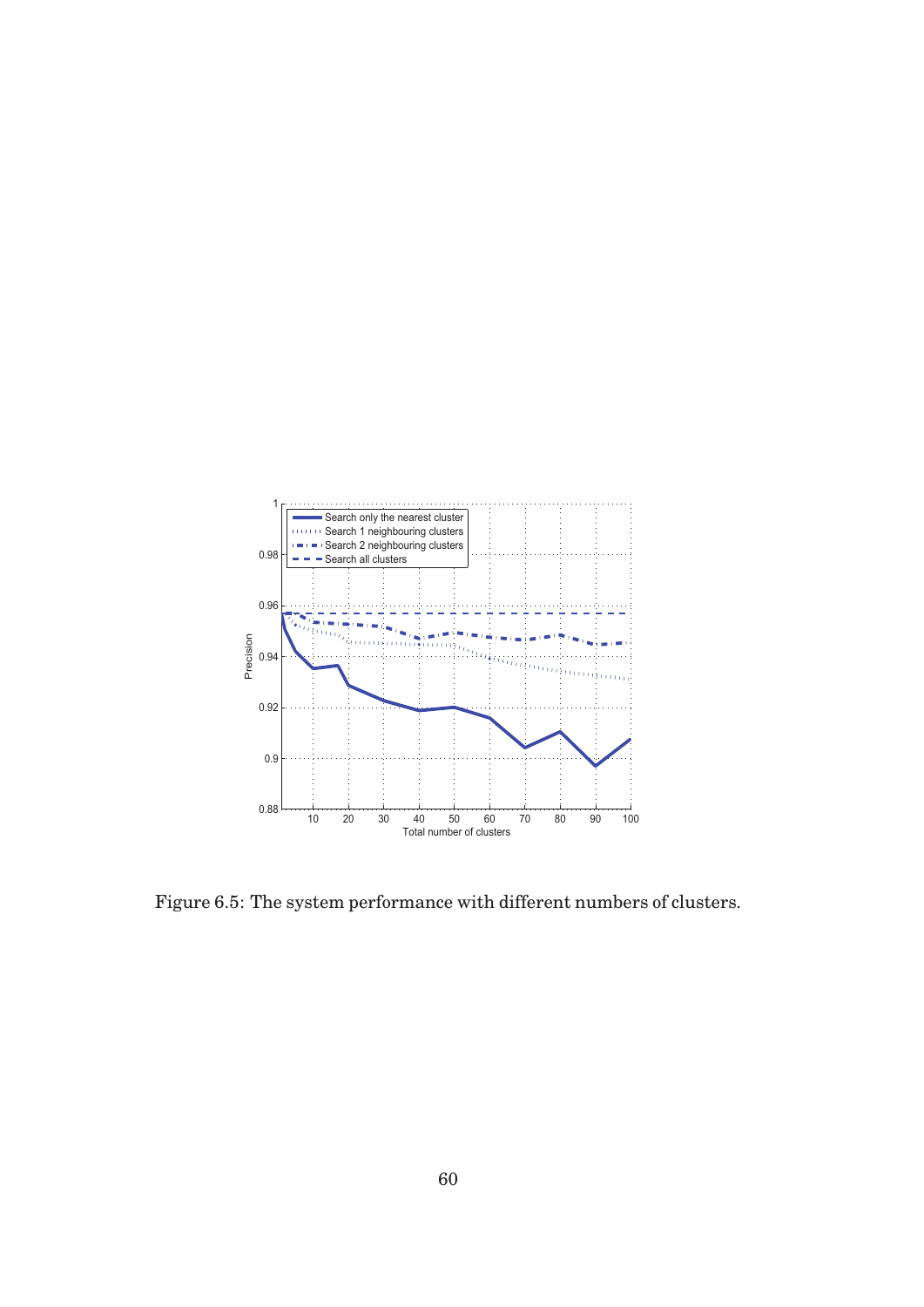## **Chapter 7**

### **Conclusions and Future Work**

#### **7.1 Conclusions**

Similarity measures and signal representations proposed in this thesis will aid the development of ever more accurate audio retrieval applications. Already, retrieval tools are useful in both professional and commercial search engines, but they are still far from perfect. Similarity, as a concept, is problematic when dealing with general audio samples. This is due to the fact that when based on only one example signal and without any additional information, it is impossible to know which characteristics of the sample are of interest.

This thesis proposed a method which can separate drums from the polyphonic music signal. The algorithm separates the original sound into components using NMF and finds the components belonging to the drums using a SVM. The sound source separation is an important preprocessing step for further audio processing. The thesis also proposed a parametric representation for harmonic sounds, which is based on MFCCs and ADSR representation. It preserves the most important characteristics of the signal while representing it in a highly compact form.

Most importantly, this thesis demonstrates that the similarity of audio samples can be estimated effectively using PDFs . Several distance measures between PDFs were proposed for estimating the similarity between audio samples. These were compared against traditional statistical measures in query by example task and were found to provide more accurate results although they are, of course, more complex. A parameter-free similarity measure was also proposed for audio samples. The sample is first represented using a perceptual lossy audio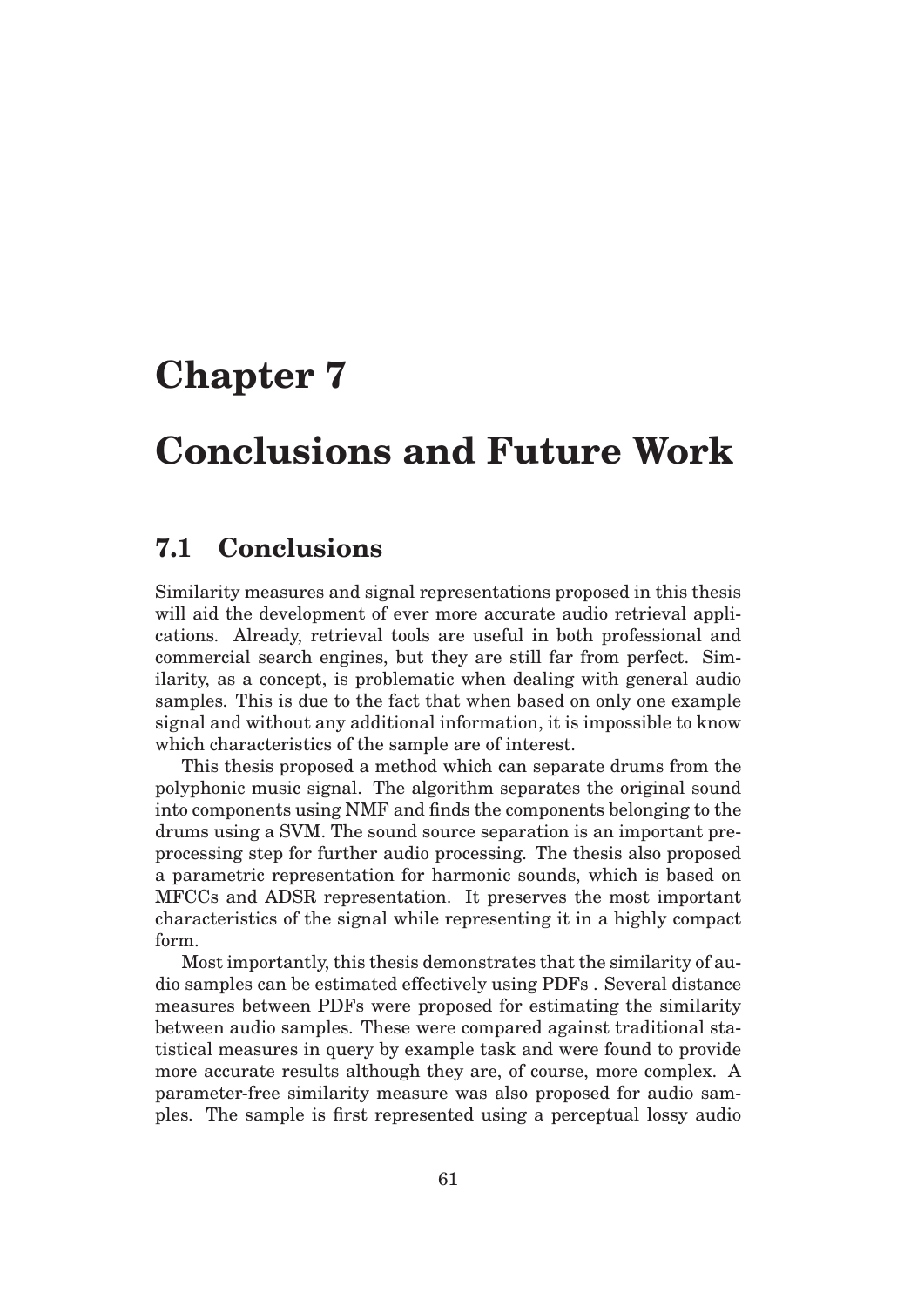codec and then similarity is measured based on lossless compression ratios. For practical audio retrieval applications, the clustering approach was proposed. This reduces the number of samples from among which the similar samples are to be selected. This is an important procedure in modern databases which may contain millions of samples.

### **7.2 Discussion and Future Work**

Although, the performance of the proposed query by example application was already good, there exist several possibilities to improve audio retrieval systems, which were not covered in this thesis.

- Utilizing feedback from the user. It would be profitable to take either positive or negative feedback about the retrieval results. Users could, for example, indicate that certain samples were exactly what he/she was looking for or that certain samples were completely wrong. Using this information the system could learn and provide better results in the future.
- Finding better methods to choose the key-samples in key-sample transformation and the number of clusters. In our implementation the key-samples are chosen randomly, since the system was targeted for an application which does not have any information about the content of database. However, random sampling may not be the best solution. The number of clusters is set manually. Automatic methods for finding the number of clusters [2, 17, 69] would be useful, since the number of clusters is not always known.
- The usability of audio retrieval applications, and especially browsing in audio databases. Browsing is usually based on file names or some tags, but more innovative approaches are needed. Stewart *et al.* [74] proposed one such method, in which the user can browse through the database in two or three dimensional space based mostly on audio information. Such innovative usability improvements are also required for audio retrieval applications.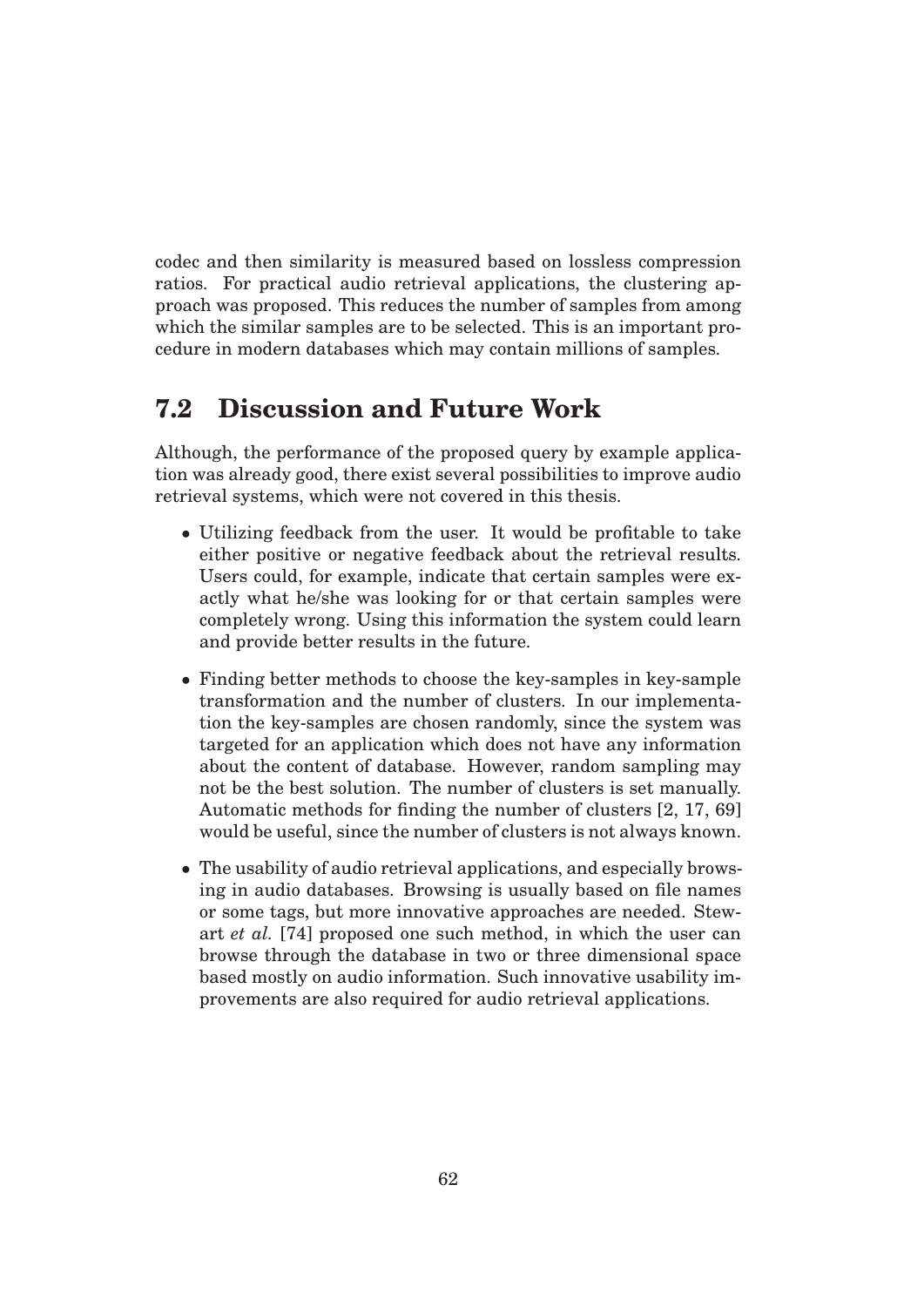### **Bibliography**

- [1] S. A. Abdallah and M. D. Plumbley. An independent component analysis approach to automatic music transcription. In *Proc. 114th AES Convention*, Amsterdam, The Netherlands, Mar. 2003.
- [2] M. Aghagolzadeh, H. Soltanian-Zadeh, B. N. Araabi, and A. Aghagolzadeh. Finding the number of clusters in a dataset using an information theoretic hierarchical algorithm. In *Proc. IEEE International Conference on Electronics, Circuits and Systems (ICECS 2006)*, volume 2, pages 693–696, New York, USA, July 2000.
- [3] L. Barrington, A. Chan, D. Turnbull, and G. Lanckriet. Audio information retrieval using semantic similarity. In *Proc. IEEE International Conference on Acoustics, Speech and Signal Processing (ICASSP 2007)*, volume 2, pages 725–728, Honolulu, Hawaii, USA, Apr. 2007.
- [4] L. E. Baum, T. Petrie, G. Soules, and N. Weiss. A maximization technique occuring in the statistical analysis of probabilistic functions of Markov chains. *The Annals of Mathematical Statistics*, 41(1):164–171, July 1970.
- [5] J. G. Beerends and J. A. Stemerdink. A perceptual audio quality measure based on a psychoacoustic sound representation. *J. Audio Eng. Soc.*, 40:963–978, Dec. 1992.
- [6] P. Belhumeur, J. Hespanha, and D. Kriegman. Eigenfaces vs. fisherfaces: Recognition using class specific linear projection. In *Proc. Fourth European Conference on Computer Vision*, volume 1, pages 45–58, Cambridge, UK, Apr. 1996.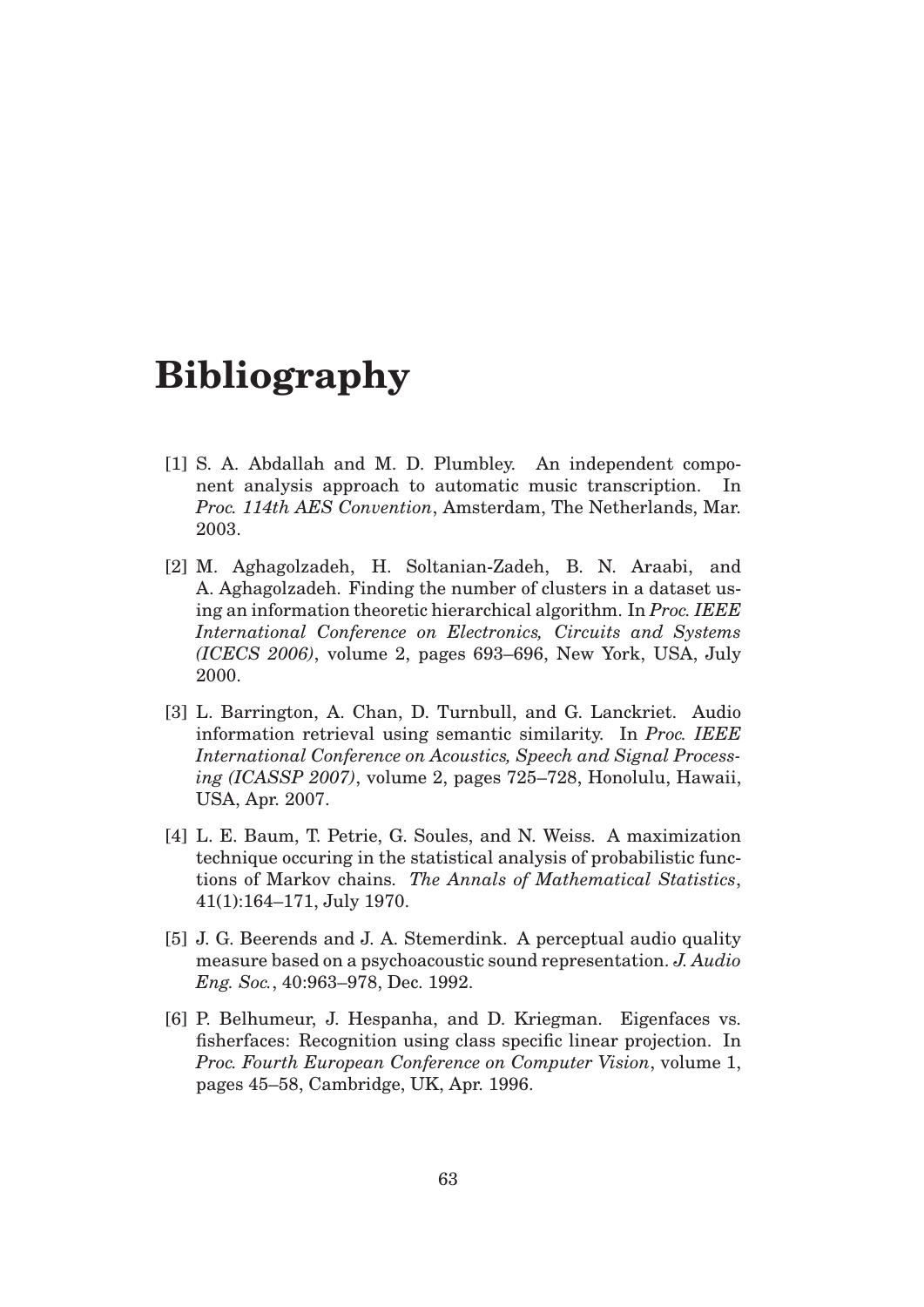- [7] C. H. Bennett, P. Gács, M. Li, P. M. B. Vitányi, and W. H. Zurek. Information distance. *IEEE Transactions on Information Theory*, 44(4):1407–1423, July 1998.
- [8] A. Berenzweig, D. P. W. Ellis, and S. Lawrence. Anchor space for classification and similarity measurement of music. In *Proc. International Conference on Multimedia and Expo (ICME 2003)*, pages 29–32, 2003.
- [9] A. Bhattacharyya. On a measure of divergence between two statistical populations defined by probability distributions. *Bull. Calcutta Math. Soc*, 35:99–109, 1943.
- [10] M. Bosi, K. Brandenburg, S. Quackenbush, L. Fielder, K. Akagiri, H. Fuchs, and M. Dietz. Iso/iec mpeg-2 advanced audio coding. *Journal of Audio Engineering Society*, 45(10):789–814, Oct. 1997.
- [11] M. Burrows and W. D. J. A block-sorting lossless data compression algorithm. Technical Report 124, Digital Equipment Corporation, 1994.
- [12] M. A. Casey and A. Westner. Separation of mixed audio sources by independent subspace analysis. In *Proc. International Computer Music Conference*, Berlin, Germany, 2000.
- [13] R. Cilibrasi and P. M. B. Vitányi. Clustering by compression. *IEEE Transactions on Information Theory*, 51(4):1523–1545, Apr. 2005.
- [14] C. Costa-Santos, J. Bernandes, P. M. B. Vitányi, and L. Antunes. Clustering fetal heart rate tracings by compression. In *Proc. 19th IEEE International Symposium on Computer-Based Medical Systems*, Salt Lake City, Utah, USA, June 2006.
- [15] S. Davis and P. Mermelstein. Comparison of parametric representations for monosyllabic word recognition in continuosly spoken sentences. *IEEE Transactions on Acoustics, Speech and Signal Processing*, ASSP-28(4):357–366, 1980.
- [16] A. P. Dempster and D. B. B. Laird, N. M. Rubin. Maximum likelihood from incomplete data via the EM algorithm. *Journal of the Royal Statistical Society: Series B*, 39(1):1–38, Nov. 1977.
- [17] C. Ding and X. He. Cluster merging and splitting in hierarchical clustering algorithms. In *Proc. IEEE International Conference on*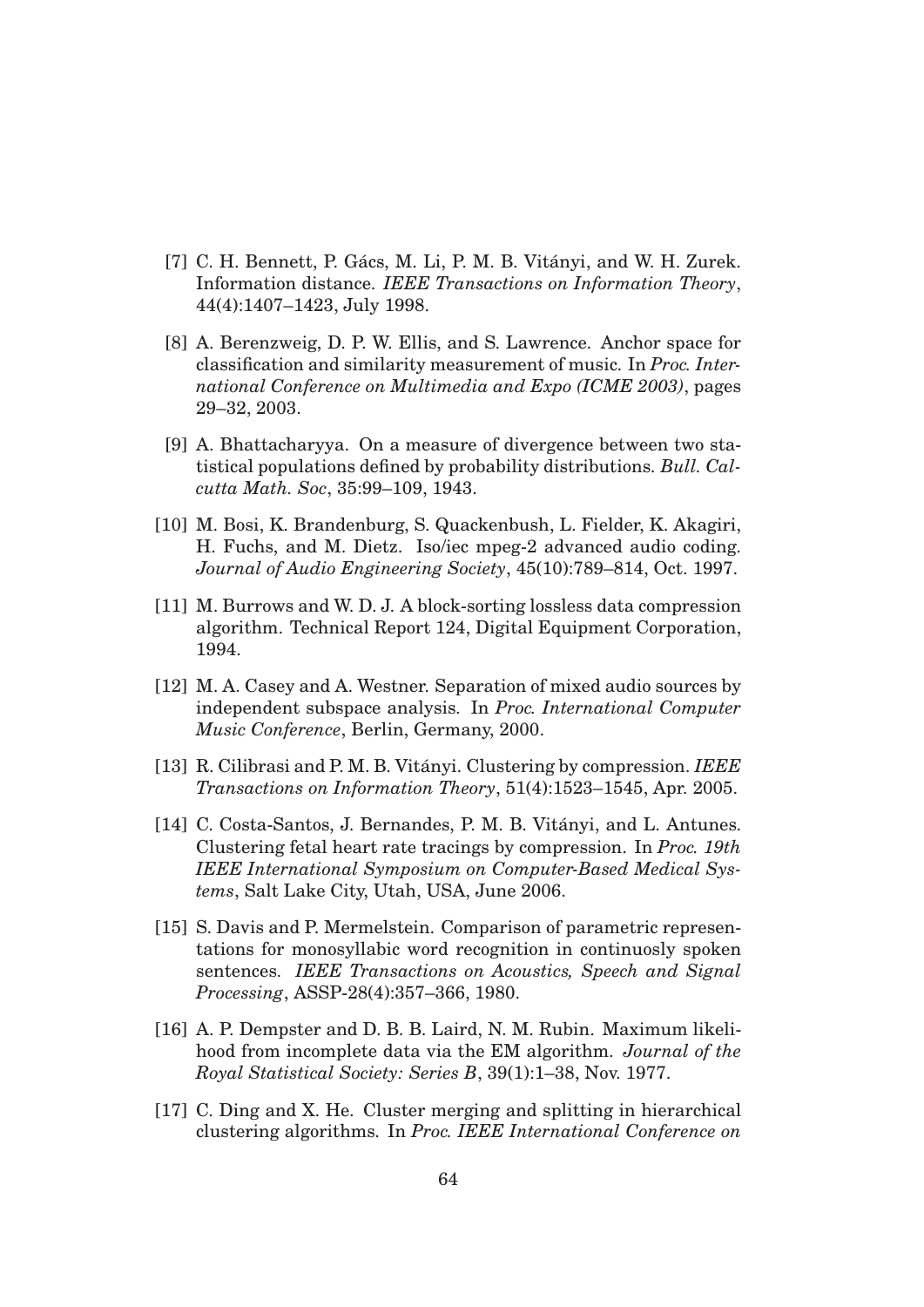*Data Mining (ICDM 2002)*, pages 139–146, Maebashi City, Japan, Dec. 2002.

- [18] R. O. Duda, P. E. Hart, and D. G. Stork. *Pattern Classification*. John Wiley & Sons, Inc., second edition, 2001.
- [19] H. Ferhatosmanoglu, E. Tuncel, D. Agrawal, and A. El Abbadi. Approximate nearest neighbor searching in multimedia databases. In *Proc. 17th IEEE International Conference on Data Engineering (ICDE)*, pages 503–511, Heidelberg, Germany, Apr. 2001.
- [20] G. D. Forney. The Viterbi algorith. *Proceedings of the IEEE*, 61(3):268–278, Mar. 1973.
- [21] M. Gabbouj, E. Guldogan, M. Partio, O. Guldogan, M. Birinzi, A. Iftikhar, S. Uhlmann, and S. Kiranyaz. An extended framework structure in MUVIS for content-based multimedia indexing and retrieval. In *Proc. 4th International Conference: Sciences of Electronic, Technologies of Information and Telecommunications (SETIT 2007)*, Tunisia, Mar. 2007.
- [22] O. Gillet and G. Richard. Transcription and separation of drum signals from polyphonic music. *IEEE Transactions on Audio, Speech, and Language Processing*, 15(3), Mar. 2008.
- [23] M. Giurgiu. Maximization of mutual information for training hidden Markov models in speech recognition. In *Proc. Third COST 276 Workshop on Information and Knowledge Management for Integrated Media Communications*, Budapest, Hungary, Oct. 2002.
- [24] J. Goldberger, S. Gordon, and H. Greenspan. An efficient image similarity measure based on approximations of KL-divergence between two Gaussian mixtures. In *Proc. 9th IEEE International Conference on Computer Vision*, pages 487–493, Nice, France, Oct. 2003.
- [25] E. Guldogan and M. Gabbouj. Feature selection for content-based image retrieval. *Springer Journal on Signal, Image and Video Processing*, 2(3):241–250, Sept. 2008.
- [26] C. J. C. Gurges. A tutorial on support vector machines for pattern recognition. *Data Mining and Knowledge Discovery*, 2:121–167, 1998.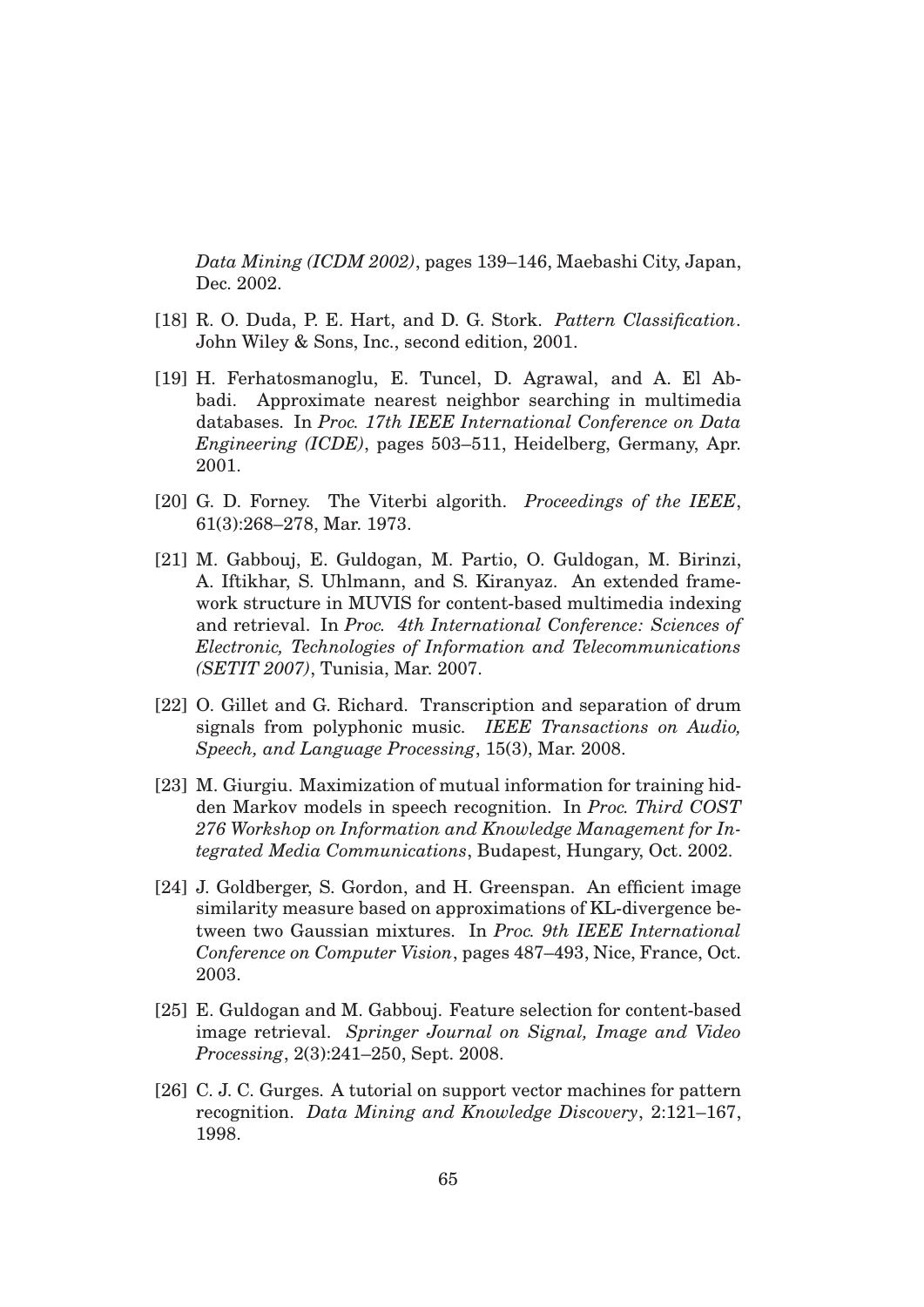- [27] J. A. Hartigan and M. A. Wong. A k-means clustering algorithm. *Applied Statistics*, 28(1):100–108, 1979.
- [28] J. Hershey and P. Olsen. Approximating the Kullback Leibler divergence between Gaussian mixture models. In *Proc. IEEE International Conference on Acoustics, Speech, and Signal Processing (ICASSP 2007)*, Honolulu, Hawaii, USA, Apr. 2007.
- [29] D. A. Huffman. A method for the construction of minimumredundancy codes. *Proceedings of the I.R.E.*, 40(9):1098–1101, sep 1952.
- [30] A. Hyvärinen. Beyond independent components. In *Proc. Ninth International Conference on Artificial Neural Networks (ICANN 1999)*, volume 2, pages 809–814, Edinburgh, UK, Sept. 1999.
- [31] A. Iftikhar and M. Gabbouj. *Audio-Visual Multimedia Retrieval on Mobile Devices. Multimedia Services in Intelligent Environments*. G. A. Tsihrintzis and L. Jain (ed.), Springer Berlin, 1008.
- [32] K. Jensen. *Timbre Models of Musical Sounds*. PhD thesis, Department of Computer Science, University of Copenhagen, 1999.
- [33] K. Kanth, R., D. agrawal, and A. Singh. Dimensionality reduction for similarity searching in dynamic databases. In *Proc. ACM SIGMOD International Conference on Management of Data*, volume 27, pages 166–176, Seattle, WA, USA, June 1998.
- [34] A. Kapur, M. Benning, and G. Tzanetakis. Query-by-beat-boxing: Music retrieval for the DJ. In *Proc. 5th International Conference on Music Information Retrieval*, Oct. 2004.
- [35] K. Kashino, T. Kurozumi, and H. Murase. A quick search method for audio and video signals based on histogram pruning. *IEEE Transactions on Multimedia*, 5(3), Sept. 2003.
- [36] E. Keogh, S. Lonardi, and C. Ratanamahatana. Towards parameter-free data mining. In *Proc. 10th ACM SIGKDD International Conference on Knowledge Discovery and Data Mining*, pages 206–215, Seattle, WA, USA, Aug. 2004.
- [37] H.-G. Kim, N. Moreau, and T. Sikora. *MPEG-7 Audio and Beyond: Audio Content Indexing and Retrieval*. John Wiley & Sons, 2005.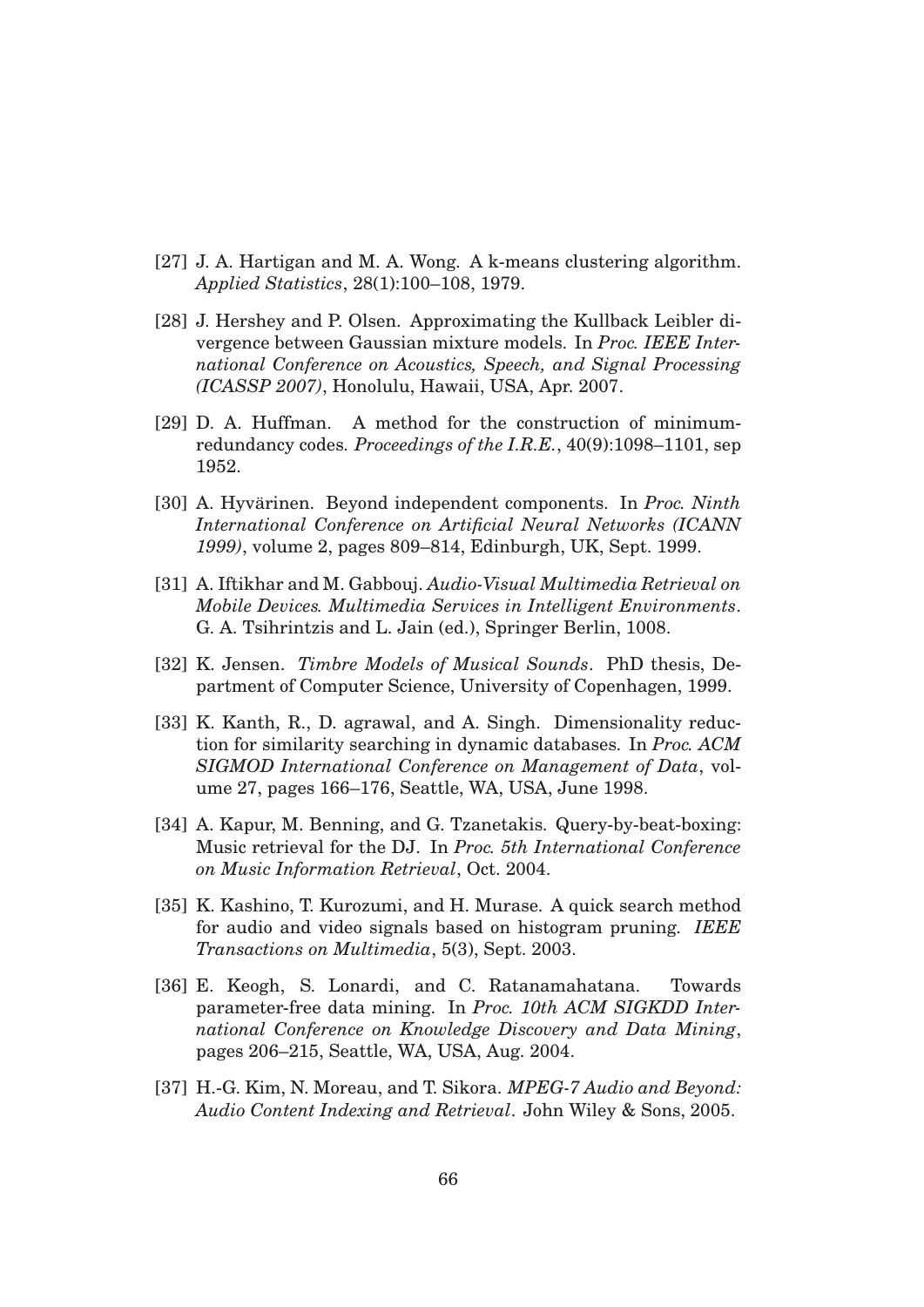- [38] S. Kiranyaz. *Advanced Techniques for Content-Based Management of Multimedia Databases*. PhD thesis, Tampere University of Technology, Finland, 2005.
- [39] S. Kiranyaz and M. Gabbouj. A novel multimedia retrieval technique: Progressive query (why wait?). *Proc. IEE Proceedings Vision, Image and Signal Processing*, 152(3):356–366, May 2005.
- [40] S. Kiranyaz and M. Gabbouj. Hierarchical cellular tree: An efficient indexing method for content-based retrieval on multimedia databases. *Proc. IEEE Transactions on Multimedia*, 9(1):102–119, Jan. 2007.
- [41] S. Kiranyaz, A. F. Qureshi, and M. Gabbouj. A generic audio classification and segmentation approach for multimedia indexing and retrieval. *IEEE Transactions on Audio, Speech, and Language Processing*, 14(3), May 2006.
- [42] A. Klapuri, T. Virtanen, and M. Helén. Modeling musical sounds with an interpolating state model. In *Proc. 13th European Signal Processing Conference (EUSIPCO 2005)*, Sept. 2005.
- [43] A. P. Klapuri. Sound onset detection by applying psychoacoustic knowledge. In *Proc. 1999 IEEE International Conference on Acoustics, Speech, and Signal Processing*, June 1999.
- [44] Last.fm. http://www.last.fm.
- [45] D. D. Lee and H. S. Seung. Algorithms for non-negative matrix factorization. In *Proc. Advances in Neural Information Processing 13 (NIPS 2000)*, pages 556–562, 2000.
- [46] J. Lehikoinen, A. Aaltonen, P. Huuskonen, and I. Salminen. *Personal content experience: Managing digital life in the mobile age*. London: Wiley & Sons, 2007.
- $[47]$  M. Li, X. Chen, X. Li, B. Ma, and P. M. B. Vitányi. The similarity metric. *IEEE Transactions on Information Theory*, 50(12):3250– 3264, 2004.
- [48] Y. Li, S.-H. Lee, C.-H. Yeh, and C.-C. J. Kuo. Techniques for movie content analysis and skimming: tutorial and overview on video abstraction techniques. *IEEE Signal Processing Magazine*, 23(2):79–89, 2006.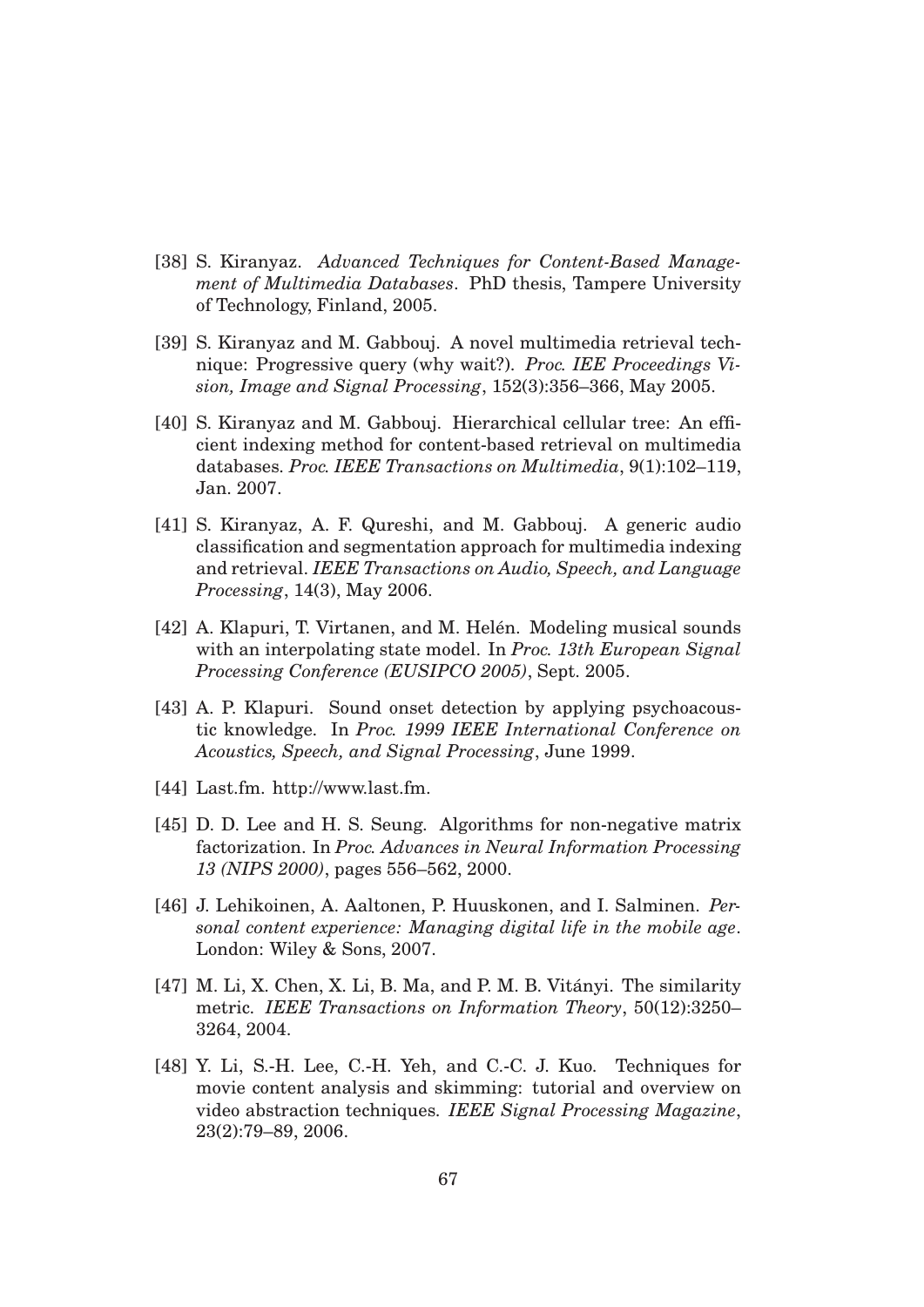- [49] Y. Linde, A. Buzo, and R. Gray. An algorithm for vector quantizer design. *IEEE Transactions on Communications*, COM-28:84–95, Jan. 1980.
- [50] L. Lu, H. You, and H.-J. Zhang. A new approach to query by humming in music retrieval. In *Proc. IEEE International Conference on Multimedia and Expo (ICME)*, pages 595–598, Aug. 2001.
- [51] L. Lu, H.-J. Zhang, and H. Jiang. Content analysis for audio classification and segmentation. *IEEE Transactions on Speech and Audio Processing*, 10:504–516, Oct. 2002.
- [52] M. Mandel and D. Ellis. Song-level features and support vector machines for music classification. In *Proc. 6th International Conference on Music Information Retrieval*, Sept. 2005.
- [53] L. Maokuan, C. Yusheng, and Z. Honghai. Unlabeled data classification via support vector machines and k-means clustering. In *Proc. International Conference on Computer Graphics, Imaging and Visualization (CGIV 2004)*, pages 183–186, July 2004.
- [54] Midomi. http://www.midomi.com.
- [55] A. Moreau and A. Flexer. Drum transcription in polyphonic music using non-negative matrix factorisation. In *Proc. 8th International Conference on Music Information Retrieval (ISMIR2007)*, Vienna, Austria, Sept. 2007.
- [56] MPEG. http://www.mpeg.org.
- [57] MPEG-7 visual part of experimentation model version 2.0. MPEG-7 Output Document ISO/MPEG, dec 1999.
- [58] Musipedia. http://www.musipedia.org.
- [59] Muvis. http://muvis.cs.tut.fi.
- [60] T. Painter and A. Spanias. Perceptual coding of digital audio. *Proceedings of the IEEE*, 88(4):451–515, Apr. 2000.
- [61] E. Pampalk. *Computational Models of Music Similarity and their Applications in Music Information Retrieval*. PhD thesis, Technische Universitat, Wien, 2006.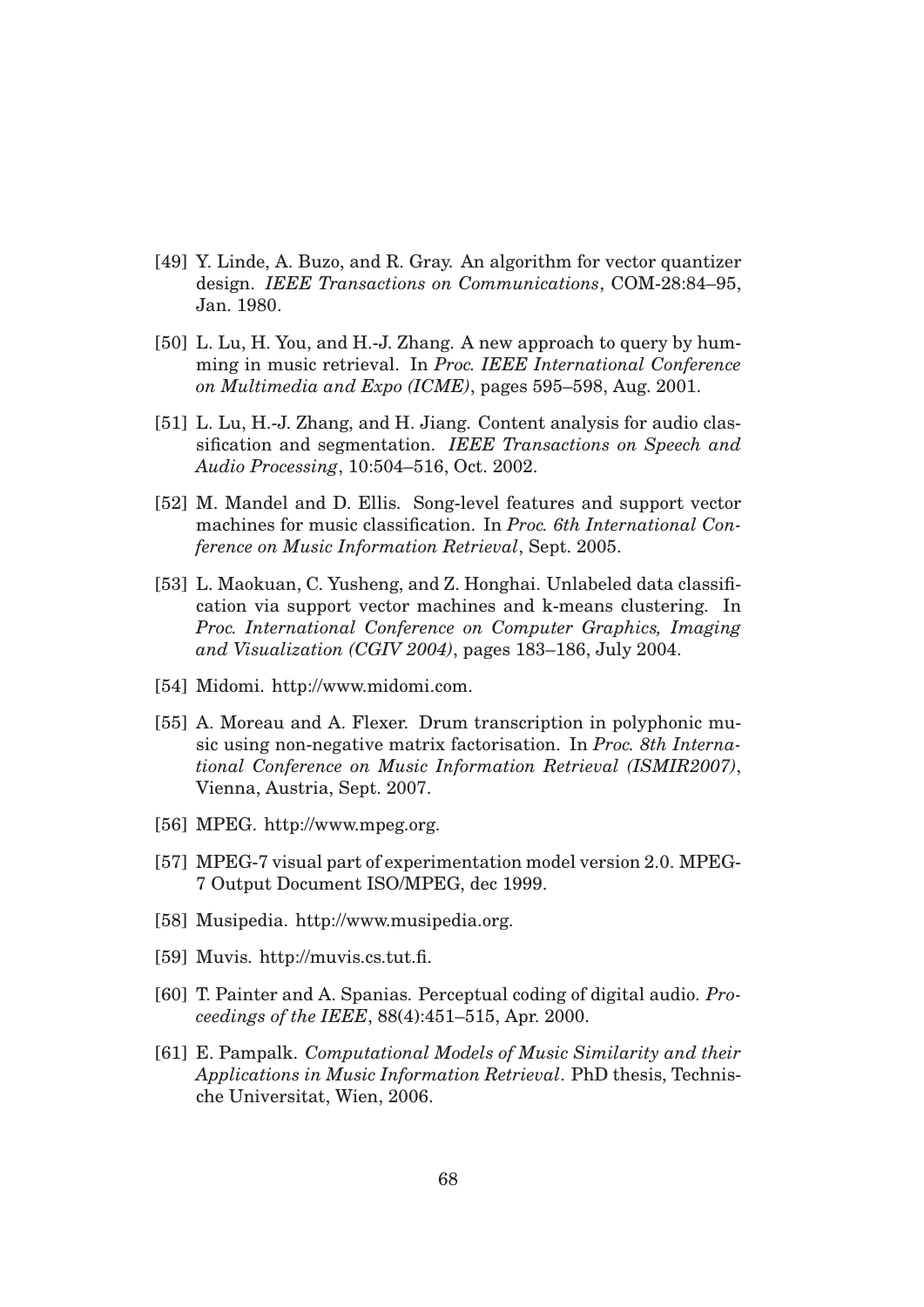- [62] G. Peeters. A large set of audio features for sound description (similarity and classification) in the cuidado project. Technical report, CUIDADO I.S.T. Project, was accessed in http://recherche.ircam.fr/equipes/analysesynthese/peeters/ARTICLES/, 2004.
- [63] L. Rabiner. A tutorial on hidden markov models and selected applications inspeech recognition. *Proceedings of the IEEE*, 77(2):257–286, Feb. 1989.
- [64] D. A. Reynolds, E. Singer, B. A. Carlson, G. C. O'Leary, J. J. McLaughlin, and M. A. Zissman. Blind clustering of speech utterances based on speaker and language characteristics. In *Proc. 5th International Conference on Spoken Language Processing (ICSLP98)*, Sydney, Australia, Dec. 1998.
- [65] X. Rodet. Musical sound signal analysis/synthesis: Sinusoidal+residual and elementary waveform models. In *Proc. IEEE Time-Frequency and Time-Scale Workshop*, Coventry, Grande Bretagne, 1997.
- [66] Y. Rubner, C. Tomasi, and L. J. Guibas. The earth mover's distance as a metric for image retrieval. *International Journal of Computer Vision*, 40(2), Nov. 2000.
- [67] M. Ryynänen, T. Virtanen, J. Paulus, and A. Klapuri. Accompaniment separation and karaoke application based on automatic melody transcription. In *Proc. IEEE International Conference on Multimedia and Expo (ICME'08)*, Hannover, Germany, June 2008.
- [68] R. Salami, B. Bessette, R. Lefebvre, M. Jelinek, J. Rotola-Pukkila, J. Vainio, H. Mikkola, and K. Jarvinen. The adaptive multirate wideband codec: history and performance. In *Proc. IEEE Workshop on Speech Coding*, pages 144–146, Montreal, Quebec, Canada, Oct. 2002.
- [69] S. Salvador and P. Chan. Determining the number of clusters/segments in hierarchical clustering/segmentation algorithms. In *Proc. IEEE International Conference on Tools with Artificial Intelligence (ICTAI 2004)*, pages 576–584, Boca Raton, Florida, USA, Nov. 2004.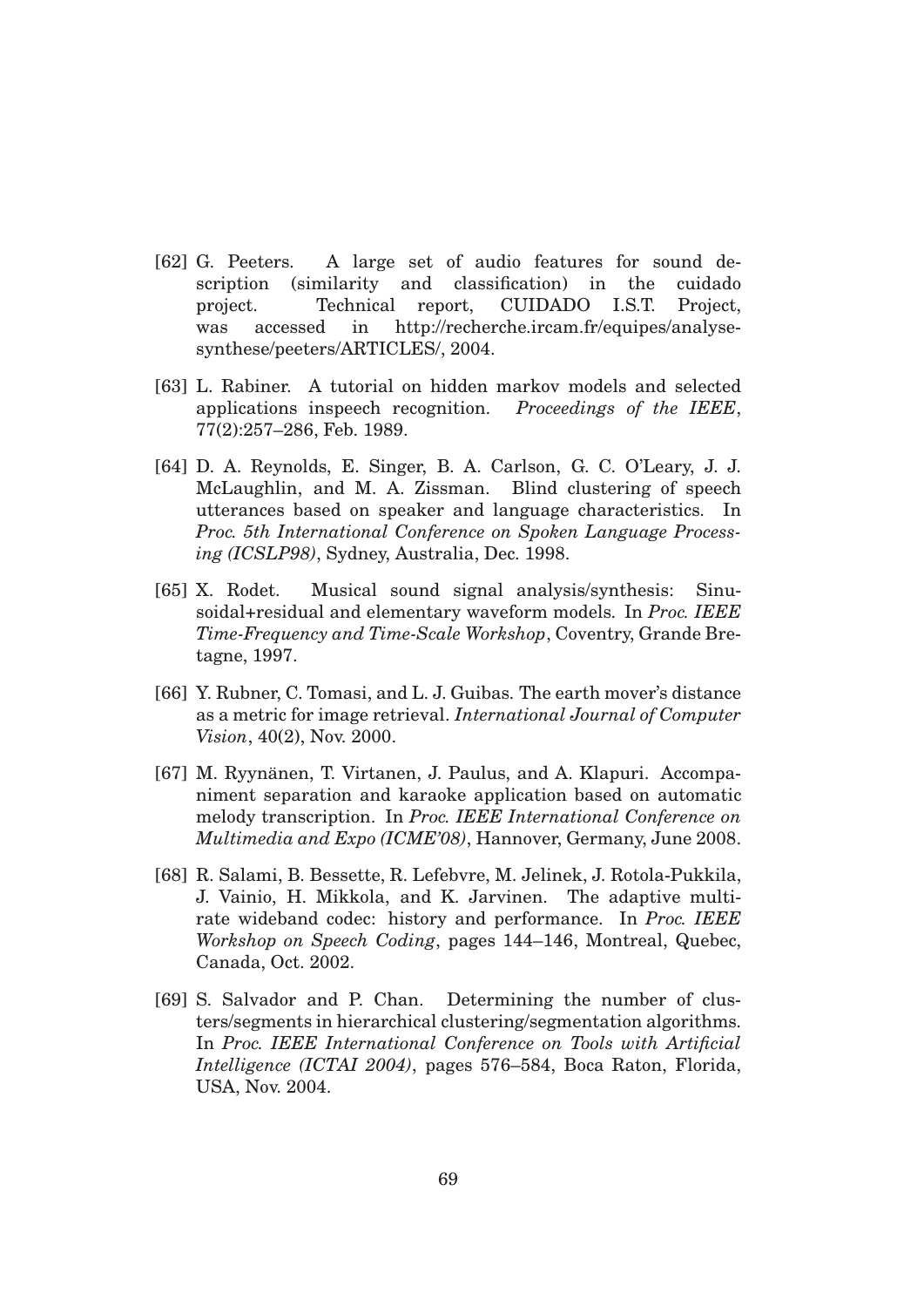- [70] E. Scheirer and M. Slaney. Construction and evaluation of a robust multifeature speech/music discriminator. In *Proc. IEEE International Conference on Acoustics, Speech and Signal Processing (ICASSP97)*, volume 2, pages 1331–1334, 1997.
- [71] M. Shapiro. The choice of reference points in best-match file searching. *Communications of the ACM*, 20(5):339–343, 1977.
- [72] J. Song, S.-Y. Bae, and K. Yoon. Query by humming: Matching humming query to polyphonic audio. In *Proc. IEEE International Conference on Multimedia and Expo (ICME'02)*, pages 329–332, Aug. 2002.
- [73] T. Stadelmann and B. Freisleben. Fast and robust speaker clustering using the earth mover's distance and mixmax models. In *Proc. IEEE International Conference on Acoustics, Speech, and Signal Processing (ICASSP 2006)*, Toulouse, France, May 2006.
- [74] R. Stewart, M. Levy, and M. Sandler. 3d interactive environment for music collection navigation. In *Proc. 1th International Conference on Digital Audio Effects (DAFx-08)*, pages 13–17, Espoo, Finland, Sept. 2008.
- [75] Z. Su, H. Zhang, S. Li, and S. Ma. Relevance feedback in contentbased image retrieval: Bayesian framework, feature subspaces, and progressive learning. *IEEE Transactions on Image Processing*, 12(8):924–937, Aug. 2003.
- [76] T. Tolonen and M. Karjalainen. A computationally efficient multipitch analyses model. *IEEE Transactions on Speech and Audio Processing*, 8(6):708–716, Nov. 2000.
- [77] M. Turk. Eigenfaces for recognition. *Journal of Cognitive Neuroscience*, 3(1):71–86, 1991.
- [78] C. Uhle, C. Dittmar, and T. Sporer. Extraction of drum tracks from polyphonic music using independent subspace analysis. In *Proc. 4th International Symposium on Independent Component Analysis and Blind Signal Separation (ICA2003)*, Nara, Japan, Apr. 2003.
- [79] A. Velivelli, C. Zhai, and T. Huang. Audio segment retrieval using a short duration example query. In *Proc. IEEE International Conference on Multimedia and Expo (ICME'04)*, pages 27–30, Taipei, Taiwan, June 2004.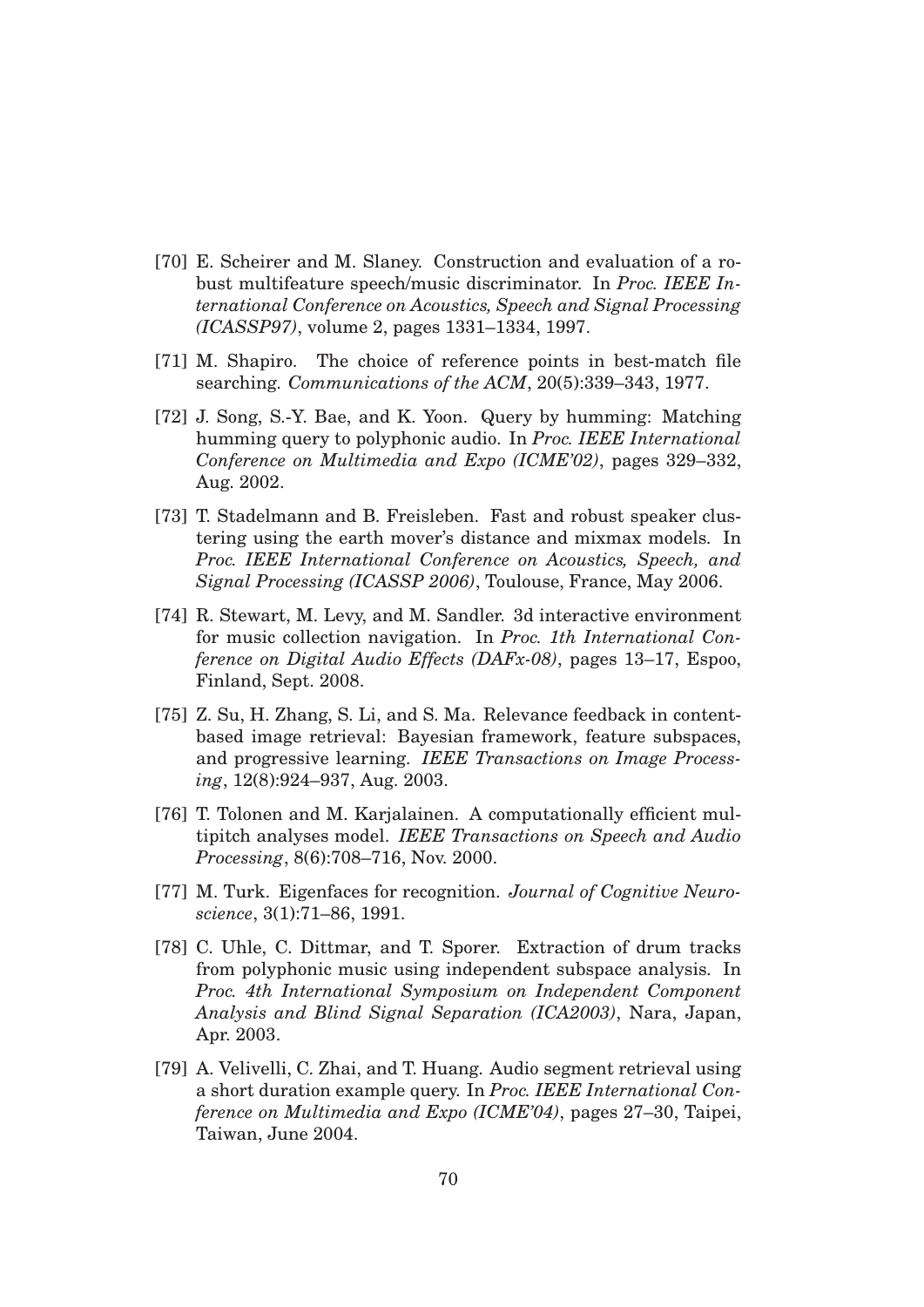- [80] E. Vincent and X. Rodet. Music transcription with isa and hmm. In *Proc. 5th International Symposium on ICA and BSS (ICA'04)*, pages 59–63, Granada, Spain, 2004.
- [81] T. Virtanen. Sound source separation using sparse coding with temporal continuity objective. In *Proc. International Computer Music Conference*, Singapore, 2003.
- [82] T. Virtanen and M. Helén. Probabilistic model based similarity measures for audio query-by-example. In *Proc. IEEE Workshop on Applications of Signal Processing to Audio and Acoustics (WAS-PAA2007)*, New Paltz, New York, Oct. 2007.
- [83] M. Yang and N. Bourbakis. An overview of lossless digital image compression techniques. In *Proc. 48th Midwest Symposium on Circuits and Systems*, volume 2, pages 1099–1102, Cincinnati, Ohio, USA, Aug. 2005.
- [84] J. Yin and Q. Yang. Integrating hidden Markov models and spectral analysis for sensory time series clustering. In *Proc. 5th IEEE International Conference on Data Mining (ICDM 2005)*, pages 506–513, Houston, Texas, USA, Nov. 2005.
- [85] T. Zhang and C.-C. J. Kuo. Audio content analysis for online audiovisual data segmentation and classification. *IEEE Transactions on Speech and Audio Processing*, 9(4):441–457, 2001.
- [86] B. Zhou and J. H. L. Hansen. Unsupervised audio stream segmentation and. clustering via the Bayesian information criterion. In *Proc. Int. Conf. on Spoken Language Processing (ICSLP-2000)*, volume 3, pages 714–717, Beijing, China, Oct. 2000.
- [87] X. S. Zhou and T. S. Huang. Relevance feedback in image retrieval: A comprehensive review. *Multimedia Systems*, 8(6):536–544, Apr. 2003.
- [88] J. Ziv and A. Lempel. Compression of individual sequences via variable-rate coding. *IEEE Transactions on Information Theory*, 24(5):530–536, Sept. 1978.